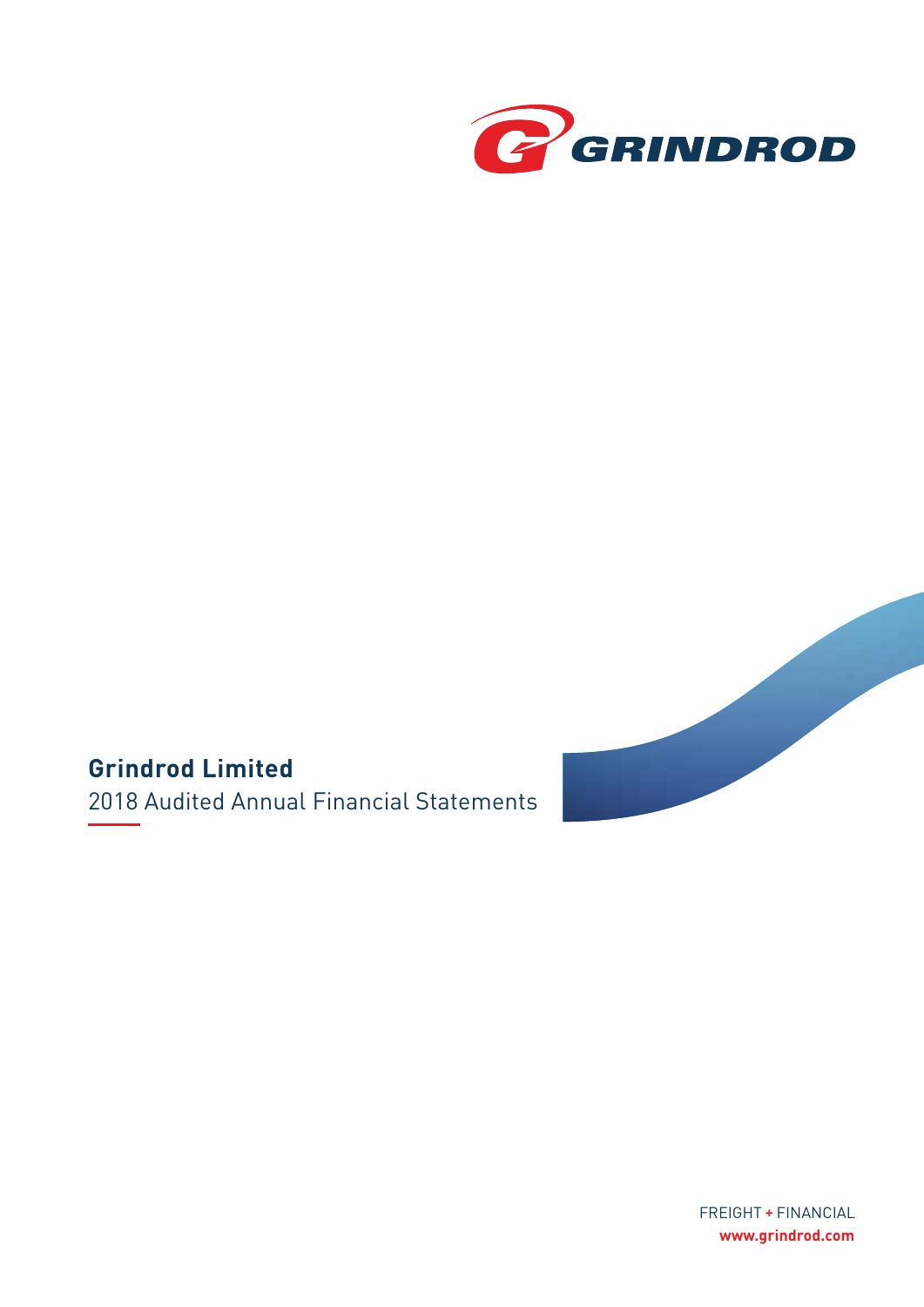# **Contents** —

**A** 

- Approval of the annual financial statements
- Compliance statement by the group company secretary
- Preparation of the annual financial statements
- Report of the audit committee
- Directors' report
- Independent auditors' report
- Statements of financial position
- Income statements
- Statements of other comprehensive income
- Statements of cash flows
- Statements of changes in equity
- Segmental analysis
- Accounting policies
- Notes to the financial statements
- Interest in subsidiaries
- Loan funds
- Financial Services funding instruments
- Value added statement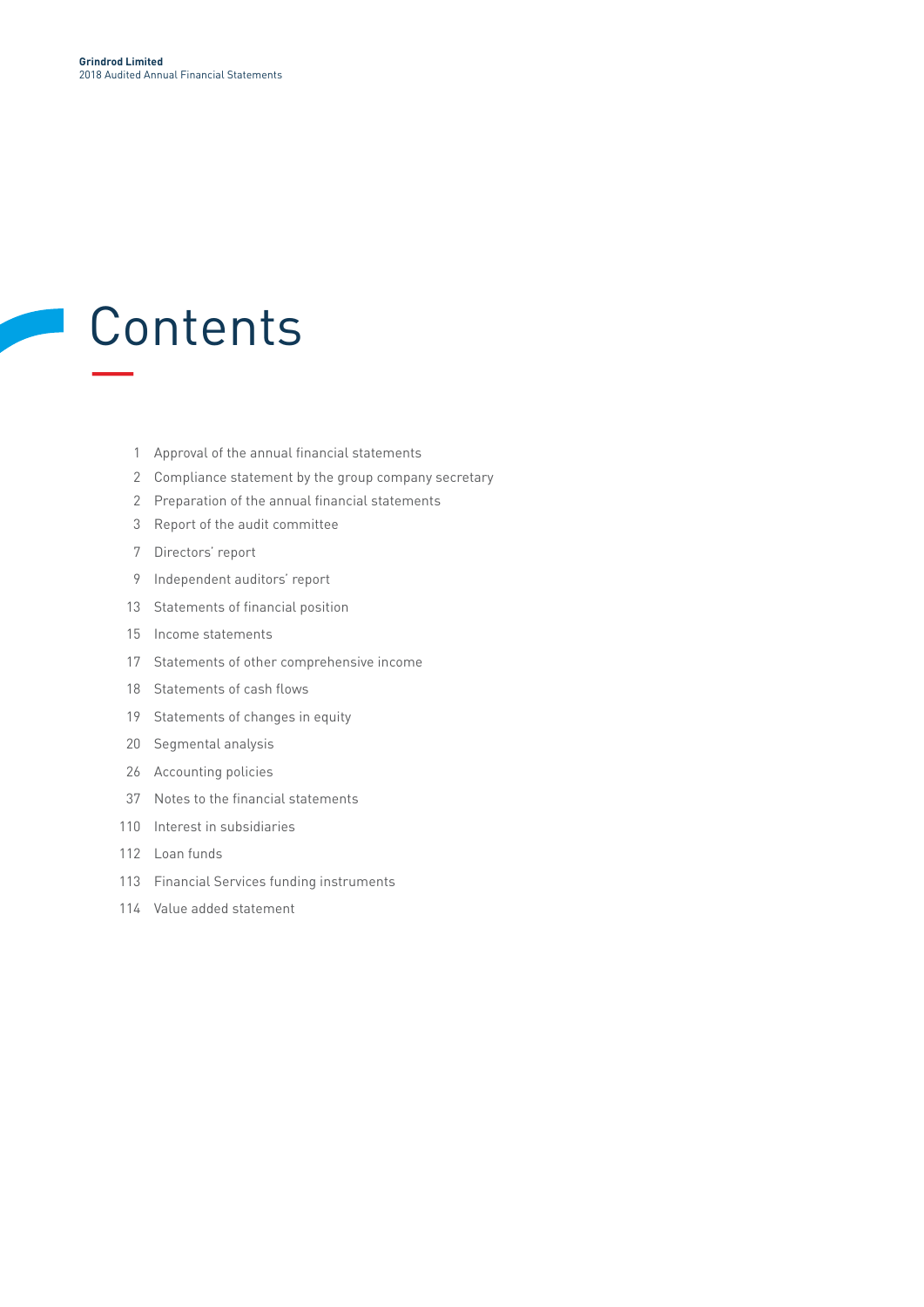### Approval of the annual financial statements

for the year ended 31 December 2018

The preparation of the annual financial statements that fairly represent the results of the group in accordance with the Companies Act and International Financial Reporting Standards (IFRS) is ultimately the responsibility of the board. The board also ensures an independent audit of the annual financial statements by the external auditors. The board is of the opinion that the internal accounting control systems assure the adequate verification and maintenance of accountability for Grindrod's assets, and assure the integrity of the annual financial statements. No major breakdown in controls that could influence the reliability of the annual financial statements was experienced during 2018. Based on the financial results of Grindrod and the cash flow forecast for the year ended 31 December 2019, and the application of solvency and liquidity tests, the board is further of the opinion that the Grindrod group has adequate resources to continue in operation for the foreseeable future. The annual financial statements were consequently prepared on a going concern basis.

At the board meeting held on 5 March 2019, the board of directors approved the annual financial statements and further authorised Mike Hankinson and Andrew Waller in their respective capacities as chairman and chief executive officer to sign off the annual financial statements. The annual financial statements which appear on pages 13 to 114, are therefore signed on its behalf by:

**Mike Hankinson Andrew Waller** Durban Durban

5 March 2019 5 March 2019

Andrew arahr

*Chairman Chief executive officer (CEO)*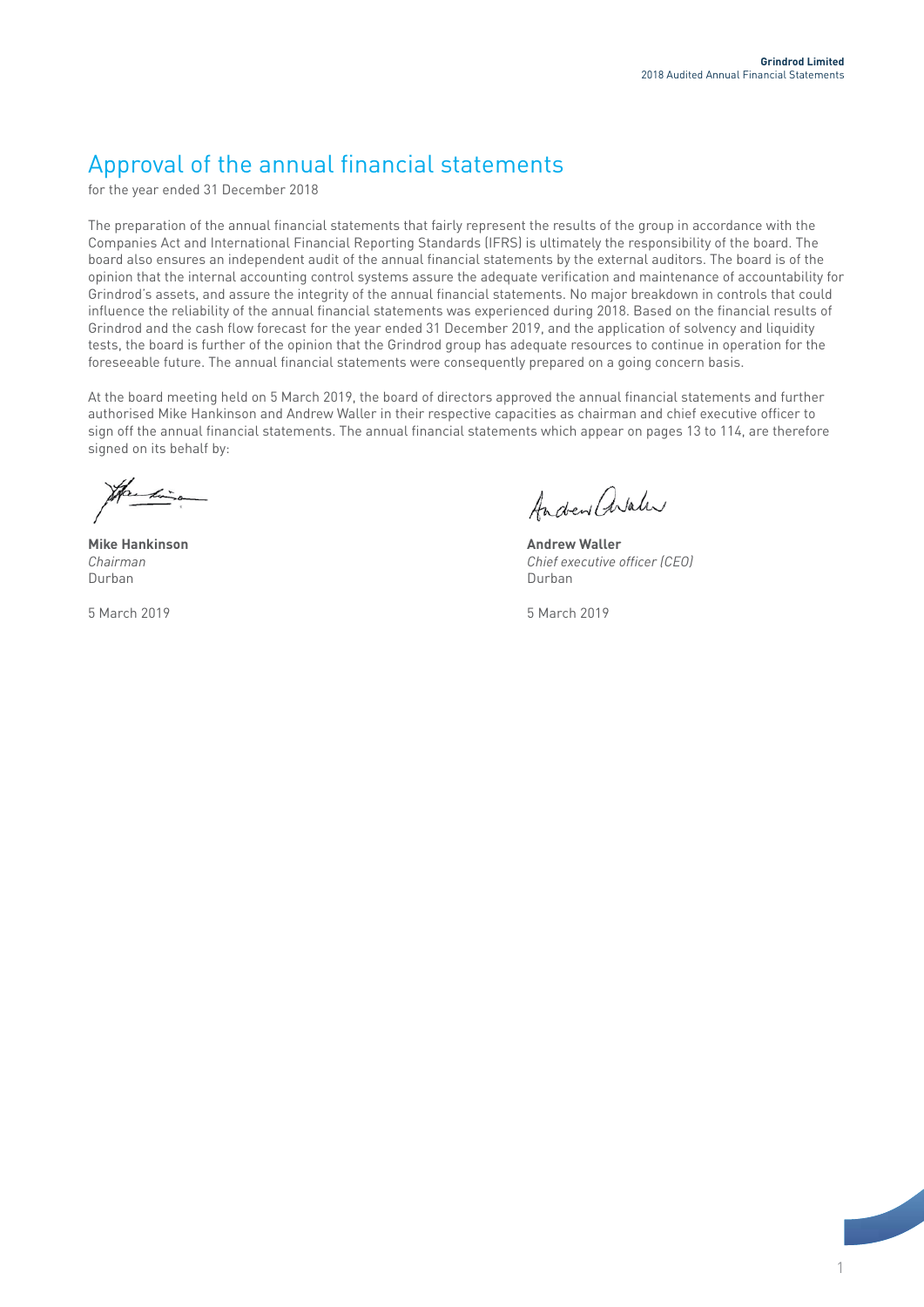### Compliance statement by the group company secretary

for the year ended 31 December 2018

The group company secretary of Grindrod Limited certifies that, in terms of section 88(2) of the Companies Act No.71 of 2008, as amended, the company has lodged with the Companies and Intellectual Property Commission of South Africa all such returns and notices as are required of a public company in terms of this Act and that all such returns are true, correct and up to date in respect of the financial year ended 31 December 2018.

**Cathie Lewis**  *Group company secretary* Durban

5 March 2019

### Preparation of the annual financial statements

for the year ended 31 December 2018

These annual financial statements, which appear on pages 13 to 114 have been prepared under the supervision of Xolani Mbambo, CA (SA) and were approved by the board of directors on 5 March 2019.

 $\lambda$ 

**Xolani Mbambo CA(SA)** *Chief financial officer (CFO)* Durban

5 March 2019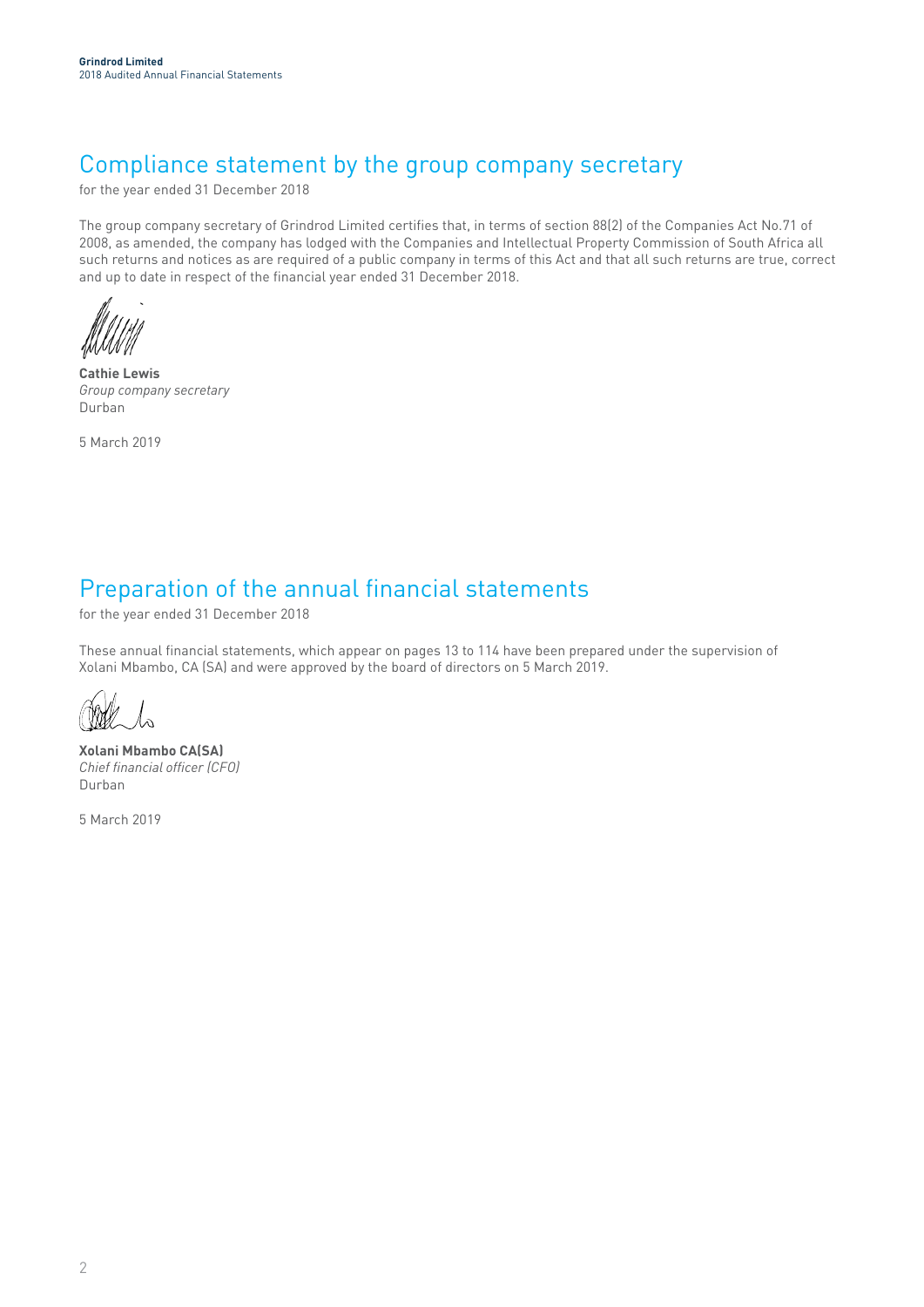### Report of the audit committee

for the year ended 31 December 2018

The audit committee is a statutory board sub-committee, appointed by the shareholders to assist the board in its corporate governance supervision responsibilities. The committee operates independently of management, is free of any organisational restraint or pressure and acts in accordance with its statutory duties and the delegated authority of the board, within formally approved terms of reference, reviewed and approved annually.

#### **Role of the committee**

The audit committee ensures that accurate financial reporting and adequate systems, controls and financial riskmanagement policies, procedures and standards are in place. The committee is responsible to ensure appropriate corporate governance and compliance within the scope of its mandate, with a specific focus on the potential risks to the company, and for IT governance and the strategic alignment of IT with the performance and sustainability objectives of the company.

The committee is also, subject to board approval, authorised to investigate any activity within the scope of its terms of reference and to interact with the directors, management, employees and assurance providers and to obtain independent professional advice to ensure effective governance.

The committee has decision-making authority regarding its statutory duties and is accountable to the board and the company's shareholders.

#### **Composition and committee meetings**

The committee composition adheres to the requirements of the Companies Act, the JSE Listings Requirements and King IV. The chairman of the board may not serve as chairman or as a member of the committee.

The committee comprises three independent non-executive directors, all of whom are financially literate. During the year under review, directors serving on the committee included Grant Gelink (re-appointed 31 May 2018 and appointed as chairperson 26 November 2014), Walter Geach (re-appointed 31 May 2018, retired 30 November 2018), Zola Malinga (appointed 22 November 2018) and Raymond Ndlovu (re-appointed 31 May 2018). More details of these directors are given on pages 86 to 89 of the integrated annual report.

The independence of the audit committee and performance of its members were evaluated by the nomination committee during 2018. Based on the recommendation of the committee, the board proposed the re-election of the members to the shareholders at the forthcoming annual general meeting.

The committee invites the chairman, the CEO, the CFO, internal audit manager and representatives of the external auditors to attend its meetings.

Committee members meet at scheduled meetings twice a year and at unscheduled meetings when required to address urgent matters in its scope of responsibility. No unscheduled meetings were held in 2018.

Attendance of committee members at the meetings of the committee during the year is listed on page 91 of the integrated annual report.

Fees paid to the committee members are reflected in note 35 and the proposed fees for 2019 are detailed on page 153, of the integrated annual report.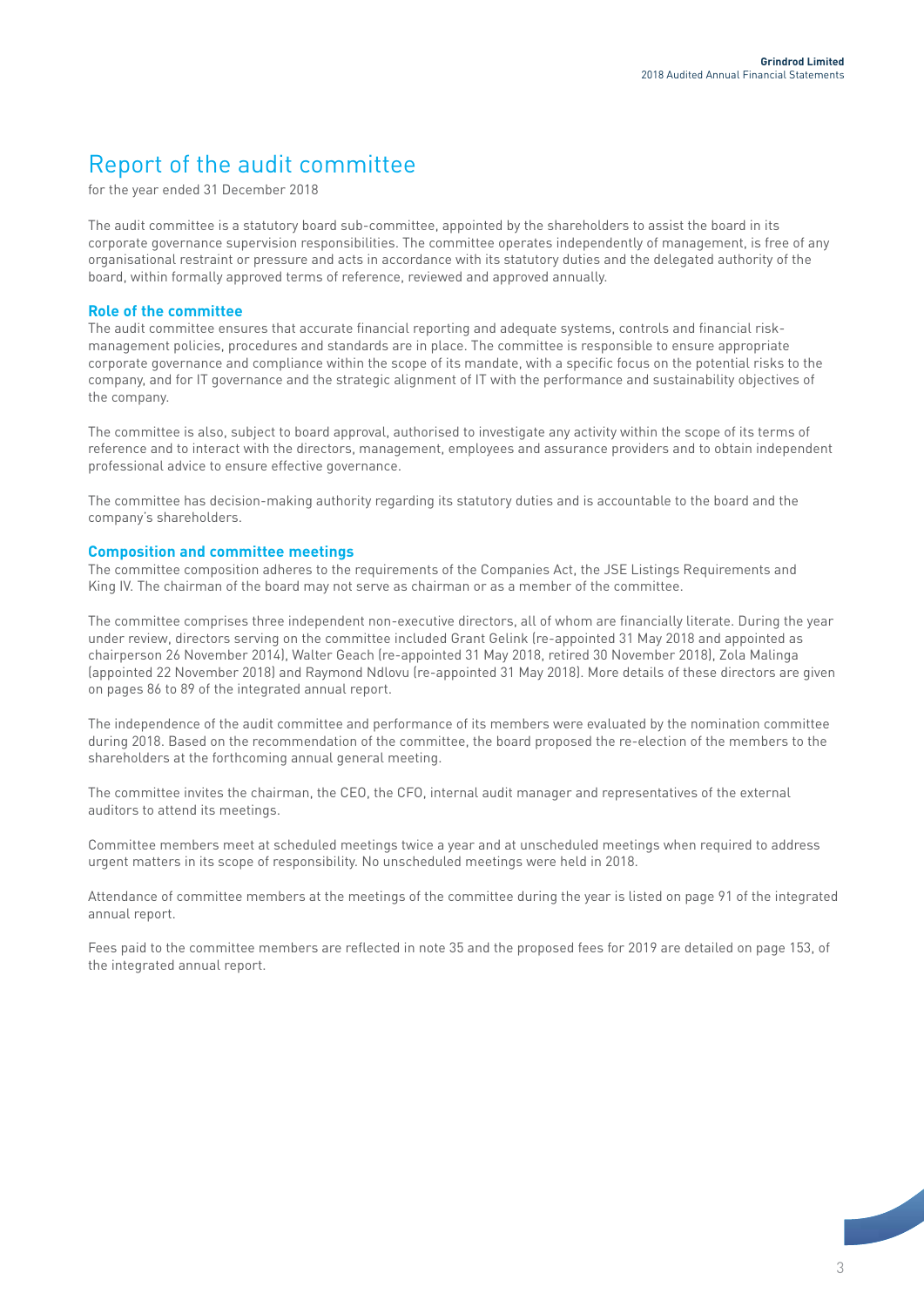### Report of the audit committee continued

for the year ended 31 December 2018

The group company secretary serves as secretary to the committee.

The internal and external auditors have unrestricted access to the chairman and members of the committee. In 2018, the chairman of the committee had two meetings with the internal auditors and two with the external auditors without management being present. During these meetings no material issues were raised.

#### **Key activities**

In terms of its mandate, matters considered by the audit committee based on its annual work plan for 2018 included:

- evaluation of the independence, effectiveness and performance of the internal audit function;
- reviewing and approving the internal audit charter, annual work plan and internal audit fees;
- reviewing documents and financial disclosures related to the Shipping spin-off and recommending approval thereof by the board;
- assessing the suitability, expertise and experience of the CFO and the expertise, experience and resources of the company's finance function;
- reviewing the combined assurance model and the effectiveness of the process for identifying, assessing and reporting on significant internal financial-control and fraud risks as related to financial reporting;
- approving the revised IT strategy and governance charter;
- reviewing the group IT governance report and IT risks, and evaluation of audit assessments of IT-related controls performed by the internal and external auditors together with the appropriateness of actions taken by management to address key issues identified, and reporting on its findings to the risk committee;
- nominating the independent external auditor and designated audit partner and the approval of their terms of engagement and fees for audit services, for approval by shareholders at the annual general meeting;
- reviewing the extent of non-audit services provided by the independent external auditor and approval of the related fees;
- reviewing the external auditors' work plan, staffing, independence, effectiveness, audit findings, key audit risks and external audit report;
- reviewing the internal auditors' limited assurance report;
- legislative and regulatory compliance within the scope of its mandate;
- reviewing implementation of the company's tax policy;
- reviewing and recommending to the board publicly disclosed financial information, including the interim results for the six months ended 30 June 2018;
- reviewing the annual financial statements and results for the year ended 31 December 2018 and the 2018 integrated annual report in line with applicable legislative and regulatory compliance and recommendation thereof for approval by the board of directors;
- reviewing and confirming the going concern status;
- noting the Report of the JSE on Reporting Back on Proactive Monitoring of Financial Statements in 2017, dated 20 February 2018;
- noting the recommendations of the Task Force on Climate-related Financial Disclosures;
- noting a briefing document on audit matters prepared by Deloitte & Touche;
- noting JSE correspondence addressed to audit firms relating to information to be provided by audit firms to audit committees;
- evaluating the performance of the audit committee; and
- approving its annual work plan for 2019.

The functions of the committee are also performed for the subsidiaries within each division of Grindrod Limited as represented in the segmental analysis on pages 20 to 25. The external auditor was nominated for each material subsidiary company for re-appointment.

#### **External audit**

Deloitte & Touche served as the company's registered external auditors for the 2018 financial year. The terms of engagement, independence, expertise, audit quality, objectivity and the appropriateness of rotation of key partners in Deloitte & Touche as the external auditor were appraised by the audit committee, which includes an annual evaluation. The committee meets with the external auditors twice a year.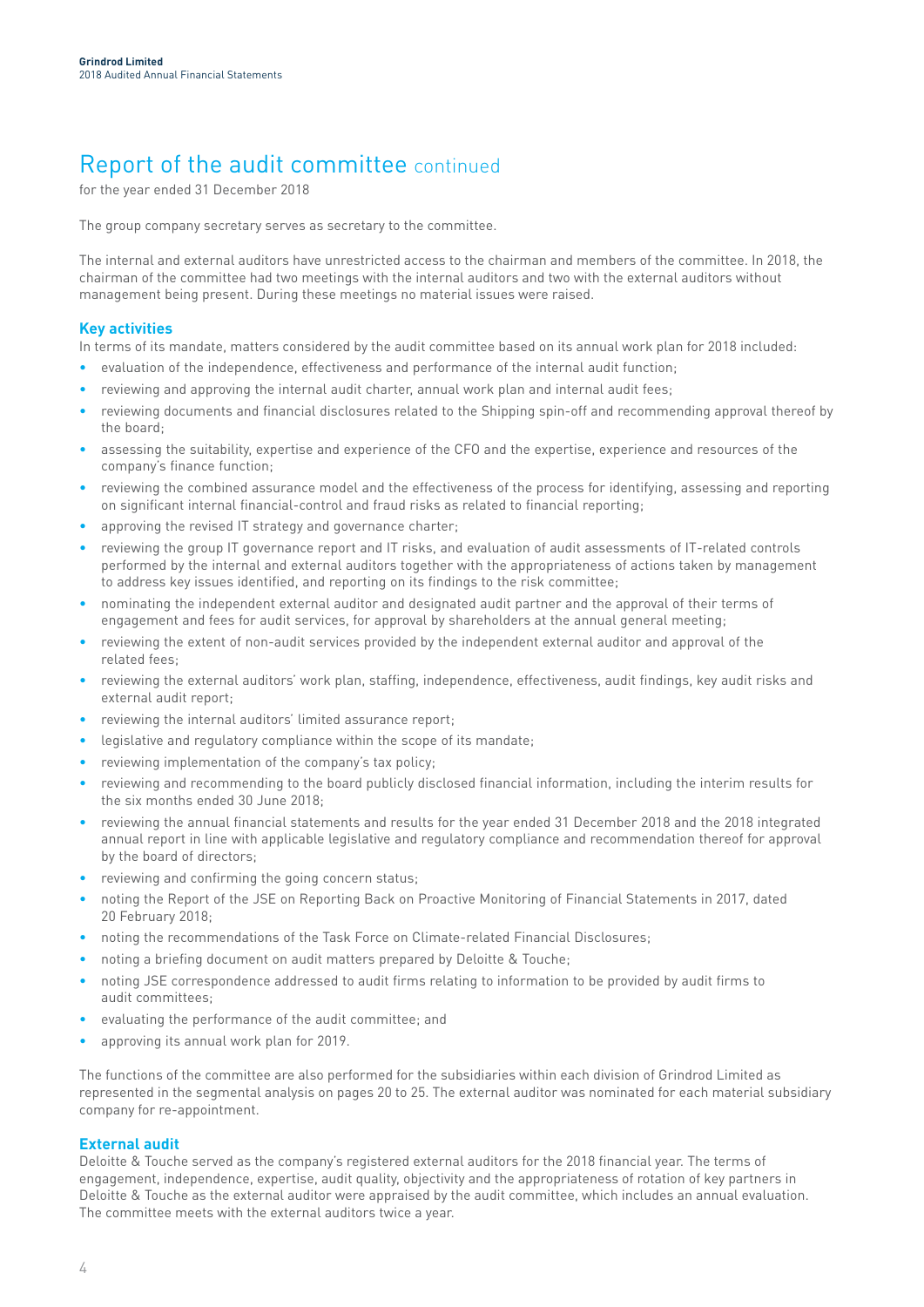In assessing the auditor's independence, the committee considered guidance contained in King IV as well as IRBA publications and the related commentary thereon. Deloitte & Touche have been auditors of the Grindrod group for fifteen years and have demonstrated an institutional knowledge, deep expertise and experience of the group in all the related countries in which the group operates. The committee is satisfied that in discharging its duties in terms of its mandate, together with the robust internal Deloitte independence processes that Deloitte & Touche's independence is maintained and has not been impacted by tenure. The Deloitte & Touche internal independence processes include periodic internal quality reviews as well as those conducted by IRBA, the rotation of the group audit partner and key component audit partners at least every five years, independence audits on all partners, established safeguards and procedures and independence training and monitoring of non-audit services. The committee is satisfied that adequate steps have been taken by Deloitte & Touche and management.

The committee is satisfied that the auditors do not, except as external auditor or in rendering permitted non-audit services, receive any remuneration or other benefits from the company. External audit fees approved for the 2018 financial year to Deloitte & Touche amounted to R19.5 million (2017: R22.2 million); US\$283 233 (2017: US\$252 073); SGD339 200 (2017: SGD1.0 million) and P868 140 (2017: P819 000).

The approved audit fee accounts for 27 audit partners in 31 countries in order to perform the 200+ global statutory audits. The total non-audit services for the 2018 financial year performed by and paid to Deloitte & Touche amounted to R3.0 million (2017: R3.6 million), of which 100% relates to permissable tax services.

Following review the committee satisfied itself that the auditors' independence was not prejudiced by any consultancy, advisory or other work undertaken or as a result of any previous appointment as auditor.

#### **Significant areas of judgement**

Many areas within the financial statements require judgement, which are set out in the accounting policies of the annual financial statements.

The committee has considered the quantum of the assets and liabilities on the statement of financial position and other items that require significant judgement and the following are highlighted:

- valuation of goodwill:
- valuation of investments in joint ventures;
- classification and measurement of non-current assets held for sale and discontinued operations; and
- credit impairment against advances and related IFRS 9 Financial Instruments expected credit loss (ECL).

Goodwill and other indeterminate useful life intangible assets are assessed annually for impairment. The key assumptions used are cash flow projections, growth rates and discount rates applied. The committee considered the impairment tests conducted, and is in agreement that no impairment of goodwill and intangible assets was required. The carrying amount of goodwill is fairly stated. Please refer to the accounting policies and note 3 for further detail.

Annual impairment tests are conducted to assess the recoverability of the carrying amount of the various investments in joint ventures, using discounted cash flow models and include a number of key assumptions, such as revenue growth, operating margins, exchange rate fluctuations and the discount rates applied to the projected future cash flows. The committee considered the impairment test conducted, and is in agreement no impairment was required and that the carrying value of the investments in joint ventures is fairly stated.

Once a board decision relating to the sale or loss of control of a disposal group has been committed to, all of the assets and liabilities of such disposal group are classified as held for sale in terms of IFRS 5 Non-current Assets Held for Sale and Discontinued Operations and the classification of discontinued operations is assessed. The committee agreed with the fair value less costs to sell assessment of the disposal groups and assessed any key adjustments to net book value of the disposal groups based on the requirements of IFRS 5 subsequent measurement. In addition, the committee concurred with the classification of the discontinued operations. Please refer to note 12.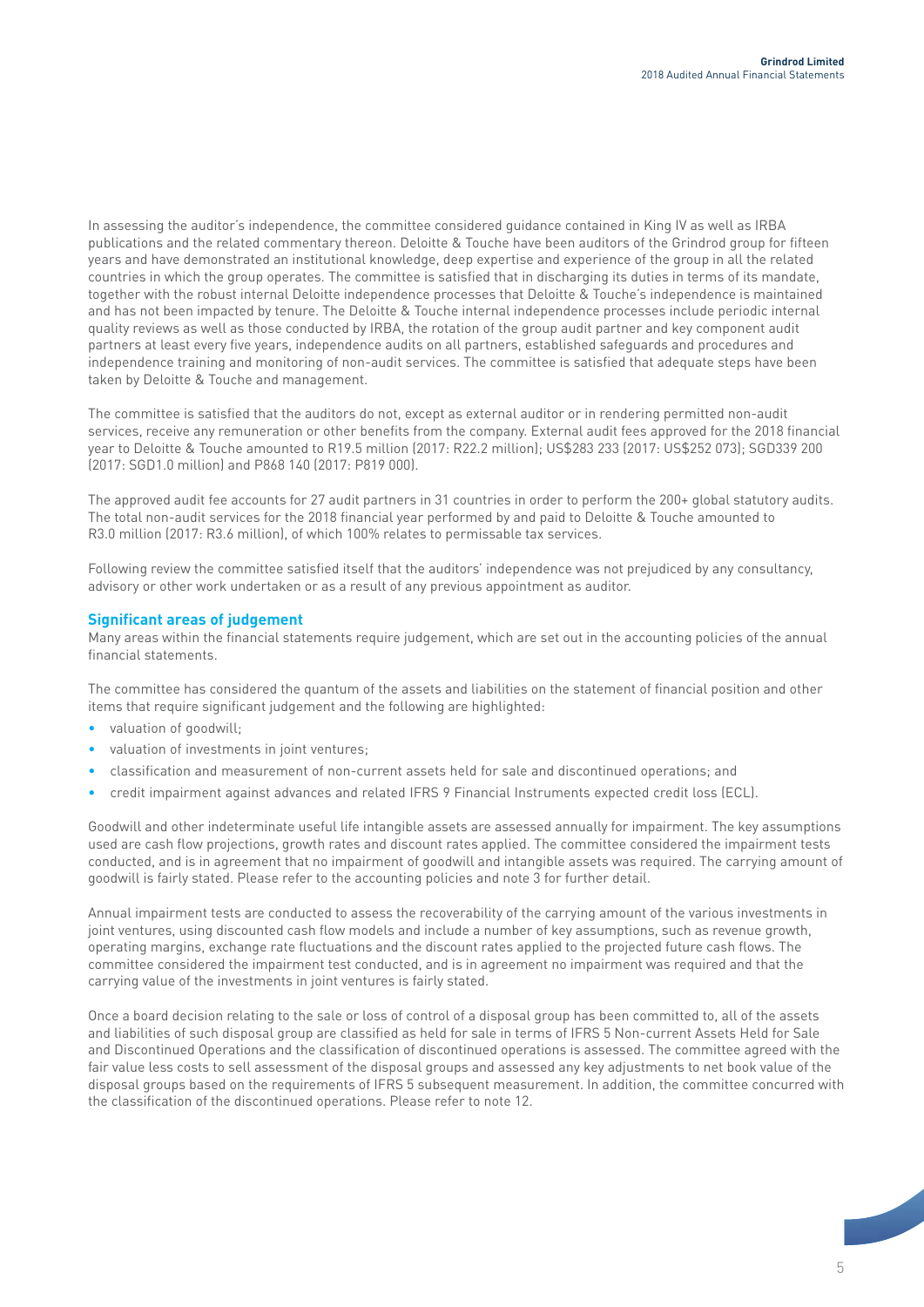### Report of the audit committee continued

for the year ended 31 December 2018

Significant judgement is required in assessing the impairment processed against advances in terms of the new requirements of IFRS 9, relating to ECL. The significant judgements applied in determining the impairment include the expected realisable value of the collateral securing the advance, the probability that an advance will default (Probability of Default (PD), credit risk changes (Significant Increase in Credit Risk (SICR)), the size of credit exposures (Exposure at Default (EAD)), and the expected loss on default (Loss Given Default (LGD)). The committee agreed with the adjustment processed relating to ECL and assessed the key judgements and assumptions made in arriving at this adjustment. Please refer to notes 9 and 34 of the annual financial statements.

#### **Annual report**

#### **Annual financial statements**

Following the committee's review of the annual financial statements for the year ended 31 December 2018, it is of the opinion that, in all material respects, they comply with the relevant provisions of the Companies Act and IFRS as issued by the IASB, and fairly present the results of operations, cash flows and the financial position of Grindrod. On this basis, the committee recommended that the board of directors approve the annual financial statements of Grindrod for the year ended 31 December 2018.

#### **Integrated annual report**

The committee reviewed this report together with supplementary attachments, taking cognisance of material factors and risks that may impact the integrity thereof and recommended that the board of directors approve the integrated annual report of Grindrod for the year ended 31 December 2018.

On behalf of the audit committee

**Grant Gelink** *Chairman*

5 March 2019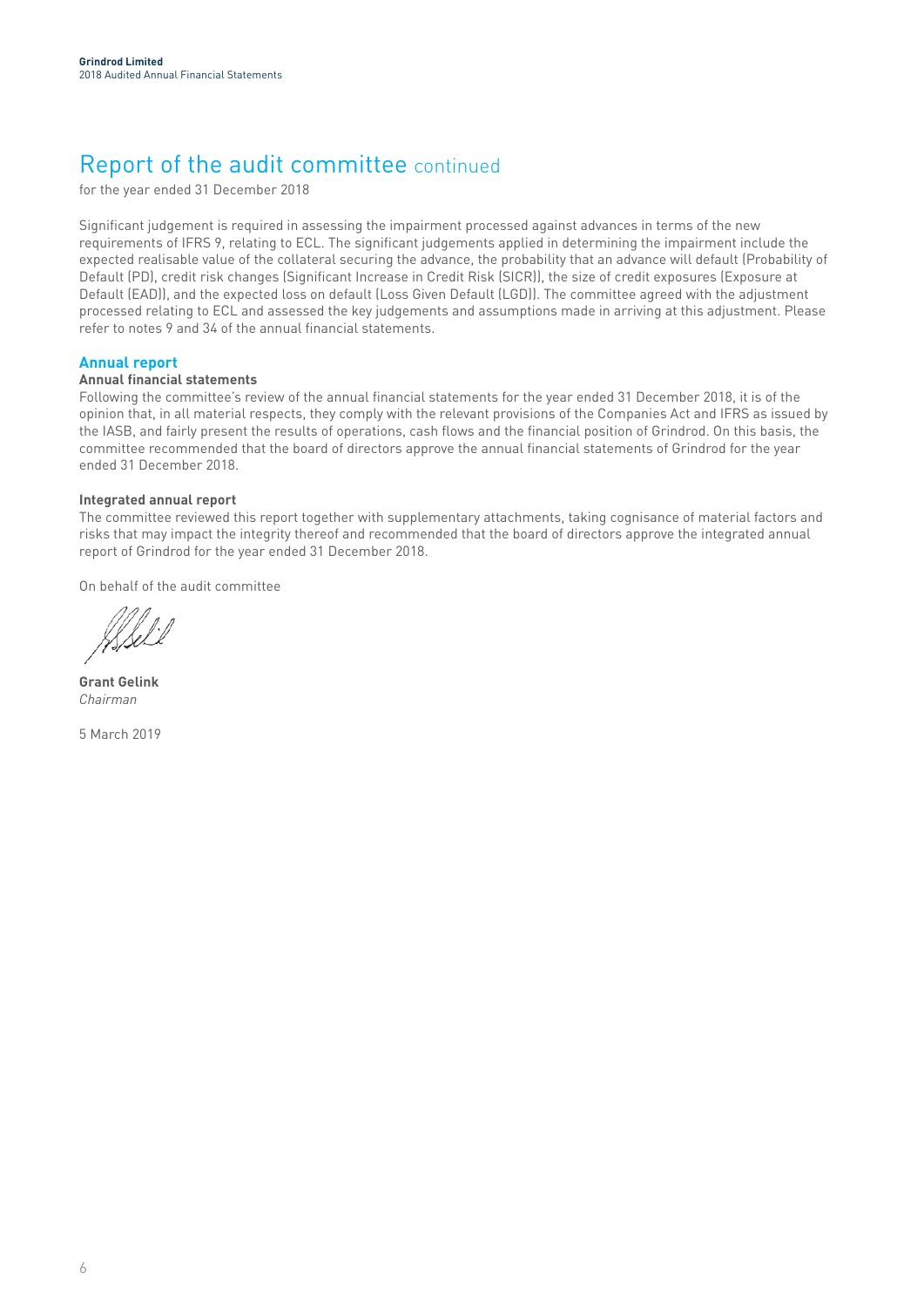### Directors' report

for the year ended 31 December 2018

The directors have pleasure in presenting their consolidated and separate financial statements (annual financial statements) which forms part of the annual financial statements of the company and of the group for the year ended 31 December 2018.

#### **Nature of business**

The nature of the group's business is set out under the divisional reviews on pages 47 to 54 of the integrated annual report 2018.

#### **Review of operations**

The financial results for the year ended 31 December 2018, including the results of operations are dealt with in the consolidated and separate statements of financial position, income statements, statements of other comprehensive income and segmental analysis on pages 13 to 25 and operational review on pages 47 to 54 of the integrated annual report.

The 2018 performance review is fully covered in the CEO's and CFO's reviews included in the integrated annual report.

#### **Acquisitions and disposals**

In the current year, the group acquired a controlling interest in the Novagroup entities to strengthen the group's position in the marine technical market and to provide a more comprehensive service offering. The transaction was accounted for in terms of IFRS 3 Business Combinations. Intangible assets relating to customer contracts were identified and recognised which resulted in a gain on bargain purchase.

In addition, during the current year, the group assisted Newshelf 1279 (Pty) Ltd, a B-BBEE consortium, with additional security for its funders. The consortium continues to have voting rights; however, due to the additional security, the group's rights have changed from protective to substantive and the consortium is now controlled by the group in terms of IFRS 10 Consolidated Financial Statements, effective 31 December 2018.

During the year the group completed the spin-off of the Shipping business which separately listed on the Nasdaq securities exchange in New York. In addition the group disposed of its Zambian railway businesses, Grindrod Zambia, and the railway signalling business, Gear SA (Pty) Ltd. These businesses were classified as non-current assets held for sale in the prior year.

#### **Discontinued operations**

The board approved the exit of all the rail businesses in the prior year. Due to unanticipated challenges and delays experienced, the group was unable to complete the disposal of all the Rail businesses in the current year. The directors are confident that sale of the remaining rail businesses will be completed within the next year.

Consequently the rail segments have remained classified as held for sale in term of IFRS 5 Non-current assets held for sale and discontinued operations.

#### **Share capital**

Details of the authorised and issued shares are shown in note 13 and the share analysis is shown on pages 148 to 150 of the integrated annual report.

The directors propose that the general authority granted to them to repurchase ordinary shares as opportunities present themselves be renewed at the forthcoming annual general meeting.

The directors propose that a general authority be granted to them to allot and issue ordinary shares up to 5% of the number of ordinary shares in issue and that a general authority be granted to issue shares for cash.

#### **Dividends**

The directors have declared a final dividend of 14.6 cents per ordinary share (2017: nil cents). Dividends paid or payable in respect of the year were as follows:

|       |             | Last day to | Trading     |                                                        |              | Amount    |
|-------|-------------|-------------|-------------|--------------------------------------------------------|--------------|-----------|
|       | Date of     | trade cum-  | ex-dividend |                                                        | Payment      | per share |
|       | declaration | dividend    | commences   | Record date                                            | date         | (cents)   |
| Final |             |             |             | 6 March 2019 26 March 2019 27 March 2019 29 March 2019 | 1 April 2019 | 14.6      |

The directors have declared a dividend of 446.0 (2017: 456.0) cents per preference share which will be paid on 1 April 2019.

#### **Special resolutions**

Apart from special resolutions approved at the company's annual general meeting, no other special resolutions were approved.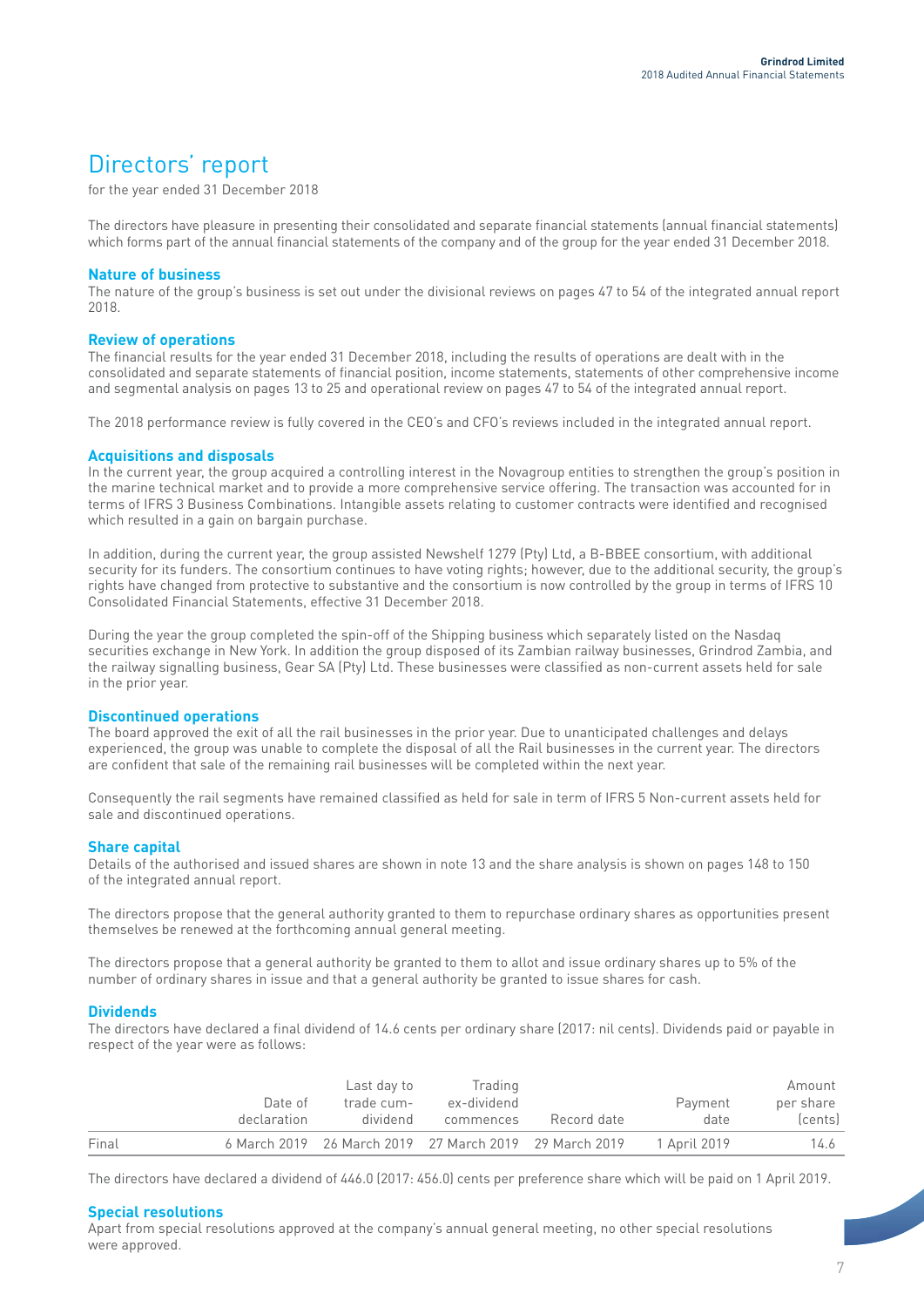### Directors' report continued

for the year ended 31 December 2018

Special resolutions were passed by certain subsidiaries within the group to amend their memorandum of incorporation and to authorise, as a general approval, the directors of certain companies to provide financial assistance in terms of section 45 of the Companies Act 71 of 2008.

#### **Subsidiary companies**

Information on subsidiary and associated companies is contained in notes 4, 5 and 6, respectively. Reviews of the businesses and performance of the main operating subsidiary companies are covered in the divisional reviews on pages 47 to 54 of the integrated annual report.

#### **Directorate and company secretary**

Brief curricula vitae of the current directors are disclosed on pages 86 to 89 of the integrated annual report. Details of directors' remuneration and the incentive schemes appear in note 35.

Bongiwe Ntuli, the chief executive officer of Freight Services decided to embark on a new opportunity and resigned on 31 December 2018.

Gerhard Kotze resigned as non-executive director and alternative to Mkhuseli Faku, effective 1 September 2018 and Hassen Adams and Walter Geach retired as non-executive directors on 30 November 2018.

Andrew Waller was appointed as chief executive officer and Xolani Mbambo was appointed chief financial officer of Grindrod Limited with effect from 1 September 2018. Following these appointments, Mike Hankinson reverted back to his former position as non-executive chairman, effective 22 November 2018.

According to the company's memorandum of incorporation, at the forthcoming annual general meeting, Nkululeko Sowazi, Pieter Uys and Sandile Zungu retire by rotation. All are eligible and have offered themselves for re-election.

The registered office of the company is as follows:

**Business address**<br> **Business address**<br> **Business address**<br> **PO Box 1** Grindrod Mews<br>106 Margaret Mncadi Avenue **1999 - PO Box 1**<br>Durban 4000 106 Margaret Mncadi Avenue<br>Durban 4001 South Africa

South Africa

#### **Employee retirement benefit plans**

Details of the group's employee retirement benefit plans are separately disclosed in note 16.

#### **Audit committee**

At the forthcoming annual general meeting, pursuant to the requirements of section 94(2) of the Companies Act of South Africa, shareholders will be requested to pass an ordinary resolution appointing the chairman and members of the audit committee.

#### **Major shareholders**

Shareholders holding beneficially, directly or indirectly, in excess of 5% of the issued share capital of the company are detailed on page 149 of the integrated annual report.

#### **Auditors**

At the forthcoming annual general meeting, pursuant to the requirements of section 90(1), read with section 61(8)(c) of the Companies Act of South Africa, shareholders will be requested to pass an ordinary resolution re-appointing Deloitte & Touche as the company's independent registered auditors and Kim Peddie as designated audit partner.

#### **Subsequent events**

No material change has taken place in the affairs of the group between the end of the financial year and the date of this report.

#### **Going concern**

The directors consider that the group and company have adequate resources to continue operating for the foreseeable future and that it is therefore appropriate to adopt the going concern basis in preparing the group and company's financial statements. The directors have satisfied themselves that the group and company are in a sound financial position and that it has access to sufficient borrowing facilities to meet its foreseeable cash requirements.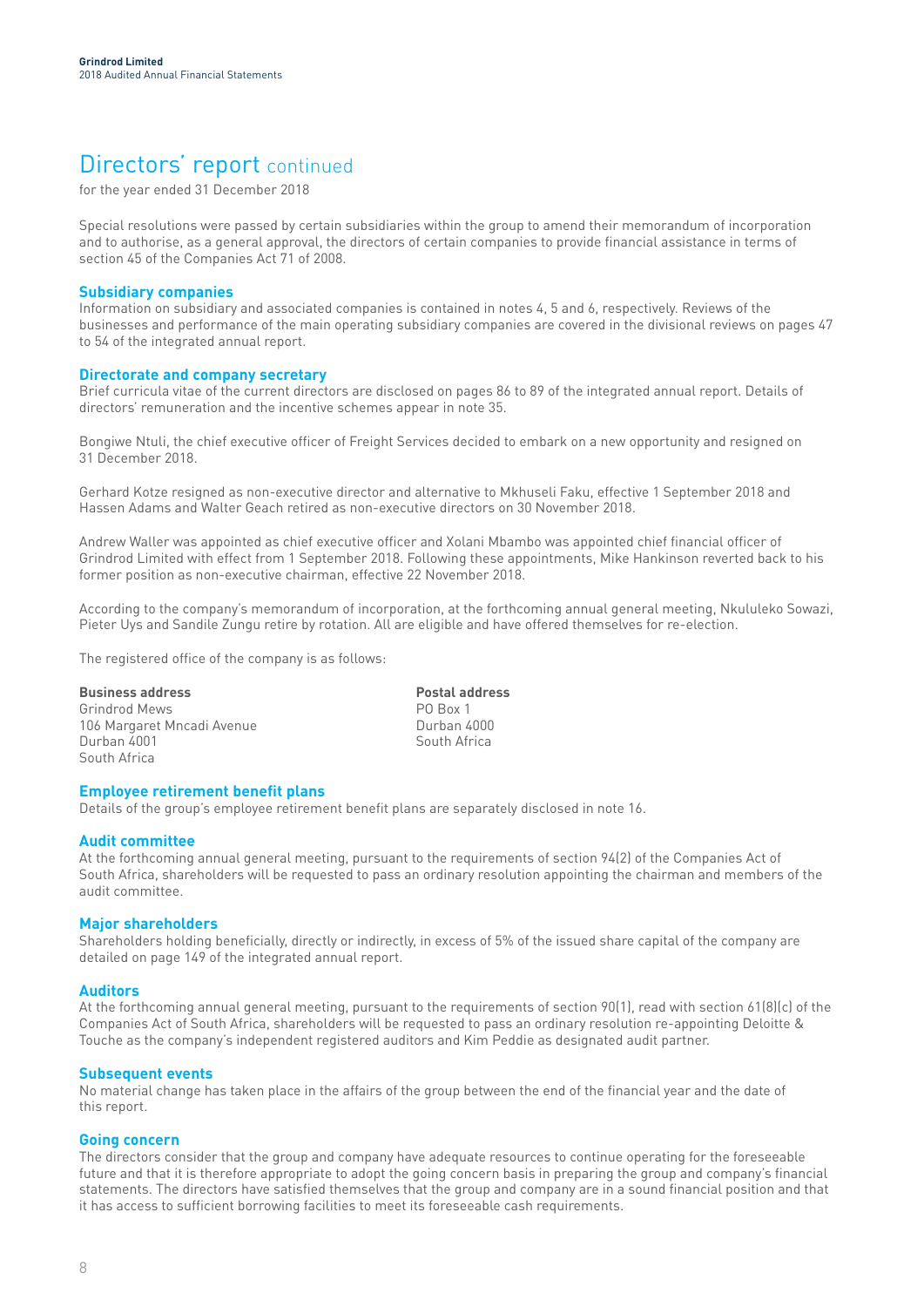### Independent auditors' report

### **To the shareholders of Grindrod Limited**

**Report on the audit of the consolidated and separate financial statements** 

#### **Opinion**

We have audited the consolidated and separate financial statements of Grindrod Limited (the group) set out on pages 13 to 113, which comprise the statements of financial position as at 31 December 2018, and the income statements and statements of comprehensive income, the statements of changes in equity and the statements of cash flows for the year then ended, and notes to the financial statements, including a summary of significant accounting policies.

In our opinion, the consolidated and separate financial statements present fairly, in all material respects, the consolidated and separate financial position of the group as at 31 December 2018, and its consolidated and separate financial performance and consolidated and separate cash flows for the year then ended in accordance with IFRS and the requirements of the Companies Act of South Africa.

#### **Basis for opinion**

We conducted our audit in accordance with International Standards on Auditing (ISAs). Our responsibilities under those standards are further described in the Auditor's Responsibilities for the Audit of the Consolidated and Separate Financial Statements section of our report. We are independent of the Group in accordance with the Independent Regulatory Board for Auditors Code of Professional Conduct for Registered Auditors (IRBA Code) and other independence requirements applicable to performing audits of financial statements in South Africa. We have fulfilled our other ethical responsibilities in accordance with the IRBA Code and in accordance with other ethical requirements applicable to performing audits in South Africa. The IRBA Code is consistent with the International Ethics Standards Board for Accountants Code of Ethics for Professional Accountants (Parts A and B). We believe that the audit evidence we have obtained is sufficient and appropriate to provide a basis for our opinion.

#### **Key audit matters**

Key audit matters are those matters that, in our professional judgement, were of most significance in our audit of the consolidated and separate financial statements of the current period. These matters were addressed in the context of our audit of the consolidated financial statements as a whole, and in forming our opinion thereon, and we do not provide a separate opinion on these matters. The key audit matters apply to the consolidated financial statements and there are no key audit matters for the separate financial statements.

| Key audit matter                                                                                                                                                                | How the matter was addressed in the audit                                                                                                                                                                                                                                                                                                       |
|---------------------------------------------------------------------------------------------------------------------------------------------------------------------------------|-------------------------------------------------------------------------------------------------------------------------------------------------------------------------------------------------------------------------------------------------------------------------------------------------------------------------------------------------|
| <b>Valuation of goodwill</b><br>As required by IAS 36 Impairment of Assets,<br>the directors conduct annual impairment tests                                                    | In evaluating the valuation of goodwill, we reviewed the value in use<br>calculations prepared by the directors, with a particular focus on the<br>future cash flows, operating margins, growth rates and discount rates.                                                                                                                       |
| to assess the recoverability of the carrying<br>amount of goodwill. The impairment<br>assessments are performed using discounted<br>cash flow models. There are a number of key | Our audit procedures included:<br>understanding the entity's relevant controls relating to the<br>preparation of the cash flow forecasts;                                                                                                                                                                                                       |
| judgements made by the directors in<br>determining the inputs into these models<br>which include:                                                                               | testing of inputs into the cash flow forecast against historical<br>performance and in comparison to the directors' strategic plans<br>in respect of each cash-generating unit;                                                                                                                                                                 |
| operating margins;<br>$\bullet$<br>future cash flows; and<br>$\bullet$<br>the discount rates applied to the projected<br>$\bullet$<br>future cash flows.                        | comparing the growth rates used to historical data regarding<br>$\bullet$<br>economic growth rates included in the cash-generating units;<br>recomputation of the value in use of each cash-generating unit;<br>۰<br>engaging our internal specialists to validate the key assumptions<br>$\bullet$                                             |
| As a result of the key judgements made in<br>determining the inputs, the valuation of<br>goodwill is considered to be a key audit matter.                                       | used in assessing the discount rates; and<br>subjecting the key judgements, as described, to sensitivity analysis.<br>We found that the inputs used by the directors reflected improved<br>business performance in comparison to historical performance,                                                                                        |
| Goodwill and the disclosure with respect to the<br>sensitivities of key judgements is disclosed in<br>note 3.                                                                   | supported by recent acquisition synergies and targeted new contracts.<br>We consider the valuation of the goodwill to be appropriate based on<br>our assessment of available headroom and key input sensitivities.<br>We found that the disclosure requirements required by IAS 36 were<br>sufficient and appropriate in all material respects. |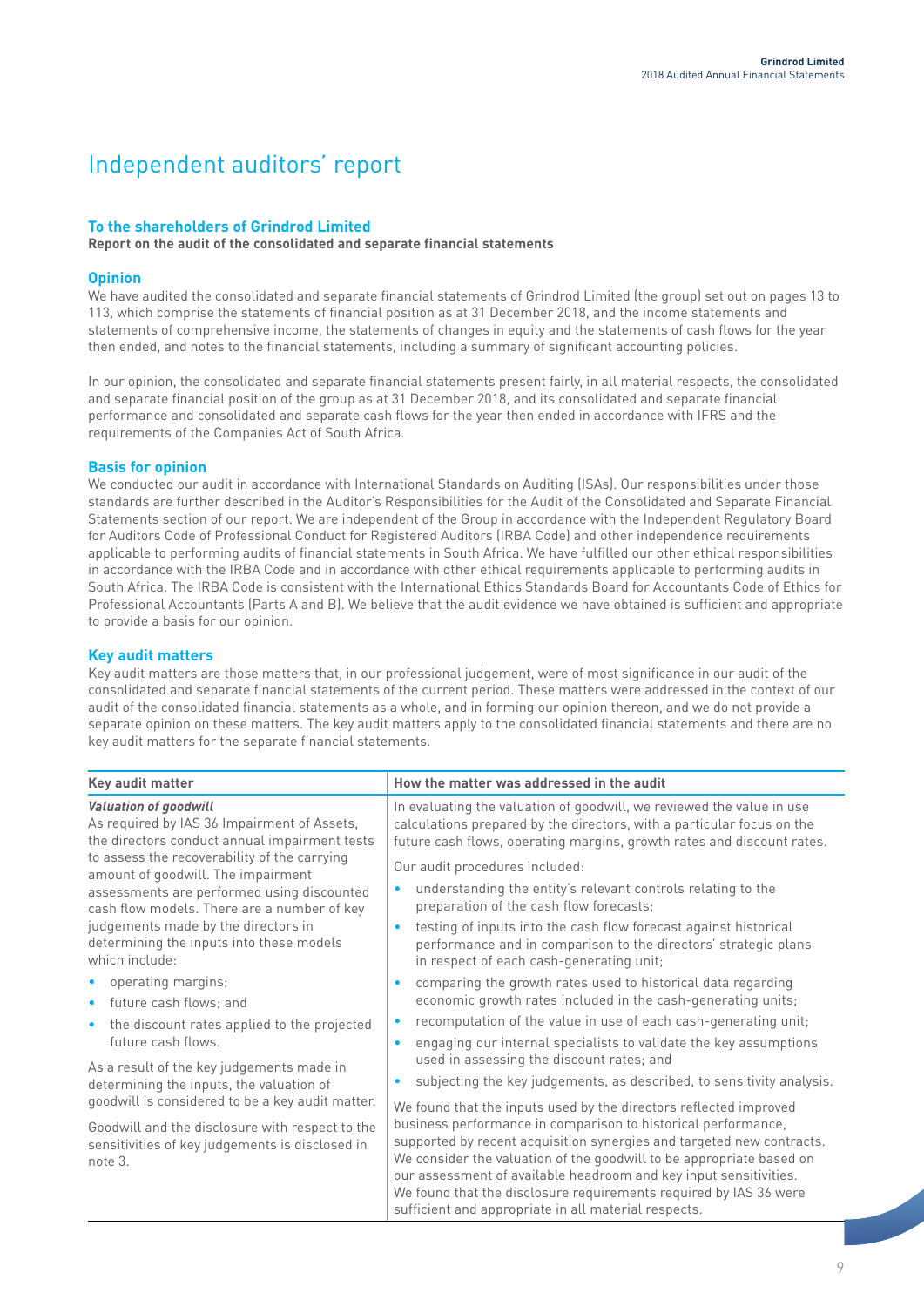## Independent auditors' report continued

| Key audit matter                                                                                                                                                                                                                                                                                                                                                                                                                                                                                                                                                                                                                                                                                                                                       | How the matter was addressed in the audit                                                                                                                                                                                                                                                                                                                                                                                                                                                                                                                                                                                                                                                                                                                                                                                                                                                                                                                                                                               |
|--------------------------------------------------------------------------------------------------------------------------------------------------------------------------------------------------------------------------------------------------------------------------------------------------------------------------------------------------------------------------------------------------------------------------------------------------------------------------------------------------------------------------------------------------------------------------------------------------------------------------------------------------------------------------------------------------------------------------------------------------------|-------------------------------------------------------------------------------------------------------------------------------------------------------------------------------------------------------------------------------------------------------------------------------------------------------------------------------------------------------------------------------------------------------------------------------------------------------------------------------------------------------------------------------------------------------------------------------------------------------------------------------------------------------------------------------------------------------------------------------------------------------------------------------------------------------------------------------------------------------------------------------------------------------------------------------------------------------------------------------------------------------------------------|
| Valuation of investments in joint ventures<br>As required by IAS 36, the directors conduct                                                                                                                                                                                                                                                                                                                                                                                                                                                                                                                                                                                                                                                             | We focused our testing of the valuation of investments in joint ventures<br>on the key judgements made by the directors regarding the inputs used.                                                                                                                                                                                                                                                                                                                                                                                                                                                                                                                                                                                                                                                                                                                                                                                                                                                                      |
| annual impairment tests to assess the<br>recoverability of the carrying amount of the<br>various investments in joint ventures. These<br>impairment assessments are performed using<br>discounted cash flow models. As disclosed in<br>the accounting policy of the consolidated and<br>separate financial statements, there are a<br>number of key judgements made by the<br>directors in determining the inputs into these<br>models which include:<br>• operating margins;<br>• future cash flows; and<br>• the discount rates applied to the projected<br>future cash flows.<br>As a result of the key judgements made in<br>determining the inputs, the impairment of<br>investments in joint ventures is considered to<br>be a key audit matter. | Our audit procedures included:<br>understanding the entity's relevant controls relating to the<br>٠<br>preparation of the cash flow forecasts;<br>critically evaluating whether the discounted cash flow models used<br>$\bullet$<br>by the directors to calculate the value in use of the investments<br>comply with the requirements of IAS 36;<br>assessing the key assumptions used in calculating the discount<br>$\bullet$<br>rates and recalculating these rates;<br>comparing the projected cash flows, including the judgements<br>۰<br>relating to revenue growth rates and operating margins, against<br>historical performance to test the accuracy of the directors'<br>projections;<br>analysing the future projected cash flows used in the models to<br>$\bullet$<br>determine whether they are reasonable and supportable given the<br>current macroeconomic climate and expected future performance<br>of the respective entities; and<br>subjecting the key judgements to sensitivity analyses.<br>٠ |
| Investments in joint ventures are disclosed in<br>note 5.                                                                                                                                                                                                                                                                                                                                                                                                                                                                                                                                                                                                                                                                                              | We found that the inputs used by the directors reflected improved<br>business performance. The expected future performance and the inputs<br>used were appropriate in the circumstances. We consider the valuation<br>of the investments in joint ventures to be appropriate. We found that<br>the disclosure requirements required by IAS 36 were sufficient and<br>appropriate in all material respects.                                                                                                                                                                                                                                                                                                                                                                                                                                                                                                                                                                                                              |
| <b>Classification and measurement of non-current</b><br>assets held for sale and discontinued operations<br>As required by IFRS 5, once the directors have<br>committed to a sales plan involving loss of<br>control of a subsidiary, all of the assets and<br>liabilities of that subsidiary are classified as<br>held for sale.                                                                                                                                                                                                                                                                                                                                                                                                                      | We focused our testing of the classification and measurement of<br>the disposal group held for sale on the key judgements made by the<br>directors.<br>Our audit procedures included:<br>critically challenged the directors' judgements and reasoning<br>٠<br>around the reclassification of investments in subsidiaries as                                                                                                                                                                                                                                                                                                                                                                                                                                                                                                                                                                                                                                                                                            |
| As a result of the magnitude of the amount of<br>the disposal group classified as held for sale,<br>and key judgements made in determining the<br>classification of disposal groups held for sale<br>and discontinued operations as well as the<br>measurement thereof, this is considered to be<br>a key audit matter.                                                                                                                                                                                                                                                                                                                                                                                                                                | non-current assets held for sale;<br>evaluating the directors' assessment of fair value less costs to sell<br>$\bullet$<br>against available supporting documentation and facts at reporting<br>date;<br>challenging any adjustments made to the net book value of disposal<br>groups held for sale based on the requirements of IFRS 5<br>subsequent measurement;                                                                                                                                                                                                                                                                                                                                                                                                                                                                                                                                                                                                                                                      |
| Non-current assets held for sale is disclosed<br>in note 12.                                                                                                                                                                                                                                                                                                                                                                                                                                                                                                                                                                                                                                                                                           | assessing any impairments arising from IFRS 5 subsequent<br>٠<br>measurement for appropriateness;<br>examining minutes of the directors' board meetings, written<br>٠<br>correspondence between the group and the potential purchasers<br>and communications to the group's investors to determine whether<br>the assets and liabilities should be classified as held for sale and<br>whether it represents a discontinued operation; and<br>ensuring the assets and liabilities reflected as held for sale and<br>٠<br>the results presented as discontinued operations fairly present the<br>financial position and results of the group.<br>The directors' judgements regarding classification and measurement of<br>non-current assets held for sale appear to be reasonable based on the<br>information available as at the reporting date. We found that the<br>disclosure requirements required by IFRS 5 were sufficient and<br>appropriate in all material respects.                                           |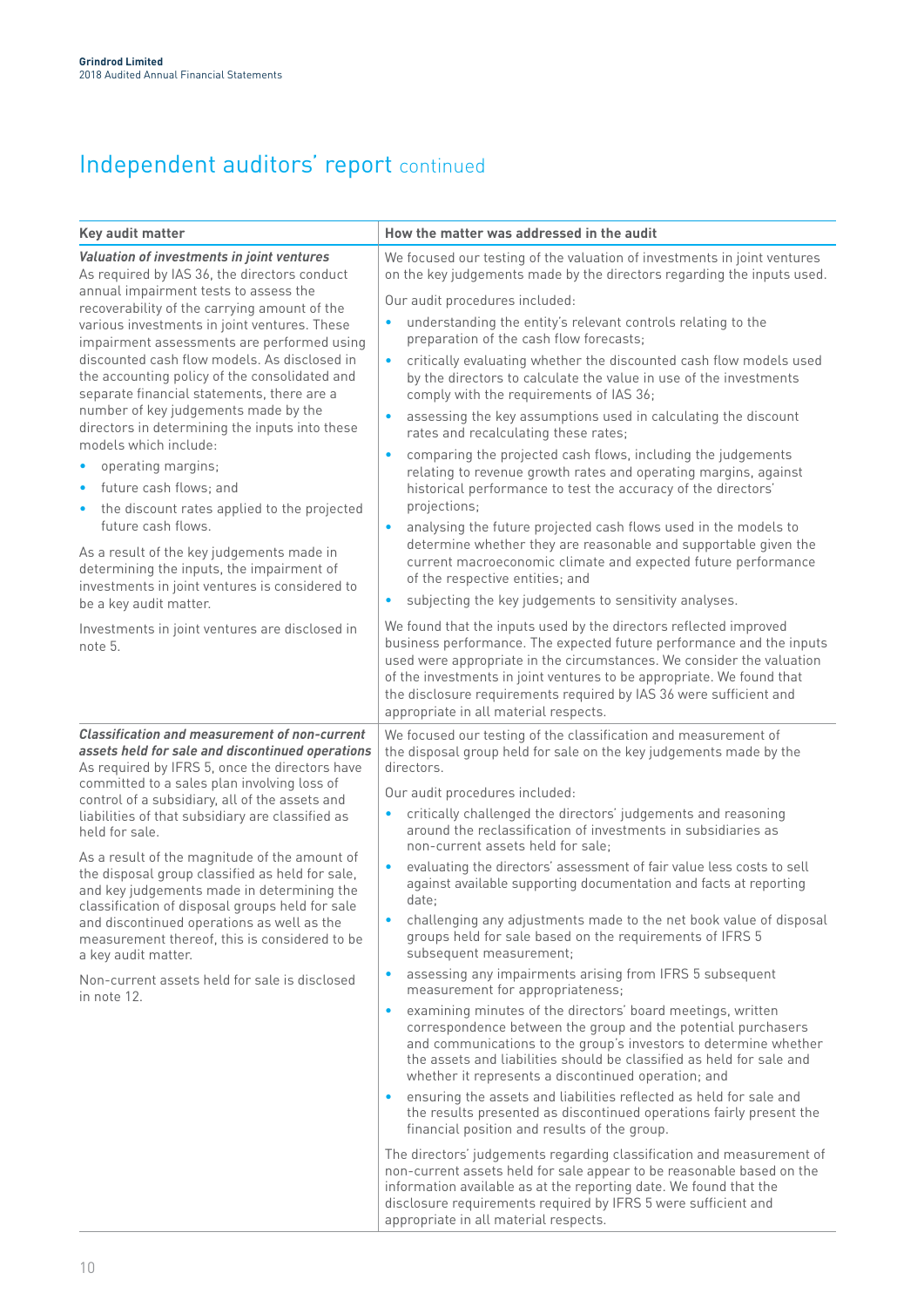| Key audit matter                                                                                                                                                                                                                                                                                                                                                                                                                                                                                                                                                                                                                                                                                                                                                                                                                                                   | How the matter was addressed in the audit                                                                                                                                                                                                                                                                                                                                                                                                                                                                                                                                                                                                                                                                                                                                                                                                                                                                                                                                                                                                                                                                                                                                                                                                                                                                                                                                                                             |  |  |  |
|--------------------------------------------------------------------------------------------------------------------------------------------------------------------------------------------------------------------------------------------------------------------------------------------------------------------------------------------------------------------------------------------------------------------------------------------------------------------------------------------------------------------------------------------------------------------------------------------------------------------------------------------------------------------------------------------------------------------------------------------------------------------------------------------------------------------------------------------------------------------|-----------------------------------------------------------------------------------------------------------------------------------------------------------------------------------------------------------------------------------------------------------------------------------------------------------------------------------------------------------------------------------------------------------------------------------------------------------------------------------------------------------------------------------------------------------------------------------------------------------------------------------------------------------------------------------------------------------------------------------------------------------------------------------------------------------------------------------------------------------------------------------------------------------------------------------------------------------------------------------------------------------------------------------------------------------------------------------------------------------------------------------------------------------------------------------------------------------------------------------------------------------------------------------------------------------------------------------------------------------------------------------------------------------------------|--|--|--|
| Credit impairment against advances and related<br><b>ECL</b><br>As required by IFRS 9, impairments against<br>advances in the Financial Services division are<br>required to be assessed in terms of an ECL<br>model.                                                                                                                                                                                                                                                                                                                                                                                                                                                                                                                                                                                                                                              | In evaluating the impairment against advances, which includes the<br>opening balance transition as at 1 January 2018, we assessed the<br>significant judgements applied by the directors and our audit<br>procedures included the following:<br>assessing the design and implementation of key controls relating<br>to the ECL model:                                                                                                                                                                                                                                                                                                                                                                                                                                                                                                                                                                                                                                                                                                                                                                                                                                                                                                                                                                                                                                                                                 |  |  |  |
| Significant judgement is required by the<br>directors in assessing these impairments<br>and include:<br>the expected realisable value of the<br>$\bullet$<br>collateral securing the advance;<br>the probability that an advance will<br>$\bullet$<br>default (PD);<br>credit risk changes (Significant Increase<br>$\bullet$<br>in Credit Risk (SICR));<br>the size of credit exposures (Exposure at<br>$\bullet$<br>Default (EAD)); and<br>the loss on default (LGD).<br>The ECL is calculated by multiplying the loss<br>given default (LGD), probability of default (PD)<br>and applicable discount factors.<br>Impairment of advances is disclosed in notes 9<br>and 34. Due to the significant judgement<br>applied by the directors, the credit impairment<br>against advances and related expected credit<br>loss, is considered to be a key audit matter. | reviewing and assessing the adequacy of the impairment raised, as<br>well as, the reasonableness of assumptions and variables used in<br>determining the ECL model, which measures credit impairment<br>against loans in accordance with IFRS 9;<br>assessing the completeness, accuracy and validity of data and<br>inputs used during the development and application of the credit<br>impairment model;<br>performing a retrospective review of the credit risk impairment<br>$\bullet$<br>raised in the prior year financial statements;<br>assessing the methodologies and assumptions applied to ensure<br>compliance with IFRS 9, including the determination of the PD,<br>EAD and LGD:<br>re-performing management's calculation of the stage allocation<br>(Stage 1, 2 or 3 depending upon SICR);<br>re-performing management's calculation of the ECL; and<br>$\bullet$<br>evaluating the methodology used to incorporate forward-looking<br>information in the calculation of expected credit loss.<br>We found that the assumptions and judgements used by the directors<br>in determining the impairment against advances in the Financial<br>Services division were appropriate in the circumstances. We consider<br>the credit impairment against advances to be appropriate. We found the<br>disclosure requirements required by IFRS 9 were sufficient and<br>appropriate in all material respects. |  |  |  |

#### **Other information**

The directors are responsible for the other information. The other information comprises the Directors' Report, Report of the Audit Committee and the Compliance Statement by the group Company Secretary as required by the Companies Act of South Africa, which we obtained prior to the date of this report, and the Integrated Annual Report, which is expected to be made available to us after that date. The other information does not include the consolidated and separate financial statements and our auditor's report thereon.

Our opinion on the consolidated and separate financial statements does not cover the other information and we do not express an audit opinion or any form of assurance conclusion thereon.

In connection with our audit of the consolidated and separate financial statements, our responsibility is to read the other information and, in doing so, consider whether the other information is materially inconsistent with the consolidated and separate financial statements or our knowledge obtained in the audit, or otherwise appears to be materially misstated.

If, based on the work we have performed on the other information obtained prior to the date of this auditor's report, we conclude that there is a material misstatement of this other information, we are required to report that fact. We have nothing to report in this regard.

#### **Responsibilities of the directors for the consolidated and separate financial statements**

The directors are responsible for the preparation and fair presentation of the consolidated and separate financial statements in accordance with IFRS and the requirements of the Companies Act of South Africa, and for such internal control as the directors determine is necessary to enable the preparation of consolidated and separate financial statements that are free from material misstatement, whether due to fraud or error.

In preparing the consolidated and separate financial statements, the directors are responsible for assessing the group's and the company's ability to continue as a going concern, disclosing, as applicable, matters related to going concern and using the going concern basis of accounting unless the directors either intend to liquidate the group and/or the company or to cease operations, or have no realistic alternative but to do so.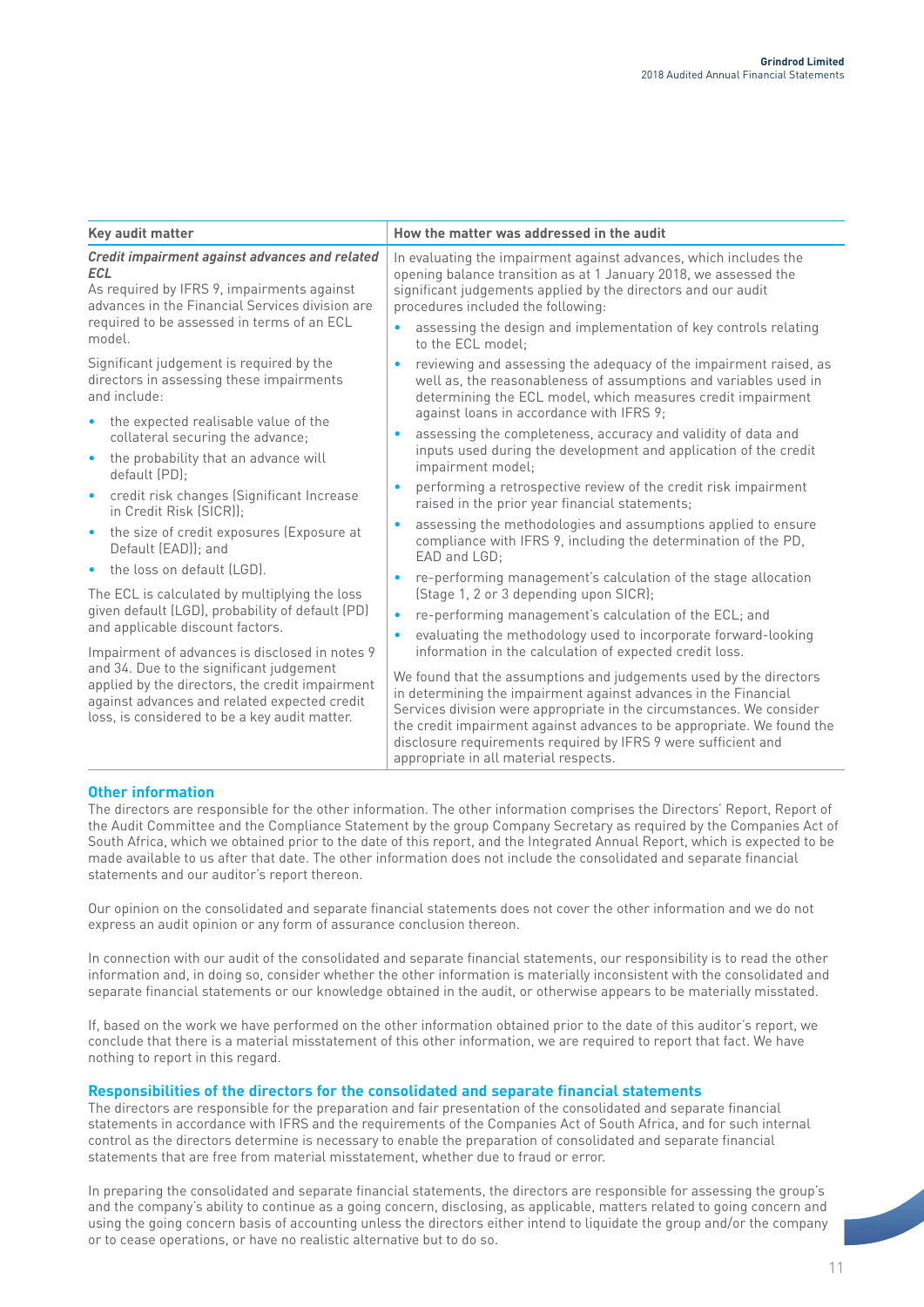### Independent auditors' report continued

#### **Auditor's responsibilities for the audit of the consolidated and separate financial statements**

Our objectives are to obtain reasonable assurance about whether the consolidated and separate financial statements as a whole are free from material misstatement, whether due to fraud or error, and to issue an auditor's report that includes our opinion. Reasonable assurance is a high level of assurance, but is not a guarantee that an audit conducted in accordance with ISAs will always detect a material misstatement when it exists. Misstatements can arise from fraud or error and are considered material if,individually or in the aggregate, they could reasonably be expected to influence the economic decisions of users taken on the basis of these consolidated and separate financial statements.

As part of an audit in accordance with ISAs, we exercise professional judgement and maintain professional scepticism throughout the audit. We also:

- Identify and assess the risks of material misstatement of the consolidated and separate financial statements, whether due to fraud or error, design and perform audit procedures responsive to those risks, and obtain audit evidence that is sufficient and appropriate to provide a basis for our opinion. The risk of not detecting a material misstatement resulting from fraud is higher than for one resulting from error, as fraud may involve collusion, forgery, intentional omissions, misrepresentations, or the override of internal control.
- Obtain an understanding of internal control relevant to the audit in order to design audit procedures that are appropriate in the circumstances, but not for the purpose of expressing an opinion on the effectiveness of the group's and the company's internal control.
- Evaluate the appropriateness of accounting policies used and the reasonableness of accounting estimates and related disclosures made by the directors.
- Conclude on the appropriateness of the directors' use of the going concern basis of accounting and based on the audit evidence obtained, whether a material uncertainty exists related to events or conditions that may cast significant doubt on the group's and the company's ability to continue as a going concern. If we conclude that a material uncertainty exists, we are required to draw attention in our auditor's report to the related disclosures in the consolidated and separate financial statements or, if such disclosures are inadequate, to modify our opinion. Our conclusions are based on the audit evidence obtained up to the date of our auditor's report. However, future events or conditions may cause the group and/or the company to cease to continue as a going concern.
- Evaluate the overall presentation, structure and content of the consolidated and separate financial statements, including the disclosures, and whether the consolidated and separate financial statements represent the underlying transactions and events in a manner that achieves fair presentation.
- Obtain sufficient appropriate audit evidence regarding the financial information of the entities or business activities within the group to express an opinion on the consolidated financial statements. We are responsible for the direction, supervision and performance of the group audit. We remain solely responsible for our audit opinion.

We communicate with the directors regarding, among other matters, the planned scope and timing of the audit and significant audit findings, including any significant deficiencies in internal control that we identify during our audit.

We also provide the directors with a statement that we have complied with relevant ethical requirements regarding independence, and to communicate with them all relationships and other matters that may reasonably be thought to bear on our independence, and where applicable, related safeguards.

From the matters communicated with the directors, we determine those matters that were of most significance in the audit of the consolidated and separate financial statements of the current period and are therefore the key audit matters. We describe these matters in our auditor's report unless law or regulation precludes public disclosure about the matter or when, in extremely rare circumstances, we determine that a matter should not be communicated in our report because the adverse consequences of doing so would reasonably be expected to outweigh the public interest benefits of such communication.

#### **Report on other legal and regulatory requirements**

In terms of the IRBA Rule published in Government Gazette Number 39475 dated 4 December 2015, we report that Deloitte & Touche has been the auditor of Grindrod Limited for 15 years.

Delative + Tauche

**Deloitte & Touche** *Registered Auditor* Per Kim Peddie CA (SA), RA Partner 5 March 2019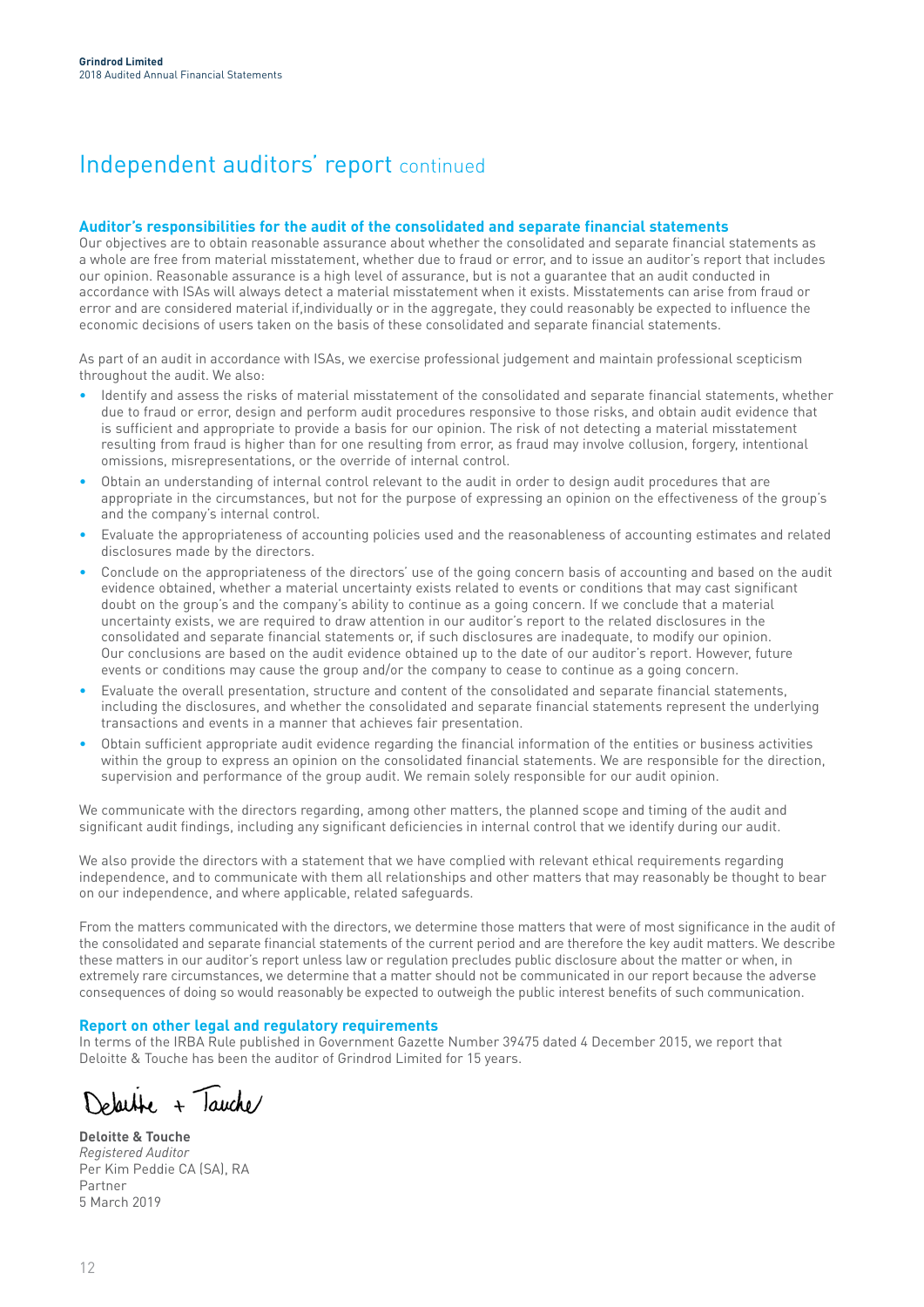### Statements of financial position

as at 31 December 2018

|                                                                            |              | CONSOLIDATED |            |
|----------------------------------------------------------------------------|--------------|--------------|------------|
|                                                                            |              | 2018         | 2017       |
|                                                                            | <b>Notes</b> | <b>R000</b>  | R000       |
| Assets                                                                     |              |              |            |
| <b>Non-current assets</b>                                                  |              |              |            |
| Property, terminals, machinery, vehicles and equipment                     | 2            | 1752225      | 1 478 003  |
| Intangible assets                                                          | 3            | 701 975      | 710 909    |
| Investments in joint ventures                                              | 5            | 2 900 070    | 2 453 230  |
| Investments in associates                                                  | 6            | 970 919      | 867 220    |
| Investment property                                                        |              | 120 113      | 125 649    |
| Other investments                                                          | 7            | 2006966      | 2 263 569  |
| Deferred taxation                                                          | 8            | 60945        | 59 313     |
| Total non-current assets                                                   |              | 8513213      | 7957893    |
| Loans and advances to bank customers                                       | 9            | 7 755 744    | 7 149 198  |
| <b>Current assets</b>                                                      |              |              |            |
| Liquid assets and short-term negotiable securities                         | 10           | 2843541      | 1763875    |
| Inventories                                                                |              | 90 186       | 56 510     |
| Trade and other receivables                                                | 11           | 2 2 5 7 4 3  | 2 377 229  |
| Taxation receivable                                                        |              | 77619        | 32 592     |
| Cash and cash equivalents                                                  |              | 3817069      | 8 970 274  |
|                                                                            |              | 9 084 158    | 13 200 480 |
| Non-current assets classified as held for sale                             | 12           | 298 349      | 6 641 399  |
| Total current assets                                                       |              | 9 382 507    | 19 841 879 |
| <b>Total assets</b>                                                        |              | 25 651 464   | 34 948 970 |
| <b>Equity and liabilities</b>                                              |              |              |            |
| <b>Capital and reserves</b>                                                |              |              |            |
| Share capital and premium                                                  | 13           | 3 977 456    | 5 992 756  |
| Non-distributable reserves                                                 |              | 1558852      | 3 520 079  |
| Accumulated profit                                                         |              | 4082221      | 4639988    |
| Equity attributable to owners of the company                               |              | 9618529      | 14 152 823 |
| Non-controlling interests                                                  |              | 59 133       | 44 659     |
| Total equity                                                               |              | 9 677 662    | 14 197 482 |
| <b>Non-current liabilities</b>                                             |              |              |            |
| Long-term borrowings                                                       | 14           | 455 223      | 295 429    |
| Financial Services funding instruments                                     | 15           | 1 191 874    | 720 137    |
| Derivative financial liabilities                                           |              | 7911         | 18 939     |
| Deferred taxation                                                          | 8            | 248732       | 244 655    |
| Provision for post-retirement medical aid                                  |              | 25 510       | 25 403     |
| Provisions                                                                 |              | 29 038       | 21 857     |
| Total non-current liabilities                                              |              | 1958288      | 1 326 420  |
| Deposits from bank customers                                               | 17           | 10 506 404   | 14 640 363 |
| <b>Current liabilities</b>                                                 |              |              |            |
| Trade and other payables                                                   | 18           | 1 432 744    | 1 266 437  |
| Current portion of long-term borrowings                                    | 14           | 825 173      | 106 220    |
| Current portion of Financial Services funding instruments                  | 15           | 368895       | 738 953    |
| Short-term borrowings and bank overdraft                                   | 14           | 745 936      | 243 661    |
| Taxation payable                                                           |              | 67742        | 33 923     |
|                                                                            |              | 3 440 490    | 2 389 194  |
| Non-current liabilities associated with assets classified as held for sale | 12           | 68 620       | 2 395 511  |
| <b>Total current liabilities</b>                                           |              | 3509110      | 4784705    |
| <b>Total equity and liabilities</b>                                        |              | 25 651 464   | 34 948 970 |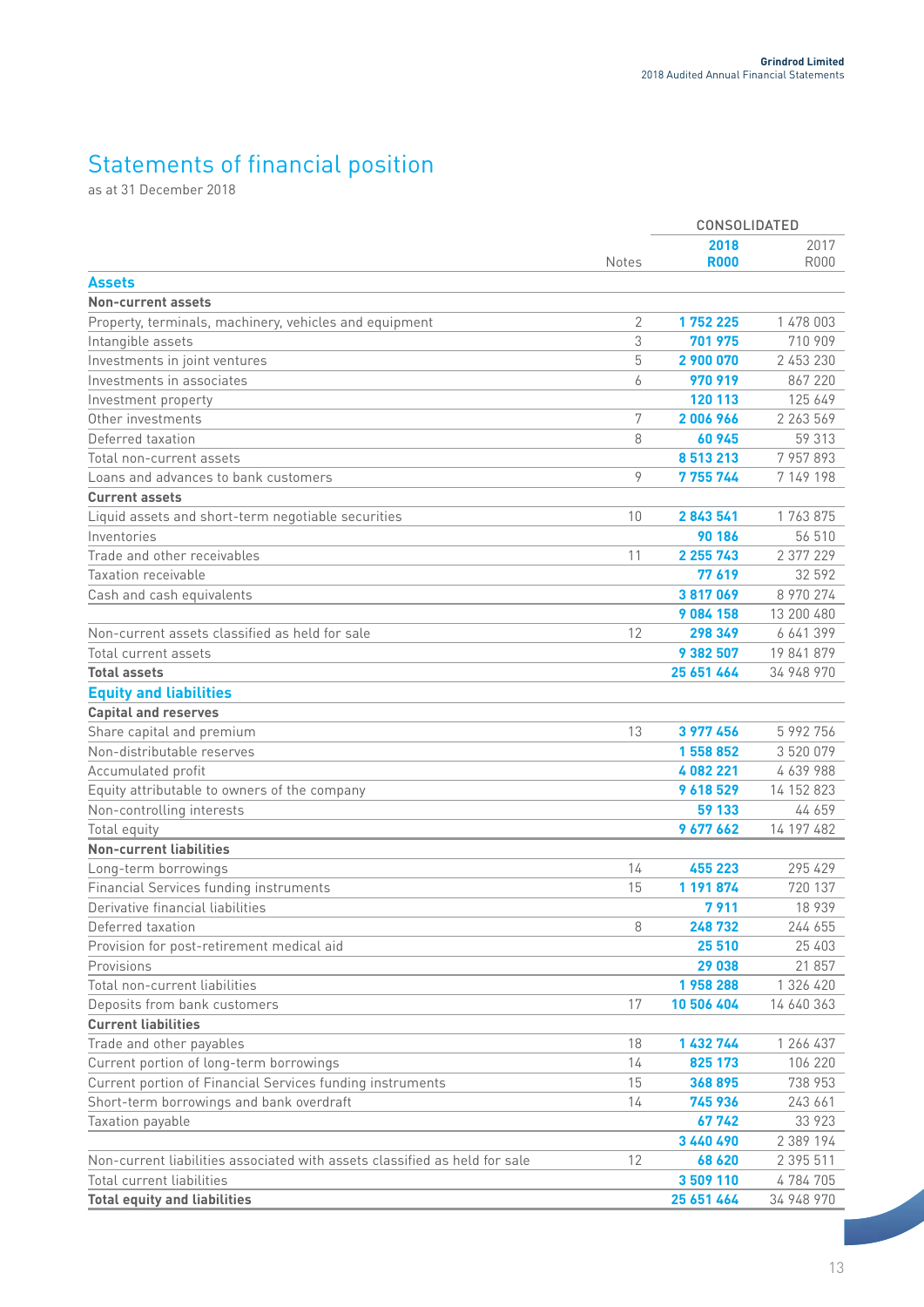### Statements of financial position continued

as at 31 December 2018

|                                                |              | <b>COMPANY</b>      |                     |  |
|------------------------------------------------|--------------|---------------------|---------------------|--|
|                                                | <b>Notes</b> | 2018<br><b>R000</b> | 2017<br><b>R000</b> |  |
| <b>Assets</b>                                  |              |                     |                     |  |
| Non-current assets                             |              |                     |                     |  |
| Investments in subsidiaries                    | 4            | 7778583             | 7 160 747           |  |
| Other investments                              | 7            | 6636                | 556 668             |  |
| Deferred taxation                              | 8            | 3 3 8 9             | 3 3 8 9             |  |
| Total non-current assets                       |              | 7788608             | 7720804             |  |
| <b>Current assets</b>                          |              |                     |                     |  |
| Trade and other receivables                    | 11           | 787068              | 579 756             |  |
| Cash and cash equivalents                      |              | 4030                | 7 1 5 4             |  |
|                                                |              | 791 098             | 586 910             |  |
| Non-current assets classified as held for sale | 4            |                     | 3 971 605           |  |
| Total current assets                           |              | 791 098             | 4 558 515           |  |
| <b>Total assets</b>                            |              | 8 579 706           | 12 279 319          |  |
| <b>Equity and liabilities</b>                  |              |                     |                     |  |
| <b>Capital and reserves</b>                    |              |                     |                     |  |
| Share capital and premium                      | 13           | 4823012             | 6 407 374           |  |
| Equity compensation reserve                    |              | 20 471              | 20 133              |  |
| Accumulated profit                             |              | 3 680 118           | 5778674             |  |
| Total equity                                   |              | 8523601             | 12 206 181          |  |
| <b>Current liabilities</b>                     |              |                     |                     |  |
| Trade and other payables                       | 18           | 54 374              | 71 433              |  |
| Taxation payable                               |              | 1731                | 1 705               |  |
| Total current liabilities                      |              | 56 105              | 73 138              |  |
| <b>Total equity and liabilities</b>            |              | 8 579 706           | 12 279 319          |  |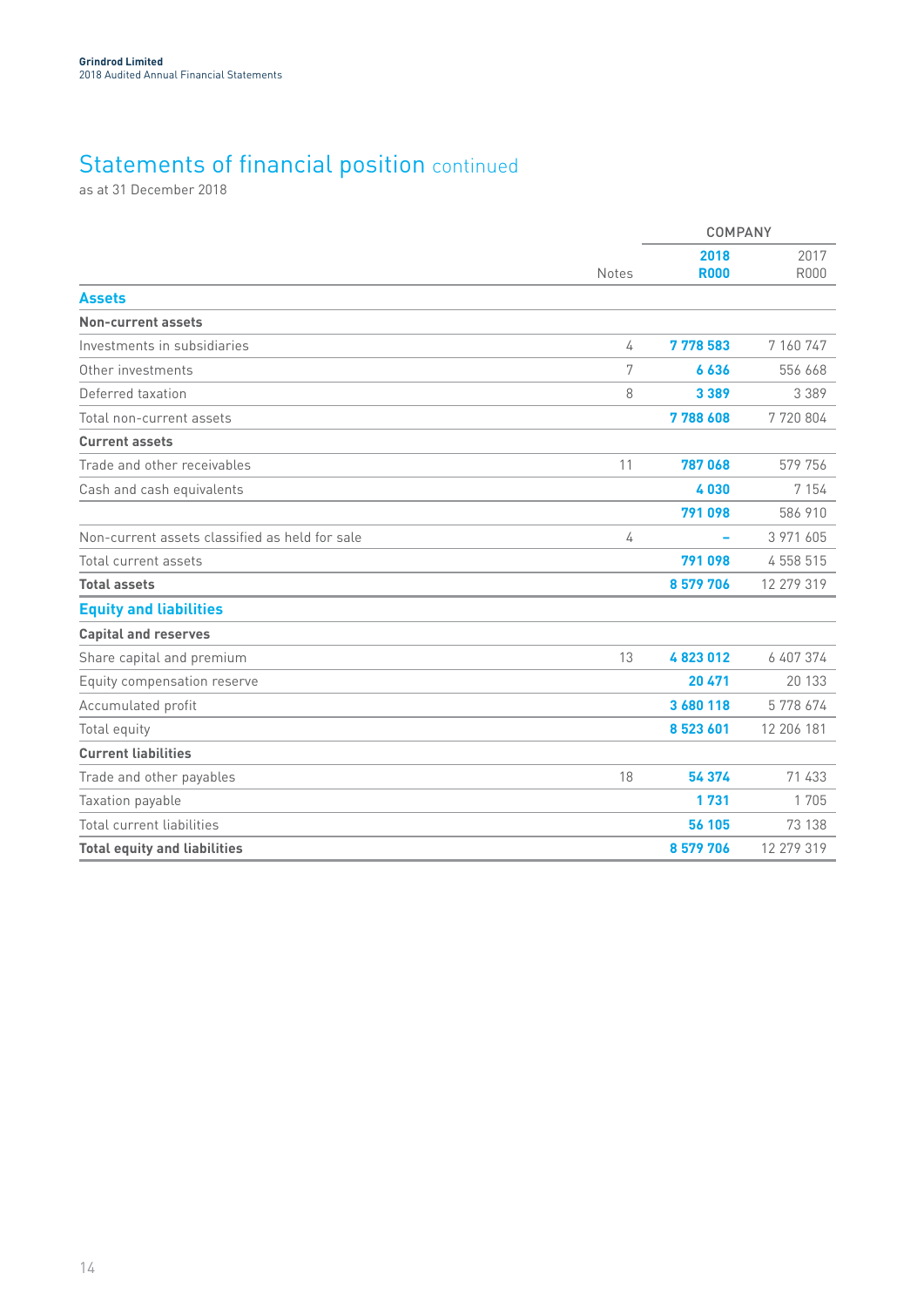### Income statements

for the year ended 31 December 2018

|                                                                      |              | CONSOLIDATED        |              |
|----------------------------------------------------------------------|--------------|---------------------|--------------|
|                                                                      | <b>Notes</b> | 2018<br><b>R000</b> | 2017<br>R000 |
| <b>Continuing operations</b>                                         |              |                     |              |
| <b>Revenue</b>                                                       | 19           | 3 423 534           | 3 059 422    |
| Earnings before interest, taxation, depreciation and amortisation    | 20           | 645 394             | 621 981      |
| Depreciation and amortisation                                        | 20           | (193 277)           | (195844)     |
| Operating profit before interest and taxation                        |              | 452 117             | 426 137      |
| Non-trading items                                                    | 21           | 81726               | 129 272      |
| Interest received                                                    | 22           | 245 454             | 264 575      |
| Interest paid                                                        | 22           | (85, 451)           | (97850)      |
| Profit before share of associate and joint venture companies' profit |              | 693846              | 722 134      |
| Share of joint venture companies' profit after taxation              | 5            | 204 405             | 111 475      |
| Share of associate companies' profit after taxation                  | 6            | 130 948             | 60 481       |
| <b>Profit before taxation</b>                                        |              | 1029199             | 894 090      |
| Taxation                                                             | 23           | (153951)            | (172937)     |
| Profit for the year from continuing operations                       |              | 875 248             | 721 153      |
| <b>Discontinued operations</b>                                       |              |                     |              |
| Profit/(loss) after taxation from discontinued operations            | 25           | 2044836             | (1229023)    |
| Profit/(loss) for the year                                           |              | 2920084             | (507 870)    |
| Attributable to:                                                     |              |                     |              |
| Owners of the parent/company                                         |              | 2910963             | (515050)     |
| From continuing operations                                           |              | 869093              | 713 920      |
| From discontinued operations                                         |              | 2 041 870           | (1228970)    |
| Non-controlling interests                                            |              | 9 1 2 1             | 7 180        |
| From continuing operations                                           |              | 6 155               | 7 2 3 3      |
| From discontinued operations                                         |              | 2966                | (53)         |
|                                                                      |              | 2 920 084           | (507 870)    |
| Basic earnings/(loss) per share (cents)                              | 24           |                     |              |
| From continuing operations                                           |              | 106.9               | 86.0         |
| From discontinued operations                                         |              | 271.6               | (163.6)      |
| Total                                                                |              | 378.5               | (77.6)       |
| Diluted earnings/(loss) per share (cents)                            | 24           |                     |              |
| From continuing operations                                           |              | 106.1               | 85.5         |
| From discontinued operations*                                        |              | 269.8               | (163.6)      |
| Total                                                                |              | 375.9               | (78.1)       |
| Dividends per share (cents)                                          |              | 14.6                |              |
| Interim                                                              |              |                     |              |
| Final                                                                |              | 14.6                |              |

\* In the prior year, diluted loss per share from discontinued operations was calculated on the weighted average number of shares due to the anti-dilutive effect of the long-term incentive share schemes.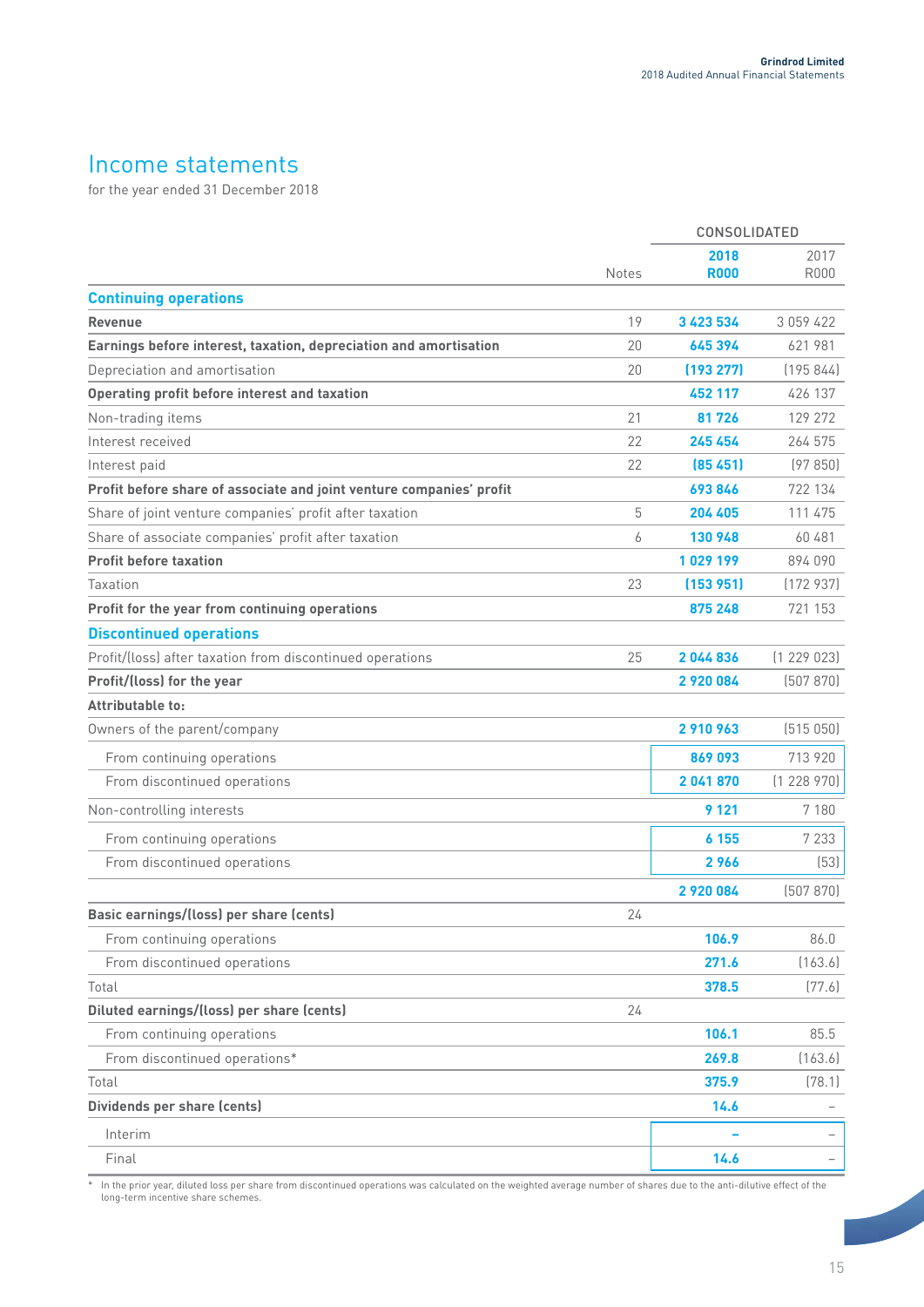### Income statements continued

for the year ended 31 December 2018

|                                                                          |              | COMPANY             |                     |
|--------------------------------------------------------------------------|--------------|---------------------|---------------------|
|                                                                          | <b>Notes</b> | 2018<br><b>R000</b> | 2017<br><b>R000</b> |
| <b>Revenue</b>                                                           | 19           | 295896              | 679 587             |
| Earnings/(loss) before interest, taxation, depreciation and amortisation | 20           | 289 455             | [388 290]           |
| Non-trading items                                                        | 21           | 269845              | (1432048)           |
| Interest received                                                        | 22           | 66 970              | 56 424              |
| <b>Profit/(loss) before taxation</b>                                     |              | 626 270             | (1763914)           |
| Taxation                                                                 | 23           | (2058)              | [2498]              |
| Profit/(loss) for the year                                               |              | 624 212             | [1766412]           |
| Attributable to:                                                         |              |                     |                     |
| Owners of the parent/company                                             |              | 624 212             | (1766412)           |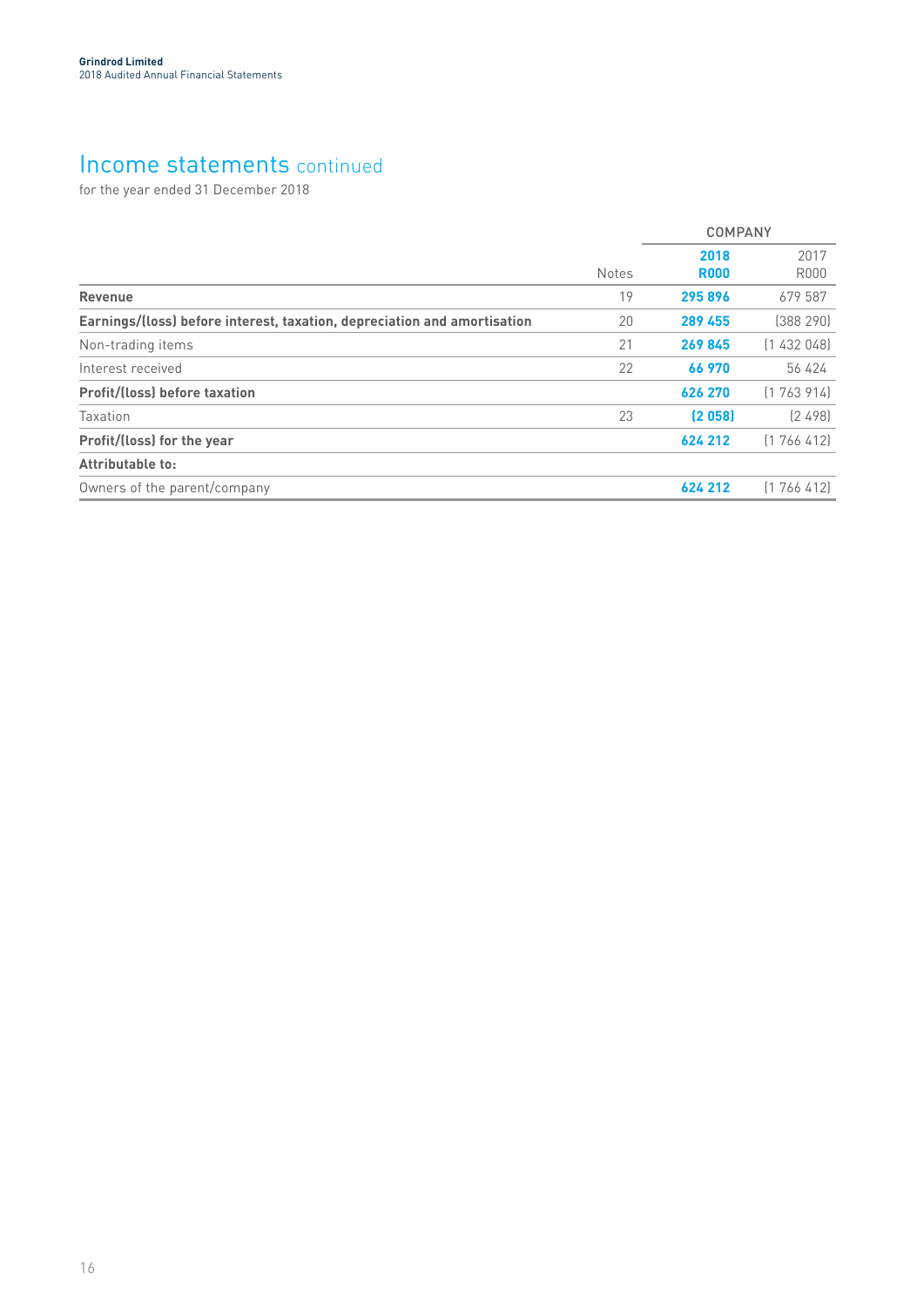### Statements of other comprehensive income

for the year ended 31 December 2018

|                                                                       | <b>CONSOLIDATED</b> |              | <b>COMPANY</b>      |              |
|-----------------------------------------------------------------------|---------------------|--------------|---------------------|--------------|
|                                                                       | 2018<br><b>R000</b> | 2017<br>R000 | 2018<br><b>R000</b> | 2017<br>R000 |
| Profit/(loss) for the year                                            | 2920084             | (507 870)    | 624 212             | (1766412)    |
| Other comprehensive income/(loss)                                     |                     |              |                     |              |
| Items that may be reclassified subsequently to<br>profit or loss      |                     |              |                     |              |
| Exchange differences on translating foreign operations                | 872 263             | (797649)     |                     |              |
| Net movement in cash flow hedges                                      | 186                 | 760          |                     |              |
| Items that will not be reclassified subsequently to<br>profit or loss |                     |              |                     |              |
| Actuarial (loss)/gain                                                 | (17850)             | 7 1 0 2      |                     |              |
| Fair value gain/(loss) arising on available for sale<br>investments   | 1755                | (1901)       |                     |              |
| Total comprehensive income/(loss) for the year                        | 3776438             | (1299558)    | 624 212             | (1766412)    |
| Attributable to:                                                      |                     |              |                     |              |
| Owners of the parent/company                                          | 3764797             | (1304522)    | 624 212             | (1766412)    |
| Non-controlling interests                                             | 11 641              | 4964         |                     |              |
|                                                                       | 3776438             | (1299558)    | 624 212             | (1766412)    |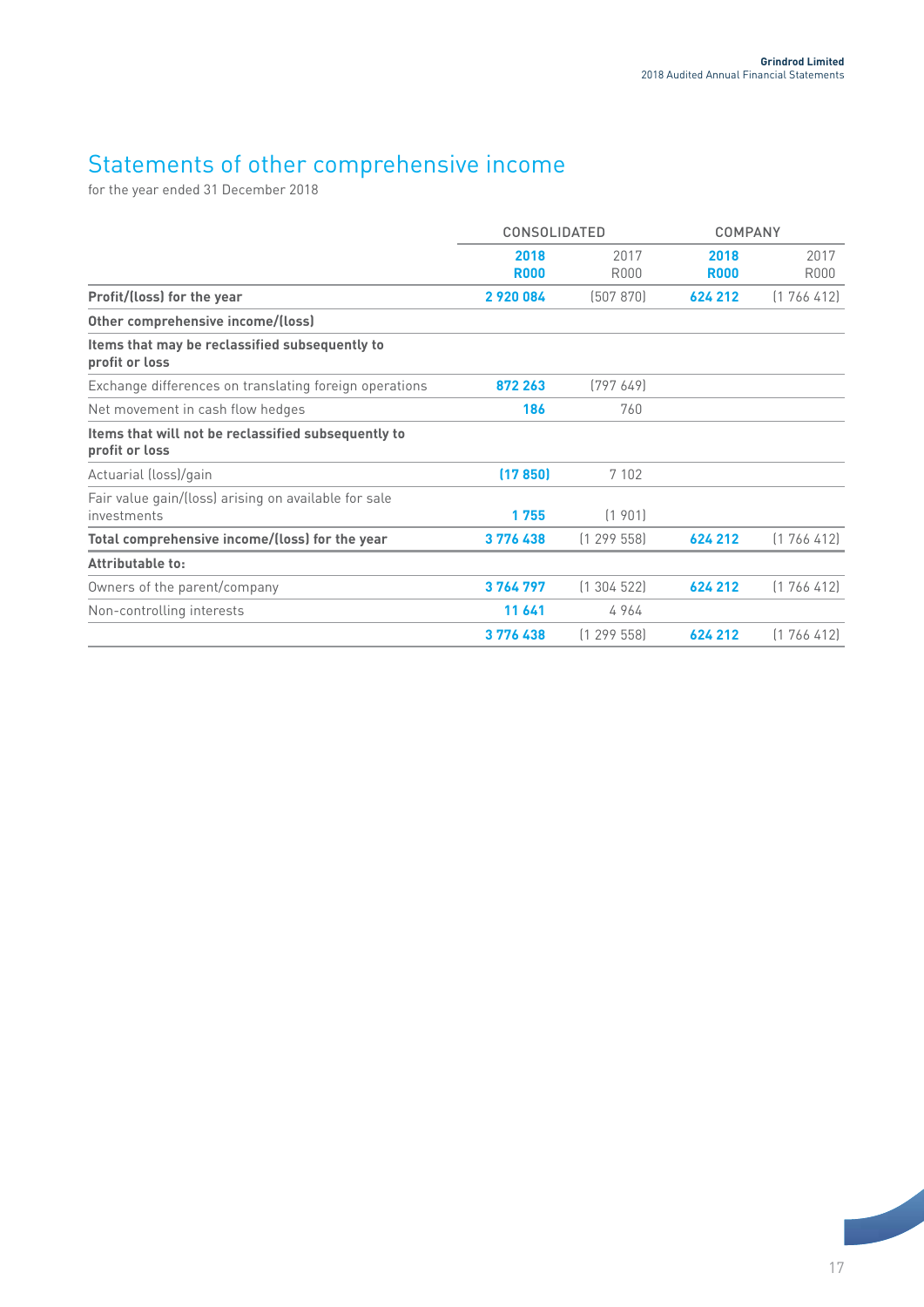### Statements of cash flows

for the year ended 31 December 2018

|                                                                           |              | CONSOLIDATED |               | <b>COMPANY</b> |           |
|---------------------------------------------------------------------------|--------------|--------------|---------------|----------------|-----------|
|                                                                           |              | 2018         | 2017          | 2018           | 2017      |
|                                                                           | <b>Notes</b> | <b>R000</b>  | <b>R000</b>   | <b>R000</b>    | R000      |
| <b>Operating activities</b>                                               |              |              |               |                |           |
| Cash generated from/(utilised in) operations                              | 31.1         | 159 203      | 559 218       | 385 215        | (398821)  |
| Interest received                                                         |              | 176 167      | 245 164       | 432            | 327       |
| Interest paid                                                             |              | (145 478)    | (206 829)     |                |           |
| Dividends received                                                        |              | 101742       | 132 371       | 295896         | 679 587   |
| Dividends paid                                                            |              | (71118)      | (76801)       | (65682)        | (68376)   |
| Taxation paid                                                             | 31.2         | (204 223)    | (169616)      | (2032)         | (3029)    |
|                                                                           |              | 16 293       | 483 507       | 613829         | 209 688   |
| Proceeds on disposal of ships                                             |              |              | 238 097       |                |           |
| Capital expenditure on ships                                              | 31.3         | (242 244)    | (69753)       |                |           |
| Other operating cash flows from                                           |              |              |               |                |           |
| <b>Financial Services</b>                                                 |              |              |               |                |           |
| Advances to customers                                                     |              | (641942)     | [1 294 464]   |                |           |
| Liquid assets and short-term negotiable                                   |              |              |               |                |           |
| securities                                                                |              | (107966)     | 37 190        |                |           |
| Deposits (repaid to)/received from customers                              |              | (4133959)    | 1 0 3 0 2 2 3 |                |           |
| Net cash flows (utilised in)/generated                                    |              |              |               |                |           |
| from operating activities                                                 |              | (6081518)    | 424 800       | 613829         | 209 688   |
| <b>Investing activities</b>                                               |              |              |               |                |           |
| Property, terminals, machinery, vehicles                                  |              |              |               |                |           |
| and equipment acquired                                                    | 31.3         | (348846)     | (145793)      |                |           |
| Disposal/(acquisition) of other investments                               |              | 147 505      | [222 664]     |                |           |
| Acquisition of subsidiaries, joint ventures                               |              |              |               |                |           |
| and associates                                                            | 31.4         | (123794)     | (33 400)      | (616953)       | [205 688] |
| Acquisition of additional investments in joint<br>ventures and associates |              | (33)         | (49048)       |                |           |
| Proceeds on disposal of property, terminals,                              |              |              |               |                |           |
| machinery, vehicles and equipment                                         |              | 148 318      | 79 768        |                |           |
| Net (outflow)/inflow on disposal of non-current                           |              |              |               |                |           |
| assets and liabilities held for sale                                      |              | (486 872)    | 90 132        |                |           |
| Intangible assets acquired                                                |              | (2010)       | (4110)        |                |           |
| Proceeds on disposal of intangible assets                                 |              | 353          | 7948          |                |           |
| Funds repaid by/(advanced to) joint ventures                              |              |              |               |                |           |
| and associates                                                            |              | 216815       | [22 144]      |                |           |
| Net cash flows (utilised in)/generated<br>from investing activities       |              |              |               |                | [20568]   |
|                                                                           |              | (448564)     | (299311)      | (616953)       |           |
| <b>Financing activities</b>                                               |              |              |               |                |           |
| Acquisition of treasury shares                                            |              | (57953)      | (1386)        |                |           |
| Long-term interest-bearing debt raised                                    |              | 1848 108     | 1 277 549     |                |           |
| Payment of capital portion of long-term                                   |              | (1610613)    | (1030371)     |                |           |
| interest-bearing debt<br>Short-term interest-bearing debt raised          |              | 18016        |               |                |           |
| Net cash flows generated from                                             |              |              |               |                |           |
| financing activities                                                      |              | 197 558      | 245 792       |                |           |
| Net (decrease)/increase in cash and                                       |              |              |               |                |           |
| cash equivalents                                                          |              | (6332524)    | 371 281       | (3124)         | 4 0 0 0   |
| Cash and cash equivalents at beginning                                    |              |              |               |                |           |
| of the year                                                               |              | 9 558 382    | 9 294 457     | 7 154          | 3 154     |
| Difference arising on translation                                         |              | 153 391      | (107356)      |                |           |
| Cash and cash equivalents at end of the year                              | 31.5         | 3 379 249    | 9 558 382     | 4030           | 7 1 5 4   |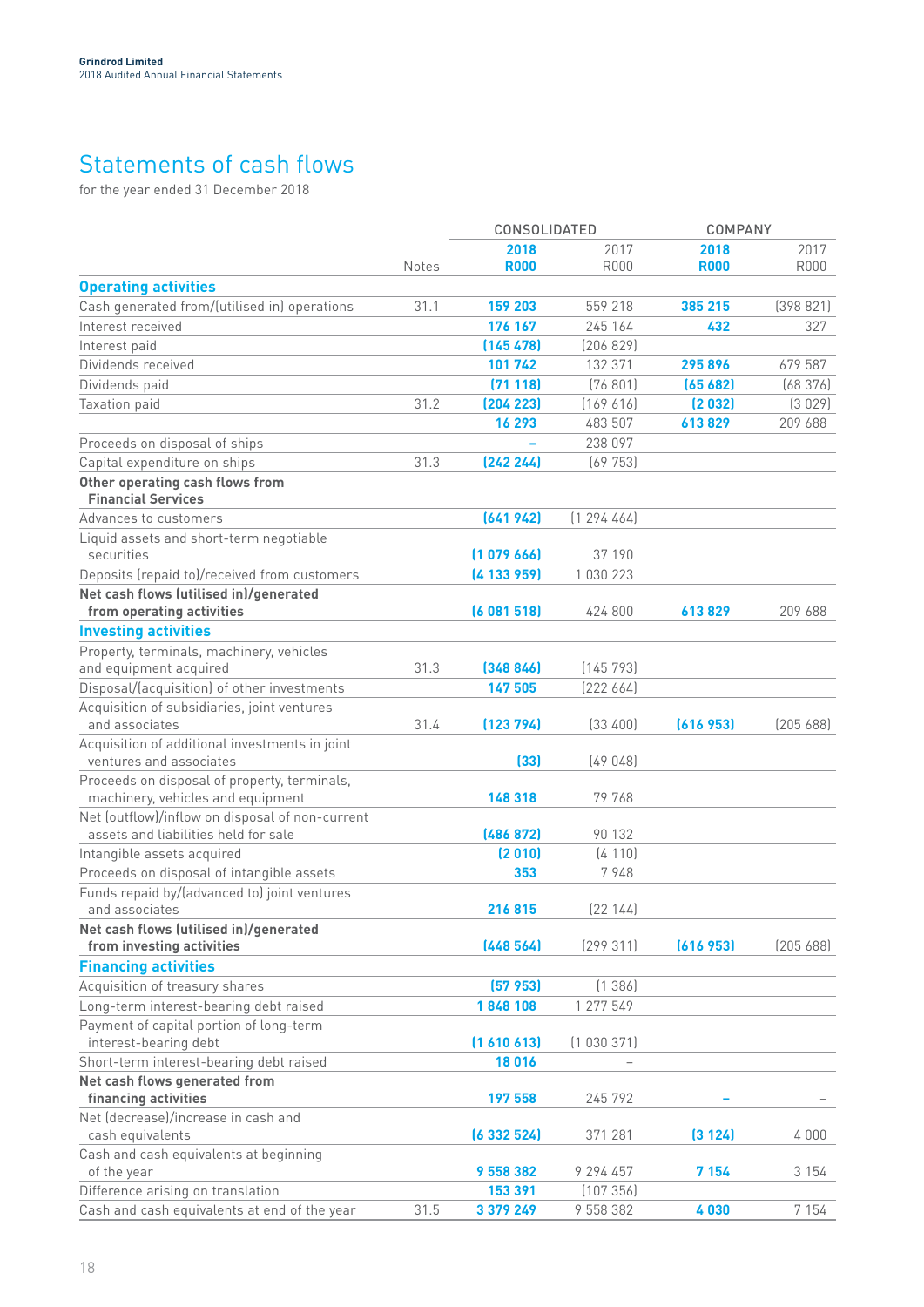### Statements of changes in equity

for the year ended 31 December 2018

|                                                                 | CONSOLIDATED |                          | <b>COMPANY</b> |             |
|-----------------------------------------------------------------|--------------|--------------------------|----------------|-------------|
|                                                                 | 2018         | 2017                     | 2018           | 2017        |
|                                                                 | <b>R000</b>  | <b>R000</b>              | <b>R000</b>    | <b>R000</b> |
| Ordinary and preference share capital and share premium         | 3 977 456    | 5 992 756                | 4823012        | 6 407 374   |
| Balance at beginning of the year                                | 5 992 756    | 5 971 721                | 6 407 374      | 6 407 374   |
| Share options vested                                            | 20 615       | 22 4 21                  |                |             |
| Return of share capital                                         | (1584362)    | $\qquad \qquad -$        | (1584362)      |             |
| Adjustment arising on consolidation of B-BBEE structure         | (393600)     | $\overline{\phantom{0}}$ |                |             |
| Treasury shares acquired                                        | (57953)      | (1386)                   |                |             |
| <b>Equity compensation reserve</b>                              | 54 991       | 58 364                   | 20 471         | 20 133      |
| Balance at beginning of the year                                | 58 364       | 68 513                   | 20 133         | 17679       |
| Share-based payments                                            | 18 990       | 12 272                   | 338            | 2454        |
| Share options vested                                            | (20 615)     | [22 421]                 |                |             |
| Balance disposed on Shipping spin-off                           | (1748)       |                          |                |             |
| Foreign currency translation reserve                            | 1547498      | 3 505 281                |                |             |
| Balance at beginning of the year                                | 3 505 281    | 4 546 313                |                |             |
| Foreign currency translation realised                           | (2830505)    | [243 653]                |                |             |
| Foreign currency translation adjustments                        | 872722       | (797379)                 |                |             |
| Other non-distributable reserves                                | (43637)      | (43566)                  |                |             |
| Balance at beginning of the year                                | (43566)      | (51 592)                 |                |             |
| Financial instrument hedge settlement                           | 186          | 3 0 0 5                  |                |             |
| Foreign currency translation adjustments                        | (1355)       | 2035                     |                |             |
| Net business combination acquisition                            |              | 5 3 2 0                  |                |             |
| Deferred tax effect on cash flow hedge                          |              | (2 132)                  |                |             |
| Fair value adjustment on hedging reserve                        | 14068        | (202)                    |                |             |
| Balance disposed on Shipping spin-off                           | (12970)      |                          |                |             |
| Movement in accumulated profit                                  | 4082221      | 4 639 988                | 3 680 118      | 5778674     |
| Balance at beginning of the year                                | 4639988      | 5 217 482                | 5778674        | 7 612 731   |
| Transitional provision - implementation of IFRS 9 and 15        | (33 217)     | $\qquad \qquad -$        |                |             |
| Adjustment arising on consolidation of B-BBEE structure         | (696 650)    |                          |                |             |
| Fair value gain arising on available for sale                   |              |                          |                |             |
| financial instruments                                           | 1755         | (1901)                   |                |             |
| Actuarial (loss)/gain recognised                                | (17850)      | 7 102                    |                |             |
| Profit/(loss) for the year                                      | 2910963      | (515050)                 | 624 212        | (1766412)   |
| Ordinary dividends paid*                                        | (2657086)    |                          | (2657086)      |             |
| Preference dividends paid**                                     | (65682)      | (67645)                  | (65682)        | (67645)     |
| Total interest of shareholders of the company                   | 9618529      | 14 152 823               | 8 523 601      | 12 206 181  |
| <b>Equity attributable to non-controlling</b>                   |              |                          |                |             |
| interests of the company                                        | 59 133       | 44 659                   |                |             |
| Balance at beginning of the year                                | 44 659       | 48 919                   |                |             |
| Foreign currency translation adjustments                        | 2520         | (2 216)                  |                |             |
| Non-controlling interest acquired                               | 7505         | 244                      |                |             |
| Profit for the year                                             | 9 1 2 1      | 7 180                    |                |             |
| Dividends paid                                                  | (4672)       | (9468)                   |                |             |
| Total equity attributable to all shareholders<br>of the company | 9 677 662    | 14 197 482               | 8 523 601      | 12 206 181  |

\* Ordinary dividends relate to the Shipping spin-off.

\*\* Preference dividends paid relate to cumulative non-redeemable preference shares which are required to be paid and are based on the prime interest rate.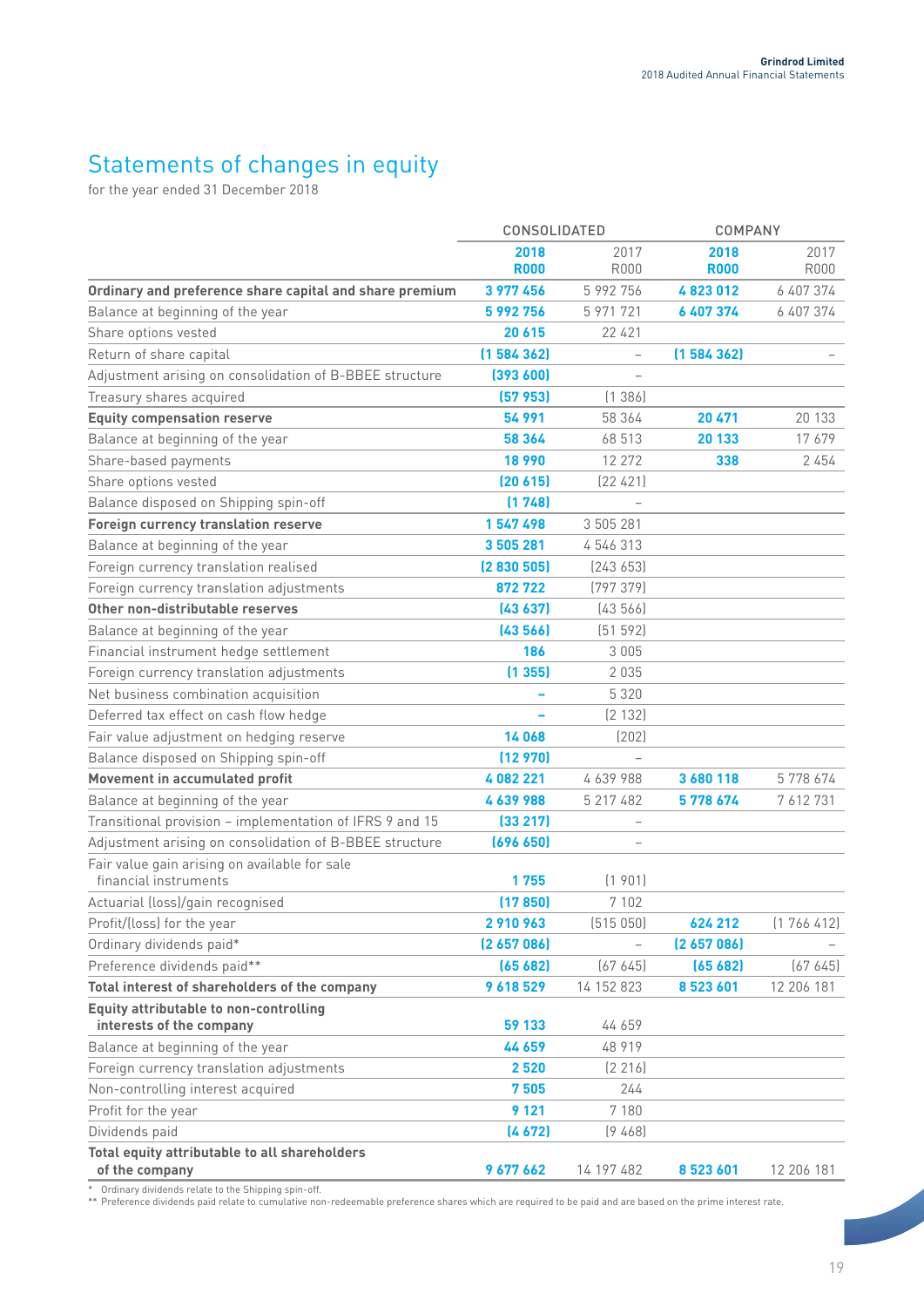### Segmental analysis

for the year ended 31 December 2018

Segment accounting policies are consistent with those adopted for the preparation of the group annual financial statements except for the treatment of investments in joint ventures. For segmental reporting, such investments are proportionately consolidated. The principal segments of the group have been identified on a primary basis by business segment which is representative of the internal reporting used for management purposes, including the chief operating decision maker (group chief executive officer), as well as the source and nature of business risks and returns.

All segment revenue and expenses are directly attributable to the segments. Segment assets include all operating assets used by a segment, and consist principally of property, terminals, machinery, vehicles and equipment, as well as current assets. Segment liabilities include all operating liabilities. These assets and liabilities are all directly attributable to the segments. All intra-segment transactions are eliminated on consolidation.

> STICS 2017 sented R000

The Port and Terminals division provides bulk handling of commodities to major role-players in the industry together with managing and handling port activities in South Africa and Mozambique.

The Financial Services division provides niche investment, asset management, loan finance and retail services through Grindrod Bank and Bridge Fund Managers.

The Logistics division is involved in providing holistic and complete freight services, from the handling and storage of containers, clearing and forwarding to road, rail and seaborne freight.

The Marine Fuel and Agricultural Logistics division is primarily a supplier of marine fuel, bunkers and agricultural commodities worldwide.

Following the successful spin off of the Shipping division, the methodology of group cost allocations across operating segments was revised. Comparative income statement information has been re-presented to reflect the change in methodology and to provide a meaningful comparison to current year figures.

| <b>BUSINESS SEGMENTS</b>                                          | <b>PORT AND TERMINALS</b> |                          |                          | <b>LOGISTICS</b>         |                          | <b>FINANCIAL SERVICES</b>       |                          | <b>MARINE FUEL AND</b><br>AGRICULTURAL LOGISTICS |  |
|-------------------------------------------------------------------|---------------------------|--------------------------|--------------------------|--------------------------|--------------------------|---------------------------------|--------------------------|--------------------------------------------------|--|
|                                                                   | 2018                      | 2017                     | 2018                     | 2017                     | 2018                     | 2017                            | 2018                     | 2017                                             |  |
|                                                                   |                           | Re-presented             |                          | Re-presented             |                          | Re-presented                    |                          | Re-presented                                     |  |
|                                                                   | <b>R000</b>               | <b>R000</b>              | <b>R000</b>              | <b>R000</b>              | <b>R000</b>              | <b>R000</b>                     | <b>R000</b>              | <b>R000</b>                                      |  |
| Revenue - external                                                | 922859                    | 863 939                  | 2 687 031                | 2 307 907                | 536 563                  | 467 039                         | 20 444 417               | 17 585 797                                       |  |
| Revenue - internal                                                | 2 6 2 0                   | 55 154                   | 21 357                   | 93 187                   |                          | $\hspace{0.1mm}-\hspace{0.1mm}$ | 48 550                   | 357 762                                          |  |
| Earnings before interest, taxation, depreciation and amortisation | 251 208                   | 281 763                  | 499 281                  | 307 445                  | 395 624                  | 362 952                         | 89 692                   | 65 061                                           |  |
| Depreciation and amortisation                                     | (91770)                   | (88500)                  | (173668)                 | (142094)                 | (5363)                   | (5245)                          | (9164)                   | (14321)                                          |  |
| Operating profit before interest and taxation                     | 159 438                   | 193 263                  | 325 613                  | 165 351                  | 390 261                  | 357 707                         | 80 528                   | 50 740                                           |  |
| Non-trading items                                                 | (254)                     | (12788)                  | 6 1 5 1                  | 137 455                  | $\overline{\phantom{a}}$ | $\overline{\phantom{0}}$        | (8943)                   | (4118)                                           |  |
| Share of associate companies' profit/(loss) after taxation        | 62 361                    | 53 820                   | 1 3 3 1                  | (10130)                  |                          | $\overline{\phantom{m}}$        | 122 641                  | 55 093                                           |  |
| Segment result excluding net interest and taxation                | 221 545                   | 234 295                  | 333 095                  | 292 676                  | 390 261                  | 357 707                         | 194 226                  | 101 715                                          |  |
| Interest received                                                 | 15028                     | 17 587                   | 38 827                   | 19 500                   |                          |                                 | 4878                     | 4 2 8 4                                          |  |
| Interest paid                                                     | (27812)                   | (27357)                  | (33 201)                 | (30, 489)                | (34510)                  | (36953)                         | (45111)                  | [34347]                                          |  |
| Taxation                                                          | (60 400)                  | (58399)                  | (14947)                  | (64529)                  | (72042)                  | [70944]                         | (5304)                   | (13875)                                          |  |
| Profit for the year                                               | 148 361                   | 166 126                  | 189 244                  | 217 158                  | 283 709                  | 249 810                         | 148 689                  | 57 777                                           |  |
| Non-controlling interest                                          | (2796)                    | (442)                    | (28439)                  | (408)                    | (7492)                   | (6752)                          | $\sim$                   |                                                  |  |
| Profit attributable to shareholders                               | 145 565                   | 165 684                  | 160805                   | 216 750                  | 276 217                  | 243 058                         | 148 689                  | 57 777                                           |  |
| Preference dividends                                              | $\overline{\phantom{a}}$  | $\overline{\phantom{a}}$ | $\overline{\phantom{a}}$ | $\overline{\phantom{m}}$ | (66570)                  | (54100)                         | $\overline{\phantom{a}}$ |                                                  |  |
| Profit attributable to ordinary shareholders                      | 145 565                   | 165 684                  | 160805                   | 216 750                  | 209 647                  | 188 958                         | 148 689                  | 57 777                                           |  |
|                                                                   |                           |                          |                          |                          |                          |                                 |                          |                                                  |  |
| Capital expenditure                                               | 41 561                    | 164 484                  | 436 127                  | 295 260                  | 1726                     | 7766                            | 34                       | 1 1 3 0                                          |  |
| Total segment assets                                              | 3 193 836                 | 2 532 933                | 3871101                  | 3 125 488                | 14 934 000               | 18 233 927                      | 3 904 083                | 3 093 653                                        |  |
| Segment assets excluding investments in associates                | 2529497                   | 1 992 821                | 3867812                  | 3 123 620                | 14 934 000               | 18 233 927                      | 3 0 21 3 39              | 2 295 768                                        |  |
| Investments in associates                                         | 664 339                   | 540 112                  | 3 2 8 9                  | 1868                     |                          |                                 | 882 744                  | 797 885                                          |  |
| Segment liabilities                                               | (596 070)                 | (363967)                 | (1687821)                | (1447062)                | $(12\,470\,469)$         | (16423623)                      | (2 240 821)              | (1988578)                                        |  |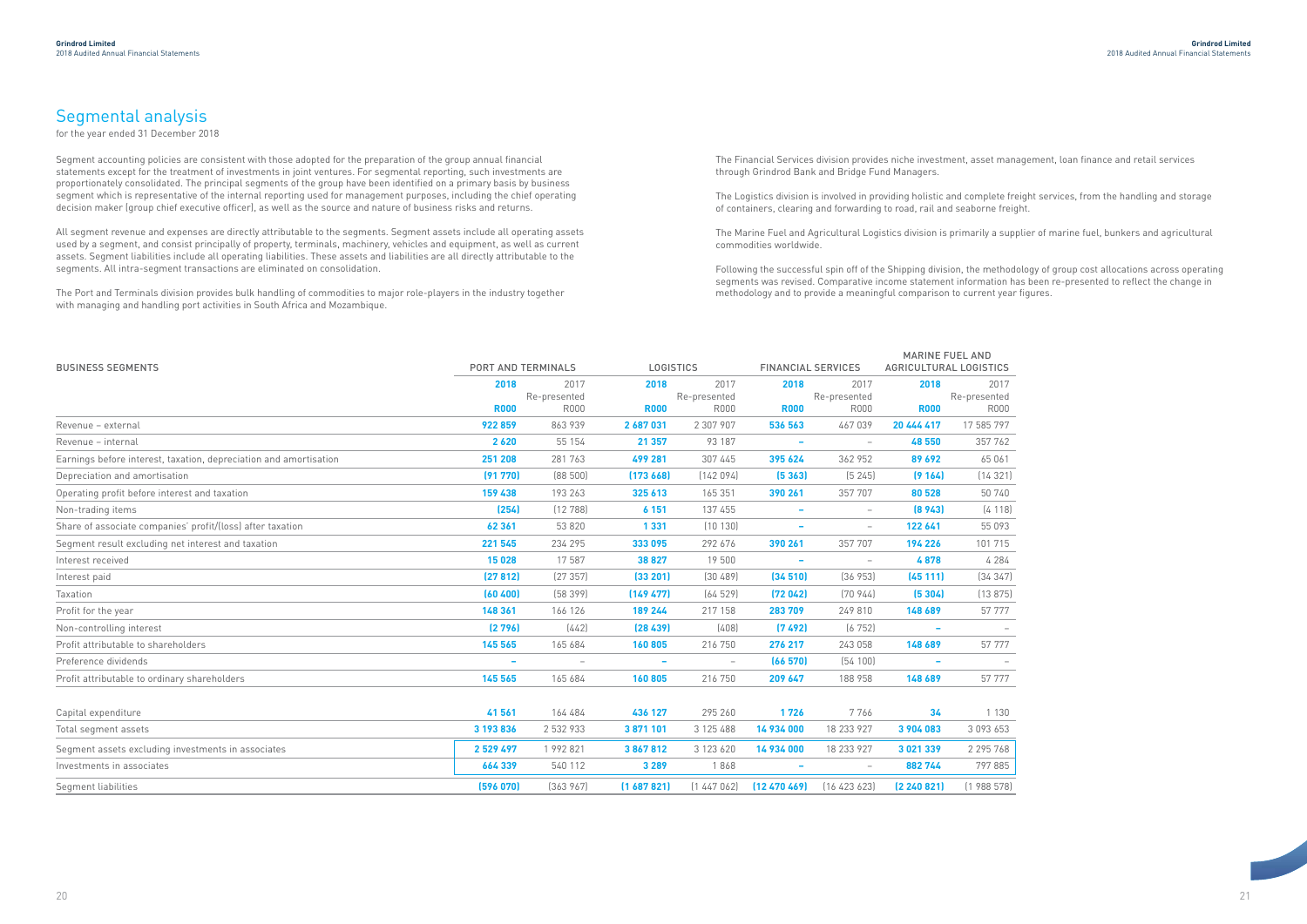### Segmental analysis continued

for the year ended 31 December 2018

| <b>BUSINESS SEGMENTS</b>                                                 |                          | GROUP                           | CONSOLIDATED      |                          |                          |                          |                          |                          |                                                        |                          |
|--------------------------------------------------------------------------|--------------------------|---------------------------------|-------------------|--------------------------|--------------------------|--------------------------|--------------------------|--------------------------|--------------------------------------------------------|--------------------------|
|                                                                          | 2018                     | 2017                            | 2018              | 2018                     | 2018                     | 2018                     | 2017                     | 2017                     | 2017                                                   | 2017                     |
|                                                                          |                          | Re-presented                    | <b>Total</b>      | <b>Discontinued</b>      | Adjustments*             | <b>Total</b>             | Re-presented<br>Total    | Discontinued             | Re-presented Re-presented Re-presented<br>Adjustments* | Total                    |
|                                                                          |                          |                                 | <b>Continuing</b> | <b>Operations</b>        |                          |                          | Continuing               | Operations               |                                                        |                          |
|                                                                          | <b>R000</b>              | <b>R000</b>                     | <b>R000</b>       | <b>R000</b>              | <b>R000</b>              | <b>R000</b>              | <b>R000</b>              | <b>R000</b>              | <b>R000</b>                                            | <b>R000</b>              |
| Revenue - external                                                       | 64 472                   | 51 214                          | 24 655 342        | $\overline{\phantom{a}}$ | (21 231 808)             | 3 4 2 3 5 3 4            | 21 275 896               | $ \,$                    | (18216474)                                             | 3 0 5 9 4 2 2            |
| Revenue - internal                                                       | 156 876                  | 123 580                         | 229 403           | $\sim$                   | (229 403)                | $\overline{\phantom{a}}$ | 629 683                  | $-$                      | (629683)                                               | $\overline{\phantom{a}}$ |
| (Loss)/earnings before interest, taxation, depreciation and amortisation | (58119)                  | (73524)                         | 1 177 686         | $\sim$                   | 532 292                  | 645 394                  | 943 697                  | $-$                      | (321716)                                               | 621 981                  |
| Depreciation and amortisation                                            | (42657)                  | (49936)                         | (322622)          | $\overline{\phantom{a}}$ | 129 345                  | (193 277)                | (300096)                 | $ \,$                    | 104 252                                                | (195844)                 |
| Operating (loss)/profit before interest and taxation                     | (100776)                 | (123 460)                       | 855 064           | $\overline{\phantom{a}}$ | (402947)                 | 452 117                  | 643 601                  | $-$                      | [217464]                                               | 426 137                  |
| Non-trading items                                                        | 75 763                   | (7173)                          | 72720             | $\overline{\phantom{a}}$ | 9009                     | 81726                    | 113 376                  | $ \,$                    | 15896                                                  | 129 272                  |
| Share of joint venture companies' profit after taxation                  | $\overline{\phantom{a}}$ | $\overline{\phantom{a}}$        |                   | $\overline{\phantom{a}}$ | 204 405                  | 204 405                  |                          | $\overline{\phantom{0}}$ | 111 475                                                | 111 475                  |
| Share of associate companies' profit after taxation                      | $\overline{\phantom{a}}$ | 257                             | 186 333           | $\sim$                   | (55385)                  | 130 948                  | 99 040                   | $-$                      | (38559)                                                | 60 481                   |
| Segment result excluding net interest and taxation                       | (25013)                  | (130376)                        | 1 114 114         | $\overline{\phantom{a}}$ | [244918]                 | 869 196                  | 856 017                  | $-$                      | (128652)                                               | 727 365                  |
| Interest received                                                        | 265 010                  | 170 734                         | 323 743           | $\overline{\phantom{a}}$ | (78 289)                 | 245 454                  | 212 105                  | $\overline{\phantom{0}}$ | 52 470                                                 | 264 575                  |
| Interest paid                                                            | (104526)                 | 19014                           | (245 160)         | $\sim$                   | 159 709                  | (85, 451)                | (110132)                 | $\overline{\phantom{0}}$ | 12 28 2                                                | (97850)                  |
| Taxation                                                                 | 2 3 7 7                  | (28721)                         | (284 846)         | ۰                        | 130 895                  | (153951)                 | (236 468)                | $\overline{\phantom{0}}$ | 63 531                                                 | (172937)                 |
| Profit for the year                                                      | 137848                   | 30 651                          | 907851            | $\sim$                   | (32603)                  | 875 248                  | 721 522                  | $\overline{\phantom{0}}$ | (369)                                                  | 721 153                  |
| Profit/(loss) after taxation from discontinued operations                | $\overline{\phantom{a}}$ | $\overline{\phantom{a}}$        | $\sim$            | 2044836                  | $\sim$                   | 2044836                  | $\overline{\phantom{m}}$ | (1229023)                | $\overline{\phantom{a}}$                               | (1229023)                |
| Non-controlling interest                                                 | (31)                     | $\overline{\phantom{0}}$        | (38758)           | (2966)                   | 32 603                   | (9121)                   | (7602)                   | 53                       | 369                                                    | (7180)                   |
| Profit/(loss) attributable to shareholders                               | 137817                   | 30 651                          | 869 093           | 2 041 870                | ٠                        | 2910963                  | 713 920                  | (1228970)                | $\overline{\phantom{m}}$                               | (515050)                 |
| Preference dividends                                                     | 888                      | (13545)                         | (65682)           | $\overline{\phantom{a}}$ | $\overline{\phantom{a}}$ | (65682)                  | (67645)                  | $\overline{\phantom{a}}$ | $-$                                                    | (67645)                  |
| Profit/(loss) attributable to ordinary shareholders                      | 138 705                  | 17 106                          | 803 411           | 2 041 870                | ٠                        | 2845281                  | 646 276                  | (1228970)                | $\overline{\phantom{0}}$                               | (582695)                 |
|                                                                          |                          |                                 |                   |                          |                          |                          |                          |                          |                                                        |                          |
| Capital expenditure                                                      | 4803                     | $\overline{\phantom{a}}$        | 484 250           | 272 490                  | (79167)                  | 405 083                  | 468 640                  | 189 460                  | [268 628]                                              | 389 472                  |
| Total segment assets                                                     | 2768892                  | 3 635 590                       | 28 671 912        | 380 168                  | [3400616]                | 25 651 460               | 30 621 591               | 8 503 767                | (4176388)                                              | 34 948 970               |
| Segment assets excluding investments in associates                       | 2768892                  | 3 635 590                       | 27 121 540        | 380 168                  | (2821163)                | 24 680 545               | 29 281 726               | 8 503 767                | (3703743)                                              | 34 081 750               |
| Investments in associates                                                | ٠                        | $\hspace{0.1mm}-\hspace{0.1mm}$ | 1 550 372         | $\sim$                   | (579 453)                | 970 919                  | 1 339 865                | $-$                      | (472645)                                               | 867 220                  |
| Segment liabilities                                                      | (1763676)                | (534005)                        | (18758857)        | (784531)                 | 3 569 586                | (15973802)               | (20757235)               | (4157706)                | 4 163 453                                              | [20 751 488]             |

For segment reporting, investments in joint ventures are accounted for using proportionate consolidation whereby effective share of the group's ownership is applied to each line item above. In the consolidated annual finan

Refer to notes 12 and 25 for details relating to discontinued operations.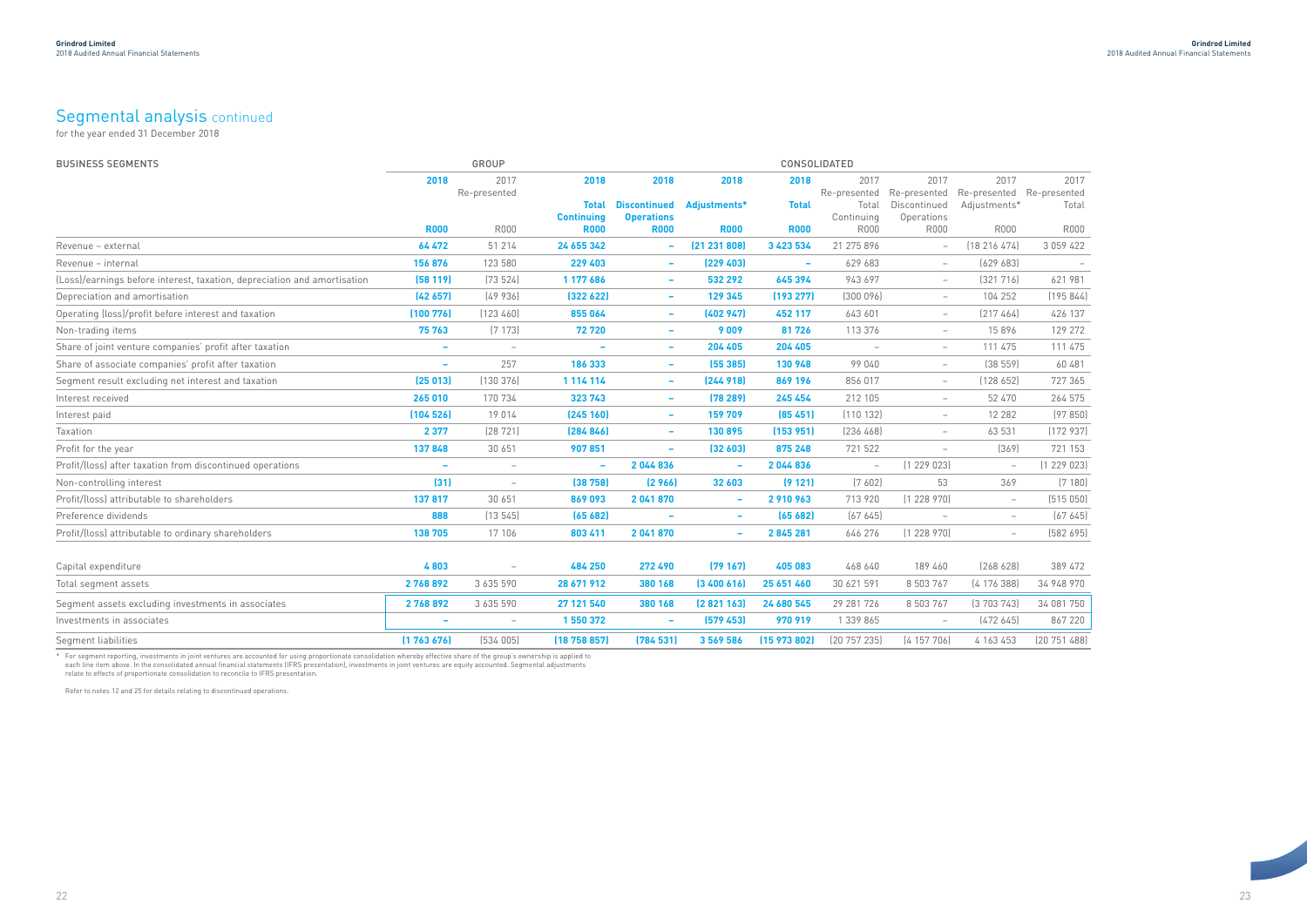### Segmental analysis continued

The group's segments operate in seven principal geographical areas – North America, South America, Europe, the Middle East, Far East and Australia, South Africa and the rest of Africa. Refer to divisional report in the integrated annual report for detail on the various regions.

- 2017 R000
- $\frac{1}{2017}$  $\frac{651}{651}$ <br> $\frac{651}{100}$ <br> $\frac{100}{360}$
- 

| <b>NORTH AMERICA</b>     |              |                          | <b>SOUTH AMERICA</b> |                          | <b>EUROPE</b> |                     | <b>MIDDLE EAST</b>  |  |
|--------------------------|--------------|--------------------------|----------------------|--------------------------|---------------|---------------------|---------------------|--|
| 2018<br><b>R000</b>      | 2017<br>R000 | 2018<br><b>R000</b>      | 2017<br>R000         | 2018<br><b>R000</b>      | 2017<br>R000  | 2018<br><b>R000</b> | 2017<br><b>R000</b> |  |
| 357 675                  | 315 084      | 335 111                  | 121 212              | 1 632 610                | 1 775 956     | 10 358 805          | 8 4 1 8 5 1 1       |  |
| 3705                     | 23 1 28      | 182                      | (2, 450)             | 183 862                  | [22 445]      | 46 041              | 22 285              |  |
| $\overline{\phantom{a}}$ |              | $\overline{\phantom{a}}$ |                      | $\overline{\phantom{a}}$ |               |                     |                     |  |
| 24 964                   | 48 097       | 67085                    | 34 096               | 787 377                  | 883 459       | 1807865             | 475 695             |  |
|                          |              |                          |                      |                          |               |                     |                     |  |

| <b>GEOGRAPHIC SEGMENTS</b>                          | <b>FAR EAST AND AUSTRALIA</b> |              |                     | <b>SOUTH AFRICA</b> |                     | <b>REST OF AFRICA</b> |                     | CONSOLIDATED        |  |
|-----------------------------------------------------|-------------------------------|--------------|---------------------|---------------------|---------------------|-----------------------|---------------------|---------------------|--|
|                                                     | 2018<br><b>R000</b>           | 2017<br>R000 | 2018<br><b>R000</b> | 2017<br><b>R000</b> | 2018<br><b>R000</b> | 2017<br>R000          | 2018<br><b>R000</b> | 2017<br><b>R000</b> |  |
| Revenue - external                                  | 8026619                       | 11 747 868   | 2 773 542           | 3 640 072           | 150980              | 1 132 948             | 24 655 342          | 27 151 651          |  |
| (Loss)/profit attributable to ordinary shareholders | (12170)                       | [827 652]    | 313 531             | 187748              | 268 260             | 39 691                | 803 411             | 582 695             |  |
| Capital expenditure                                 | 34                            | 141814       | 242 880             | 254 924             | 241 336             | 261 362               | 484 250             | 658 100             |  |
| Segment assets                                      | 1078897                       | 7681122      | 19 770 080          | 25 223 880          | 5 135 644           | 3779011               | 28 671 912          | 39 125 360          |  |

Note: 2018 results relate to continuing operations only, whereas 2017 results are inclusive of discontinued operations.

for the year ended 31 December 2018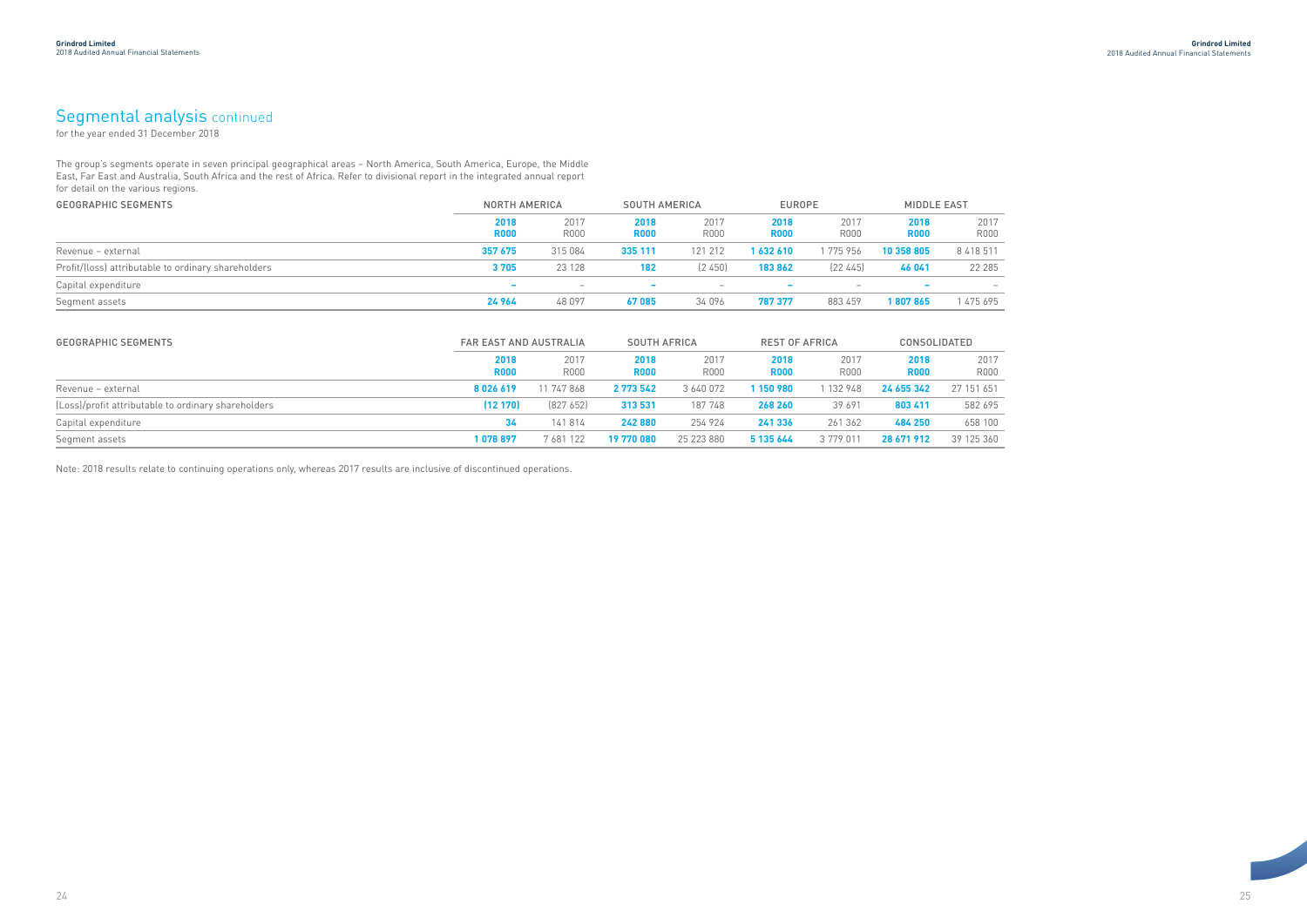### Accounting policies

#### **Basis of preparation**

#### **Accounting framework**

The consolidated and company financial statements (annual financial statements) are prepared in accordance with IFRS, the SAICA Financial Reporting Guides as issued by the Accounting Practices Committee and the Financial Reporting Pronouncement as issued by the Financial Reporting Standards Council using the historical cost basis except for certain financial instruments and investment properties that are stated at fair value. The annual financial statements comply with the Listing Requirements of the JSE Limited and the requirements of the Companies Act of South Africa, 2008.

The basis of preparation is consistent with the prior year, except for new and revised standards and interpretations adopted as per note 1.

#### **Underlying concepts**

The annual financial statements are prepared on the going concern basis using accrual accounting.

Assets and liabilities and income and expenses are not offset unless specifically permitted by an accounting standard. Financial assets and financial liabilities are offset and the net amount reported only when a legally enforceable right to set off the amounts exists and the intention is either to settle on a net basis or to realise the asset and settle the liability simultaneously.

Changes in accounting policies are accounted for in accordance with the transitional provisions in the standards. If no such guidance is given, they are applied retrospectively, unless it is impracticable to do so, in which case they are applied prospectively.

#### **Foreign currencies**

The functional currency of each entity is determined based on the currency of the primary economic environment in which that entity operates. Transactions in currencies other than the entity's functional currency are recognised at the rates of exchange ruling on the date of the transaction.

Monetary assets and liabilities denominated in such currencies are translated at the rates ruling at the statement of financial position date. Non-monetary items that are measured in terms of historical cost in a foreign currency are not retranslated.

Gains and losses arising on exchange differences are recognised in profit or loss in the period in which they arise except for:

• exchange differences on monetary items receivable or payable to a foreign operation for which settlement is neither planned nor likely to occur, which are recognised initially in other comprehensive income and reclassified from equity to profit or loss on disposal of the net investment.

The annual financial statements of entities within the group whose functional currencies are different to the group's presentation currency, which is South African Rand (ZAR), are translated as follows:

- assets, including goodwill, and liabilities at exchange rates ruling on the statement of financial position date;
- income items, expense items and cash flows at the average exchange rates for the period, unless exchange rates fluctuated significantly during that period, in which case the exchange rates at the dates of the material transactions are used; and
- equity items at the exchange rate ruling when they arose.

Resulting exchange differences are recognised in other comprehensive income and accumulated in equity. On disposal of such a business unit, this reserve is recognised in profit or loss.

In the case of a partial disposal that does not result in the group losing control over a subsidiary that includes a foreign operation, the proportionate share of accumulated exchange differences are reattributed to non-controlling interests and are not recognised in profit or loss. For all other partial disposals (i.e. reductions in the group's ownership interest in associates or jointly controlled entities that do not result in the group losing significant influence or joint control), the proportionate share of the accumulated exchange differences is reclassified to profit or loss.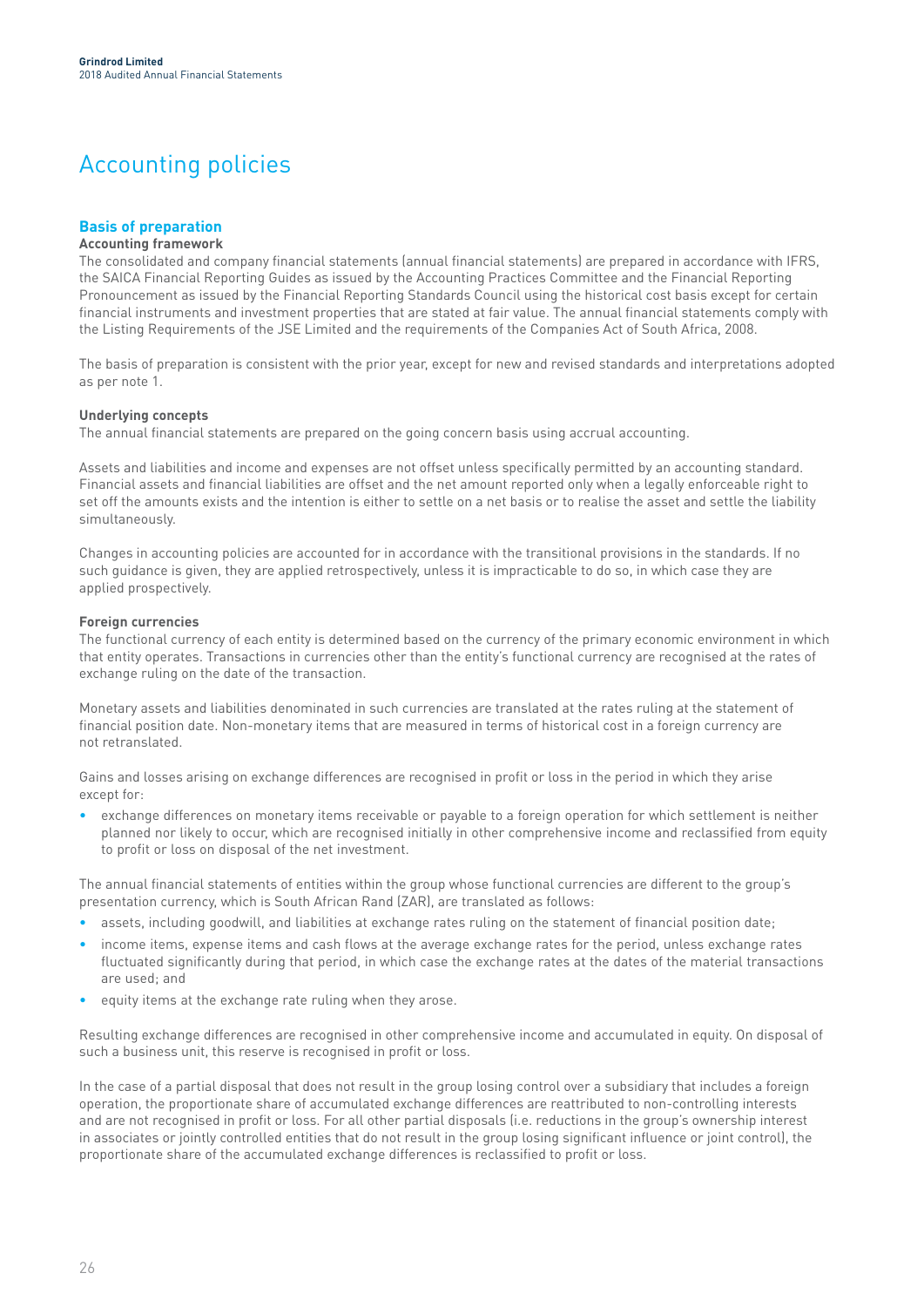Goodwill and fair value adjustments on identifiable assets and liabilities acquired arising on the acquisition of a foreign operation are treated as assets and liabilities of the foreign operation and translated at the rate of exchange prevailing at the end of each reporting period. Exchange differences arising are recognised in equity.

#### **Comparative figures**

Comparative figures are restated in the event of a change in accounting policy or a prior period error or where restatement results in a more meaningful comparison to current year figures.

#### **Company annual financial statements**

#### **Subsidiaries, associates and joint ventures**

Investments in subsidiaries, associates and joint ventures in the separate annual financial statements presented by the company are recognised at cost less impairments.

#### **Consolidated annual financial statements**

#### **Interests in subsidiaries**

A subsidiary is an entity over which the parent exercises control. Subsidiaries are consolidated into the group results.

The company reassesses whether or not it controls an investee if facts and circumstances indicate that there are changes to control.

The results of subsidiaries are consolidated from the date on which control was obtained.

Profit or loss and each component of other comprehensive income are attributed to the owners of the company and to the non-controlling interests.

Where necessary, adjustments are made to the annual financial statements of subsidiaries to bring the accounting policies used into line with those used by the group.

All material intercompany balances and transactions are eliminated. Foreign currency translation reserves are not reversed against the carrying amount of the respective asset relating to intercompany transactions with entities of differing functional currencies.

Non-controlling interests in the net assets of consolidated subsidiaries are shown separately from the group equity therein. On acquisition, the non-controlling interests that are present ownership interests and entitle their holders to a proportionate share of the entity's net assets in the event of liquidation, are measured at the non-controlling interests' proportionate share of the recognised amounts of the acquiree's identifiable net assets. Non-controlling interests are considered to be equity participants and all transactions with non-controlling interests are recorded directly within equity.

Changes in the group's ownership interests in subsidiaries that do not result in the group losing control over the subsidiaries are accounted for as equity transactions. Any subsequent changes to the group's ownership interests in subsidiaries are released directly to accumulated profit.

#### **Business combinations**

Acquisitions of businesses are accounted for using the acquisition method. The consideration transferred in a business combination is measured at fair value, which is calculated as the sum of the acquisition-date fair values of the assets transferred by the group, liabilities incurred by the group to the former owners of the acquiree. Acquisition-related costs are recognised in profit or loss as incurred.

At the acquisition date, the identifiable assets acquired and the liabilities assumed are recognised at their fair value at the acquisition date.

If the initial accounting for a business combination is incomplete by the end of the reporting period in which the combination occurs, the group reports provisional amounts for the items for which the accounting is incomplete. Those provisional amounts are adjusted during the measurement period, or additional assets or liabilities are recognised, to reflect new information obtained about facts and circumstances that existed at the acquisition date that, if known, would have affected the amounts recognised at that date.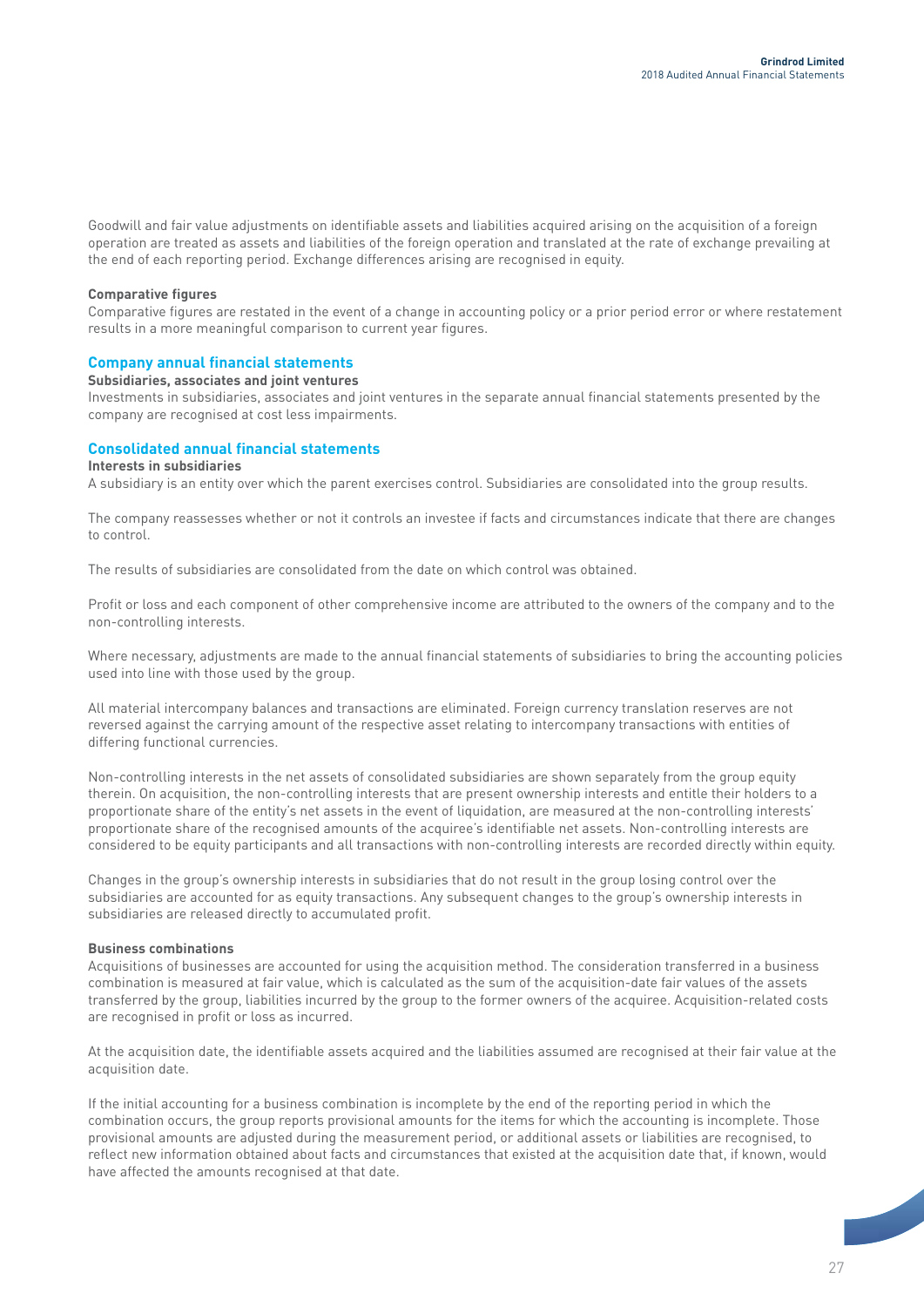### Accounting policies continued

The group accounting policy relating to the treatment of business combination reserves where a partial disposal of an investment occurs is that such reserves will be proportionally transferred directly to accumulated profit.

Upon loss of control of a subsidiary, a parent derecognises the assets and liabilities of the subsidiary in full and measures any investment retained in the former subsidiary at its fair value. A re-measurement gain or loss, that forms part of the total gain or loss on the disposal of the subsidiary, is recognised in profit or loss.

#### **Statement of financial position line items**

#### **Inventories**

Inventories which include merchandise, consumables and bunkers on board ships and other consumable stores are valued at the lower of cost and net realisable value.

When inventories are sold, the carrying amount is recognised as part of cost of sales. Any write-down of inventories to net realisable value and all losses of inventories or reversals of previous write-downs or losses are recognised in cost of sales in the period the write-down, loss or reversal occurs.

#### **Provisions**

Provisions are recognised when the group has a present legal or constructive obligation, and a reliable estimate can be made for the amount of the obligation.

Provisions are measured at the best estimate of the consideration required to settle the present obligation at the end of the reporting period, taking into account the risks and uncertainties surrounding the obligation.

When some or all of the economic benefits required to settle a provision are expected to be recovered from a third party, a receivable is recognised as an asset if it is virtually certain that reimbursement will be received and the amount of the receivable can be measured reliably.

The expected cost of profit-sharing and bonus payments is recognised as an expense when there is a legal or constructive obligation to make such payments as a result of past performance.

#### **Financial instruments under IFRS 9 – excluding Financial Services**

The group classifies financial assets and financial liabilities into the following categories:

amortised cost:

*Classification*

- fair value through other comprehensive income (FVTOCI); and
- fair value through profit and loss (FVTPL).

#### *Initial recognition and measurement*

Financial assets and financial liabilities are initially measured at fair value. Transaction costs that are directly attributable to the acquisition or issue of financial assets and financial liabilities (other than financial assets and financial liabilities at fair value through profit or loss) are added to or deducted from the fair value of the financial assets or financial liabilities, as appropriate, on initial recognition. Transaction costs directly attributable to the acquisition of financial assets or financial liabilities at fair value through profit or loss are recognised immediately in profit or loss.

A financial asset is measured at amortised cost if it meets both of the following conditions and is not designated at FVTPL:

- it is held within a business model whose objective is to hold assets to collect contractual cash flows; and
- its contractual terms give rise to cash flows on specific dates that are solely payments of principal and interest on the principal amount outstanding.

A financial asset is measured at FVTOCI if it meets both of the following conditions and is not designated at FVTPL:

- it is held within a business model whose objective is achieved both by holding assets to collect contractual cash flows and selling financial assets; and
- its contractual terms give rise to cash flows on specific dates that are solely payments of principal and interest on the principal amount outstanding.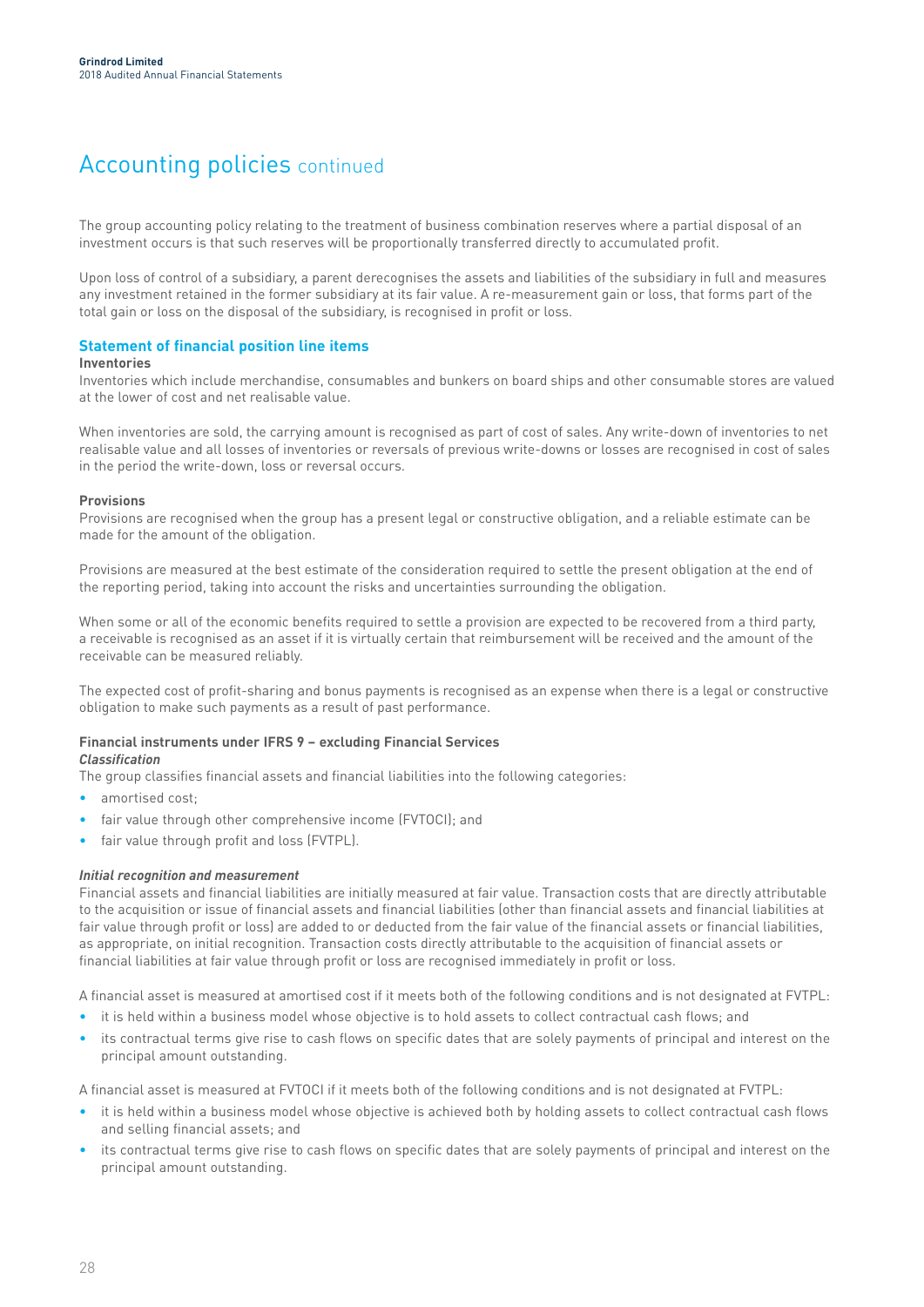All financial assets not classified as measured at amortised cost or FVTOCI are measured at FVTPL.

#### *Subsequent measurement*

All recognised financial assets are subsequently measured in their entirety at either amortised cost or fair value, depending on the classification of the financial assets.

#### *Amortised cost and effective interest method*

The effective interest method is a method of calculating the amortised cost of a debt instrument and of allocating interest income over the relevant period.

#### *Financial assets at FVTPL*

Financial assets at FVTPL are measured at fair value at the end of each reporting period, with any fair value gains or losses recognised in profit or loss to the extent they are not part of a designated hedging relationship. The net gain or loss recognised in profit or loss includes any dividend or interest earned on the financial asset.

#### *Impairment of financial assets*

The group recognises a loss allowance for ECL on financial assets that are measured at amortised cost or at FVTOCI. The amount of expected credit losses is updated at each reporting date to reflect changes in credit risk since initial recognition of the respective financial instrument.

The group considers the use of reasonable and supportable information that is relevant and available without undue cost or effort when assessing whether the credit risk of a financial asset has increased. This includes both quantitative and qualitative information based on the group's historical experience as well as forward-looking information. Where the group concludes that the credit risk of a financial instrument has not increased significantly since initial recognition, the loss allowance is measured using a 12-month ECL.

The group recognises lifetime ECL for trade receivables. The ECL on these financial assets are estimated using a provision matrix based on the group's historical credit loss experience, adjusted for factors that are specific to the debtors, general economic conditions and an assessment of both the current as well as the forecast direction of conditions at the reporting date, including time value of money where appropriate.

#### *Write-off policy*

The group writes-off a financial asset when there is information indicating that the counterparty is in severe financial difficulty and there is no realistic prospect of recovery, e.g. when the counterparty has been placed under liquidation or has entered into bankruptcy proceedings, or in the case of trade receivables, when the amounts are over two years past due, whichever occurs sooner. Financial assets written-off may still be subject to enforcement activities under the group's recovery procedures, taking into account legal advice where appropriate. Any recoveries made are recognised in profit or loss.

#### *Measurement and recognition of ECL*

The measurement of ECL is a function of the probability of default, loss given default (i.e. the magnitude of the loss if there is a default) and the exposure at default. The assessment of the probability of default and loss given default is based on historical data adjusted by forward-looking information as described above.

As for the exposure at default, for financial assets, this is represented by the assets' gross carrying amount at the reporting date; for loan commitments and financial guarantee contracts, the exposure includes the amount drawn-down as at the reporting date, together with any additional amounts expected to be drawn-down in the future by default date determined based on historical trend, the group's understanding of the specific future financing needs of the debtors, and other relevant forward-looking information.

For financial assets, the ECL is estimated as the difference between all contractual cash flows that are due to the group in accordance with the contract and all the cash flows that the group expects to receive, discounted at the original effective interest rate.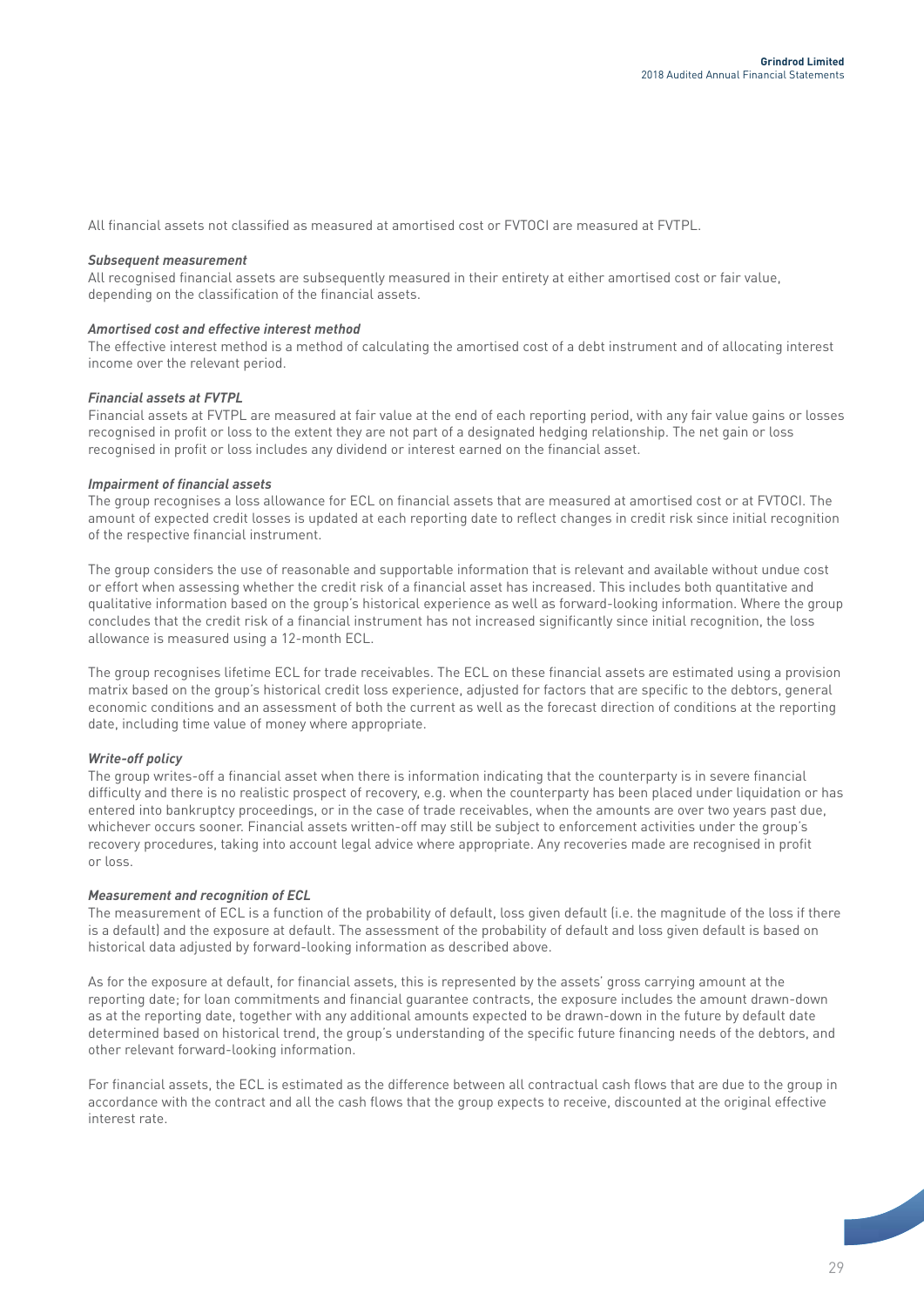### Accounting policies continued

#### *Derecognition of financial assets*

The group derecognises a financial asset only when the contractual rights to the cash flows from the asset expire, or when it transfers the financial asset and substantially all the risks and rewards of ownership of the asset to another party. If the group neither transfers nor retains substantially all the risks and rewards of ownership and continues to control the transferred asset, the group recognises its retained interest in the asset and an associated liability for amounts it may have to pay. If the group retains substantially all the risks and rewards of ownership of a transferred financial asset, the group continues to recognise the financial asset and also recognises a collateralised borrowing for the proceeds received.

On derecognition of a financial asset measured at amortised cost, the difference between the asset's carrying amount and the sum of the consideration received and receivable is recognised in profit or loss. In addition, on derecognition of an investment in a debt instrument classified at FVTOCI, the cumulative gain or loss previously accumulated in the investments revaluation reserve is reclassified to profit or loss. In contrast, on derecognition of an investment in equity instrument which the group has elected on initial recognition to measure at FVTOCI, the cumulative gain or loss previously accumulated in the investments revaluation reserve is not reclassified to profit or loss, but is transferred to accumulated profit.

#### *Financial liabilities*

All financial liabilities are subsequently measured at amortised cost using the effective interest method or at FVTPL.

#### *Financial liabilities at FVTPL*

Financial liabilities are classified at FVTPL when the financial liability is:

- held for trading; or
- it is designated at FVTPL.

#### **Financial instruments under IFRS 9 – Financial Services**

#### *Loans and advances Initial measurement*

Trade receivables, loans, and other receivables that have fixed or determinable payments that are not quoted in an active market are classified as loans and advances. Loans and advances are recognised at the transaction price as this represents the fair value at origination of the loan.

Origination fees are added to the loan balance upon inception and as an adjustment to the effective interest rate over the life of the loan.

#### *Subsequent measurement*

The Financial Services division has irrevocably decided to hold fixed rate loans at FVTPL. The Financial Services divsion enters into interest rate swap agreements to economically hedge its fixed rate loans. Therefore, as the Financial Services division has used these instruments as hedging tools, it has chosen to recognise fixed rate loans at their fair value. The Financial Services division does not apply hedge accounting.

Variable rate advances are held at amortised cost as the business model is to hold the assets for the collection of contractual cash flows. These advances' contractual cash flows represent solely payments of principal and interest (SPPI).

There are certain advances that have a profit share arrangement attached to them in terms of which the Financial Services division is entitled to a portion of the profit earned by the borrower upon realisation of the asset. Such loans that include a profit sharing arrangement are held at FVTPL because they fail the SPPI test and therefore cannot be classified as amortised cost.

#### *Renegotiated terms*

Changes to credit risk of a borrower resulting in renegotiation of key terms of the advance (interest rate, repayment terms or expiry date) are treated as a derecognition of the advance, and recognition of a new advance as any modifications to existing advances are subject to a new credit assessment, scoring and approval.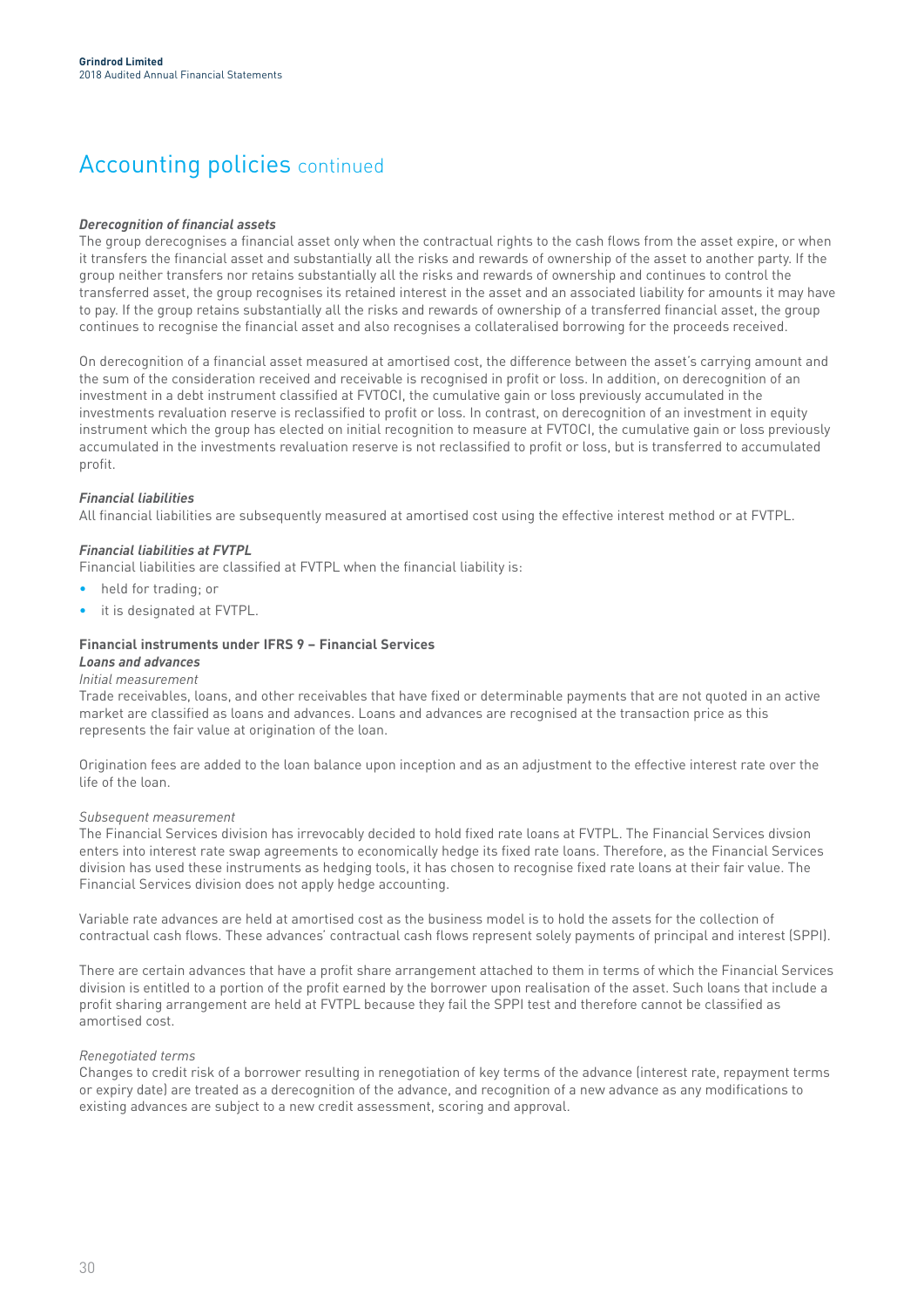#### *Derecognition*

Loans and advances are only derecognised when the balance is repaid or renegotiated, as there is no longer a right to contractual cash flows or if an advance is written-off.

#### *Preference share investments*

Preference share investments consist of investments held in various preference shares that accrue dividends in a similar fashion to interest. The Financial Services division holds these investments in order to collect the contractual cash flows in the form of dividends received.

#### *Initial measurement*

Preference share investments are recognised at transaction price as this represents the fair value on the date of the investment.

#### *Financial liabilities*

The Financial Services division holds the following financial liabilities:

- deposits;
- bond issue;
- preference share funding;
- interest rate swaps; and
- accounts payable and sundry creditors.

#### *Initial measurement*

All financial liabilities are recognised at the transaction price, which is representative of the fair value of the financial liability.

#### *Subsequent measurement*

All financial liabilities with the exception of interest rate swaps are classified and measured at amortised cost.

The Financial Services division has chosen to measure the interest rate swaps at their fair value as it eliminates the measurement inconsistency as the interest rate swap agreements are linked to a market-related reference rate.

#### *Derecognition*

Financial liabilities are derecognised only when the obligation specified in the contract is discharged or cancelled or expires.

#### *Reclassifications*

If the business model under which the company holds financial assets changes, the affected financial assets are reclassified. The classification and measurement requirements related to the new category apply prospectively from the first day of the first reporting period following the change in business model that results in reclassifying the financial assets. There were no changes in the business model under which the company holds financial assets and therefore no reclassifications were made in either of the current or previous financial reporting periods. Changes in contractual cash flows are considered under the accounting policy on modification and derecognition of financial assets described above.

There were no financial assets or financial liabilities in the current or prior year statement of financial position that were previously designated as measured at FVTPL but are no longer so designated.

#### *Net interest income*

Interest income and expense for all financial instruments except for those classified as held for trading or those measured or designated as at FVTPL are recognised in 'net interest income' as 'interest income' and 'interest expense' using the effective interest rate (EIR) method.

The EIR is the rate that exactly discounts estimated future cash flows of the financial instrument through the expected life of the financial instrument or, where appropriate, a shorter period, to the net carrying amount of the financial asset or financial liability. The future cash flows are estimated considering all the contractual terms of the instrument.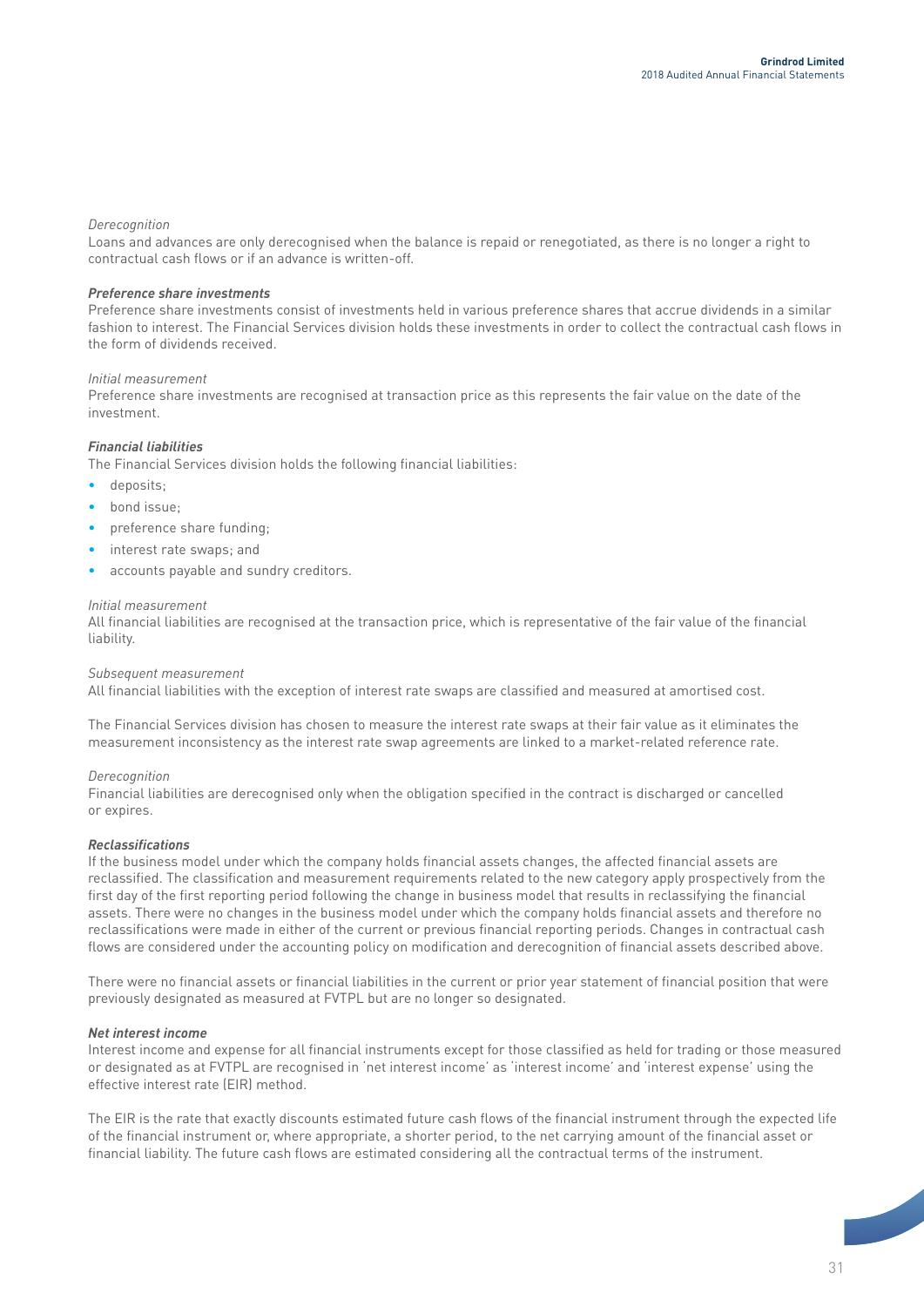### Accounting policies continued

Interest income/expense is calculated by applying the EIR to the gross carrying amount of non-credit impaired financial assets (i.e. at the amortised cost of the financial asset before adjusting for any ECL allowance), or to the amortised cost of financial liabilities. For credit-impaired financial assets, the interest income is calculated by applying the EIR to the amortised cost of the credit-impaired financial assets (i.e. the gross carrying amount less the allowance for ECL).

Unrecognised interest on previously credit-impaired advances, being the difference between the interest calculated on the gross carrying amount of the advance and the net interest recognised based on the net carrying amount of the advance during the period that the advance is credit-impaired, is recognised as a credit to the net gain/(loss) on financial instruments line item rather than through net interest income.

#### **Income statement transactions and events**

#### **Impairment of assets**

At each reporting date the carrying amount of tangible and intangible assets is assessed to determine whether there is any indication that those assets may have suffered an impairment loss. If any such indication exists, the recoverable amount of the asset is estimated in order to determine the extent of the impairment loss. Where it is not possible to estimate the recoverable amount of an individual asset, the recoverable amount of the cash-generating unit to which the asset belongs is estimated. The recoverable amount is the higher of the fair value less costs to sell or the value in use. Value in use, included in the calculation of the recoverable amount, is estimated taking into account future cash flows, forecast market conditions and the expected lives of the assets.

Goodwill and intangible assets with indefinite useful lives or not available for use and the cash-generating units to which these assets have been allocated, are tested for impairment annually even if there is no indication of impairment. For the purpose of impairment testing, goodwill is allocated to each of the cash-generating units expected to benefit from the synergies of the combination at inception of the combination. Impairment losses recognised on goodwill are not subsequently reversed. The attributable amount of goodwill is included in the profit or loss on disposal when the related business is sold.

If the recoverable amount of an asset (or cash-generating unit) is estimated to be less than its carrying amount, its carrying amount is reduced to the higher of its recoverable amount and zero. The impairment loss is first allocated to reduce the carrying amount of goodwill and then to the other assets of the cash-generating unit. Subsequent to the recognition of an impairment loss, the depreciation or amortisation charge for the asset is adjusted to allocate its remaining carrying amount, less any residual value, over its remaining useful life.

Impairment losses on financial assets as well as trade and other receivables are determined based on specific and objective evidence that assets are impaired and are measured as the difference between the carrying amount of the assets and the present value of the estimated future cash flows discounted at the EIR computed at initial recognition.

Impairment losses are recognised in profit or loss. If an impairment loss subsequently reverses, the carrying amount of the asset (or cash-generating unit) is increased to the revised estimate of its recoverable amount but limited to the carrying amount that would have been determined had no impairment loss been recognised in prior years. A reversal of an impairment loss is recognised in profit or loss.

#### **Leasing**

#### *Classification*

Leases are classified as finance leases, whenever the terms of the lease transfer substantially all the risks and rewards of ownership to the lessee, or operating leases at the inception of the lease.

#### *In the capacity of a lessee*

Finance leases are recognised as assets and liabilities of the group at the lower of the fair value of the asset and the present value of the minimum lease payments at the date of acquisition. Finance costs represent the difference between the total leasing commitments and the fair value of the assets acquired. Finance costs are charged to profit or loss over the term of the lease and at interest rates applicable to the lease on the remaining balance of the obligations, unless they are directly attributable to qualifying assets, in which case they are capitalised in accordance with the group's general policy on borrowing costs.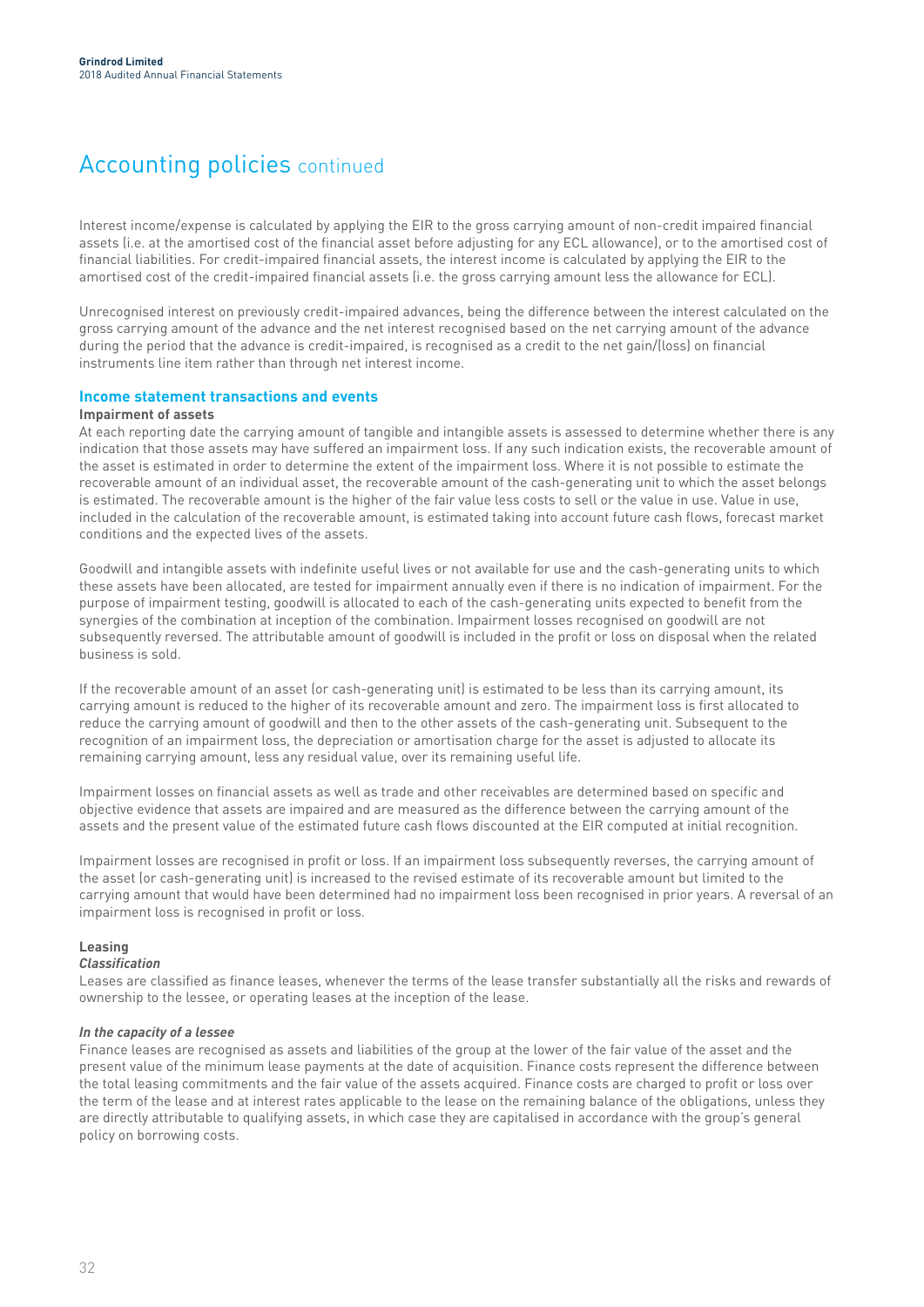Rentals payable under operating leases are charged to income on the straight-line basis over the term of the relevant lease, except where another systematic basis is more representative of the time pattern in which economic benefits from the leased asset are consumed.

#### **Government grants**

Government grants towards staff retraining costs are recognised as income over the periods necessary to match them with the related costs and are deducted in reporting the related expense.

Government grants whose primary condition is that the group should purchase, construct or otherwise acquire noncurrent assets are recognised as deferred revenue in the statement of financial position and transferred to profit or loss on a systematic and rational basis over the useful lives of the related assets.

#### **Discontinued operations**

The results of discontinued operations are presented separately in the income statement and the assets and liabilities associated with these operations are included with non-current assets held for sale in the statement of financial position.

#### **Treasury shares**

Treasury shares are equity instruments of the company, held by other members of the consolidated group.

All costs relating to the acquisition of treasury shares as well as gains or losses on disposal or cancellation of treasury shares are recognised directly in equity.

#### **Financial guarantee contracts**

Financial guarantee contracts are accounted for in terms of IFRS 4 Insurance Contracts and are measured initially at cost and thereafter, in accordance with IAS 37 Provisions, contingent liabilities and contingent assets.

#### **Judgements made by management and key sources of estimation uncertainty**

Preparing annual financial statements in conformity with IFRS requires estimates and assumptions that affect reported amounts and related disclosures. Actual results could differ from these estimates. Key assumptions concerning the future, and other key sources of estimation uncertainty have a significant risk of causing a material adjustment to the carrying amount of assets and liabilities within the next financial year.

Certain accounting policies and key sources of estimation uncertainty have been identified as involving particularly complex or subjective judgements or assessments, as follows:

#### **Asset lives and residual values**

Property, terminals, machinery, vehicles and equipment are depreciated over their estimated useful lives taking into account estimated residual values, where appropriate. The actual lives of the assets and residual values are assessed annually and may vary depending on several factors. In reassessing asset lives, factors such as technological innovation, product life cycles and maintenance programmes are considered. Residual value assessments consider issues such as future market conditions, the remaining life of the asset and projected disposal values. Consideration is also given to the extent of current profits or losses on the disposal of similar assets.

#### **Impairment of assets**

#### *Intangible assets and investments*

Goodwill and intangible assets with indefinite useful lives are considered for impairment at least annually.

The recoverable amount of the assets reviewed for impairment is determined based on value-in-use calculations. Projected cash flows for these calculations are extracted from formal three-year business plans which are updated annually and approved by the board of directors.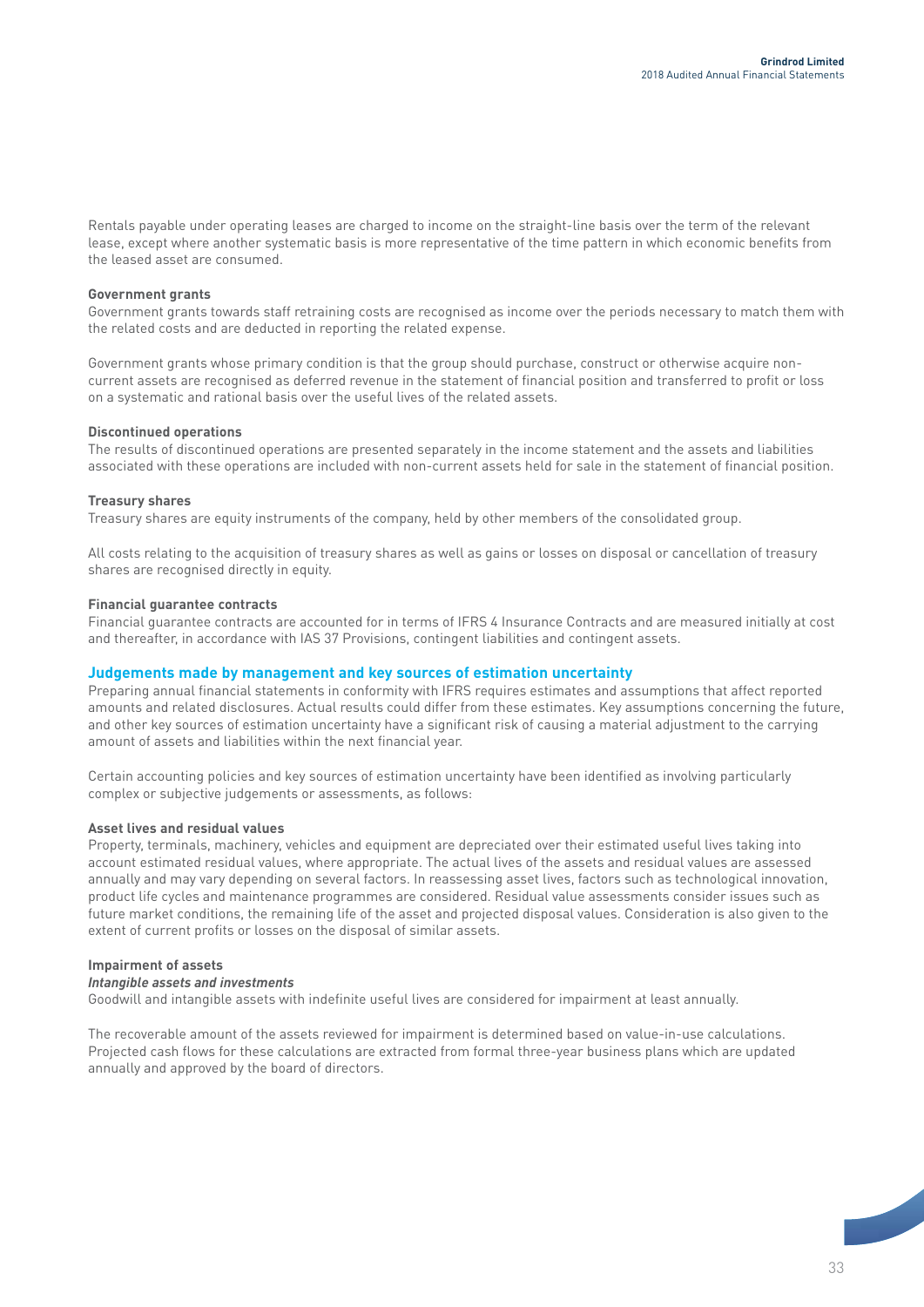### Accounting policies continued

Key assumptions used include expected revenue, working capital changes, future capital expenditure, economic growth, interest rates, inflation, and current and future market conditions. The discount rate calculations are derived using the relevant cash-generating unit's weighted average cost of capital (WACC) and takes into account both the cost of equity and cost of debt. The cost of equity is determined based on a risk-free rate adjusted for an equity risk premium and an industry specific beta. The cost of debt is based on target gearing ratios. The present value of these cash flows is compared to the current net asset value and, if lower, the assets are impaired to the present value. The impairment loss is first allocated to goodwill and then to the other assets of a cash-generating unit.

Where necessary, cash flow projections are revised to reflect changes in assumptions or market conditions identified subsequent to the finalisation of the budget process. Management performs a sensitivity analysis on various inputs in the valuation models to assess whether any changes in inputs result in any impairment of assets.

The carrying amount of intangible assets, investments in joint ventures and investments in associates is disclosed in notes 3, 5 and 6 respectively.

#### *Property, terminals, machinery, vehicles and equipment*

Property, terminals, machinery, vehicles and equipment are considered for impairment if there is a reason to believe that impairment may be necessary. Factors taken into consideration in reaching such a decision include the economic viability of the asset itself, past performance and current market conditions. The carrying amount of property, terminals, machinery, vehicles and equipment is disclosed in notes 2 and 12.

#### **Significant joint arrangements**

Refer to note 5 for a list of significant joint arrangements.

Management assesses contractual agreements in determining the classification of its joint arrangements. Under contractual agreements, where neither party has the right to unilaterally control the company or unanimous consent is required for all decisions made with regards to the relevant activities of the company, such entities are classified as joint ventures. The determination will include the voting rights and limits of authority as detailed in agreements. This has resulted in circumstances where the entities are classified as joint ventures when the ownership exceeds 50%.

#### **Associates**

Associates are those entities in which the group has a significant influence, but not control, over the financial and operating policies. Significant influence is presumed to exist when the group holds between 20% and 50% of the voting power of another entity and where decisions about the relevant activities do not require unanimous consent of the parties.

#### **Fair value measurements and valuation processes**

Some of the group's assets and liabilities are measured at fair value for financial reporting purposes.

In estimating the fair value of an asset or liability, the group uses market-observable data to the extent it is available. Where Level 1 inputs are not available, the group engages third party qualified valuers to perform the valuation.

Information about the valuation techniques and inputs used in determining the fair value of various assets and liabilities are disclosed in note 34.

#### **Post-employment benefit obligations**

Post-retirement defined benefits are provided for certain existing and former employees. Actuarial valuations are based on assumptions which include employee turnover, mortality rates, discount rates, expected long-term rate of return of retirement plan assets, healthcare inflation cost and rates of increase in compensation costs.

Judgement is exercised by management, assisted by advisors, in adjusting mortality rates to take account of actual mortality rates within the schemes.

#### **Non-current assets held for sale**

Non-current assets and disposal groups are classified as held for sale if their carrying amount will be recovered principally through a sale transaction rather than through continuing use. This condition is regarded as met only when the asset (or disposal group) is available for immediate sale in its present condition subject only to terms that are usual and customary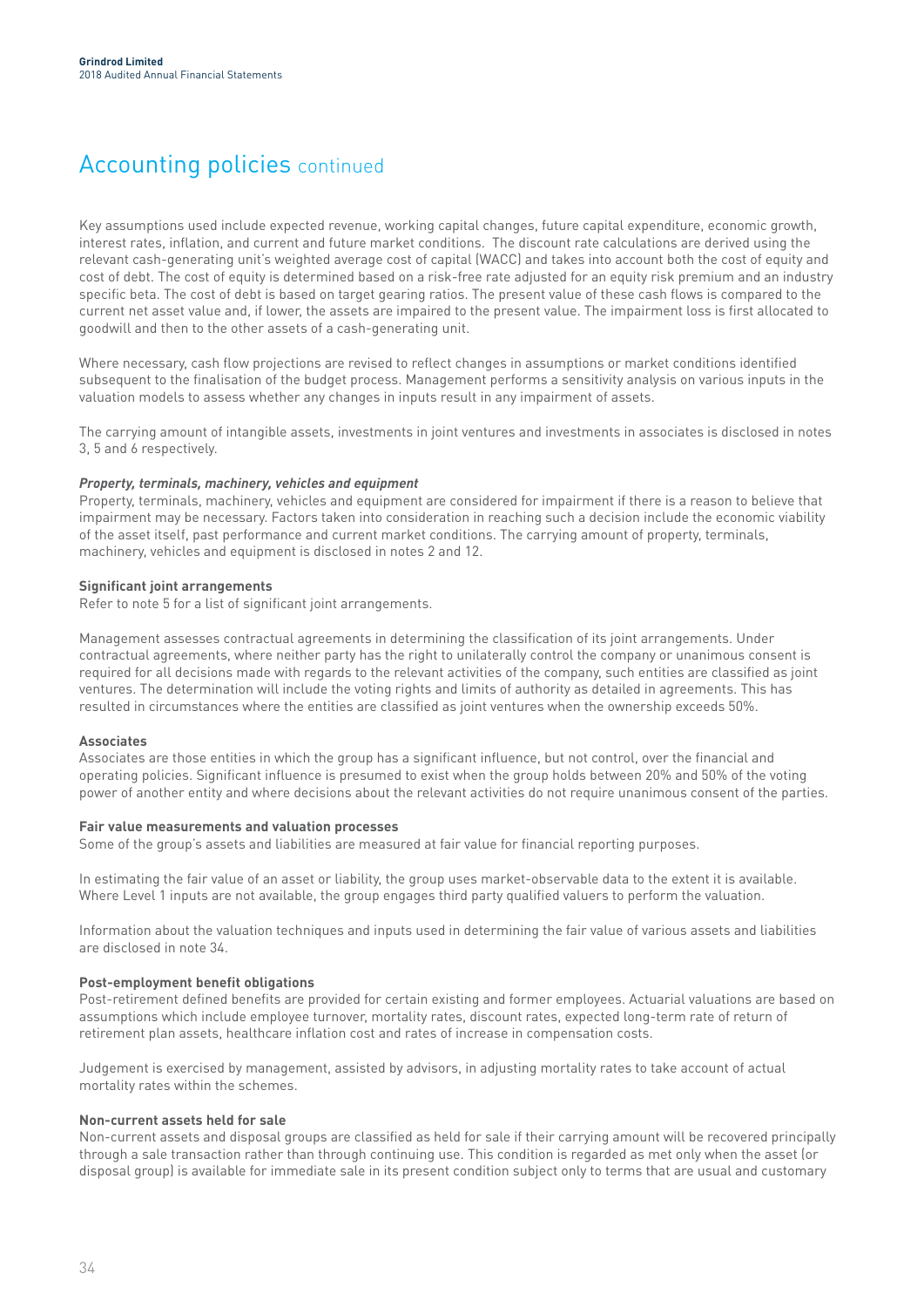for the sales of such assets (or disposal groups) and its sale is highly probable. Management must be committed to the sale, which should be expected to qualify for recognition as a completed sale within one year from the date of classification.

When the group is committed to a sale plan involving loss of control of a subsidiary, all the assets and liabilities of that subsidiary are classified as held for sale when the criteria described above are met, regardless of whether the group will retain a non-controlling interest in its former subsidiary after the sale.

When the group is committed to a sale plan involving disposal of an investment, or a portion of the investment, in an associate or joint venture, the investment or the portion of the investment that will be disposed of is classified as held for sale when the criteria described above are met, and the group discontinues the use of the equity method in relation to the portion that is classified as held for sale.

After the disposal takes place, the group accounts for any retained interest in the associate or joint venture in accordance with IFRS 9 unless the retained interest continues to be an associate or joint venture, in which case the group uses the equity method.

Non-current assets (and disposal groups) classified as held for sale are measured at the lower of their carrying amounts and fair value less costs to sell. The fair value of a disposal group is the anticipated proceeds to be received on disposal.

The group considers a sale of a business as highly probable when board approval, or shareholder approval where necessary, is obtained and an active plan to locate a buyer has been initiated.

The group classified the Rail businesses as held for sale in the prior years in line with the board approval to exit the Rail businesses and the fulfillment of the IFRS 5 requirements. Due to unanticipated challenges and delays experienced, the group was unable to complete the disposal of all the Rail businesses in the current year. The group remains committed to completing the exit from the Rail businesses and continues to engage with the relevant parties to ensure that the sale will be completed within the forthcoming year.

#### **Discontinued operations**

When a reporting segment has either been disposed of or is classified as held for sale, the group's prior year comparative consolidated income statement and segmental analysis are re-presented in accordance with IFRS 5.

All income and expense items have been excluded from the individual income statement line items and a single amount representing the post-taxation profit or loss of discontinued operations has been disclosed.

Refer to notes 12 and 25 for details regarding non-current assets held for sale and discontinued operations respectively.

#### **Functional currency**

Due to the deteriorating United States Dollar (USD) liquidity issues in Zimbabwe the government created the Real Time Gross Settlement (RTGS) as an alternative method of payment which was fixed on a 1:1 parity policy. A rising black market currency trade has resulted in the value of RTGS quickly deteriorating. On 1 October 2018 the Reserve Bank of Zimbabwe announced that banks must separate foreign accounts from RTGS accounts with effect from 15 October 2018, thus officially recognising that actual foreign currency is different to RTGS. The result of the change was a reassessment of the functional currency of the entity. In determining the functional currency the entity assessed the currencies that influenced sales and expenses which revealed a mix between RTGS and US dollar. Management then assessed other factors to determine the functional currency resulting in a US dollar functional currency.

The effect of the change meant that the RTGS are required to be fair valued. The RTGS have a market value different to US dollar balances and should be treated as a foreign balance. IAS 21 requires a foreign currency transaction to initially be recorded at the rate of exchange on the date of the transaction and subsequently to be reported using the closing rate. Exchange differences arising from such a translation is recognised in profit or loss.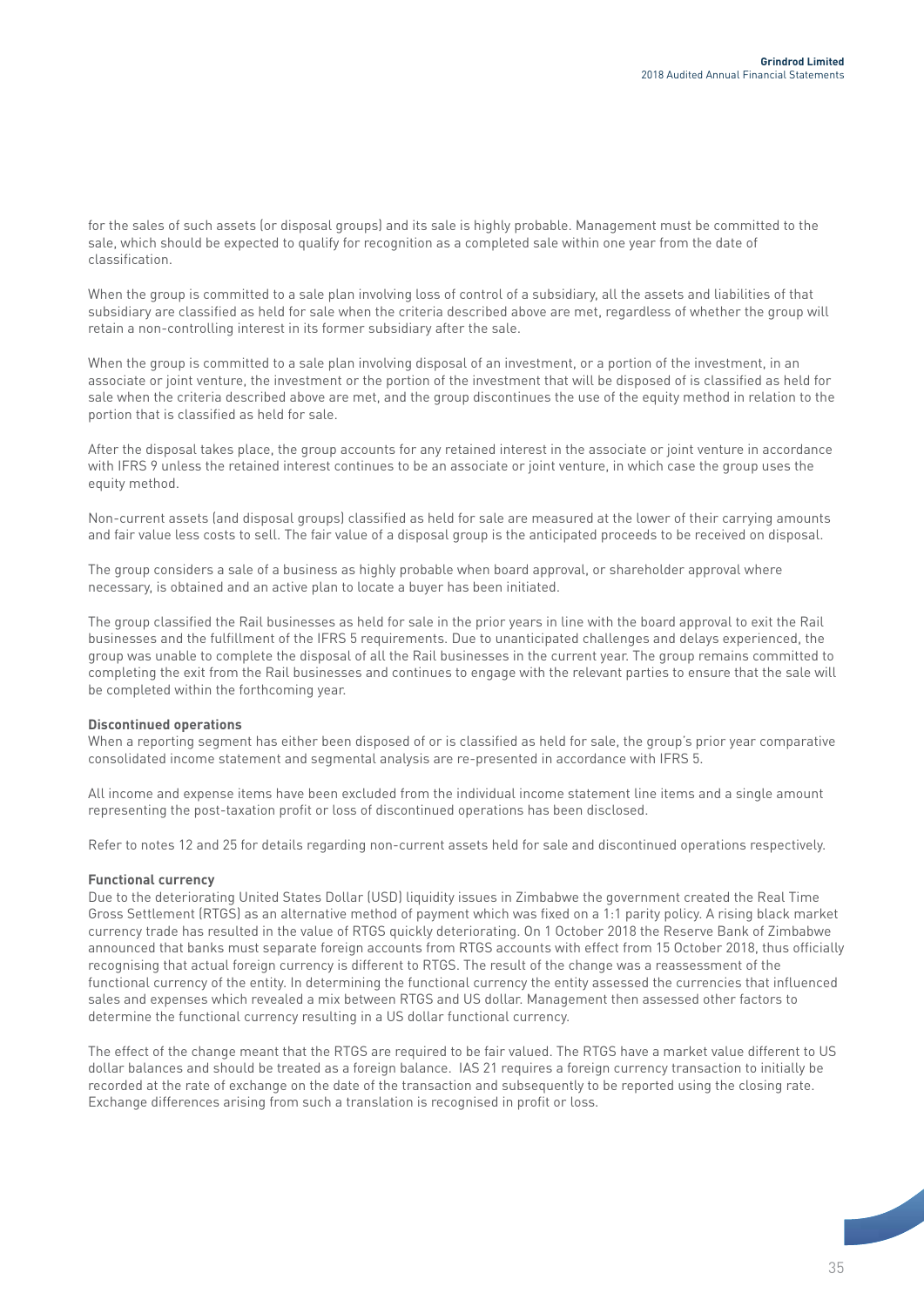### Accounting policies continued

Despite the insistence by the Government of Zimbabwe of the 1:1 ratio of RTGS to USD, in country transactions have proven a different ratio. No official ratio of the value of RTGS to US dollars exists. After reference to various sources, including Zimbabwean publications, a rate of 1 USD: 3.04 RTGS was determined.

A 1% change in the above determined RTGS/USD exchange rate results in R8.3 million impact to the income statement.

#### **Credit impairment against advances and IFRS 9 ECL**

Significant judgement is required in assessing the impairment processed against advances in terms of the new requirements of IFRS 9 relating to ECL. The significant judgements applied in determining the impairment include the expected realisable value of the collateral securing the advance, the probability that an advance will default (Probability of Default (PD), credit risk changes (Significant Increase in Credit Risk (SICR)), the size of credit exposures (Exposure at Default (EAD)), and the expected loss on default (Loss Given Default (LGD)).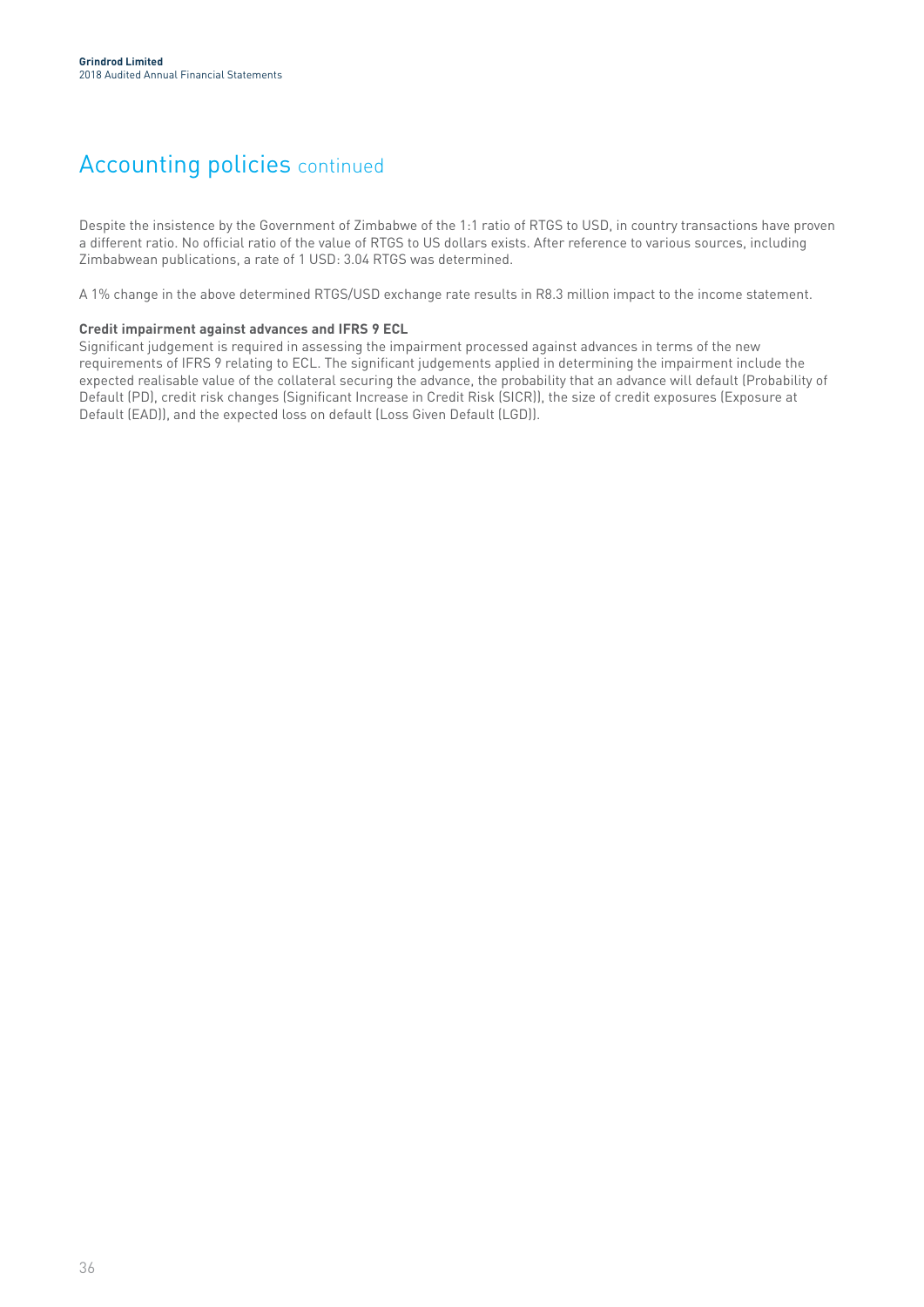### Notes to the financial statements

#### **1. New standards and interpretations**

#### **1.1 New and revised IFRSs applied with no material effect on the annual financial statements** The following new and revised IFRSs have been adopted in these annual financial statements. The application of these new and revised IFRSs has not had any material impact on the amounts reported for the current and prior years and are mandatorily effective.

| Amendments to IAS 7 Statement of Cash Flows Disclosure Initiative |                                                               |
|-------------------------------------------------------------------|---------------------------------------------------------------|
| Amendments to IAS 12 Income Taxes                                 | Recognition of Deferred Taxation Assets for Unrealised Losses |
| Amendments to IFRSs                                               | Annual Improvements to IFRSs 2014-2016 Cycle                  |

#### **1.2 New and revised IFRSs applied with material effect on the annual financial statements** The following tables summarises the impact of adopting IFRS 9 and IFRS 15 Revenue from Contracts with Customers on the group's annual financial statements:

#### *Consolidated statement of financial position as at 1 January 2018*

|                                      | As previously<br>reported<br><b>R000</b> | <b>IFRS 15</b><br><b>Adjustments</b><br><b>R000</b> | <b>IFRS 9</b><br><b>Adjustments</b><br><b>R000</b> | As restated<br><b>R000</b> |
|--------------------------------------|------------------------------------------|-----------------------------------------------------|----------------------------------------------------|----------------------------|
| Investments in joint ventures        | 2819542                                  |                                                     | [21063]                                            | 2 798 479                  |
| Investment in associates             | 917 523                                  |                                                     | (1014)                                             | 916 509                    |
| Trade and other receivables          | 2 2 4 5 5 8 5                            | (684)                                               | $\overline{\phantom{0}}$                           | 2 245 900                  |
| Loans and advances to bank customers | 7529903                                  |                                                     | (5755)                                             | 7 524 148                  |
| Accumulated profit                   | 4371356                                  | (6997)                                              | (26 220)                                           | 4 338 139                  |
| Deferred taxation                    | 245 351                                  | (192)                                               | (1, 614)                                           | 243 545                    |
| Trade and other payables             | 1 349 281                                | 6504                                                |                                                    | 1 355 785                  |
|                                      |                                          |                                                     |                                                    |                            |

#### *IFRS 15*

The group adopted IFRS 15 with a date of initial application of 1 January 2018. As a result, the group revised its accounting policy for revenue recognition and have disclosed this in note 19.

The group has elected not to restate comparative information and has recorded the cumulative effect of initially applying the new standard as an adjustment to the opening balance of equity at the date of initial application. Therefore the comparative information has not been restated and is reported under IAS 18 Revenue.

Apart from the adjustments tabled above, there were no significant changes as a result of the application of IFRS 15 as at 1 January 2018.

#### *IFRS 9*

The group adopted IFRS 9 with a date of initial application of 1 January 2018. As a result, the group has revised its accounting policy for financial instruments and have disclosed this under the accounting policies section.

The following is a summary of the key changes from IAS 39 Financial Instruments: Recognition and Measurement to IFRS 9:

#### *Financial instrument classification*

The revised standard requires that all financial assets be classified either at FVTPL, FVTOCI or amortised cost based on the entity's business model for managing the financial assets and the contractual cash flows of the financial asset. Financial liabilities are classified at amortised cost or FVTPL.

#### *Impairment*

In relation to impairment, IFRS 9 requires the use of an ECL model as opposed to an incurred credit loss model as required under IAS 39. This requires an entity to account for ECL at each reporting date since initial recognition based on the level of increase in credit risk.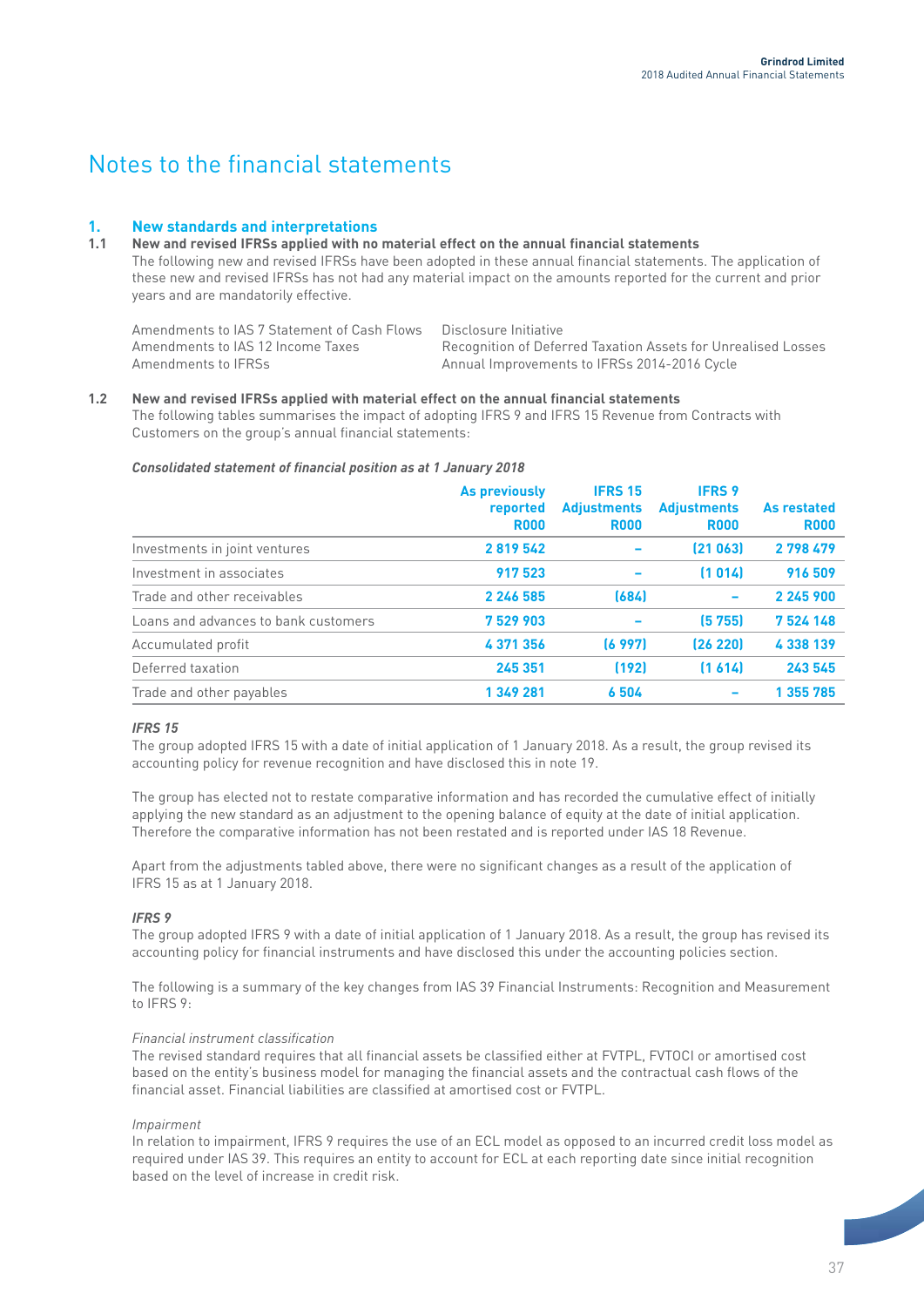### *Loans and advances – ECL*

A financial asset that is not credit-impaired on initial recognition is classified in stage 1 and has its credit risk continuously monitored by the company. If a SICR since initial recognition is identified, the financial instrument is moved to stage 2 but is not yet deemed to be credit-impaired (unless an event of default has occurred).

If the financial instrument is credit-impaired, the financial instrument is then moved to stage 3. An advance is credit-impaired when one or more events that have a detrimental impact on the estimated future cash flows have occurred. Evidence of credit-impairment includes observable data that typically indicate one or more of the following:

- significant financial difficulty of the borrower; and/or
- a default event.

Financial assets in stage 1 have their ECL measured at an amount equal to the portion of lifetime ECL that result from default events possible within the next 12 months. Financial assets in stages 2 or 3 have their ECL measured based on ECL that result from default events that may arise on a remaining lifetime basis.

The company measures credit risk of advances using assumptions with regards to PD, LGD and EAD on an individual loan by loan basis. Refer to note 34 for more information regarding inputs, assumptions and estimation techniques, which have been applied consistently throughout the reporting period.

#### *Hedge accounting*

The general hedge accounting requirements remain the same under IFRS 9 but there is greater flexibility in terms of the types of transactions eligible for hedge accounting namely, the types of instruments available for hedge accounting and types of risks that can be hedged. There has also been a simplification of hedge effectiveness testing.

#### *Transition*

The group has elected not to restate comparative information and has recorded the cumulative effect of initially applying the new standard as an adjustment to the opening balance of equity at the date of initial application. Therefore the comparative information has not been restated and is reported under IAS 39. The following additional assumptions have been made on transition to the new standard:

- Assessments were made at the date of initial application based on facts and circumstances available on this date:
	- Determination of the business model within which the financial asset is held
	- The designation of certain investments in equity instruments not held for trading as FVTOCI
	- All hedging relationships under IAS 39 as at 31 December 2017 met the criteria for hedge accounting under IFRS 9 as at 1 January 2018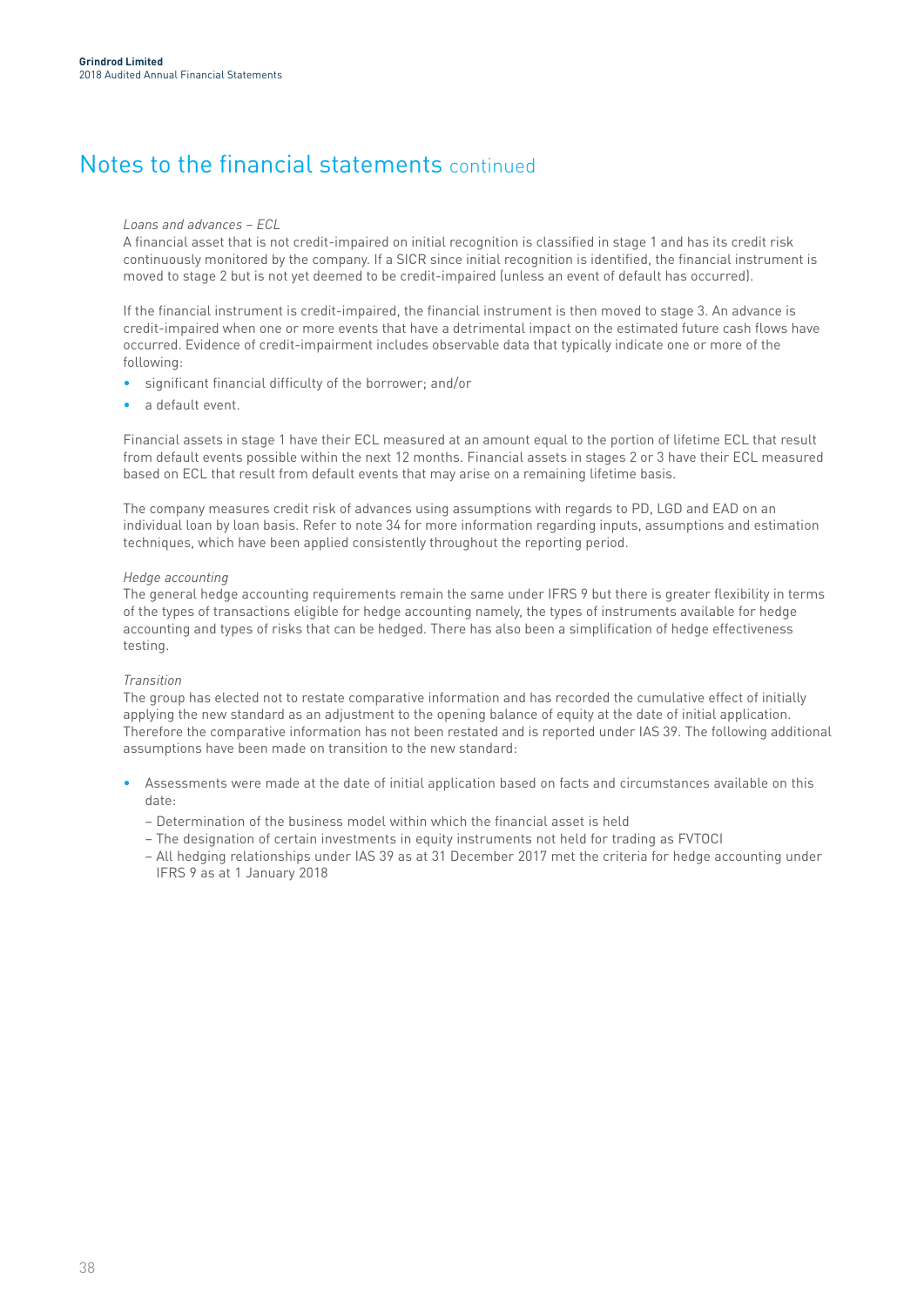The following table shows the classification of financial instruments under IAS 39 and the revised classification under IFRS 9:

| Financial instrument        | Classification under<br><b>IAS 39</b> | <b>Revised classification</b><br>under IFRS 9 | Carrying<br>amount<br>under<br><b>IAS 39</b><br>R000 | <b>Carrying</b><br>amount<br>under<br><b>IFRS 9</b><br><b>R000</b> |
|-----------------------------|---------------------------------------|-----------------------------------------------|------------------------------------------------------|--------------------------------------------------------------------|
| <b>Financial assets</b>     |                                       |                                               |                                                      |                                                                    |
| Unlisted investments        | Held for trading                      | <b>FVTPL</b>                                  | 1 292 705                                            | 1 292 705                                                          |
| Insurance cell captives     | Held for trading                      | <b>FVOCI</b>                                  | 9 263                                                | 9 2 6 3                                                            |
| Loans to related parties    | Loans and receivables                 | <b>Amortised cost</b>                         | 819 213                                              | 819 213                                                            |
| Derivative financial assets | Held for trading                      | <b>FVTPL</b>                                  | 1617                                                 | 1617                                                               |
| Loans and advances          | Held for trading                      | <b>FVTPL</b>                                  | 669 029                                              | 1764577                                                            |
| Loans and advances          | Loans and receivables                 | <b>Amortised cost</b>                         | 6480169                                              | 5384620                                                            |
| Trade and other receivables | Loans and receivables                 | <b>Amortised cost</b>                         | 2 684 803                                            | 2684119                                                            |
| Trade and other receivables | Loans and receivables                 | <b>FVTPL</b>                                  | 301 824                                              | 301824                                                             |
|                             |                                       |                                               |                                                      |                                                                    |

### **Financial liabilities**

| Trade and other payables                                                  | Held at amortised cost <b>Amortised cost</b> |              | (685203)    | (691 707))                        |
|---------------------------------------------------------------------------|----------------------------------------------|--------------|-------------|-----------------------------------|
| Derivative financial liabilities Held for trading                         |                                              | <b>FVTPL</b> | [20744]     | (20744)                           |
| Long-term borrowings                                                      | Held at amortised cost <b>Amortised cost</b> |              | (2 101 400) | <b>21014001</b>                   |
| Deposits from bank customers Held at amortised cost <b>Amortised cost</b> |                                              |              |             | $(14, 640, 363)$ $(14, 640, 203)$ |

## **1.3 New and revised IFRSs in issue but not yet effective**

#### *IFRS 16 Leases*

IFRS 16 provides a comprehensive model for the identification of lease arrangements and their treatment in the financial statements for both lessors and lessees. IFRS 16 will supersede the current lease guidance including IAS 17 Leases and the related Interpretations when it becomes effective for accounting periods beginning on or after 1 January 2019.

The date of initial application of IFRS 16 for the group will be 1 January 2019 and the modified retrospective approach, will be adopted.

In contrast to lessee accounting, IFRS 16 substantially carries forward the lessor accounting requirements in IAS 17.

### *Impact of the new definition of a lease*

The group will make use of the practical expedient available on transition to IFRS 16 not to reassess whether a contract is or contains a lease. Accordingly, the definition of a lease in accordance with IAS 17 and IFRIC 4 Determining Whether an Arrangement Contains a Lease will continue to apply to those leases entered or modified before 1 January 2019.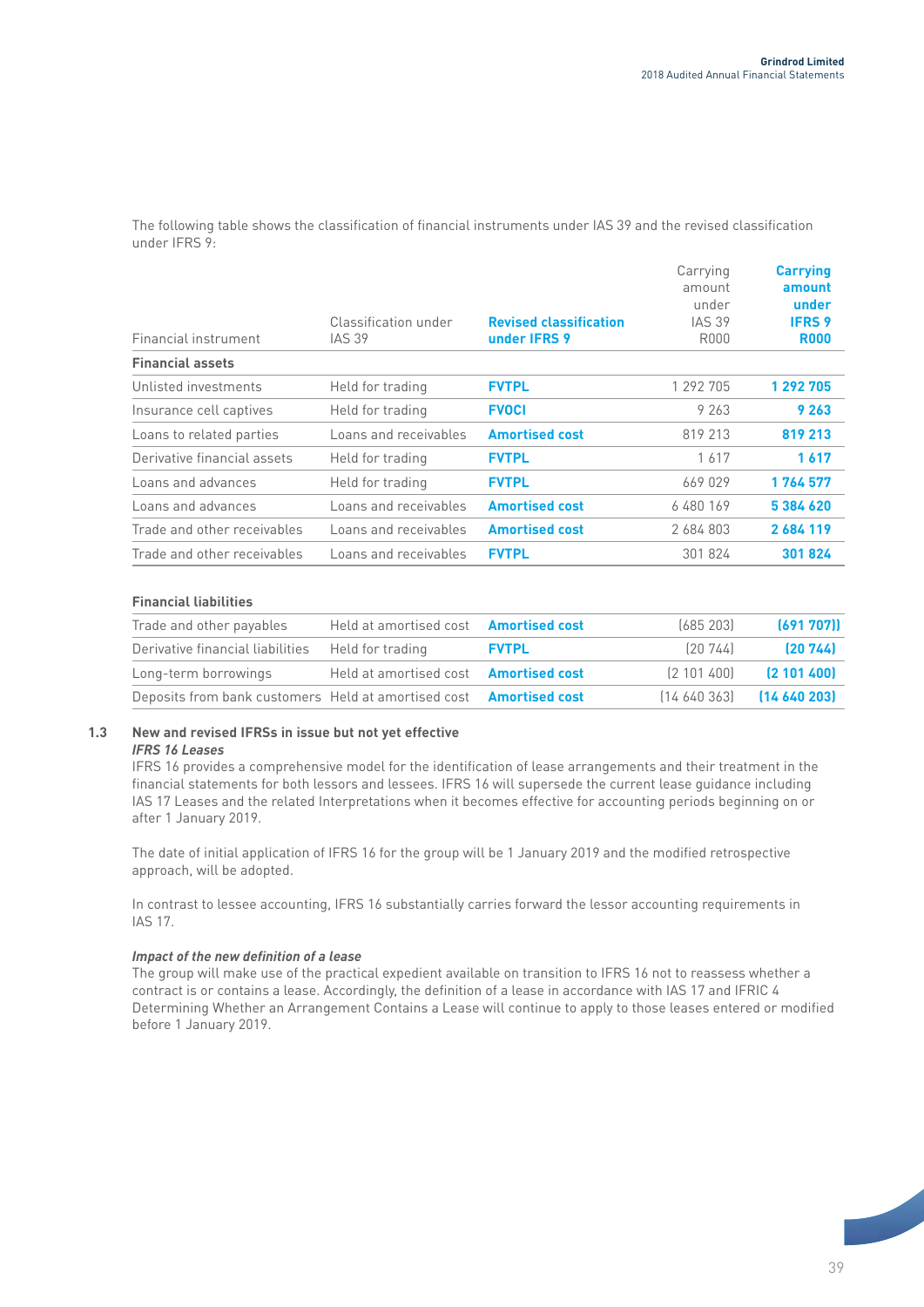### *Lessee accounting*

*Operating leases*

IFRS 16 will change how the group accounts for leases previously classified as operating leases under IAS 17, which were off-balance sheet.

On initial application of IFRS 16, for all leases (except as noted below), the group will:

- recognise right-of-use assets and lease liabilities in the consolidated statement of financial position, initially measured at the present value of the future lease payments;
- recognise depreciation of right-of-use assets and interest on lease liabilities in the consolidated income statement; and
- separate the total amount of cash paid into a principal portion (presented within financing activities) and interest (presented within operating activities) in the consolidated statement of cash flows.

Under IFRS 16, right-of-use assets will be tested for impairment in accordance with IAS 36.

This will replace the previous requirement to recognise a provision for onerous lease contracts.

For short-term leases (lease term of 12 months or less) and leases of low-value assets (such as personal computers and office furniture), the group will opt to recognise a lease expense on a straight-line basis as permitted by IFRS 16.

#### *Impact on Grindrod reported results*

The directors anticipate that the application of IFRS 16 in the future will have a material impact on amounts reported in respect of its financial assets and financial liabilities as there are a significant number of leases in its operations. Assets will increase on the recognition of "right-of-use" of an underlying asset and liabilities will increase for the obligation to make lease payments. This increase in the liability and corresponding assets is approximately in the range of R900.0 million to R1 500.0 million on the consolidated statement of financial position.

Profit or loss will be affected as the relevant lease expenses will be recognised as amortisation and interest. The statement of cash flows will be affected by lease payments being classified as cash flow from financing activities instead of cash flow from operating activities. It is considered too early to disclose an effect of implementing the new standard.

#### **Additional amendments to standards**

| <b>Amendments to IFRS 9</b><br>Prepayment Features with Negative Compensation                                                                                          | The directors of the company do not anticipate that the<br>application of these amendments will have a significant<br>impact on the consolidated financial statements. |
|------------------------------------------------------------------------------------------------------------------------------------------------------------------------|------------------------------------------------------------------------------------------------------------------------------------------------------------------------|
| Amendments to IAS 28 Investments in Associates and<br><b>Joint Ventures</b><br>Long-term Interests in Associates and Joint Ventures                                    | The directors of the company do not anticipate that the<br>application of these amendments will have a significant<br>impact on the consolidated financial statements. |
| Annual improvements to IFRS Standards 2015 - 2017<br>Cycle<br>Amendments to:<br>IFRS 3<br><b>IFRS 11 Joint Arrangements</b><br><b>IAS 12</b><br>IAS 23 Borrowing Costs | The directors of the company do not anticipate that the<br>application of these amendments will have a significant<br>impact on the consolidated financial statements. |
| <b>Amendments to IAS 19 Employee Benefits</b><br>Plan amendment, curtailment or settlement                                                                             | The directors of the company do not anticipate that the<br>application of these amendments will have a significant<br>impact on the consolidated financial statements. |
| <b>IFRS 10 and IAS 28</b><br>Sale or contribution of assets between an investor<br>and its associate or joint venture                                                  | The directors of the company do not anticipate that the<br>application of these amendments will have a significant<br>impact on the consolidated financial statements. |
| <b>IFRIC 23 Uncertainty over Income Tax Treatments</b>                                                                                                                 | The directors of the company do not anticipate that the<br>application of these amendments will have a significant<br>impact on the consolidated financial statements. |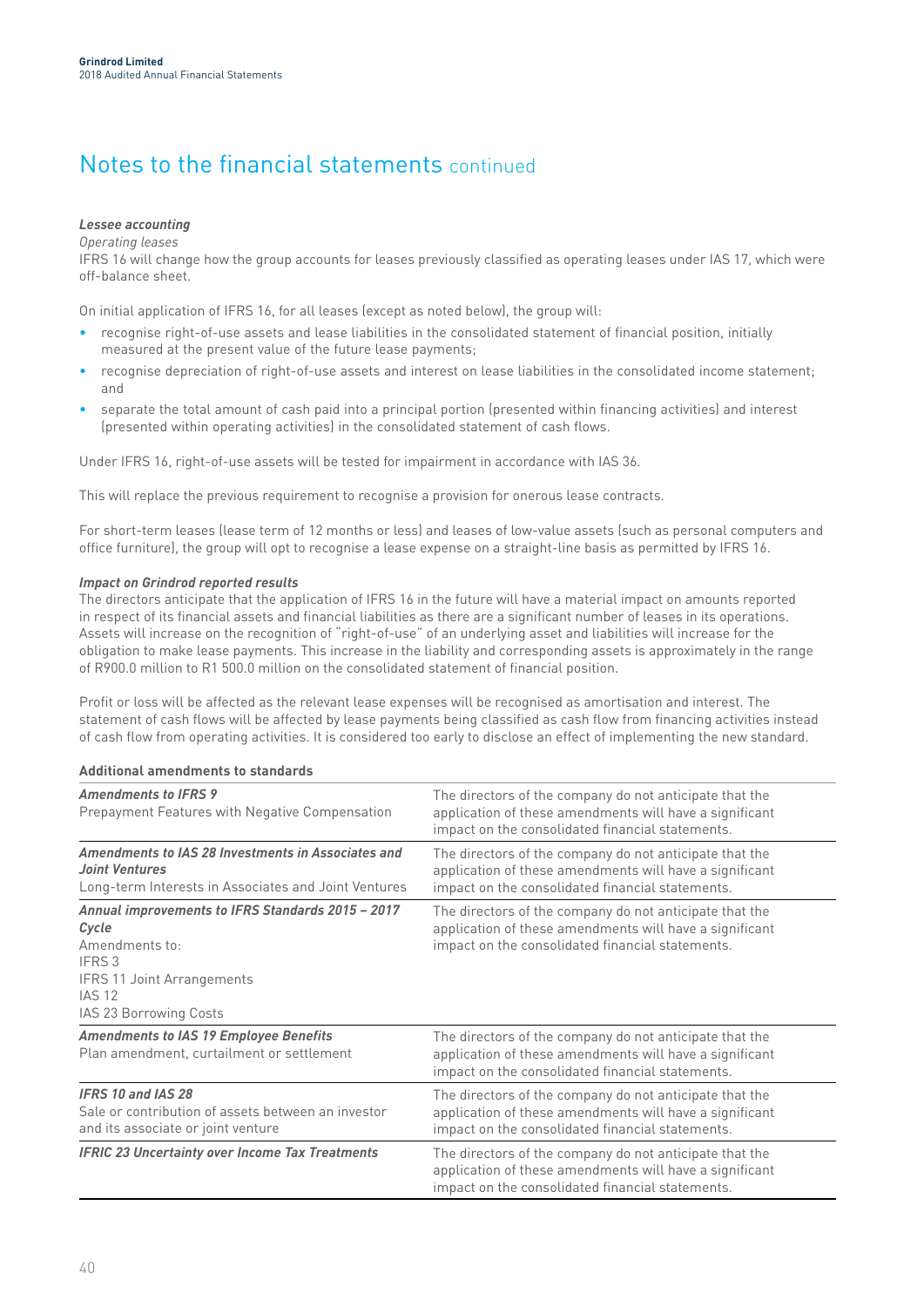### **2. Property, terminals, machinery, vehicles and equipment**

Terminals, machinery, vehicles and equipment are reflected at cost and are depreciated over their estimated useful lives to estimated residual values, on the straight line basis as follows:

| Terminals and machinery           | $5 - 20$ years  |
|-----------------------------------|-----------------|
| Information technology equipment  | $3 - 5$ years   |
| Locomotives                       | 15 years        |
| Vehicles                          | $3 - 10$ years  |
| Freehold and leasehold properties | $25 - 50$ years |

Depreciation commences when the assets are ready for their intended use. Where significant parts of an item have different useful lives to the item itself, these parts are depreciated over their estimated useful lives. The methods of depreciation, useful lives and residual values are reviewed annually.

The group capitalises borrowing costs directly attributable to the acquisition, construction and production of qualifying assets.

Assets that are held for rental are initially classified as property, terminals, machinery, vehicles and equipment. When these assets cease to be rented and a decision is made to sell these assets, the carrying amount is transferred to current assets (inventories) as 'held for sale'. Upon sale of the 'held for sale' assets, the sales value is recorded in gross revenue and the related carrying amount of these assets is recorded in cost of sales.

Freehold land is reflected at cost and not depreciated. Buildings are reflected at cost and depreciated to estimated residual value over their useful life to the group, currently estimated at 50 years from the date of acquisition. Properties in the course of construction for production, supply or administrative purposes, or for purposes not yet determined, are carried at cost, less any recognised impairment loss. Cost includes professional fees and, for qualifying assets, borrowing costs capitalised in accordance with the group's accounting policy. Depreciation of these assets, on the same basis as other property assets, commences when the assets are ready for their intended use.

Expenditure relating to leasehold properties is capitalised and depreciated over the period of the lease, or 25 years, whichever is the lesser period. Assets held under finance leases are depreciated over their expected useful lives on the same basis as owned assets. However, when there is no reasonable certainty that ownership will be obtained by the end of the lease term, assets are depreciated over the shorter of the lease term and their useful lives.

Where the estimated residual value of an asset classified as property, terminals, machinery, vehicles and equipment exceeds the cost, depreciation is not provided. An item of property, terminals, machinery, vehicles and equipment is derecognised upon disposal or when no future economic benefits are expected to arise from the continued use of the asset. Any gain or loss arising on the disposal or retirement of an item of property, terminals, machinery, vehicles and equipment is determined as the difference between the sales proceeds and the carrying amount of the asset and is recognised in profit or loss.

|                                                                            |           |                              | <b>CONSOLIDATED</b> |             |
|----------------------------------------------------------------------------|-----------|------------------------------|---------------------|-------------|
|                                                                            |           |                              | 2018                | 2017        |
|                                                                            |           |                              | <b>R000</b>         | <b>R000</b> |
|                                                                            |           | Accumulated<br>depreciation, |                     |             |
|                                                                            | Cost/     | amortisation<br>and          | <b>Carrying</b>     | Carrying    |
|                                                                            | valuation | impairment                   | amount              | amount      |
| <b>Freehold and leasehold properties</b>                                   |           |                              |                     |             |
| Opening balance                                                            | 1 105 922 | (260354)                     | 845 568             | 849 734     |
| Translation gain/(loss)                                                    | 46 648    | (7876)                       | 38772               | (12837)     |
| Reclassification                                                           | 79 172    | (4505)                       | 74 667              | 50 986      |
| Additions and improvements                                                 | 127 281   |                              | 127 281             | 6961        |
| Acquisition of businesses                                                  | 104 315   |                              | 104 315             |             |
| Disposals                                                                  | (58018)   | 13 6 21                      | (44397)             | (2 007)     |
| Depreciation and amortisation                                              |           | (42033)                      | (42033)             | (37006)     |
| Transferred to non-current assets classified<br>as held for sale (note 12) |           |                              |                     | (10263)     |
| Closing balance                                                            | 1 405 320 | (301147)                     | 1 104 173           | 845 568     |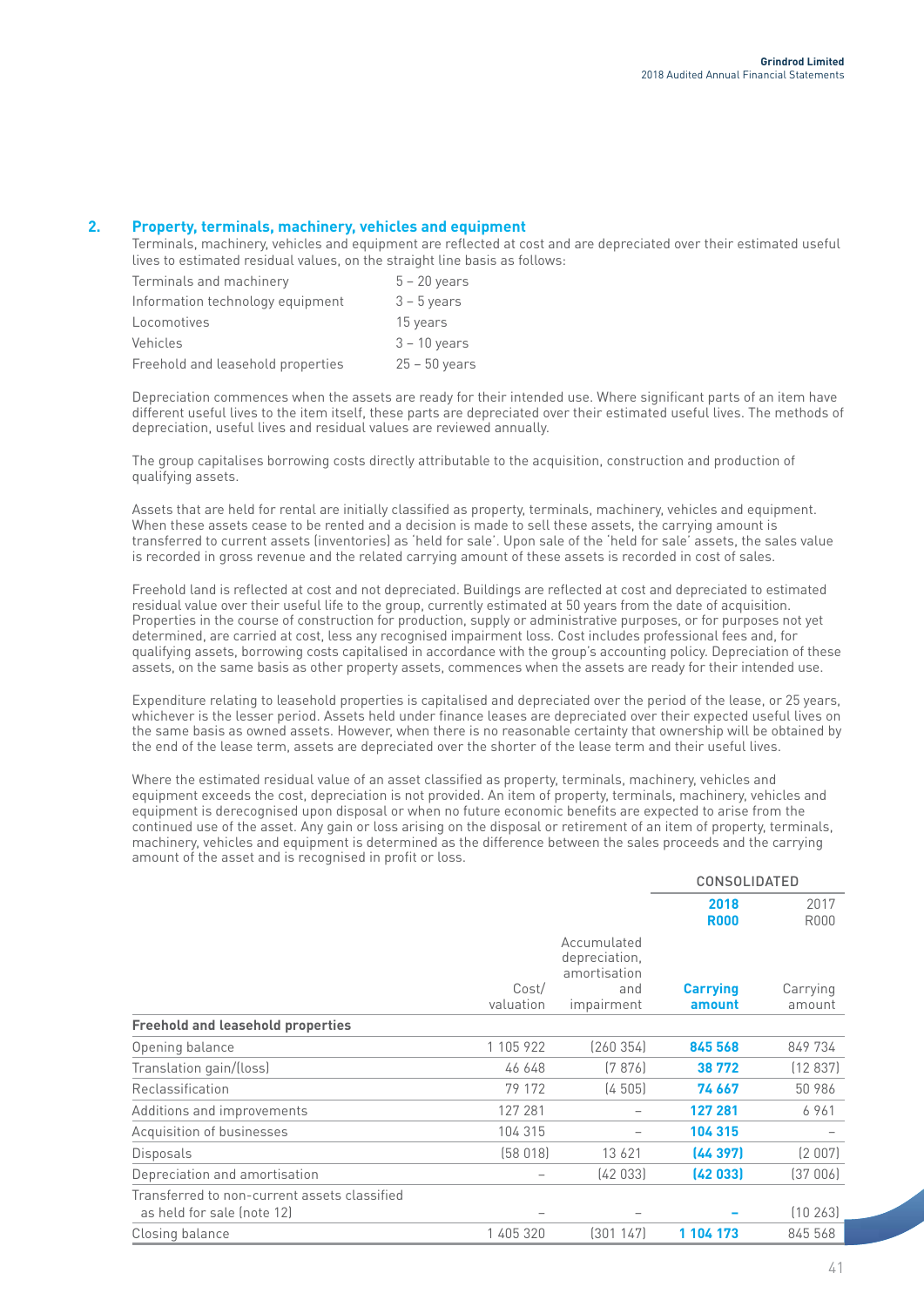for the year ended 31 December 2018

## **2. Property, terminals, machinery, vehicles and equipment** continued

|                                                                            |                          |                                                                   | <b>CONSOLIDATED</b>       |                     |
|----------------------------------------------------------------------------|--------------------------|-------------------------------------------------------------------|---------------------------|---------------------|
|                                                                            |                          |                                                                   | 2018<br><b>R000</b>       | 2017<br><b>R000</b> |
|                                                                            | Cost/<br>valuation       | Accumulated<br>depreciation,<br>amortisation<br>and<br>impairment | <b>Carrying</b><br>amount | Carrying<br>amount  |
| <b>Property under construction</b>                                         |                          |                                                                   |                           |                     |
| Opening balance                                                            | 60 097                   | $\overline{\phantom{0}}$                                          | 60097                     | 54 781              |
| Translation gain                                                           | 3991                     |                                                                   | 3991                      | (6976)              |
| Additions                                                                  | 9010                     | $\overline{\phantom{0}}$                                          | 9010                      | 69 347              |
| Disposals                                                                  | (501)                    | $\qquad \qquad -$                                                 | (501)                     | (2357)              |
| Reclassification                                                           | (66992)                  | $\overline{\phantom{0}}$                                          | (66992)                   | (53 239)            |
| Transferred to non-current assets classified<br>as held for sale (note 12) |                          |                                                                   |                           | (1459)              |
| Closing balance                                                            | 5 6 0 5                  |                                                                   | 5605                      | 60 097              |
| Terminals, machinery, vehicles and equipment                               |                          |                                                                   |                           |                     |
| Opening balance                                                            | 1 296 552                | (743857)                                                          | 552 695                   | 525 813             |
| Translation gain/(loss)                                                    | 27 037                   | (10, 660)                                                         | 16 377                    | (3607)              |
| Reclassification                                                           | (31197)                  | 23 086                                                            | (8111)                    | 80799               |
| Additions                                                                  | 194 779                  |                                                                   | 194779                    | 158 432             |
| Acquisition of businesses                                                  | 8652                     | $\overline{\phantom{0}}$                                          | 8652                      |                     |
| Impairment                                                                 | $\overline{\phantom{0}}$ | [2682]                                                            | [2682]                    | (8503)              |
| Disposals                                                                  | (167480)                 | 137 167                                                           | (30313)                   | (49037)             |
| Depreciation                                                               |                          | (125 214)                                                         | (125 214)                 | (139 267)           |
| Transferred to non-current assets classified<br>as held for sale (note 12) |                          |                                                                   |                           | (11935)             |
| Closing balance                                                            | 1 328 343                | (722 160)                                                         | 606 183                   | 552 695             |
| Leased terminals, machinery, vehicles<br>and equipment                     |                          |                                                                   |                           |                     |
| Opening balance                                                            | 40736                    | [21093]                                                           | 19 643                    | 32 311              |
| Translation (loss)/gain                                                    | (215)                    | 107                                                               | (108)                     | 464                 |
| Reclassification                                                           | (750)                    | 359                                                               | (391)                     | (12710)             |
| Additions                                                                  | 3 6 6 1                  | $\overline{\phantom{0}}$                                          | 3661                      |                     |
| Acquisition of businesses                                                  | 14 976                   |                                                                   | 14976                     |                     |
| Depreciation                                                               | $\overline{\phantom{0}}$ | (1517)                                                            | (1517)                    | (422)               |
| Closing balance                                                            | 58 408                   | [22 144]                                                          | 36 264                    | 19 643              |
| Aggregate                                                                  | 2 797 676                | (1045451)                                                         | 1752225                   | 1 478 003           |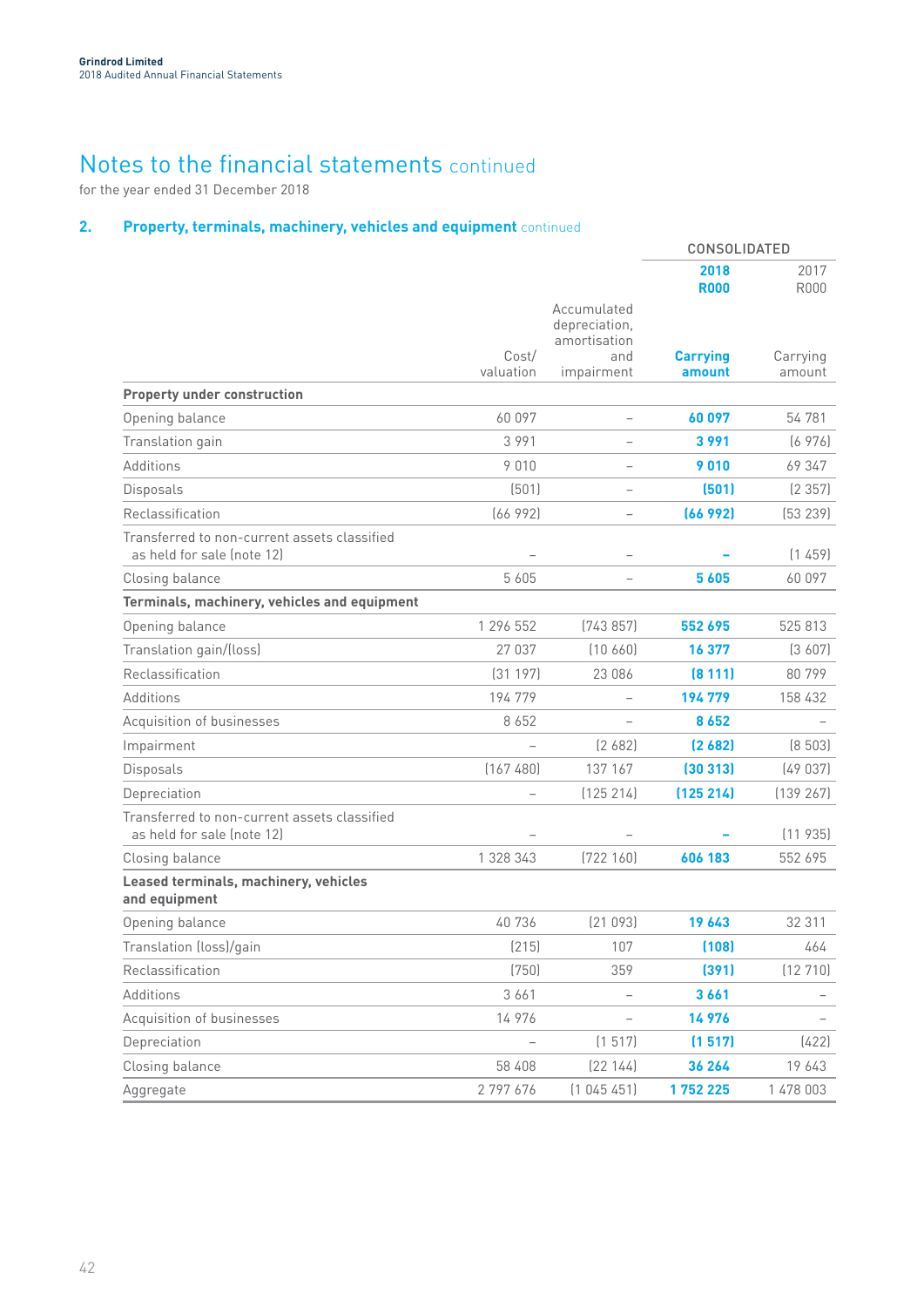| <b>Property, terminals, machinery, vehicles and equipment continued</b> |  |
|-------------------------------------------------------------------------|--|
|-------------------------------------------------------------------------|--|

|                                                     |                            | <b>CONSOLIDATED</b><br>2017<br>Accumulated<br>depreciation,<br>amortisation |                                   |  |
|-----------------------------------------------------|----------------------------|-----------------------------------------------------------------------------|-----------------------------------|--|
|                                                     |                            |                                                                             |                                   |  |
|                                                     | Cost/<br>valuation<br>R000 | and<br>impairment<br>R000                                                   | Carrying<br>amount<br><b>R000</b> |  |
| Freehold and leasehold properties                   | 1 105 922                  | (260354)                                                                    | 845 568                           |  |
| Property under construction                         | 60 097                     |                                                                             | 60 097                            |  |
| Terminals, machinery, vehicles and equipment        | 1 296 552                  | [743857]                                                                    | 552 695                           |  |
| Leased terminals, machinery, vehicles and equipment | 40736                      | [21 093]                                                                    | 19 643                            |  |
|                                                     | 2 503 307                  | (1025304)                                                                   | 1 478 003                         |  |

Details of the freehold and leasehold properties are recorded in a register available for inspection at the registered office of the company or its subsidiaries.

Certain assets are encumbered in respect of capitalised lease and loan liabilities, details of which are shown under loan funds on page 112.

It is the policy of Grindrod and its subsidiaries to insure their property, terminals,machinery, vehicles and equipment at replacement value, however in certain circumstances asset cover is limited to market value. The sum insured is R8 497.9 million (2017: R11 398.8 million).

### **3. Intangible assets**

## **Goodwill**

Goodwill represents the future economic benefits arising from assets that are not capable of being individually identified and separately recognised in a business combination and is determined as the excess of the sum of the consideration transferred, the amount of any non-controlling interests in the acquiree, and the fair value of the acquirer's previously held equity interest in the acquiree (if any) over the net of the acquisition-date amounts of the identifiable assets acquired and the liabilities assumed. If, after reassessment, the net of the acquisition-date amounts of the identifiable assets acquired and liabilities assumed exceeds the sum of the consideration transferred, the amount of any non-controlling interests in the acquiree and the fair value of the acquirer's previously held interest in the acquiree (if any), the excess is recognised immediately in profit or loss as a bargain purchase gain.

Goodwill is initially recognised as an asset at cost and is subsequently measured at cost less any accumulated impairment losses. On disposal of a cash-generating unit, the attributable amount of goodwill is included in the determination of the profit or loss on disposal.

#### **Other intangible assets**

Intangible assets acquired separately are initially recognised at cost or at fair value if acquired as part of a business combination. If assessed as having an indefinite useful life, they are not amortised but tested for impairment annually and impaired, if necessary. If assessed as having a finite useful life, they are amortised over the useful life using the straight line basis, and tested for impairment if there is an indication that they may be impaired.

An intangible asset is derecognised on disposal, or when no future economic benefits are expected from use or disposal. Gains or losses arising from derecognition of an intangible asset, measured as the difference between the net disposal proceeds and the carrying amount of the asset, are recognised in profit or loss when the asset is derecognised.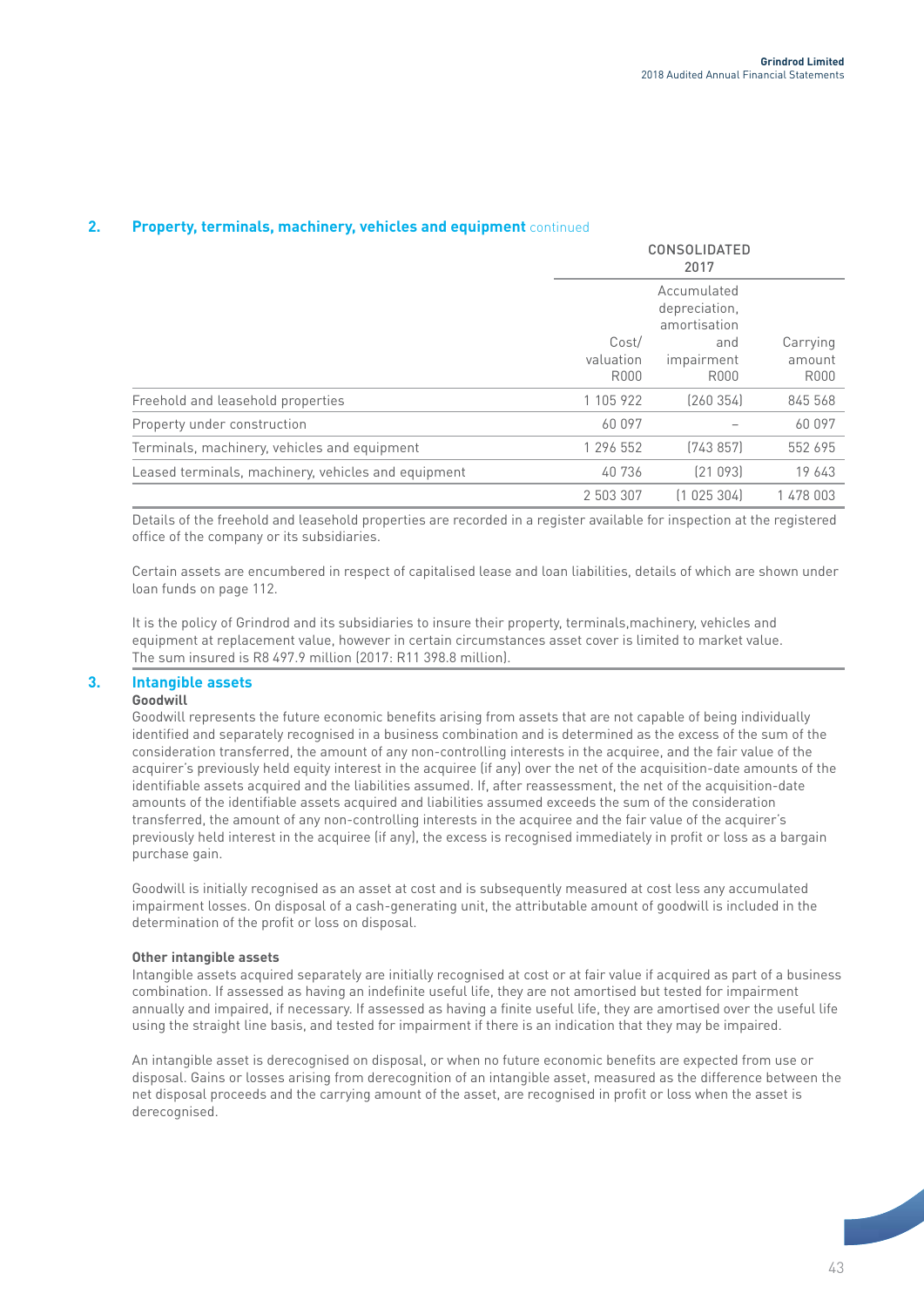for the year ended 31 December 2018

### **3. Intangible assets** continued

|                                                                            |                          |                                                  |                           | CONSOLIDATED        |  |
|----------------------------------------------------------------------------|--------------------------|--------------------------------------------------|---------------------------|---------------------|--|
|                                                                            |                          |                                                  | 2018<br><b>R000</b>       | 2017<br><b>R000</b> |  |
|                                                                            | Cost/<br>valuation       | Accumulated<br>amortisation<br>and<br>impairment | <b>Carrying</b><br>amount | Carrying<br>amount  |  |
| Goodwill                                                                   |                          |                                                  |                           |                     |  |
| Opening balance                                                            | 1 223 710                | (652 429)                                        | 571 281                   | 789 825             |  |
| <b>Translation loss</b>                                                    | 1 5 5 6                  | $\overline{\phantom{0}}$                         | 1556                      | (8782)              |  |
| Impairment                                                                 | $\overline{\phantom{0}}$ |                                                  |                           | (108094)            |  |
| Transferred to non-current assets classified<br>as held for sale (note 12) |                          |                                                  |                           | [101 668]           |  |
| Closing balance                                                            | 1 225 266                | (652, 429)                                       | 572837                    | 571 281             |  |
| Other intangible assets                                                    |                          |                                                  |                           |                     |  |
| Opening balance                                                            | 416 608                  | [276980]                                         | 139 628                   | 240 455             |  |
| Translation gain/(loss)                                                    | 762                      | (2 185)                                          | (1423)                    | (250)               |  |
| Reclassification                                                           | 6973                     | (6147)                                           | 826                       |                     |  |
| Additions                                                                  | 2006                     | $\overline{\phantom{0}}$                         | 2006                      | 4 1 1 0             |  |
| Acquisition of businesses                                                  | 28 890                   |                                                  | 28890                     |                     |  |
| Disposals                                                                  |                          |                                                  |                           | (7399)              |  |
| Impairment                                                                 |                          | (16276)                                          | (16276)                   | (48571)             |  |
| Amortisation                                                               |                          | [24 513]                                         | (24513)                   | (47353)             |  |
| Transferred to non-current assets classified<br>as held for sale (note 12) | $\overline{\phantom{0}}$ | $\overline{\phantom{0}}$                         |                           | (1, 364)            |  |
| Closing balance                                                            | 455 239                  | [326 101]                                        | 129 138                   | 139 628             |  |
| Total                                                                      | 1 680 505                | (978530)                                         | 701 975                   | 710 909             |  |
|                                                                            |                          |                                                  |                           |                     |  |

#### **Impairment testing of goodwill**

The recoverable amounts of the cash-generating units was determined using the discounted cash flow calculation. The value in use calculation uses cash flow projections based on financial budgets approved by the directors covering a five year period, and a discount rate of between 12.8% – 13.7% per annum applied as follows:

- 12.8% Terminals
- 13.5% Ships Agencies and Clearing and Forwarding
- 13.6% Grindrod Integrated Logistics
- 13.7% Seafreight

Cash flow projections during the budget period are based on the same expected gross margins and inflation throughout the budget period. The cash flows beyond that five-year period have been extrapolated using a rate of between 3.0% – 5.3% per annum. The directors believe that any reasonable change in the key assumptions, on which the recoverable amounts are based, would not cause the aggregate carrying amount to exceed the aggregate recoverable amount of the cash-generating unit.

At the beginning of the financial year the recoverable amount of the Grindrod Integrated Logistics and Ships Agency and Clearing and Forwarding business was substantially greater than book value. Due to the weaker macroeconomic environment which resulted in reduced margin the headroom has reduced significantly. Although the headroom has reduced for the Ships Agency and Clearing and Forwarding business, only a major change in the weighted average cost of capital (WACC) and the forecast cash flow will result in an impairment.

The Grindrod Integrated Logistics business is more sensitive to changes in the WACC and forecast cash flow. A 20% reduction in forecast cash flows or a 1.5% increase in WACC will result in an impairment of the divisional goodwill.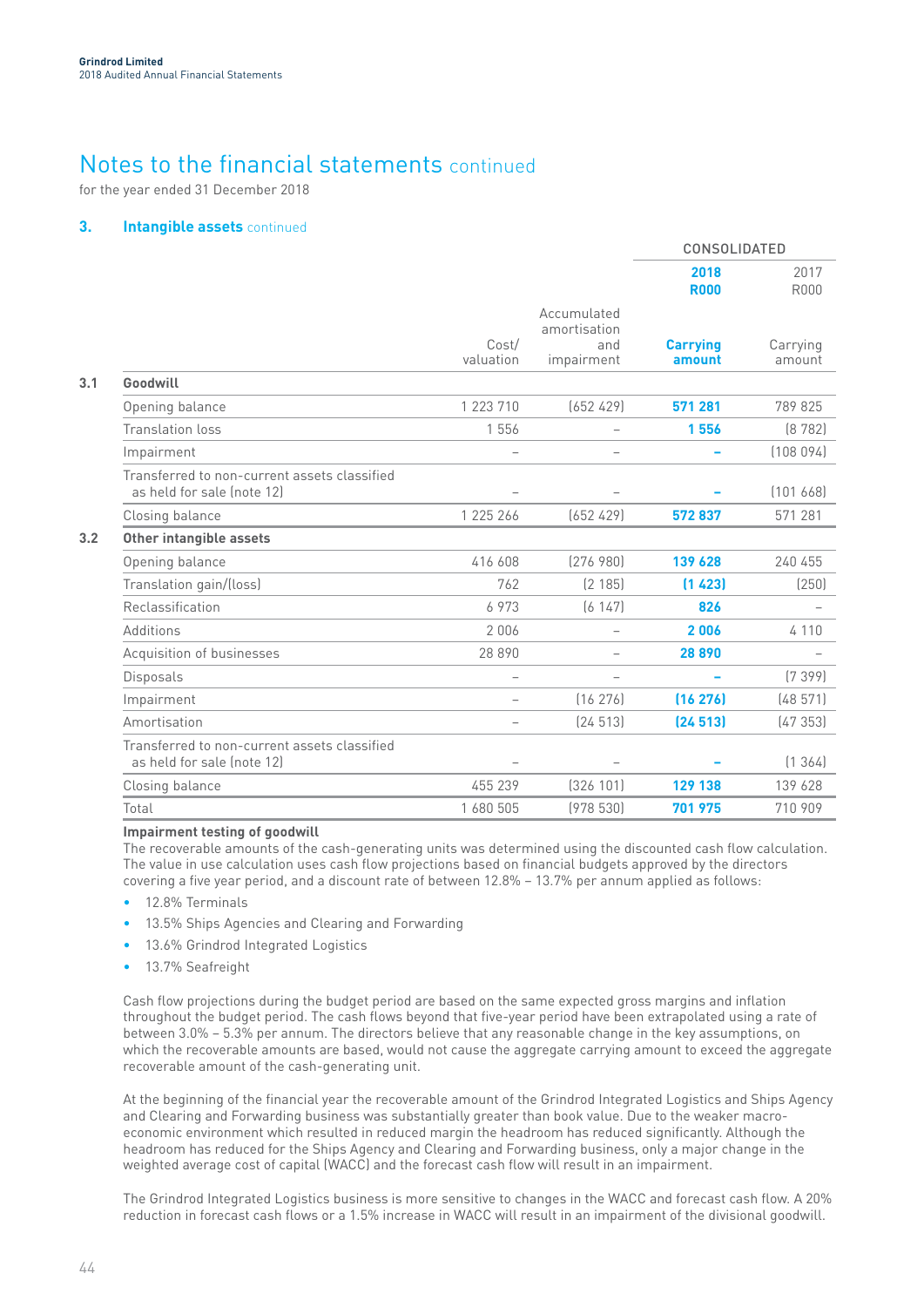### **3. Intangible assets** continued

|                                                                                                                                                                                                                                                                                                                                                                                                                                                                                            | <b>CONSOLIDATED</b>       |                    |
|--------------------------------------------------------------------------------------------------------------------------------------------------------------------------------------------------------------------------------------------------------------------------------------------------------------------------------------------------------------------------------------------------------------------------------------------------------------------------------------------|---------------------------|--------------------|
|                                                                                                                                                                                                                                                                                                                                                                                                                                                                                            | 2018<br><b>R000</b>       | 2017<br>R000       |
|                                                                                                                                                                                                                                                                                                                                                                                                                                                                                            | <b>Carrying</b><br>amount | Carrying<br>amount |
| Allocation of goodwill to cash-generating units<br>Goodwill has been allocated for impairment testing purposes to the underlying<br>discreet businesses as they represent separately identifiable cash-generating<br>units. The following cash-generating units, being the lowest level of asset for<br>which there are separately identifiable cash flows, have carrying amounts of<br>goodwill that are considered significant in comparison with the group's total<br>goodwill balance: |                           |                    |
| Shipping                                                                                                                                                                                                                                                                                                                                                                                                                                                                                   |                           | 101 668            |
| Terminals                                                                                                                                                                                                                                                                                                                                                                                                                                                                                  | 12 290                    | 12 290             |
| <b>Grindrod Integrated Logistics</b>                                                                                                                                                                                                                                                                                                                                                                                                                                                       | 170 357                   | 169 263            |
|                                                                                                                                                                                                                                                                                                                                                                                                                                                                                            | 108 502                   | 108 502            |
| Seafreight                                                                                                                                                                                                                                                                                                                                                                                                                                                                                 |                           |                    |
| Ships Agencies and Clearing and Forwarding                                                                                                                                                                                                                                                                                                                                                                                                                                                 | 281 688                   | 281 226            |
| Transferred to non-current assets classified as held for sale (note 12)                                                                                                                                                                                                                                                                                                                                                                                                                    |                           | [101 668]          |

Intangible assets consist mainly of leases, software, licences and customer contracts and are written off over periods ranging from 3 (2017: 3) to 30 (2017: 30) years.

### **4. Investments in subsidiaries**

|                                                               | <b>COMPANY</b>      |                     |
|---------------------------------------------------------------|---------------------|---------------------|
|                                                               | 2018<br><b>R000</b> | 2017<br><b>R000</b> |
| Investments in subsidiaries                                   | 7761634             | 11 115 403          |
| Share-based payments                                          | 16949               | 16949               |
| Transferred to non-current assets classified as held for sale |                     | [3971605]           |
|                                                               | 7778583             | 7 160 747           |

In the prior year, the investment in Grindrod Shipping South Africa (Pty) Ltd and Grindrod Shipping Pte Ltd was classified as held for sale.

Details of the investments in subsidiaries are shown on the schedule of interest in subsidiaries on page 110.

Details of share-based payments are shown in note 26.

Information about the composition of the group at the end of the reporting period has been included the integrated annual report on pages 26 to 29.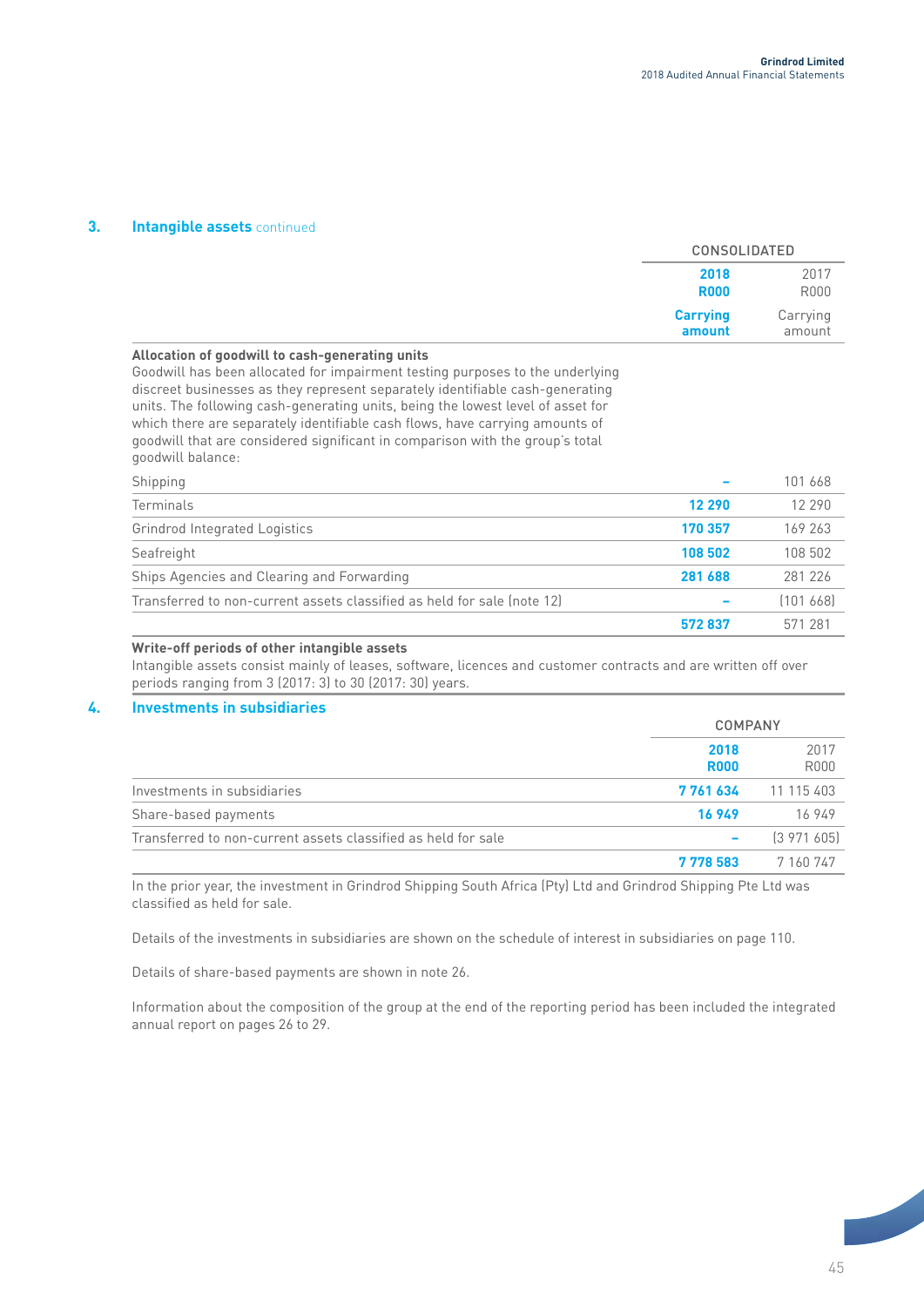$/17$ 

### **5. Investments in joint ventures**

A joint venture is a joint arrangement whereby the parties that have joint control of the arrangement have rights to the net assets of the arrangement. Joint ventures are accounted for using the equity method of accounting.

Where a group entity transacts with an associate or a joint venture of the group, profits and losses resulting from the transactions with the associate or joint venture are recognised in the group's consolidated annual financial statements only to the extent of interests in the associate or joint venture that are not related to the group.

The requirements of IFRS 9 are applied to determine whether it is necessary to recognise any impairment loss with respect to the group's investment in an associate or a joint venture. When necessary, the entire carrying amount of the investment (including goodwill) is tested for impairment in accordance with IAS 36 as a single asset by comparing its recoverable amount (higher of value in use and fair value less costs to sell) with its carrying amount. Any impairment loss recognised forms part of the carrying amount of the investment. Any reversal of that impairment loss is recognised in accordance with IAS 36 to the extent that the recoverable amount of the investment subsequently increases.

The group has joint venture interests in the following companies, which have the same year-end as the company unless otherwise stated:

|                                                      |                                 |                        |                                        | 2018                              | 2017                       |
|------------------------------------------------------|---------------------------------|------------------------|----------------------------------------|-----------------------------------|----------------------------|
| Name of joint venture                                | Principal activity              | Place of incorporation | Segment                                | <b>Proportion</b><br>of ownership | Proportion<br>of ownership |
| Petrochemical Shipping Ltd                           | Shipowning and operating*       | Isle of Man            | <b>Discontinued Operations</b>         | $\overline{\phantom{0}}$          | 50.0%                      |
| Rohlig-Grindrod (Pty) Ltd                            | Clearing and forwarding         | South Africa           | Logistics                              | 42.5%                             | 44.8%                      |
| Tri-View Shipping Pte Ltd                            | Shipowning and operating*       | Singapore              | Discontinued Operations                | $\overline{\phantom{a}}$          | 51.0%                      |
| IM Shipping Pte Ltd                                  | Shipowning and operating*       | Singapore              | <b>Discontinued Operations</b>         | $\overline{\phantom{a}}$          | 51.0%                      |
| Portus Indico-Sociedade de Servicos<br>Portuarios SA | Port operations                 | United Arab Emirates   | Port and Terminals                     | 48.5%                             | 48.5%                      |
| <b>GPR Leasing Africa Ltd</b>                        | Rail leasing*                   | Mauritius              | <b>Discontinued Operations</b>         | 55.0%                             | 55.0%                      |
| Island Bulk Carriers Pte Ltd                         | Shipowning and operating*       | Singapore              | Discontinued Operations                | $\overline{\phantom{0}}$          | 65.0%                      |
| Maputo Intermodal Container Depot SA                 | Storage and logistics           | Mozambique             | Logistics                              | 50.0%                             | 50.0%                      |
| Leopard Tankers Pte Ltd                              | Shipowning and operating*       | Singapore              | Discontinued Operations                | $\overline{\phantom{a}}$          | 50.0%                      |
| Cockett Marine Oil Pte Ltd                           | Marine fuel and lubricants      | Singapore              | Marine Fuel and Agricultural Logistics | 50.0%                             | 50.0%                      |
| Cockett Marine South Africa (Pty) Ltd                | Marine fuel and lubricants      | South Africa           | Marine Fuel and Agricultural Logistics | 50.0%                             | 50.0%                      |
| <b>CMOG Fuel DMCC</b>                                | Marine fuel and lubricants      | United Arab Emirates   | Marine Fuel and Agricultural Logistics | 50.0%                             | 50.0%                      |
| Terminal De Carvo da Matola Ltda                     | <b>Terminals</b>                | Mozambique             | Port and Terminals                     | 65.0%                             | 65.0%                      |
| Oiltanking Grindrod Calulo Holdings (Pty) Ltd        | Liquid bulk storage and trading | South Africa           | Port and Terminals                     | 30.5%                             | 30.5%                      |
| RBT Grindrod Terminals (Pty) Ltd                     | Terminals                       | South Africa           | Port and Terminals                     | 59.7%                             | 59.7%                      |
| New Limpopo Bridge Projects Ltd                      | Rail logistics                  | Mauritius              | Logistics                              | 74.4%                             | 74.4%                      |
| <b>IVS Bulk Pte Ltd</b>                              | Shipowning and operating*       | Singapore              | Discontinued Operations                |                                   | 33.5%                      |

\* The rail leasing and shipowning and operating businesses above are included in discontinued operations.

Information about the composition of the group at the end of the reporting period has been included in the annual integrated report on pages 26 to 29.

## Notes to the financial statements continued

for the year ended 31 December 2018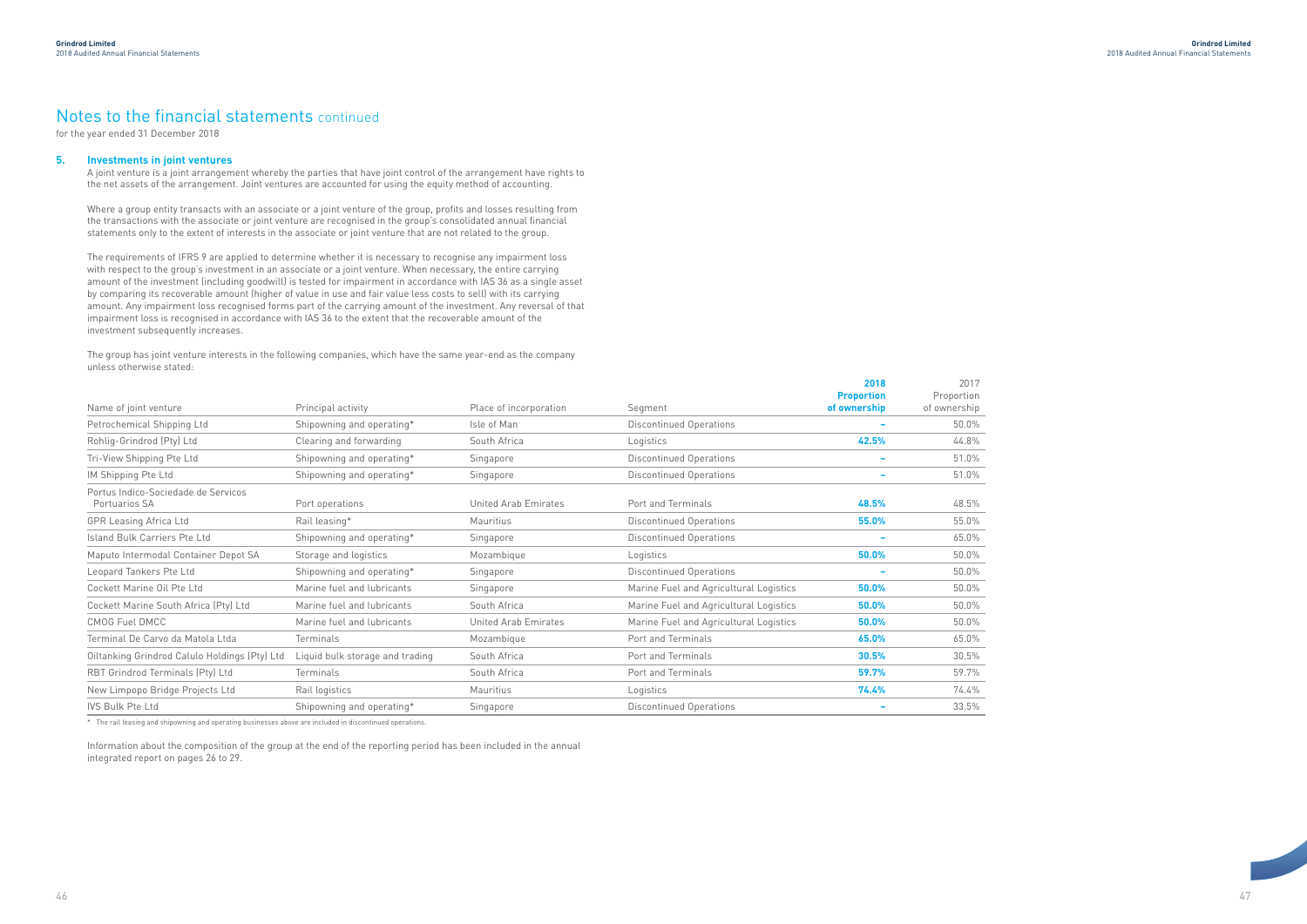Summarised financial information in respect of each of the group's joint ventures are set out below. The summarised financial information below represents amounts in the joint ventures financial statements prepared in accordance with IFRS standards and adjusted by the group, when necessary, for equity accounting purposes.

|                                                                                                  |                                     |                          |             |                                                                      | <b>CONSOLIDATED</b>      |                          |                                              |                          |                                                          |
|--------------------------------------------------------------------------------------------------|-------------------------------------|--------------------------|-------------|----------------------------------------------------------------------|--------------------------|--------------------------|----------------------------------------------|--------------------------|----------------------------------------------------------|
|                                                                                                  | <b>PORT AND</b><br><b>TERMINALS</b> |                          |             | <b>MARINE FUEL AND</b><br><b>LOGISTICS</b><br>AGRICULTURAL LOGISTICS |                          |                          | <b>TOTAL CONTINUING</b><br><b>OPERATIONS</b> |                          | <b>TOTAL</b><br><b>DISCONTINUED</b><br><b>OPERATIONS</b> |
|                                                                                                  | 2018                                | 2017                     | 2018        | 2017                                                                 | 2018                     | 2017                     | 2018                                         | 2017                     | 2017                                                     |
|                                                                                                  | <b>R000</b>                         | <b>R000</b>              | <b>R000</b> | <b>R000</b>                                                          | <b>R000</b>              | <b>R000</b>              | <b>R000</b>                                  | <b>R000</b>              | <b>R000</b>                                              |
| <b>Statement of profit/(loss)</b>                                                                |                                     |                          |             |                                                                      |                          |                          |                                              |                          |                                                          |
| Revenue                                                                                          | 466 375                             | 469 557                  | 397 018     | 222 479                                                              | 20 444 416               | 17 943 559               | 21 307 809                                   | 18 635 595               | 710 437                                                  |
| Operating income before interest and taxation and<br>after non-trading items and non-controlling |                                     |                          |             |                                                                      |                          |                          |                                              |                          |                                                          |
| interests                                                                                        | 174 774                             | 181 973                  | 171 905     | 14886                                                                | 71 586                   | 46 621                   | 418 265                                      | 243 480                  | (69434)                                                  |
| Net interest paid                                                                                | (30 690)                            | [31 458]                 | (12035)     | (6952)                                                               | (40234)                  | (30063)                  | [82959]                                      | (68473)                  | (92590)                                                  |
| Taxation                                                                                         | (30647)                             | [41 274]                 | (94950)     | (8383)                                                               | (5304)                   | (13875)                  | (130901)                                     | (63532)                  | (332)                                                    |
| Profit/(loss) for the year                                                                       | 113 437                             | 109 241                  | 64 920      | (449)                                                                | 26 048                   | 2 683                    | 204 405                                      | 111 475                  | (162 356)                                                |
| <b>Statement of financial position at 100%</b>                                                   |                                     |                          |             |                                                                      |                          |                          |                                              |                          |                                                          |
| Non-current assets                                                                               | 3 115 032                           | 2 656 004                | 689 441     | 745 125                                                              | 330 327                  | 328 540                  | 4 134 800                                    | 3729669                  | 6 044 953                                                |
| Current assets                                                                                   | 200 898                             | 192 833                  | 911860      | 971 488                                                              | 5 031 726                | 4719298                  | 6 144 484                                    | 5 888 619                | 107 941                                                  |
| Cash and cash equivalents                                                                        | 175 727                             | 168 541                  | 420742      | 149 361                                                              | $\overline{\phantom{a}}$ | 120 183                  | 596 469                                      | 438 085                  | 569 937                                                  |
| Non-current liabilities                                                                          | (428431)                            | [232 452]                | (136 295)   | (68847)                                                              | (32891)                  | (26641)                  | (597617)                                     | (327940)                 | (1669268)                                                |
| <b>Current liabilities</b>                                                                       | (596 194)                           | [732 701]                | (1150161)   | [1 239 672]                                                          | (4006945)                | (4543960)                | (5753300)                                    | (6516333)                | (2982028)                                                |
| Bank overdraft                                                                                   | $\overline{\phantom{0}}$            | $\overline{\phantom{m}}$ | (194968)    | (173 200)                                                            | (648969)                 | $\overline{\phantom{m}}$ | (843937)                                     | (173 200)                |                                                          |
| Net assets                                                                                       | 2 467 032                           | 2 0 5 2 2 2 5            | 540 619     | 384 255                                                              | 673 248                  | 597 420                  | 3 680 899                                    | 3 033 900                | 2 0 7 1 5 3 5                                            |
| Proportion of group's ownership in joint ventures                                                | 1 397 010                           | 1 164 614                | 341 095     | 214 856                                                              | 336 624                  | 298 710                  | 2074729                                      | 1678 180                 | 712 582                                                  |
| Goodwill                                                                                         | 334 489                             | 294 031                  | 1886        | 1886                                                                 | 33 505                   | 28 869                   | 369880                                       | 324 786                  |                                                          |
| Loans                                                                                            | 292 617                             | 244 347                  | 172 566     | 106 799                                                              | 172 566                  | 148 680                  | 637 749                                      | 499 826                  | 465 367                                                  |
| Other                                                                                            | 11872                               | 13 000                   | (105 431)   | (42161)                                                              | (12439)                  | (20 401)                 | (105998)                                     | (49562)                  |                                                          |
| Transferred to non-current assets classified<br>as held for sale (note 12)                       | $\overline{\phantom{0}}$            | $\overline{\phantom{a}}$ | (76 290)    | $\overline{\phantom{a}}$                                             | $\overline{\phantom{a}}$ | $\overline{\phantom{m}}$ | (76 290)                                     | $\overline{\phantom{m}}$ | (1177949)                                                |
| Group's share of net assets of joint ventures                                                    | 2035988                             | 1 715 992                | 333 826     | 281 380                                                              | 530 256                  | 455 858                  | 2 900 070                                    | 2 453 230                |                                                          |
| Dividends received from joint ventures                                                           | 52 920                              | 47 361                   | 11 011      | 28 464                                                               |                          | $\overline{\phantom{0}}$ | 63931                                        | 75 825                   |                                                          |

The proportionate share of the capital commitments of the joint ventures is as follows:

|                                                          | <b>CONSOLIDATED</b> |                        |              |                 |
|----------------------------------------------------------|---------------------|------------------------|--------------|-----------------|
|                                                          | 2018<br><b>R000</b> | 2018<br><b>US\$000</b> | 2017<br>R000 | 2017<br>US\$000 |
| Authorised and contracted for and due within<br>one year | 18 402              |                        | 18 000       |                 |
| Authorised and not contracted for                        | 267962              |                        |              |                 |
| Total                                                    | 286 364             |                        | 18 000       |                 |

An operation located in Zimbabwe is included in the Logistics segment and the funds are freely available for use in Zimbabwe but the transfer of funds outside of the country is limited.

In the prior year, included in joint ventures reflected under discontinued operations, were cash and bank amounts of R342.0 million pledged to certain banks to secure loans and other banking facilities. These operations have since been disposed off in the current year.

In the prior year, the group impaired investments in joint ventures by Rnil (2017: R123.3 million).

## Notes to the financial statements continued

for the year ended 31 December 2018

### **5. Investments in joint ventures** continued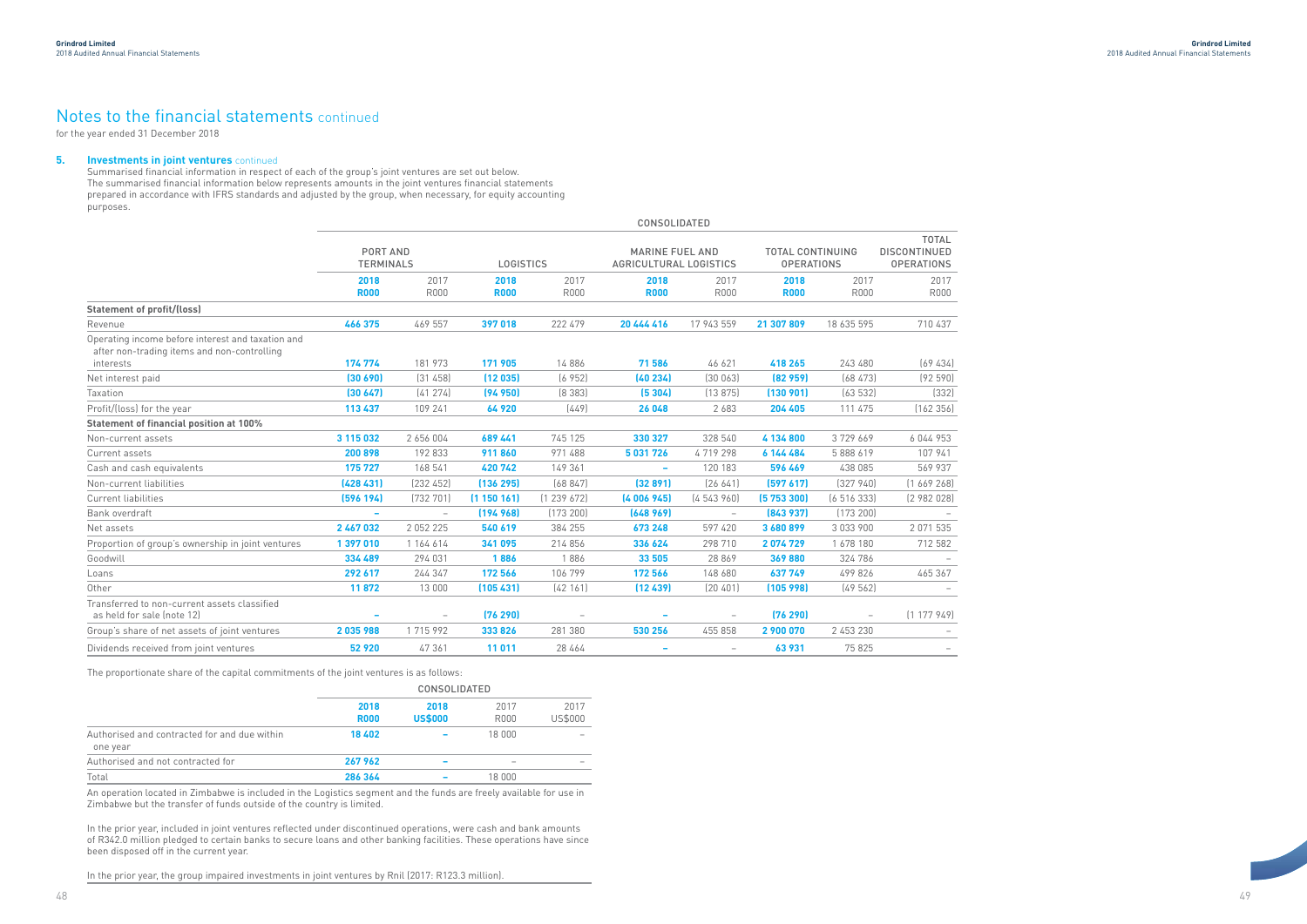### **6. Investments in associates**

The consolidated annual financial statements incorporate the assets, liabilities, income and expenses of associates using the equity method of accounting from the acquisition date to the disposal date, except when the investment is classified as held for sale, in which case it is accounted for as non-current assets held for sale. Losses of associates in excess of the group's interest are only recognised to the extent that the group has incurred legal or constructive obligations or made payments on behalf of the associate.

In addition to the above, certain investments in associates, held by the Financial Services division are designated as FVTPL upon initial recognition, those investments are measured at fair value in terms of IFRS 9 with fair value changes recognised in profit or loss (refer to note 7).

Goodwill arising on the acquisition of associates is accounted for in accordance with the accounting policy for goodwill as set out in notes but is included in the carrying amount of the associate.

The group has associate interests in the following companies:

**2018**

| Name of associate                                  | Principal activity      | Place of<br>incorporation | Segment                                | 2018<br><b>Proportion</b><br>of ownership | 2017<br>Proportion<br>of ownership |
|----------------------------------------------------|-------------------------|---------------------------|----------------------------------------|-------------------------------------------|------------------------------------|
| Moneyline 992 (Pty) Ltd                            | Property investments    | South Africa              | Group                                  |                                           | 47.4%                              |
| Grindrod Namibia Stevedoring<br>(Pty) Ltd          | Stevedoring             | Namibia                   | Port and Terminals                     | 49.0%                                     | 49.0%                              |
| Empresa De Dragagem Do Porto<br>de Mozambique S.A. | Port dredging           | Mozambique                | Port and Terminals                     | 25.5%                                     | 25.5%                              |
| Senwes Ltd                                         | Agricultural logistics  | South Africa              | Marine Fuel and Agricultural Logistics | 20.7%                                     | 20.7%                              |
| NWK Ltd                                            | Agricultural logistics  | South Africa              | Marine Fuel and Agricultural Logistics | 20.4%                                     | 20.4%                              |
| Sturrock Flex Shipping Ltd                         | Clearing and forwarding | Tanzania                  | Logistics                              | 49.0%                                     | 49.0%                              |

Information about the composition of the group at the end of the reporting period has been included in the integrated annual report on pages 26 to 29.

Summarised financial information in respect of each of the group's associates are set out below. The summarised financial information below represents amounts in associates' financial statements prepared in accordance with IFRS standards and adjusted by the group, when necessary, for equity accounting purposes.



|                                                |                    |                          |                  |                          | <b>CONSOLIDATED</b>           |             |             |              |  |
|------------------------------------------------|--------------------|--------------------------|------------------|--------------------------|-------------------------------|-------------|-------------|--------------|--|
|                                                |                    |                          |                  |                          | <b>MARINE FUEL AND</b>        |             |             |              |  |
|                                                | PORT AND TERMINALS |                          | <b>LOGISTICS</b> |                          | <b>AGRICULTURAL LOGISTICS</b> |             |             | <b>TOTAL</b> |  |
|                                                | 2018<br>2017       |                          | 2018             | 2017                     | 2018                          | 2017        | 2018        | 2017         |  |
|                                                | <b>R000</b>        | <b>R000</b>              | <b>R000</b>      | R000                     | <b>R000</b>                   | <b>R000</b> | <b>R000</b> | <b>R000</b>  |  |
| <b>Statement of profit/(loss)</b>              |                    |                          |                  |                          |                               |             |             |              |  |
| Revenue                                        | 32 143             | 32 017                   | 8 1 8 8          | 5883                     | 2 718 572                     | 2 594 246   | 2758902     | 2 632 146    |  |
| Depreciation                                   | (18 343)           | (11884)                  |                  | $\overline{\phantom{m}}$ | (17988)                       | (11144)     | (36 332)    | (23028)      |  |
| Operating income before interest and taxation  | 27 322             | 22 746                   | 2048             | 84                       | 232 476                       | 126 355     | 261846      | 149 185      |  |
| Net interest paid                              | (17062)            | (14082)                  |                  | $\overline{\phantom{0}}$ | (69 003)                      | (43154)     | (86065)     | (57236)      |  |
| Taxation                                       | (3 283)            | (3 255)                  | (717)            | (524)                    | (40833)                       | (27689)     | (44833)     | (31468)      |  |
| Profit/(loss) for the year                     | 6977               | 5409                     | 1 3 3 1          | (440)                    | 122 640                       | 55 512      | 130 948     | 60 481       |  |
| <b>Statement of financial position at 100%</b> |                    |                          |                  |                          |                               |             |             |              |  |
| Non-current assets                             | 1 122 950          | 1 038 197                | 1006             | 1418                     | 1962927                       | 1 965 367   | 3 086 883   | 3 004 982    |  |
| Current assets                                 | 39 177             | 63 351                   | 8 5 4 4          | 13 3 14                  | 7 642 530                     | 7 773 594   | 7690251     | 7850259      |  |
| Cash and cash equivalents                      | 55 952             | 35 634                   | 21 973           | 9706                     | 66810                         | 86 564      | 144 735     | 131 904      |  |
| Non-current liabilities                        | (327960)           | (343941)                 | (72)             |                          | (1134555)                     | (1049221)   | (1462587)   | (1462587)    |  |
| <b>Current liabilities</b>                     | (560 677)          | (531911)                 | (28, 443)        | (19557)                  | [4686893]                     | (5245362)   | (5276013)   | (5276013)    |  |
| Net assets                                     | 329 442            | 261 330                  | 3 0 0 8          | 4881                     | 3850819                       | 3 530 942   | 4 183 269   | 3797153      |  |
| Proportion of group's ownership in associate   | 86 230             | 68 552                   | 2 3 7 2          | 2 3 9 2                  | 791 699                       | 725 851     | 880 301     | 796 795      |  |
| Other                                          | (1345)             | (1241)                   | 917              | (369)                    |                               | $-$         | (428)       | (1 610)      |  |
| Goodwill                                       |                    | $\overline{\phantom{a}}$ |                  | $\overline{\phantom{a}}$ | 91 046                        | 72 035      | 91046       | 72 035       |  |
| Group's share of net assets of associates      | 84 885             | 67311                    | 3 2 8 9          | 2 0 2 3                  | 882745                        | 797886      | 970 919     | 867 220      |  |
| Dividends received from associates             |                    |                          |                  | $\overline{\phantom{m}}$ | 36 768                        | 27 799      | 36768       | 27 799       |  |

The financial year end for Senwes Ltd and NWK Ltd is 30 April. For purposes of applying the equity method, at year end, for associates with differing year ends, reporting is based on management's best estimates. The market value of Senwes Ltd and NWK Ltd are available on the individual companies website.

## Notes to the financial statements continued

for the year ended 31 December 2018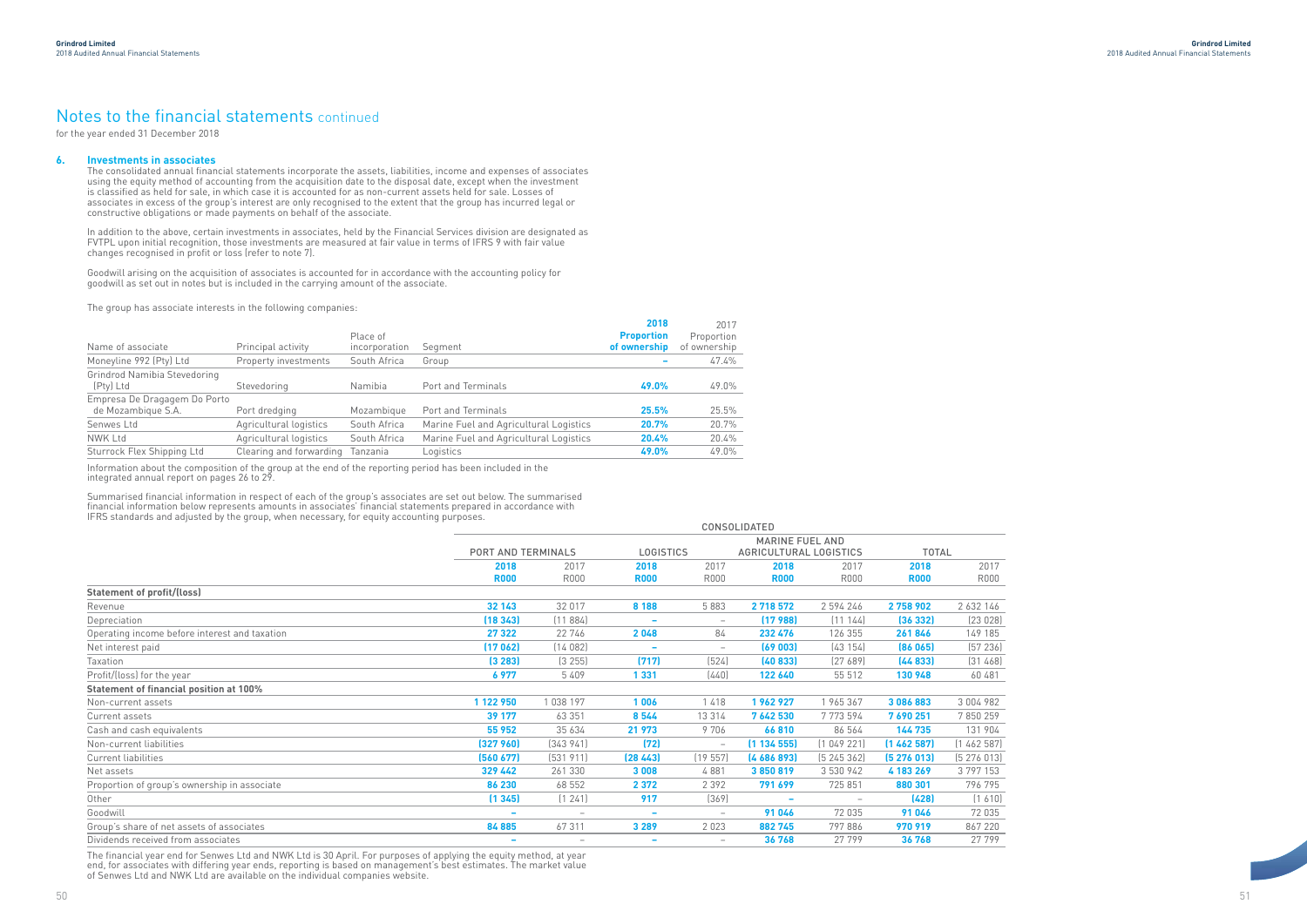for the year ended 31 December 2018

### **7. Other investments**

|                                                 | <b>CONSOLIDATED</b> |              | COMPANY             |                     |
|-------------------------------------------------|---------------------|--------------|---------------------|---------------------|
|                                                 | 2018<br><b>R000</b> | 2017<br>R000 | 2018<br><b>R000</b> | 2017<br><b>R000</b> |
| Financial assets measured at FVTPL              |                     |              |                     |                     |
| Listed investments                              | 138 629             |              | 213                 |                     |
| Unlisted investments                            | 1 422 195           | 1 292 705    | 6423                | 7 7 1 4             |
| Pension fund surplus recognised*                | 134 230             | 142 388      |                     |                     |
| Financial assets measured at EVTOCL             |                     |              |                     |                     |
| Unlisted investments in insurance cell captives | 7820                | 9 2 6 3      |                     |                     |
| Financial assets measured at amortised cost     |                     |              |                     |                     |
| Loans to related parties                        | 304 092             | 819 213      |                     | 548 954             |
|                                                 | 2006966             | 2 263 569    | 6636                | 556 668             |
|                                                 |                     |              |                     |                     |

\* Details of the pension fund are included in note 16.

Refer to note 34.1 for the fair value hierarchy.

The fair value of the investments equals the carrying amount. The group does not consider there to be any significant credit risk regarding the loans to related parties.

During the current year, the group assisted Newshelf 1279 (Pty) Ltd, a B-BBEE consortium, with additional security for its funders which resulted in a change of rights of the group, thereby requiring consolidation of the consortium in term of IFRS 10 effective 31 December 2018. Consequently, the loan to related parties, in Company, has been reclassified to amounts due from group companies.

Included in other unlisted investments, are investments in associates held by the Financial Services division. These are accounted for at FVTPL.

### *Material investments in associates held by Financial Services*

|                                |                      |               | 2018                 | 2017          |
|--------------------------------|----------------------|---------------|----------------------|---------------|
|                                |                      | Place of      | <b>Proportion of</b> | Proportion of |
|                                | Principal activity   | incorporation | ownership            | ownership     |
| Infinitus Holdings (Pty) Ltd   | Private equity fund  | South Africa  | 49.6%                | 49.4%         |
| Makoro Holding Company Pty Ltd | Taxi finance company | South Africa  | 26.0%                | 26,0%         |
|                                | Supplier of health   |               |                      |               |
| Go Health Club Group (Pty) Ltd | club services        | South Africa  | 49.9%                | 49.9%         |
| K2014199403 (Pty) Ltd          | Investment holding   | South Africa  | 49.0%                | 49.0%         |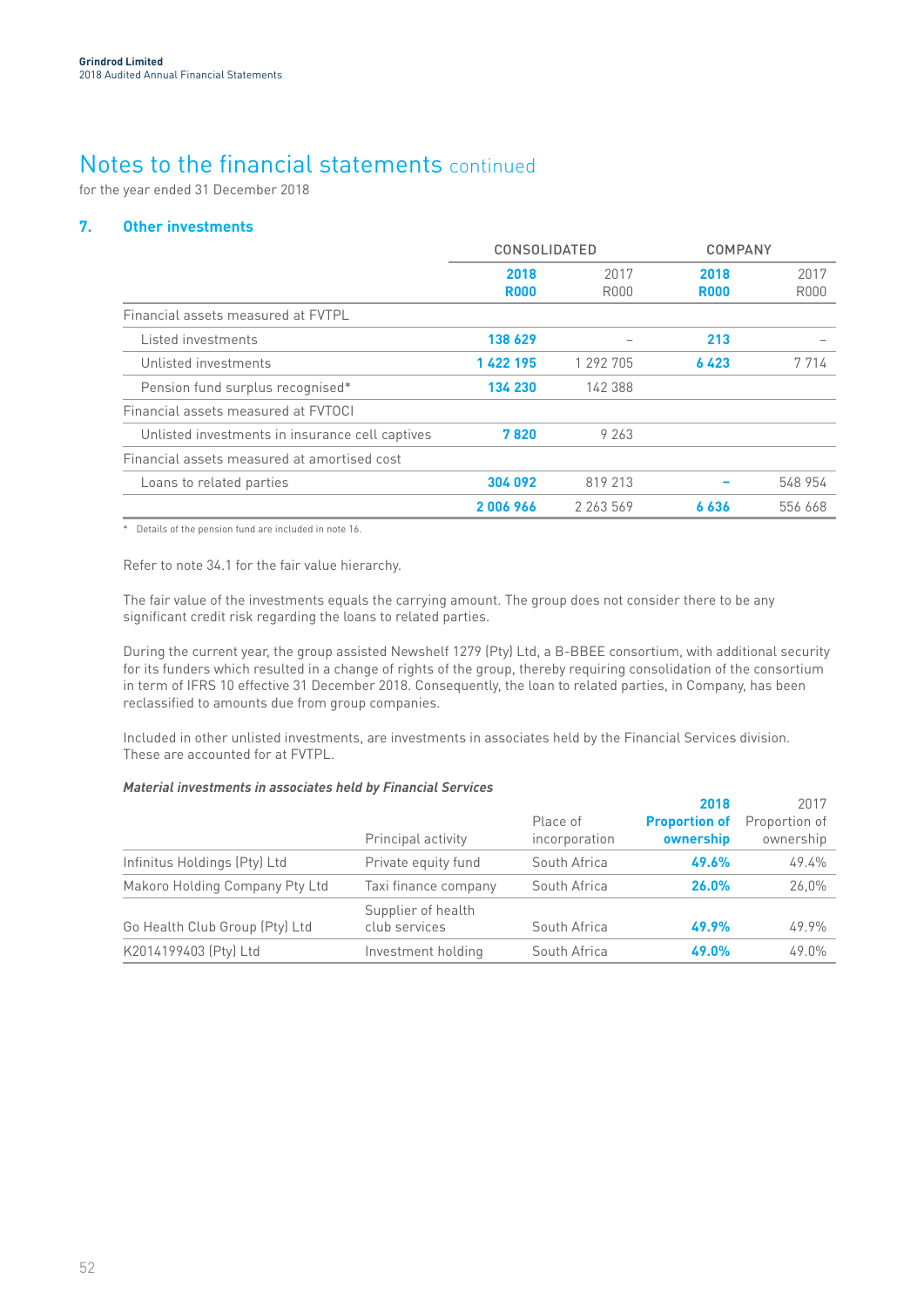### **8. Deferred taxation**

Deferred taxation is recognised on temporary differences between the carrying amounts of assets and liabilities in the annual financial statements and the corresponding tax bases used in the computation of taxable profit. Deferred taxation assets and liabilities are measured at the tax rates that are expected to apply in the period in which the liability is settled or the asset realised, based on tax rates that have been enacted or substantively enacted by the end of the reporting period.

Deferred taxation assets are only recognised to the extent that it is probable that taxable profits will be available against which deductible temporary differences can be utilised.

The carrying amount of deferred taxation assets is reviewed at the end of each reporting period and reduced to the extent that it is no longer probable that sufficient taxable profits will be available to allow all or part of the asset to be recovered.

Deferred taxation liabilities are recognised for taxable temporary differences, unless specifically exempt.

Deferred taxation assets and liabilities are not recognised if the temporary difference arises from goodwill or from the initial recognition (other than in a business combination) of other assets and liabilities in a transaction that affects neither taxable income nor accounting profit.

Deferred taxation assets and liabilities are offset when there is a legally enforceable right to offset current taxation assets against current taxation liabilities and it is the intention to settle these on a net basis.

|                                                                                 | CONSOLIDATED        |                     | COMPANY             |                     |
|---------------------------------------------------------------------------------|---------------------|---------------------|---------------------|---------------------|
|                                                                                 | 2018<br><b>R000</b> | 2017<br><b>R000</b> | 2018<br><b>R000</b> | 2017<br><b>R000</b> |
| Deferred taxation analysed by major category:                                   |                     |                     |                     |                     |
| Capital allowances                                                              | [129 823]           | [110 206]           |                     |                     |
| Other timing differences                                                        | (72979)             | [93 458]            | 3 3 8 9             | 3 3 8 9             |
| Estimated taxation losses                                                       | 15015               | 18 322              |                     |                     |
|                                                                                 | (187787)            | [185 342]           | 3 3 8 9             | 3 3 8 9             |
| Reconciliation of deferred taxation:                                            |                     |                     |                     |                     |
| Opening balance                                                                 | (185342)            | [177682]            | 3 3 8 9             | 2888                |
| Income statement effect - continuing operations                                 | 19416               | [38 358]            |                     | 501                 |
| Income statement effect - discontinued<br>operations                            |                     | [56 394]            |                     |                     |
| Translation adjustment                                                          | (5354)              | 7399                |                     |                     |
| Reclassification                                                                |                     | (14065)             |                     |                     |
| Acquisition of businesses                                                       | (18880)             |                     |                     |                     |
| Deferred taxation on fair value (gains)/losses<br>recognised directly in equity | 567                 | (1897)              |                     |                     |
| Transitional provision - implementation of<br>IFRS 9 and 15                     | 1806                |                     |                     |                     |
| Transferred to non-current assets classified as<br>held for sale (note 12)      |                     | 95 655              |                     |                     |
| Closing balance                                                                 | (187787)            | (185342)            | 3 3 8 9             | 3 3 8 9             |
| Comprising:                                                                     |                     |                     |                     |                     |
| Deferred taxation assets                                                        | 60 945              | 59 313              | 3 3 8 9             | 3 3 8 9             |
| Deferred taxation liabilities                                                   | (248732)            | [244 655]           |                     |                     |
|                                                                                 | (187 787)           | [185342]            | 3 3 8 9             | 3 3 8 9             |

Deferred taxation assets have been recognised on assessed losses in relevant entities in which the group believes it is probable that they will generate a taxable profit in the foreseeable future. The assessments are performed on a continuous basis.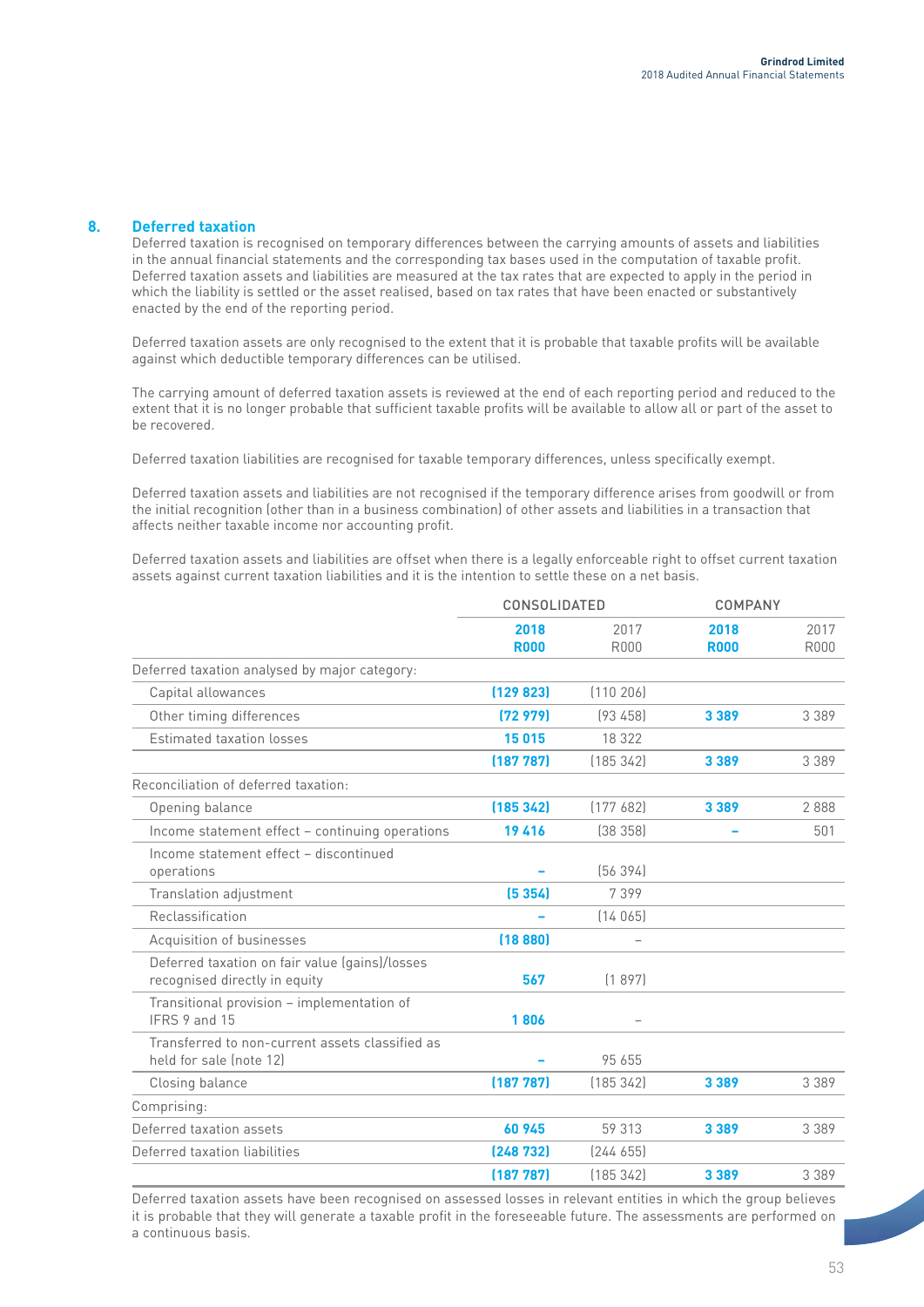for the year ended 31 December 2018

## **9. Loans and advances to bank customers**

|                                                                                                                                                                                                                                                                                                                       | CONSOLIDATED        |                     |
|-----------------------------------------------------------------------------------------------------------------------------------------------------------------------------------------------------------------------------------------------------------------------------------------------------------------------|---------------------|---------------------|
|                                                                                                                                                                                                                                                                                                                       | 2018<br><b>R000</b> | 2017<br><b>R000</b> |
| Loans and receivables                                                                                                                                                                                                                                                                                                 | 5495297             | 6 480 169           |
| Held at FVTPL using year-end market related interest rate yield curves to discount<br>expected future cash flows                                                                                                                                                                                                      | 2 260 447           | 669 029             |
|                                                                                                                                                                                                                                                                                                                       | 7 755 744           | 7 149 198           |
|                                                                                                                                                                                                                                                                                                                       |                     |                     |
| Loans and advances - companies and close corporations                                                                                                                                                                                                                                                                 | 6295900             | 5465127             |
| Loans and advances - unincorporated businesses                                                                                                                                                                                                                                                                        | 561 202             | 535 838             |
| Loans and advances - individuals                                                                                                                                                                                                                                                                                      | 79 205              | 90 395              |
| Preference shares                                                                                                                                                                                                                                                                                                     | 876 537             | 1 012 023           |
| Interest accrued                                                                                                                                                                                                                                                                                                      | 65490               | 61871               |
| Revaluation of loans held at FVTPL                                                                                                                                                                                                                                                                                    | (38753)             | 17 243              |
| Less: impairments and ECL against advances                                                                                                                                                                                                                                                                            | (83 837)            | [33 299]            |
|                                                                                                                                                                                                                                                                                                                       | 7 755 744           | 7 149 198           |
| Advances are made at market related rates of interest and are secured with various<br>types of collateral such as cash, mortgage bonds, shares, discounted invoices,<br>guarantees and suretyships. This book is considered to be well secured and<br>impairments have been raised where impairment indicators exist. |                     |                     |
| Contractual maturity analysis:                                                                                                                                                                                                                                                                                        |                     |                     |
| Maturity on demand                                                                                                                                                                                                                                                                                                    | 892841              | 785 179             |
| Maturing within one month                                                                                                                                                                                                                                                                                             | 287 753             | 1448424             |
| Maturing after one month but within three months                                                                                                                                                                                                                                                                      | 1404699             | 236 166             |
| Maturing after three months but within six months                                                                                                                                                                                                                                                                     | 463 577             | 420 329             |
| Maturing after six months but within one year                                                                                                                                                                                                                                                                         | 377820              | 218 078             |
| Maturing after one year but within three years                                                                                                                                                                                                                                                                        | 1685711             | 1 345 268           |
| Maturing after three years but within five years                                                                                                                                                                                                                                                                      | 1 270 703           | 1 614 120           |
| Maturing after five years but within ten years                                                                                                                                                                                                                                                                        | 1 345 896           | 979826              |
| Maturing after ten years                                                                                                                                                                                                                                                                                              | 83840               | 55 993              |
| Interest accrued                                                                                                                                                                                                                                                                                                      | 65490               | 61871               |
| Revaluation of loans held at FVTPL                                                                                                                                                                                                                                                                                    | (38753)             | 17 243              |
| Less: impairments and ECL against advances                                                                                                                                                                                                                                                                            | (83 837)            | (33 299)            |
|                                                                                                                                                                                                                                                                                                                       | 7 755 744           | 7 149 198           |
| Maximum exposure to credit risk before impairments<br>Exposures with renegotiated terms                                                                                                                                                                                                                               | 7886710<br>۰        | 7 182 497           |
|                                                                                                                                                                                                                                                                                                                       |                     |                     |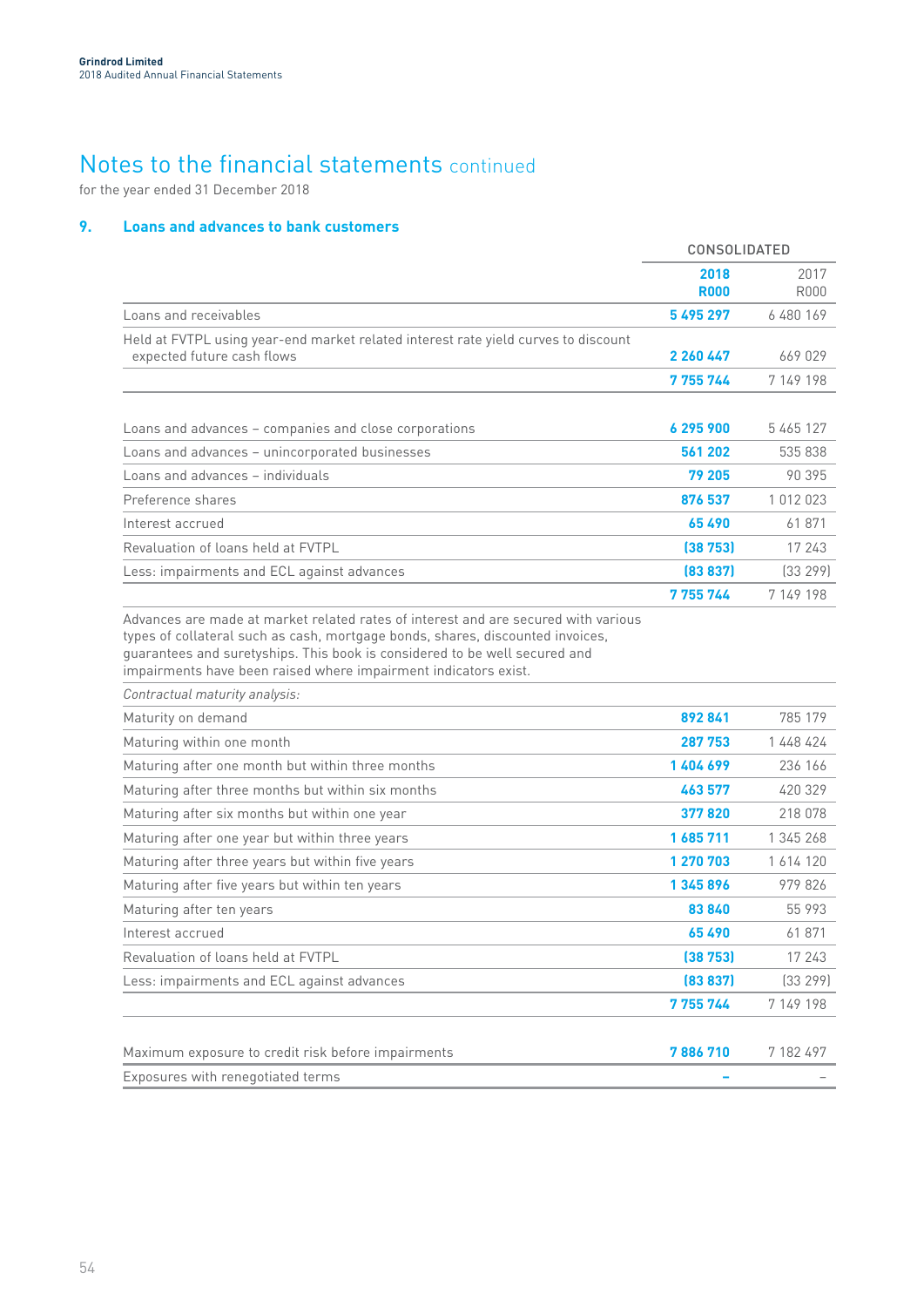### **9. Loans and advances to bank customers** continued

|                                                                                                                                                                           | CONSOLIDATED        |              |
|---------------------------------------------------------------------------------------------------------------------------------------------------------------------------|---------------------|--------------|
|                                                                                                                                                                           | 2018<br><b>R000</b> | 2017<br>R000 |
| The maturity analysis of advances is based on the remaining contractual periods to<br>maturity from the reporting date and does not take repayment profiles into account. |                     |              |
| Sectoral analysis:                                                                                                                                                        |                     |              |
| Agriculture, hunting, forestry and fishing                                                                                                                                | 84 058              | 75831        |
| Mining and quarrying                                                                                                                                                      | 29 148              | 29 148       |
| Manufacturing                                                                                                                                                             | 300 329             | 228 340      |
| Electricity, gas and water supply                                                                                                                                         | 3803                |              |
| Construction                                                                                                                                                              | 39 975              | 39 326       |
| Wholesale and retail trade, repair of specified items, hotels and restaurants                                                                                             | 290 074             | 248 031      |
| Transport, storage and communication                                                                                                                                      | 164 467             | 302 484      |
| Financial intermediation and insurance                                                                                                                                    | 194793              | 207841       |
| Real estate                                                                                                                                                               | 3 271 648           | 2770495      |
| <b>Business services</b>                                                                                                                                                  | 10 931              | 186 682      |
| Community, social and personal services                                                                                                                                   | 53 161              | 40 671       |
| Private households                                                                                                                                                        | 69753               | 71801        |
| Other                                                                                                                                                                     | 3 243 604           | 2 948 548    |
|                                                                                                                                                                           | 7 755 744           | 7 149 198    |
| Geographical analysis:                                                                                                                                                    |                     |              |
| South Africa                                                                                                                                                              | 7755744             | 7 149 198    |
| Included in loans and advances are fixed rate loans designated as held at FVTPL:                                                                                          |                     |              |
| Net book value of loans and advances held at FVTPL                                                                                                                        | 788 540             | 651 786      |
| Revaluation of loans and advances held at FVTPL                                                                                                                           | 8 3 7 8             | 17 243       |
| Fair value of loans and advances held at FVTPL                                                                                                                            | 796 918             | 669 029      |
|                                                                                                                                                                           |                     |              |
| Analysis of impaired loans and advances:                                                                                                                                  |                     |              |
| Loans and advances classified as special mention                                                                                                                          | 240 359             | 35 114       |
| Loans and advances displaying significant weakness                                                                                                                        | 130 548             | 49 474       |
| Carrying amount of impaired loans and advances                                                                                                                            | 370 907             | 84 588       |
| Collateral held against impaired loans and advances                                                                                                                       | 346 341             | 80 918       |
|                                                                                                                                                                           |                     |              |
| Sectoral analysis of impaired loans and advances:                                                                                                                         |                     |              |
| Manufacturing                                                                                                                                                             | 32 243              |              |
| Financial intermediation and insurance                                                                                                                                    | 9 3 0 5             |              |
| Real estate                                                                                                                                                               | 113 655             | 23 223       |
| Wholesale and retail trade, repair of specified items, hotels and restaurants                                                                                             | 17447               | 13 677       |
| Private households                                                                                                                                                        |                     | 270          |
| Other                                                                                                                                                                     | 198 257             | 47418        |
|                                                                                                                                                                           | 370 907             | 84 588       |
|                                                                                                                                                                           |                     |              |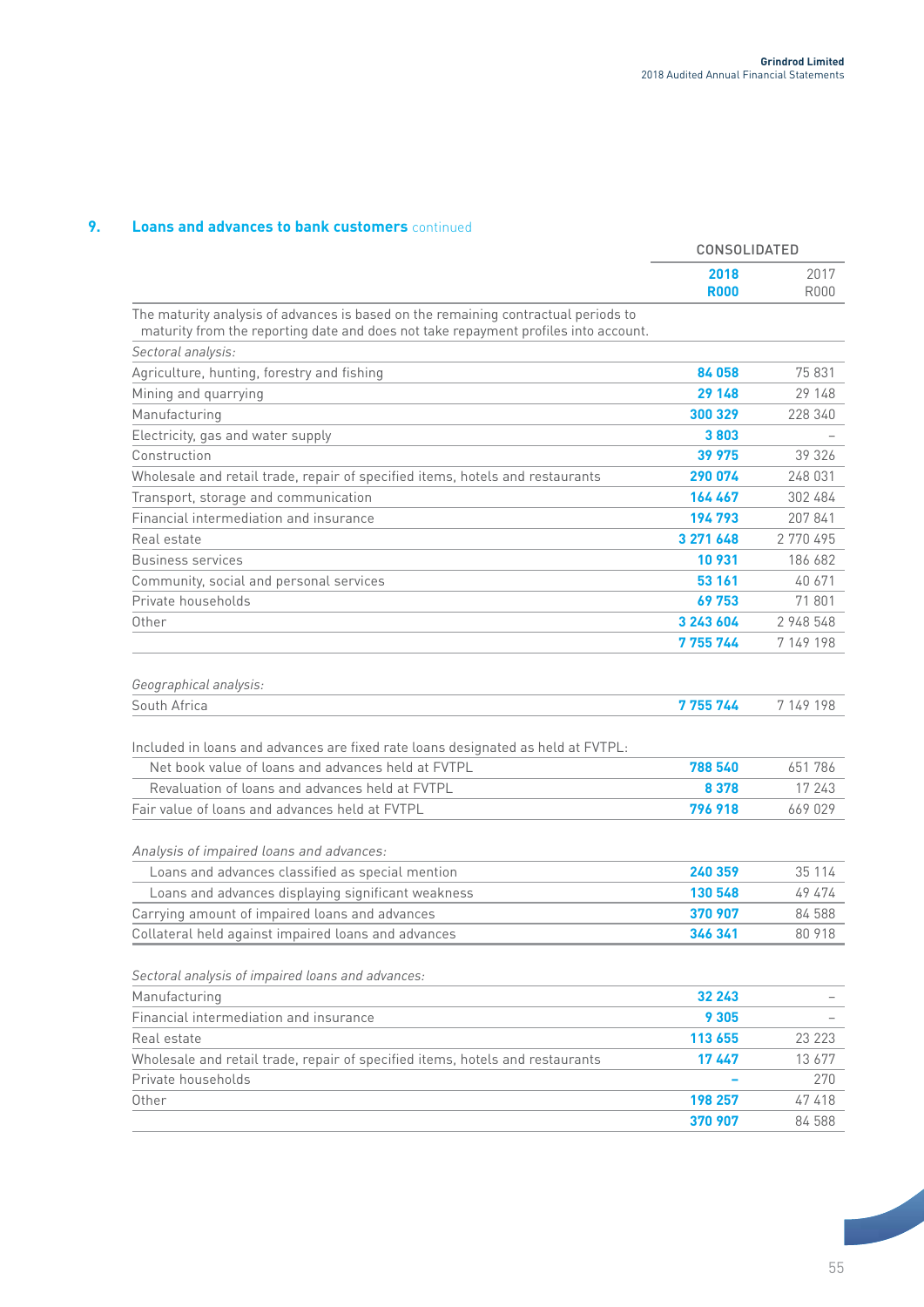for the year ended 31 December 2018

## **9. Loans and advances to bank customers** continued

|                                                                                                            |                     | CONSOLIDATED        |                     |
|------------------------------------------------------------------------------------------------------------|---------------------|---------------------|---------------------|
|                                                                                                            |                     | 2018<br><b>R000</b> | 2017<br><b>R000</b> |
| Breakdown of ECL provision included above:                                                                 |                     |                     |                     |
| Analysis of portfolio (stages 1 and 2)                                                                     |                     |                     |                     |
| Provision at the beginning of the year                                                                     |                     | 29 629              | 26 786              |
| Transitional provision - implementation of IFRS 9                                                          |                     | 5755                |                     |
| Net (decrease)/increase in provision                                                                       |                     | (5, 960)            | 2843                |
| Provision at the end of the year                                                                           |                     | 29 4 24             | 29 629              |
| Analysis of impairments (stage 3)                                                                          |                     |                     |                     |
| Impairments at the beginning of the year                                                                   |                     | 3670                | 11 637              |
| Net increase/(decrease) in impairments                                                                     |                     | 24 5 26             | 3 0 5 1             |
| Written-off against impairments                                                                            |                     | (3630)              | (11018)             |
| Impairments at the end of the year                                                                         |                     | 24 566              | 3 6 7 0             |
| Provisioning analysis                                                                                      |                     |                     |                     |
| Portfolio provision - stage 1                                                                              |                     | 22 977              | 29 629              |
| Portfolio provision - stage 2                                                                              |                     | 6 447               |                     |
| Specific impairments - stage 3                                                                             |                     | 24566               | 3670                |
|                                                                                                            |                     | 53 990              | 33 299              |
| IFRS 9 adjustment (1 January 2018)                                                                         | 31 December<br>2017 | Adjustment          | 1 January<br>2018   |
| Portfolio provision - stage 1                                                                              | 29 629              | (365)               | 29 264              |
| Portfolio provision - stage 2                                                                              |                     | 6 1 2 0             | 6 1 2 0             |
| Specific impairments - stage 3                                                                             | 3670                |                     | 3670                |
|                                                                                                            | 33 299              | 5755                | 39 054              |
|                                                                                                            |                     | CONSOLIDATED        |                     |
|                                                                                                            |                     | 2018<br><b>R000</b> | 2017<br><b>R000</b> |
| Included in loans and advances are funds from related parties earning interest at<br>market-related rates: |                     |                     |                     |
| Directors (directly or indirectly)                                                                         |                     | 4797                | 164 692             |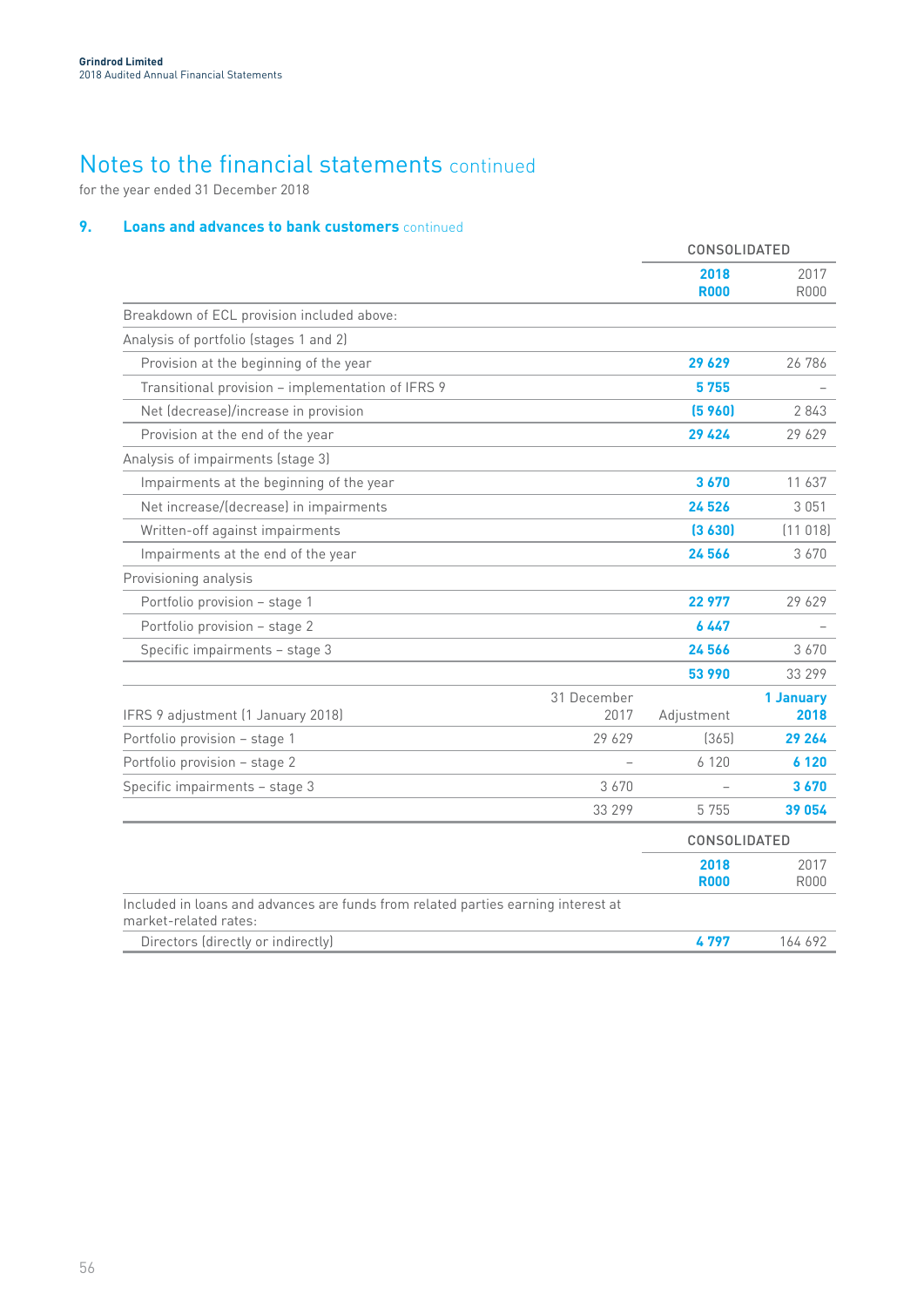## **9. Loans and advances to bank customers** continued

|                                                                                                                                                                                                                                                                                                                                                                                                                              | CONSOLIDATED        |              |
|------------------------------------------------------------------------------------------------------------------------------------------------------------------------------------------------------------------------------------------------------------------------------------------------------------------------------------------------------------------------------------------------------------------------------|---------------------|--------------|
|                                                                                                                                                                                                                                                                                                                                                                                                                              | 2018<br><b>R000</b> | 2017<br>R000 |
| Associates                                                                                                                                                                                                                                                                                                                                                                                                                   |                     |              |
| Private equity investee companies within the Financial Services division - these<br>3rd party investees are run and operated by clients of the Financial Services<br>division, but are classified as associate companies in accordance with IFRS due<br>the Financial Services division holding between 20% and 50% shareholding in<br>these entities. The amounts below includes loans and investments of the<br>associate. |                     |              |
| Passive investments acquired for nil or a nominal amount                                                                                                                                                                                                                                                                                                                                                                     |                     |              |
| Property owning entities                                                                                                                                                                                                                                                                                                                                                                                                     | 651 378             | 454 174      |
| Investment entities                                                                                                                                                                                                                                                                                                                                                                                                          | 453 117             | 409 974      |
| Passive investments acquired for fair value                                                                                                                                                                                                                                                                                                                                                                                  |                     |              |
| Companies without significant influence on underlying investment                                                                                                                                                                                                                                                                                                                                                             | 228 920             | 224 825      |
| Investment entities                                                                                                                                                                                                                                                                                                                                                                                                          | 182 557             | 60 960       |
| Asset management entities                                                                                                                                                                                                                                                                                                                                                                                                    | 488 818             | 574 546      |
| Other operating entities                                                                                                                                                                                                                                                                                                                                                                                                     | 240 570             | 194 569      |
| Dividends received from associates                                                                                                                                                                                                                                                                                                                                                                                           | 37 238              | 1801         |
| Interest and fees earned from associates                                                                                                                                                                                                                                                                                                                                                                                     | 180746              | 136 427      |
| Liquid assets and short-term negotiable securities                                                                                                                                                                                                                                                                                                                                                                           |                     |              |
|                                                                                                                                                                                                                                                                                                                                                                                                                              | <b>CONSOLIDATED</b> |              |
|                                                                                                                                                                                                                                                                                                                                                                                                                              | 2018<br><b>R000</b> | 2017<br>R000 |
| Measured at amortised cost                                                                                                                                                                                                                                                                                                                                                                                                   |                     |              |
| Preference shares                                                                                                                                                                                                                                                                                                                                                                                                            | 18 25 6             | 33 491       |
| Statutory liquid assets                                                                                                                                                                                                                                                                                                                                                                                                      |                     |              |
| Treasury bills                                                                                                                                                                                                                                                                                                                                                                                                               | 1 111 248           | 910316       |
| Money market investments and debentures                                                                                                                                                                                                                                                                                                                                                                                      | 1714037             | 820 068      |
|                                                                                                                                                                                                                                                                                                                                                                                                                              | 2843541             | 1763875      |

The carrying amount of liquid assets and short-term negotiable securities approximates fair value.

Statutory liquid assets are held to meet liquid asset requirements in terms of the Bank Act.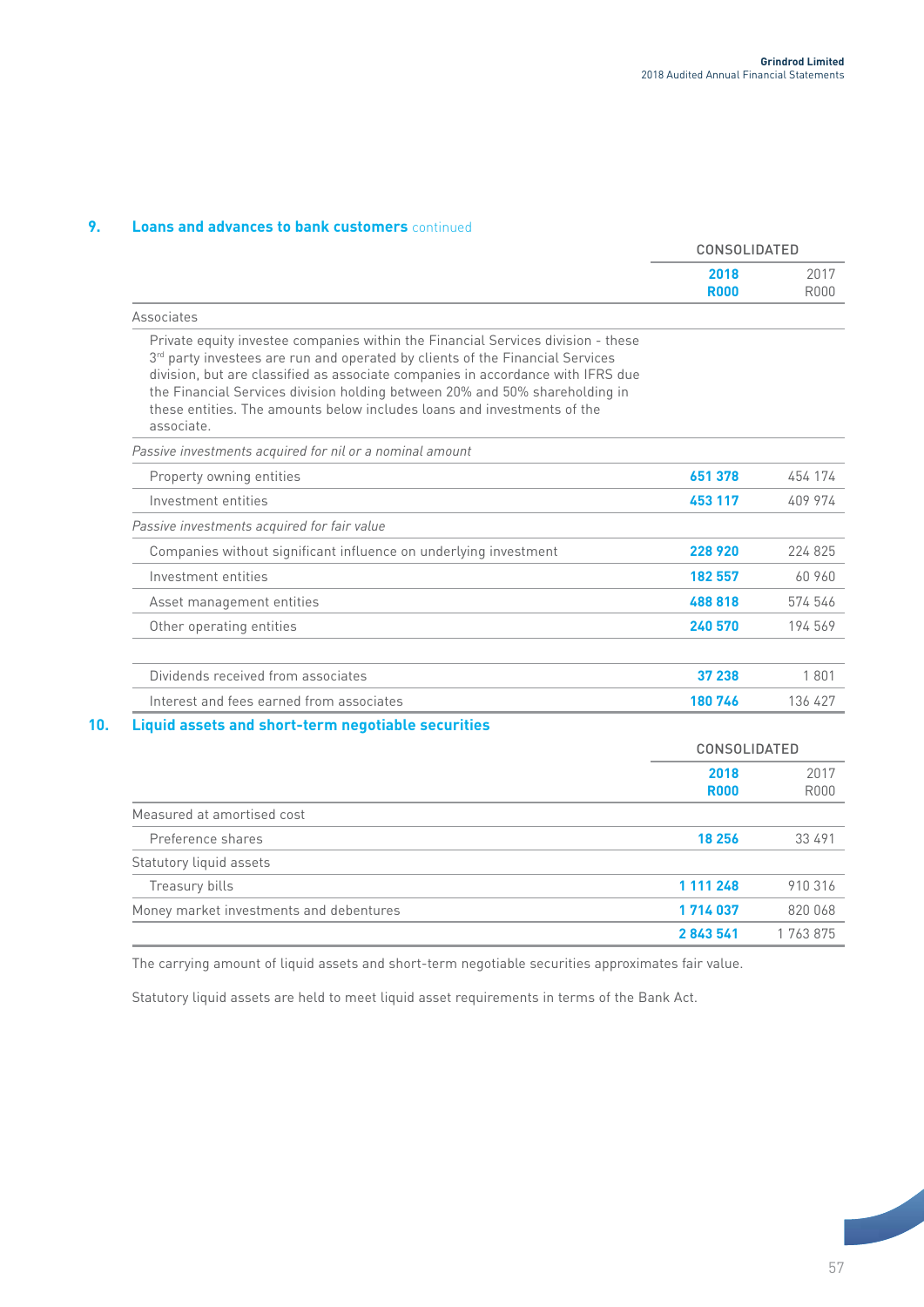for the year ended 31 December 2018

### **11. Trade and other receivables**

Trade and other receivables are financial assets. Trade and other receivables, other than the current portion of financial assets, are measured at amortised cost using the EIR method.

|                                                                                                                 | <b>CONSOLIDATED</b> |              | <b>COMPANY</b>      |              |
|-----------------------------------------------------------------------------------------------------------------|---------------------|--------------|---------------------|--------------|
|                                                                                                                 | 2018<br><b>R000</b> | 2017<br>R000 | 2018<br><b>R000</b> | 2017<br>R000 |
| Trade debtors                                                                                                   | 1314964             | 1 031 021    |                     |              |
| Less: allowances for doubtful debts                                                                             | (505 203)           | (170363)     |                     |              |
| Net trade debtors                                                                                               | 809 761             | 860 658      |                     |              |
| Amounts due from subsidiaries                                                                                   |                     |              | 766 296             | 559 756      |
| Receivables from joint ventures                                                                                 | 647 714             | 1 278 424    |                     |              |
| Other receivables                                                                                               | 798 268             | 971414       | 20 772              | 20 000       |
|                                                                                                                 | 2 2 5 7 4 3         | 3 110 496    | 787068              | 579 756      |
| Transferred to non-current assets classified<br>as held for sale (note 12)                                      |                     | [733 267]    |                     |              |
|                                                                                                                 | 2 255 743           | 2 377 229    | 787068              | 579 756      |
| The carrying amount of trade and other receivables annoximates fair value as these are predominantly short-term |                     |              |                     |              |

The carrying amount of trade and other receivables approximates fair value as these are predominantly short-term and non-interest bearing.

| Reconciliation of allowances for doubtful debts |  |
|-------------------------------------------------|--|
|                                                 |  |

| Opening balance       | 170 363 | 110 741   |  |
|-----------------------|---------|-----------|--|
| Increase in allowance | 338 115 | 91829     |  |
| Allowance utilised    | (3275)  | (32, 207) |  |
|                       | 505 203 | 170 363   |  |

The group always recognises lifetime ECL for trade receivables. The expected credit losses on these financial assets are estimated using a provision matrix based on the group's historical credit loss experience, adjusted for factors that are specific to the debtors, general economic conditions and an assessment of both the current as well as the forecast direction of conditions at the reporting date, including time value of money where appropriate.

In the current year, a provision of R282.6 million (2017: Rnil) was raised against trade debtors in the rail leasing businesses due to the Tonkolili mine in Sierra Leone being placed under care and maintenance.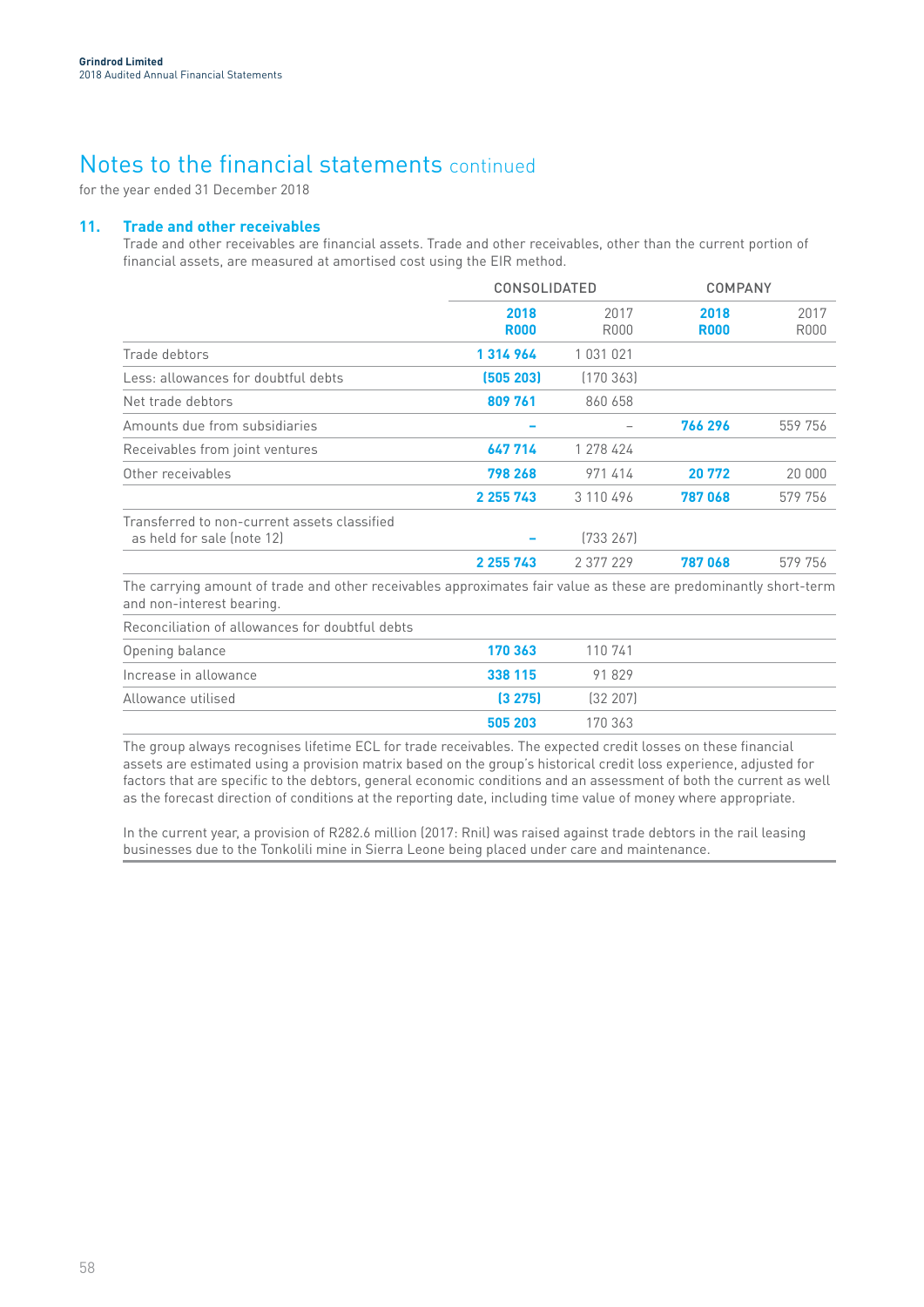### **12. Non-current assets classified as held for sale and non-current liabilities associated with assets classified as held for sale**

Non-current assets or disposal groups are classified as held for sale if the carrying amount will be recovered principally through sale rather than through continuing use. This condition is regarded as met only when the sale is highly probable, the assets or disposal group are available for immediate sale in their present condition subject only to terms that are usual and customary for sales of such asset (or disposal groups) and management is committed to the sale which should be expected to qualify for recognition as a completed sale within one year from the date of the classification.

When the group is committed to a sale plan involving loss of control of a subsidiary, all of the assets and liabilities of that subsidiary are classified as held for sale when the criteria described above are met, regardless of whether the group will retain a non-controlling interest in its former subsidiary after the sale.

Immediately prior to being classified as held for sale, the carrying amount of assets and liabilities are measured in accordance with the applicable standard. After classification as held for sale, an asset is measured at the lower of the carrying amount and fair value less costs to sell. An impairment loss is recognised in profit or loss for any initial and subsequent write-down of the asset and disposal group to fair value less costs to sell. A gain for any subsequent increase in fair value less costs to sell is recognised in profit or loss to the extent that it is not in excess of the cumulative impairment loss previously recognised.

Non-current assets or disposal groups that are classified as held for sale are not depreciated.

|                                                                            | <b>CONSOLIDATED</b> |                     |
|----------------------------------------------------------------------------|---------------------|---------------------|
|                                                                            | 2018<br><b>R000</b> | 2017<br><b>R000</b> |
| Non-current assets classified as held for sale                             |                     |                     |
| Ships, property, terminals, machinery, vehicles and equipment              |                     |                     |
| Freehold and leasehold properties                                          | 87                  | 10 263              |
| Property under construction                                                |                     | 1459                |
| Terminals, machinery, vehicles and equipment                               | 63 435              | 640 788             |
| Ships                                                                      |                     | 3 139 156           |
| Intangible assets                                                          | 170                 | 103 031             |
| Investments in joint ventures and associates                               | 153 370             | 1 145 858           |
| Taxation receivable                                                        | 3026                | 21 0 10             |
| Inventories                                                                | 1965                | 128 290             |
| Cash and cash equivalents                                                  | 30 438              | 657 967             |
| Deferred taxation                                                          | 1568                | 44 469              |
| Trade and other receivables                                                | 44 290              | 749 108             |
|                                                                            | 298 349             | 6 641 399           |
| Non-current liabilities associated with assets classified as held for sale |                     |                     |
| Short-term borrowings and bank overdraft                                   |                     | 49 912              |
| Taxation payable                                                           | 15 161              | 56 028              |
| Deferred taxation                                                          | 32 130              | 77 782              |
| Interest-bearing borrowings                                                | -                   | 1 753 600           |
| <b>Financial liabilities</b>                                               |                     | 1804                |
| Post-retirement medical aid                                                |                     | 27 014              |
| Provisions                                                                 |                     | 11 165              |
| Trade and other liabilities                                                | 21 329              | 418 206             |
|                                                                            | 68 620              | 2 395 511           |
|                                                                            | 229 729             | 4 245 888           |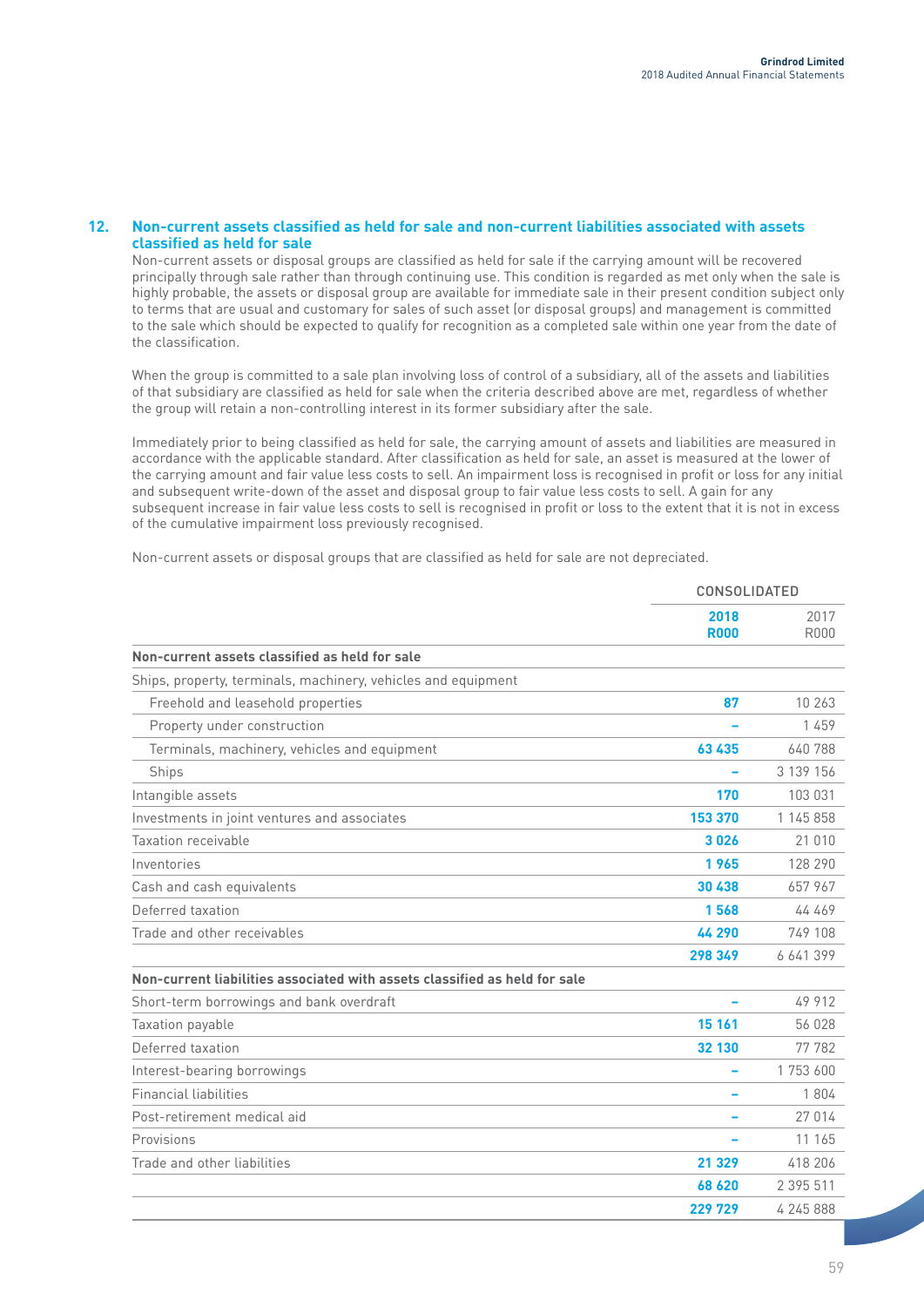### **12. Non-current assets classified as held for sale and non-current liabilities associated with assets classified as held for sale** continued

#### **Business disposals**

During the prior year the board approved the strategy to unlock shareholder value which identified the spin-off of the Shipping division as a separate listed entity. In June 2018, the group concluded the separate primary listing of its Shipping division on the National Association of Securities Dealers Automated Questions (Nasdaq) and a secondary listing on the Johannesburg Stock Exchange (JSE). In addition the group disposed of their Zambian railway businesses, Grindrod Zambia and their interests in their local railway construction operations.

The group classified the Rail businesses as held for sale in the prior years in line with the board approval to exit the Rail businesses and the fulfilment of the IFRS 5 held for sale requirements. Due to unanticipated challenges and delays experienced, the group was unable to complete the disposal of all the Rail businesses in the current year. The group remains committed to completing the exit from the Rail businesses and continues to engage with the relevant parties to ensure that the sale will be completed within the forthcoming year.

During the current year, the Tonkolili mine in Sierra Leone was placed under care and maintenance. This resulted in a fair value less costs to sell adjustment of R568.2 million against locomotives in the rail leasing businesses. The fair value was determined on the market value of the locomotives less costs of repatriation and other related costs

### **Current year movement in non-current assets classified as held for sale and non-current liabilities associated with assets classified as held for sale**

|                                                               | <b>CONSOLIDATED</b> |                          |                          |                          |                          |                          |                          |                                 |                           |
|---------------------------------------------------------------|---------------------|--------------------------|--------------------------|--------------------------|--------------------------|--------------------------|--------------------------|---------------------------------|---------------------------|
|                                                               | Opening<br>balance  | Translation              | IFRS 5<br>impairment     | Transfer out             | Transfer in              | Additions                | Other                    | Disposal                        | <b>Closing</b><br>balance |
| Ships, property, terminals, machinery, vehicles and equipment |                     |                          |                          |                          |                          |                          |                          |                                 |                           |
| Freehold and leasehold properties                             | 10 263              | $\overline{\phantom{a}}$ | $\overline{\phantom{a}}$ | $\overline{\phantom{0}}$ | $\overline{\phantom{a}}$ | $\overline{\phantom{0}}$ | $\overline{\phantom{0}}$ | [10 176]                        | 87                        |
| Property under construction                                   | 1 459               | $\overline{\phantom{m}}$ | $\overline{\phantom{a}}$ | $\qquad \qquad -$        | $\overline{\phantom{a}}$ |                          | $\overline{\phantom{0}}$ | (1459)                          |                           |
| Terminals, machinery, vehicles and equipment                  | 640 788             | (4128)                   | [564797]                 | $\overline{\phantom{0}}$ | $\overline{\phantom{a}}$ | 275                      |                          | [8703]                          | 63 435                    |
| Ships                                                         | 3 139 156           | 374 864                  | (87388)                  | $\overline{\phantom{0}}$ | $\overline{\phantom{0}}$ | 391 080                  | $-$                      | (3817712)                       |                           |
| Intangible assets                                             | 103 031             | 977                      | $\overline{\phantom{a}}$ |                          | $\overline{\phantom{a}}$ | 4                        | (249)                    | (103593)                        | 170                       |
| Investments in joint ventures and associates                  | 1 145 858           | 90 749                   | $-$                      | $-$                      | 76 289                   | $\overline{\phantom{0}}$ | (350133)                 | [809 393]                       | 153 370                   |
| Taxation                                                      | (35018)             | $(11\ 597)$              | $\overline{\phantom{a}}$ | $\overline{\phantom{0}}$ | $\overline{\phantom{a}}$ | $\overline{\phantom{a}}$ | (17160)                  | 51 640                          | (12135)                   |
| Inventories                                                   | 128 290             | 14833                    | $\overline{\phantom{a}}$ |                          | $\overline{\phantom{a}}$ | 2962                     | 5 5 5 3                  | (149673)                        | 1965                      |
| Cash and cash equivalents                                     | 657 967             | 64 108                   | $\overline{\phantom{a}}$ |                          | $\overline{\phantom{a}}$ | 12 0 32                  | 112 972                  | [816641]                        | 30 438                    |
| Deferred taxation                                             | [33313]             | (7091)                   | $-$                      |                          | $\overline{\phantom{a}}$ | $\overline{\phantom{0}}$ | (28064)                  | 37 906                          | (30 562)                  |
| Trade and other receivables                                   | 749 108             | 62 847                   | $\overline{\phantom{a}}$ | $\overline{\phantom{0}}$ | $\overline{\phantom{a}}$ | 3416                     | 206 464                  | (977545)                        | 44 290                    |
| Short-term borrowings and bank overdraft                      | [49912]             | $\overline{\phantom{a}}$ | $\overline{\phantom{a}}$ | $\overline{\phantom{a}}$ | $\overline{\phantom{a}}$ | $\overline{\phantom{a}}$ | 49 912                   | $\hspace{0.1mm}-\hspace{0.1mm}$ |                           |
| Interest-bearing borrowings                                   | (1753600)           | (169044)                 | $-$                      | 307 018                  | $-$                      | (13054)                  | [222 304]                | 1850984                         |                           |
| <b>Financial liabilities</b>                                  | (1804)              | 1804                     | $-$                      | $\overline{\phantom{a}}$ | $\overline{\phantom{a}}$ | $\overline{\phantom{a}}$ | $\overline{\phantom{0}}$ | $\overline{\phantom{a}}$        |                           |
| Post-retirement medical aid                                   | [27014]             | $\overline{\phantom{0}}$ | $\overline{\phantom{0}}$ |                          |                          |                          | $\overline{\phantom{0}}$ | 27 014                          |                           |
| Provisions                                                    | (11165)             | $\overline{\phantom{m}}$ | $\overline{\phantom{0}}$ |                          | $\overline{\phantom{a}}$ | $\overline{\phantom{m}}$ | 11 165                   | $\overline{\phantom{a}}$        |                           |
| Trade and other liabilities                                   | (418206)            | (71945)                  | $\overline{\phantom{a}}$ |                          | $\overline{\phantom{a}}$ | (225 773)                | 324 576                  | 370 019                         | (21329)                   |
|                                                               | 4 245 888           | 346 377                  | (652185)                 | 307 018                  | 76 289                   | 170 942                  | 92732                    | (4 357 332)                     | 229 729                   |

## Notes to the financial statements continued

for the year ended 31 December 2018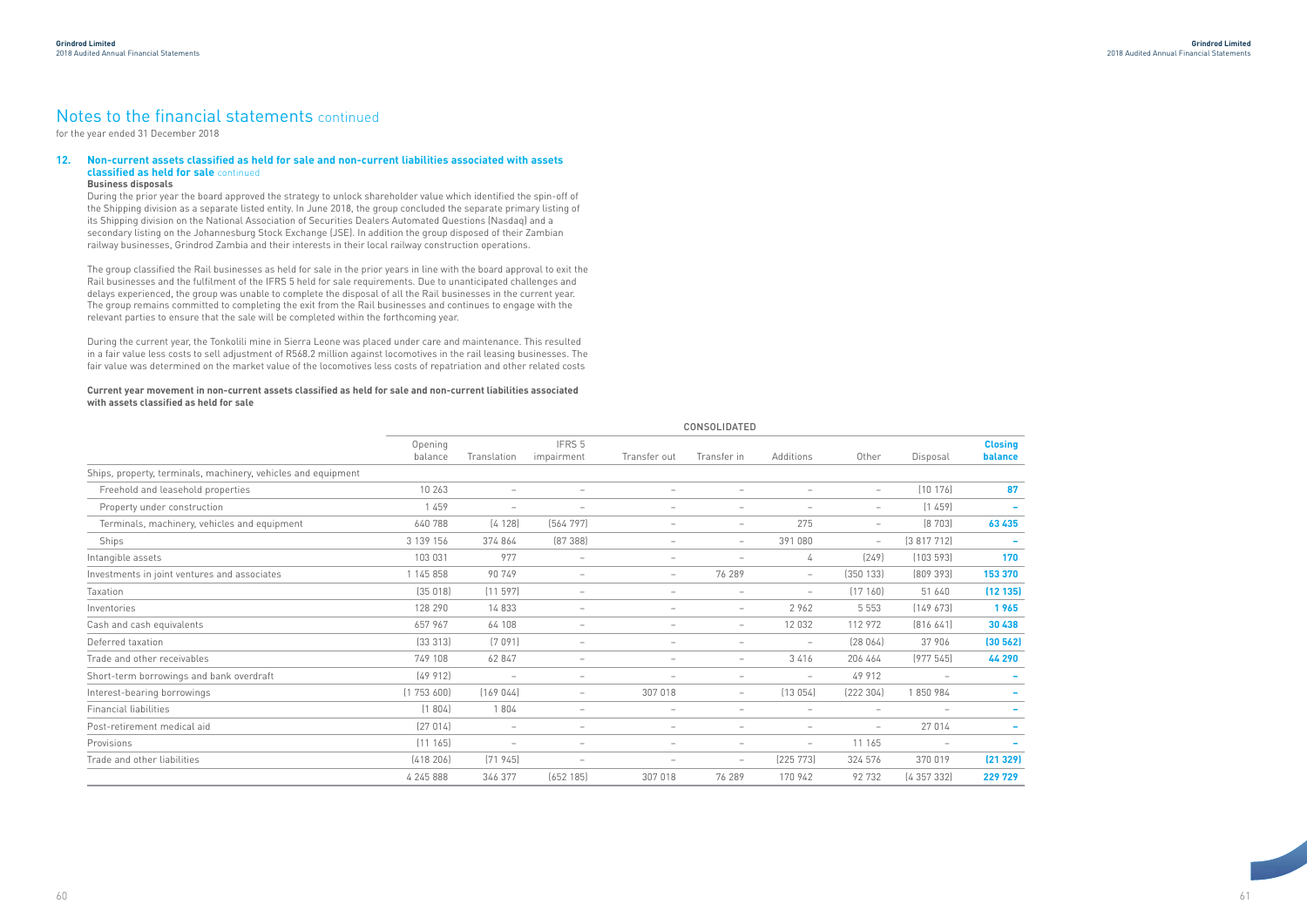for the year ended 31 December 2018

### **13. Share capital and premium**

Group and company authorised and issued share capital are as follows:

|                                                                                                                       | <b>CONSOLIDATED</b> |              |
|-----------------------------------------------------------------------------------------------------------------------|---------------------|--------------|
|                                                                                                                       | 2018<br><b>R000</b> | 2017<br>R000 |
| <b>Authorised</b>                                                                                                     |                     |              |
| 2 750 000 000 ordinary shares of 0.002 cents each                                                                     | 55                  | 55           |
| 20 000 000 cumulative, non-redeemable, non-participating and non-convertible<br>preference shares of 0.031 cents each | 6                   | 6            |
|                                                                                                                       | 61                  | 61           |
| There has been no change in the number of authorised shares from the prior year.                                      |                     |              |
| <b>Issued</b>                                                                                                         |                     |              |
| 762 553 314 ordinary shares of 0.002 cents each                                                                       | 15                  | 15           |
| 7 400 000 cumulative, non-redeemable, non-participating and non-convertible<br>preference shares of 0.031 cents each  | 2                   | 2            |
|                                                                                                                       |                     |              |

There has been no change in the number of issued shares from the prior year.

|                                        |             | CONSOLIDATED |             | <b>COMPANY</b> |
|----------------------------------------|-------------|--------------|-------------|----------------|
|                                        | 2018        | 2017         | 2018        | 2017           |
|                                        | <b>R000</b> | R000         | <b>R000</b> | R000           |
| Total issued share capital and premium | 3 977 456   | 5992756      | 4823012     | 6 407 374      |

At 31 December 2018, 82 285 710 (2017: 10 913 062) ordinary shares are held by subsidiaries of the group.

Of these shares 5 025 216 (2017: 4 625 668) have been allocated to the group's forfeitable share plan. Refer to notes 26 and 35 for details on the forfeitable share plan.

64 000 000 shares are held by Newshelf 1279 (Pty) Ltd and were treated as treasury shares on consolidation of the entity (note 32).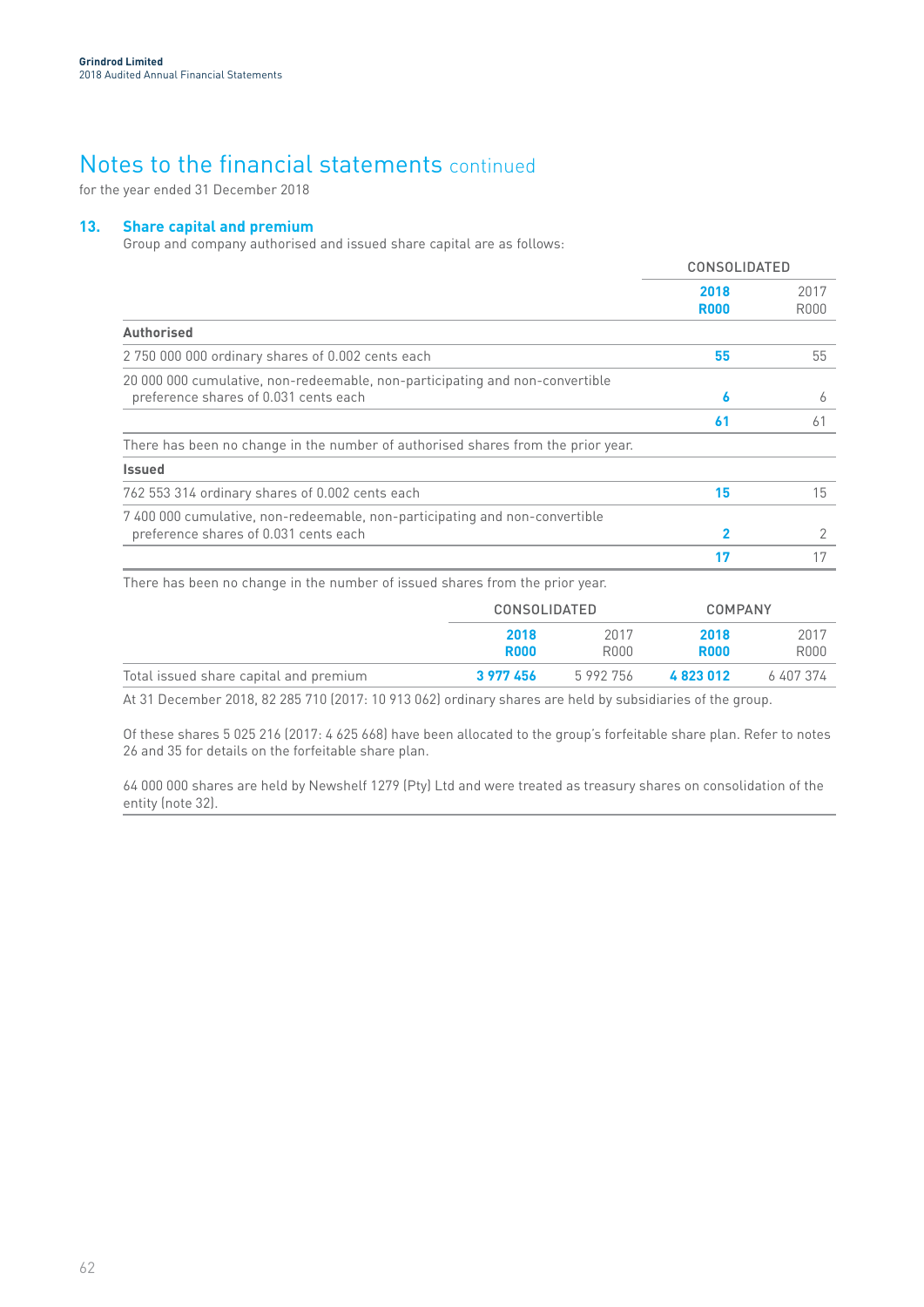### **14. Interest-bearing borrowings**

|                                                                                                        | <b>CONSOLIDATED</b> |              |
|--------------------------------------------------------------------------------------------------------|---------------------|--------------|
|                                                                                                        | 2018<br><b>R000</b> | 2017<br>R000 |
| <b>Unsecured</b>                                                                                       |                     |              |
| Financial Services funding instruments (note 15)                                                       | 1 479 539           | 1 373 617    |
| <b>Secured</b>                                                                                         |                     |              |
| Long- and medium-term financing                                                                        | 1 280 396           | 2 155 249    |
| Financial Services funding instruments (note 15)                                                       | 81 230              | 85 473       |
| Transferred to non-current liabilities associated with assets classified as held for<br>sale (note 12) |                     | (1753600)    |
|                                                                                                        | 2841165             | 1860739      |
| Total amounts repayable within one year                                                                | (1194068)           | [845 173]    |
| Long-term borrowings                                                                                   | 1647097             | 1015566      |
|                                                                                                        |                     |              |
| Interest-bearing borrowings are disclosed as follows:                                                  | 2841165             | 1860739      |
| Long-term borrowings                                                                                   | 455 223             | 295 429      |
| Financial Services funding instruments (note 15)                                                       | 1 191 874           | 720 137      |
| Current portion of long-term borrowings                                                                | 825 173             | 106 220      |
| Current portion of Financial Services funding instruments (note 15)                                    | 368895              | 738 953      |
|                                                                                                        | 745936              | 243 661      |
| Short-term borrowings and bank overdraft                                                               | 745936              | 293 573      |
| Transferred to non-current liabilities associated with assets classified as held for<br>sale (note 12) |                     | (49912)      |
|                                                                                                        | 3587101             | 2 104 400    |
|                                                                                                        |                     |              |

Group assets of R491.4 million (2017: R4 254.3 million), inclusive of non-current assets held for sale, are pledged as security for loans of R1 280.4 million (2017: R2 155.2 million).

The group determines its availability of funds and assesses its cash requirements on a weekly basis. Consideration is given to the most appropriate form of funding prior to any acquisitions. Group treasury determines the amount of unutilised facilities in assessing the funds available to the group. The net cash balances included in current assets and current liabilities are included in the determination of the headroom available.

Full details of the long- and medium-term financing, their fair values and interest rate profiles are detailed on the schedule of loan funds on page 112.

#### **Available facilities**

Interest bearing debt is raised to fund locomotives, property, terminals, vehicles, equipment and inventory. The facilities are fixed based on specific loan agreements and the specific assets against which the loans are secured.

The group has undrawn committed facilities as at 31 December 2018, as follows:

|                                 | Expiry<br>category | Currency   | 2018<br><b>R000</b> | 2017<br><b>R000</b> |
|---------------------------------|--------------------|------------|---------------------|---------------------|
| Short-term borrowing facilities | $3 - 6$ months     | ZAR        | 129 051             | 250 000             |
|                                 | $6 - 9$ months     | <b>USD</b> |                     | 61950               |
|                                 | $9 - 12$ months    | <b>USD</b> | 57 120              |                     |
|                                 | $9 - 12$ months    | ZAR        | 300 000             | 365 000             |
|                                 |                    |            | 486 171             | 676 950             |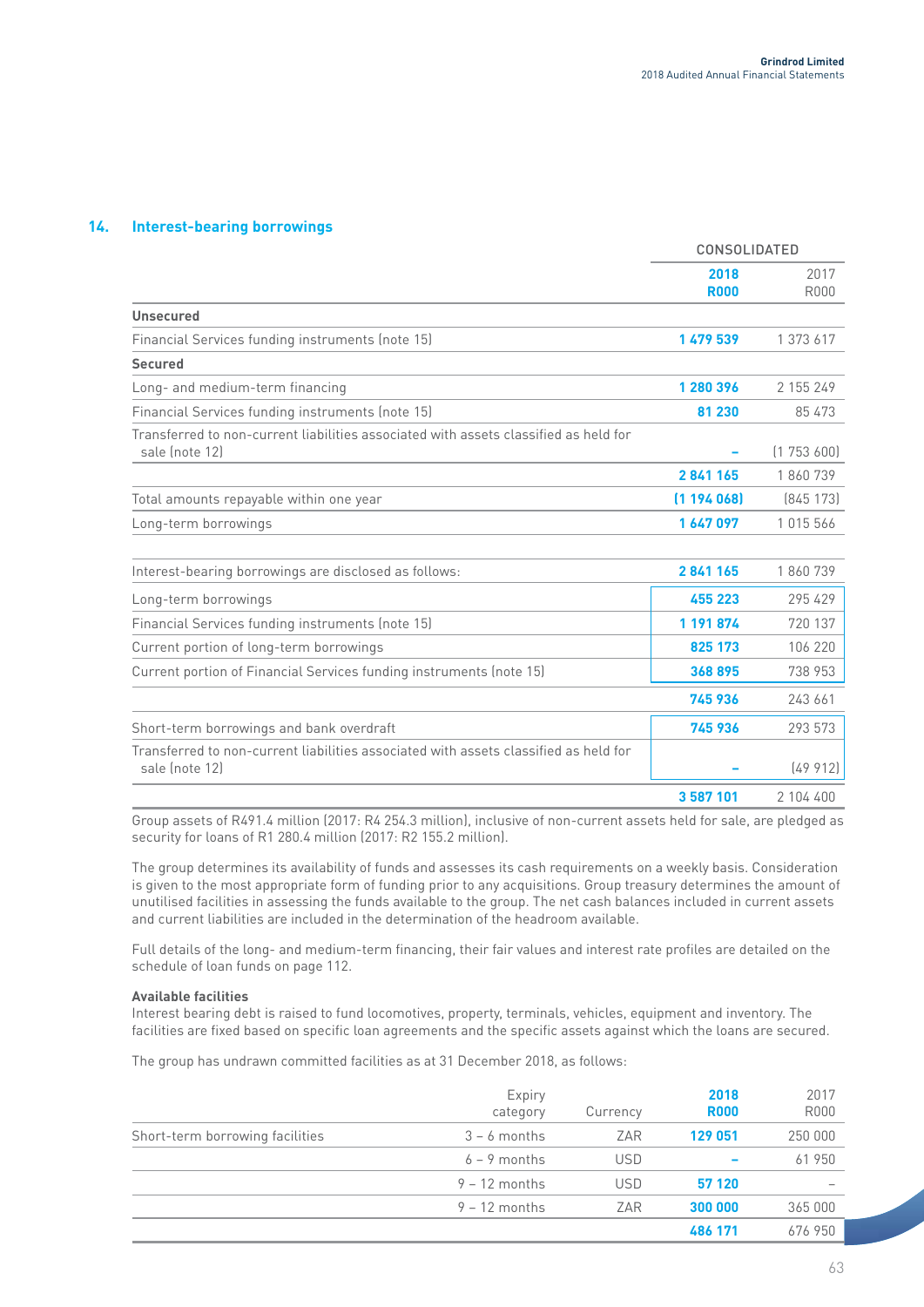for the year ended 31 December 2018

### **15. Financial Services funding instruments**

|                                            | <b>CONSOLIDATED</b> |                     |
|--------------------------------------------|---------------------|---------------------|
|                                            | 2018<br><b>R000</b> | 2017<br><b>R000</b> |
| Loans secured by property                  | 81 230              | 85 473              |
| Total secured funding                      | 81 230              | 85 473              |
| Loans secured by guarantee                 | 109 643             | 207 519             |
| Listed corporate bond secured by quarantee | 465 615             | 371 392             |
| Redeemable preference shares               | 904 281             | 794 706             |
| Total unsecured funding                    | 1 479 539           | 1 373 617           |
| Aggregate funding                          | 1560769             | 1459090             |
| Amount repayable within one year           | (368895)            | [738953]            |
|                                            | 1 191 874           | 720 137             |

### **16. Retirement benefit plans**

### **Post-employment benefit obligations**

The group operates a defined benefit pension plan as well as two defined contribution provident funds.

Current contributions to the group's defined contribution funds are charged against income when incurred. The cost of providing benefits to the group's defined benefit plan and the obligation in respect of post-retirement medical aid are determined and expensed using the projected unit credit actuarial valuation method. Contribution rates to the defined benefit plan are adjusted for any unfavourable experience adjustments. Favourable experience adjustments are retained within the fund. Actuarial surpluses are brought to account in the group's annual financial statements only when it is clear that economic benefits will be available to the group. These surpluses are recognised immediately in the statement of financial position with a charge or credit to the statement of comprehensive income in the period in which they occur.

The group's estimated liability in respect of post-retirement medical benefits has been fully provided for in the statement of financial position.

The group provides privately administered pension and provident funds for all permanent employees except those who belong to an external fund, industry pension fund or provident scheme. All eligible employees are members of either defined benefit or defined contribution plans which are governed by the South African Pension Funds Act, 1956.

The risks faced by the group as a result of the retirement benefit plan are actuarial risks relating to:

- Longevity risk
- Investment risk
- Market risk
- Liquidity risk
- Salary risk
- Foreign exchange rate risk

#### **Longevity risk**

The pensioners have been outsourced in the name of the Fund (GN12), thus presently the Fund is exposed to the risk that the insurer might default on pension payments. The outsource removes the longevity risk from the Fund i.e. the risk that pensioners live longer than expected, and passes this risk on to the insurer.

#### **Investment risk**

The plan assets are primarily invested in equities and bonds (with a majority in equities). This exposes the Fund to a slight concentration of market risk. If the plan assets are not adequate or suitable to fund the liabilities of the Fund (and the nature thereof) the entity will be required to fund the balance, hence exposing it to risks on the investment return.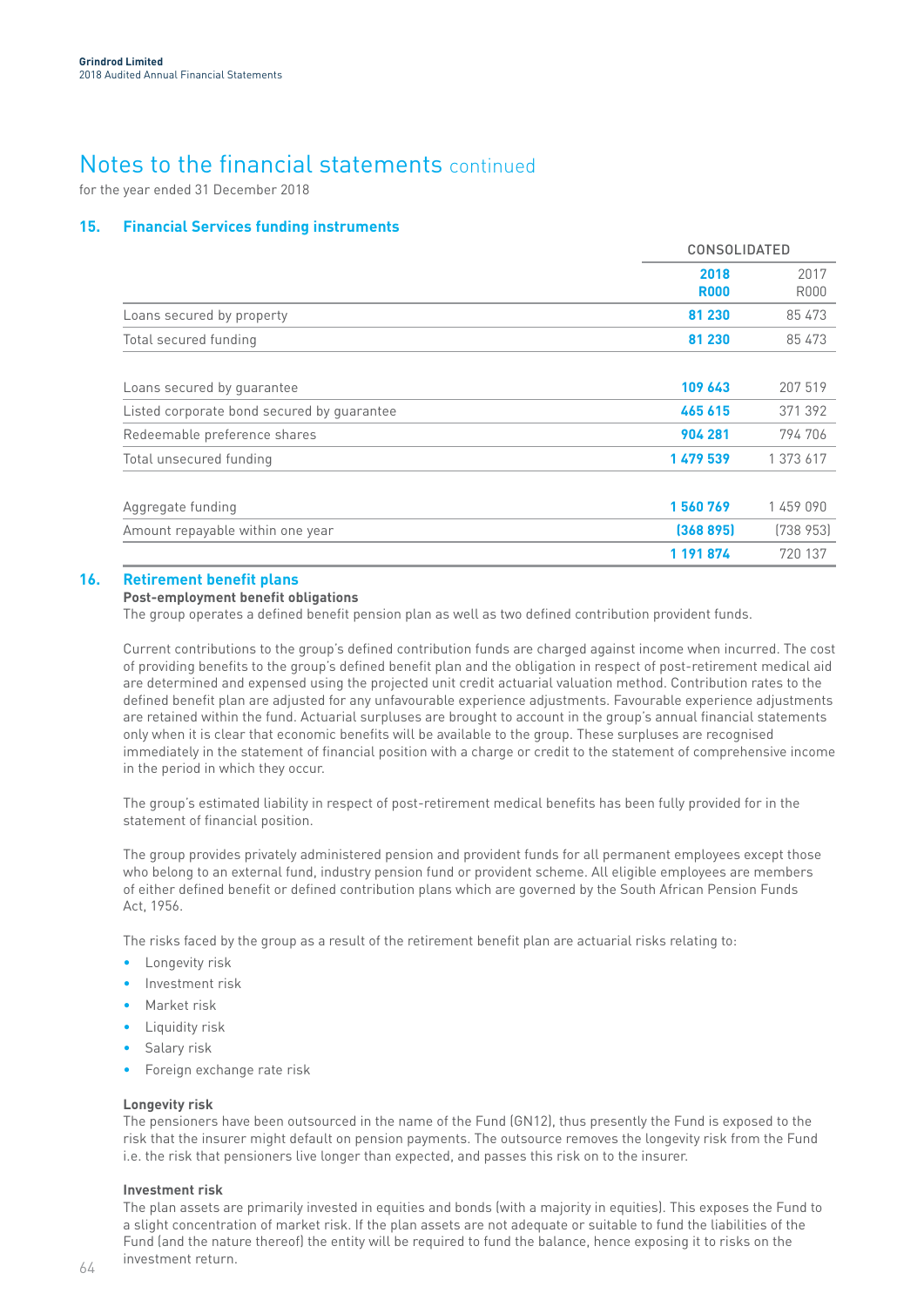### **16.** Retirement benefit plans continued

#### **Market risk**

In order to reduce market risk, the investment portfolio is diversified by investing in equities of different companies and in different issues of bonds and deposits. Cash deposits are also invested with different institutions as well as in different geographical markets. The risk is further reduced by investing in well-researched companies and by investing in bonds with high credit ratings.

### **Liquidity risk**

Liquidity risk, the risk of not having liquid assets to meet liabilities as they fall due, is reduced by investing in liquid assets and highly tradeable assets.

#### **Salary risk**

Salaries are assumed to depend on inflation, which means the active member liability is also exposed to inflation risk.

### **Foreign exchange risk**

The great majority of member's retirement fund liabilities are denominated in ZAR. A currency mismatch is therefore introduced when investing in foreign investments. The risk is due to the fact that the currency invested could weaken against the ZAR. However, since inflation in South Africa is likely to be higher than in most developed countries, it is expected that the ZAR would weaken against the major investment currencies in the long-term.

The volatility risk associated with foreign investments is reduced when only a limited portion of the portfolio's assets is invested offshore as is currently required in terms of Regulation 28 and the South African Reserve Bank requirements.

The funded status of the pension fund is as follows:

|                              |                     | CONSOLIDATED        |  |
|------------------------------|---------------------|---------------------|--|
|                              | 2018<br><b>R000</b> | 2017<br><b>R000</b> |  |
| Actuarial value of assets    | 176 042             | 180 132             |  |
| Present value of liabilities | (41812)             | [37744]             |  |
| Actuarial surplus (note 7)   | 134 230             | 142388              |  |

The amounts recognised in the annual financial statements in this respect are as follows:

| Recognised asset at beginning of the year                            | 142 388  | 126 494 |
|----------------------------------------------------------------------|----------|---------|
| Recognised in the income statement in the current year               | 9755     | 11799   |
| Interest on obligation                                               | (3813)   | (3911)  |
| Current service cost                                                 | (1178)   | (3095)  |
| Past service cost                                                    | (3807)   |         |
| Settlement cost                                                      |          | 4 1 8 8 |
| Expected return on plan assets                                       | 18 553   | 14 617  |
| Recognised in other comprehensive income in the current year         | (17913)  | 4095    |
| Actuarial gain arising from changes in financial assumptions         | [16 666] | 2 2 7 0 |
| Actuarial (loss)/gain arising from changes in experience assumptions | (1247)   | 1825    |
|                                                                      | 134 230  | 142 388 |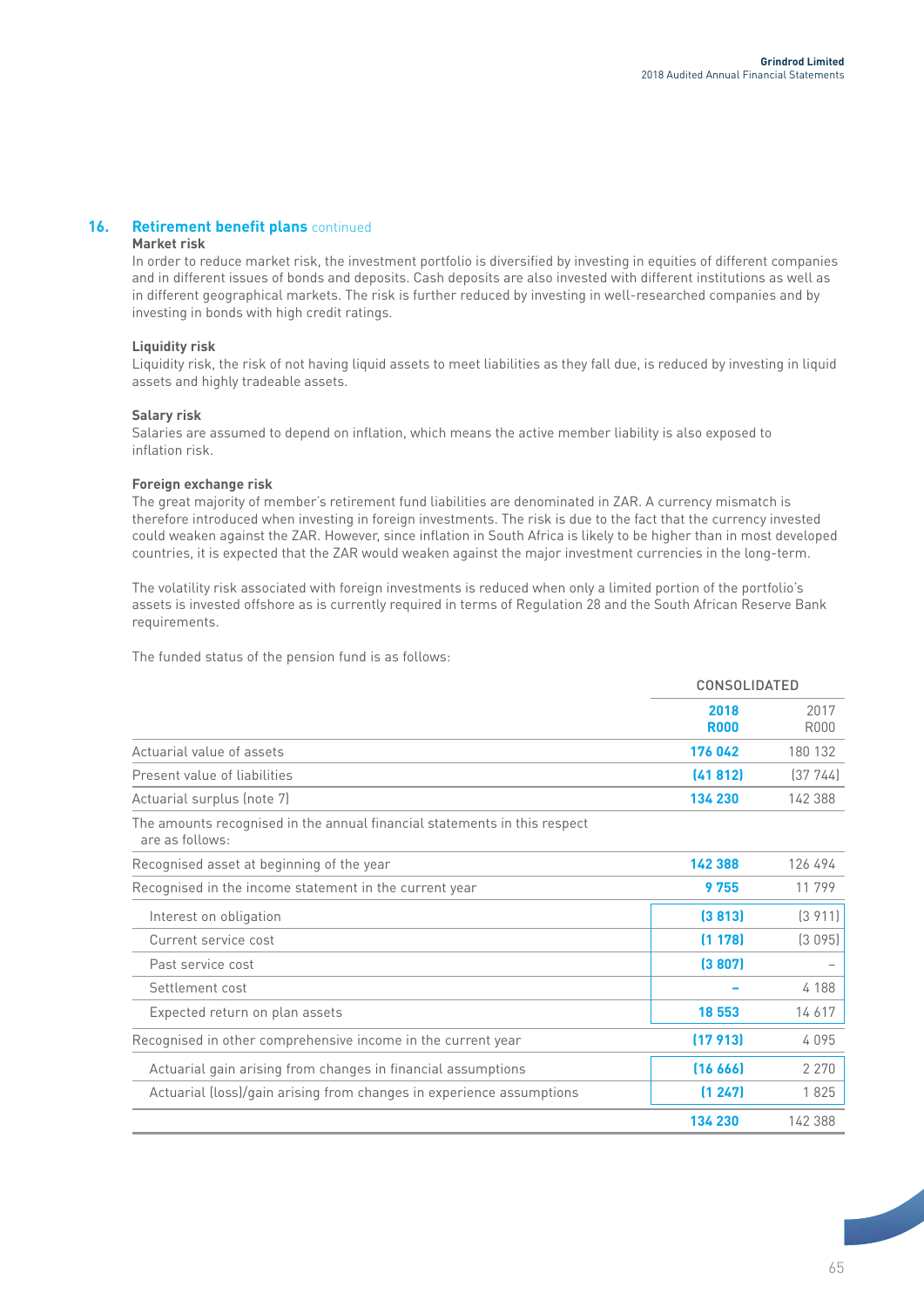for the year ended 31 December 2018

### **16. Retirement benefit plans** continued

The assets of the fund were invested as follows:

|                           | 2018  | 2017    |
|---------------------------|-------|---------|
| Cash and cash equivalents | 1.9%  | 1.8%    |
| Equity instruments        | 48.9% | 48.8%   |
| Debt instruments          | 10.1% | 11.0%   |
| Real estate               | 18.4% | 18.4%   |
| International instruments | 20.7% | 19.9%   |
| Other                     | 0.1%  | $0.1\%$ |

The fair value of the above equity and debt instruments are determined based on quoted market prices in active markets.

An actuarial valuation was performed on 31 December 2018. The employer's contributions to all retirement benefit plans are charged against income when incurred.

The principal actuarial assumptions applied in the determination of fair values include:

|                    | 2018    | 2017  |
|--------------------|---------|-------|
| Discount rate      | 10.1%   | 10.4% |
| Salary increase    | $7.2\%$ | 8.2%  |
| Pension increase   | 6.2%    | 7.2%  |
| Inflation increase | 6.2%    | 7.2%  |

The effect of an increase or decrease of 1% in the assumed discount rates are as follows:

|                       | 2017<br>2018 |                   |            |  |
|-----------------------|--------------|-------------------|------------|--|
| <b>Effect of a 1%</b> |              | Fffect of a $1\%$ |            |  |
| Increase              | (Decrease)   | Increase          | (Decrease) |  |
| (1.7%                 | 2.1%         | $[1.9\%]$         | $2.3\%$    |  |

The effect of an increase or decrease of 1% in the assumed inflation rates are as follows:

| 2017<br>2018          |                   |                   |            |  |
|-----------------------|-------------------|-------------------|------------|--|
| <b>Effect of a 1%</b> |                   | Fffect of a $1\%$ |            |  |
| Increase              | <i>(Decrease)</i> | Increase          | (Decrease) |  |
| 2.0%                  | (1.6%             | 2.2%              | $[1.8\%]$  |  |

The sensitivity analysis presented above may not be representative of the actual change in the obligation as it is unlikely that the above changes in assumptions would occur in isolation of one another.

There was no change in the methods and assumptions used in preparing the sensitivity analysis from the prior year.

The group and employees expect to make a contribution of R26 000 (2017: R25 000) to the retirement benefit plan during the next financial year.

#### **Description of risk management**

There has been no change in the process used by the group to manage its risks from prior years.

As a result of the disposal of the Shipping division, the pension fund administrators are in the process of assessing the active employer participants of this fund and are expecting to include Grindrod Shipping Holdings Ltd as a second employer participant to this fund.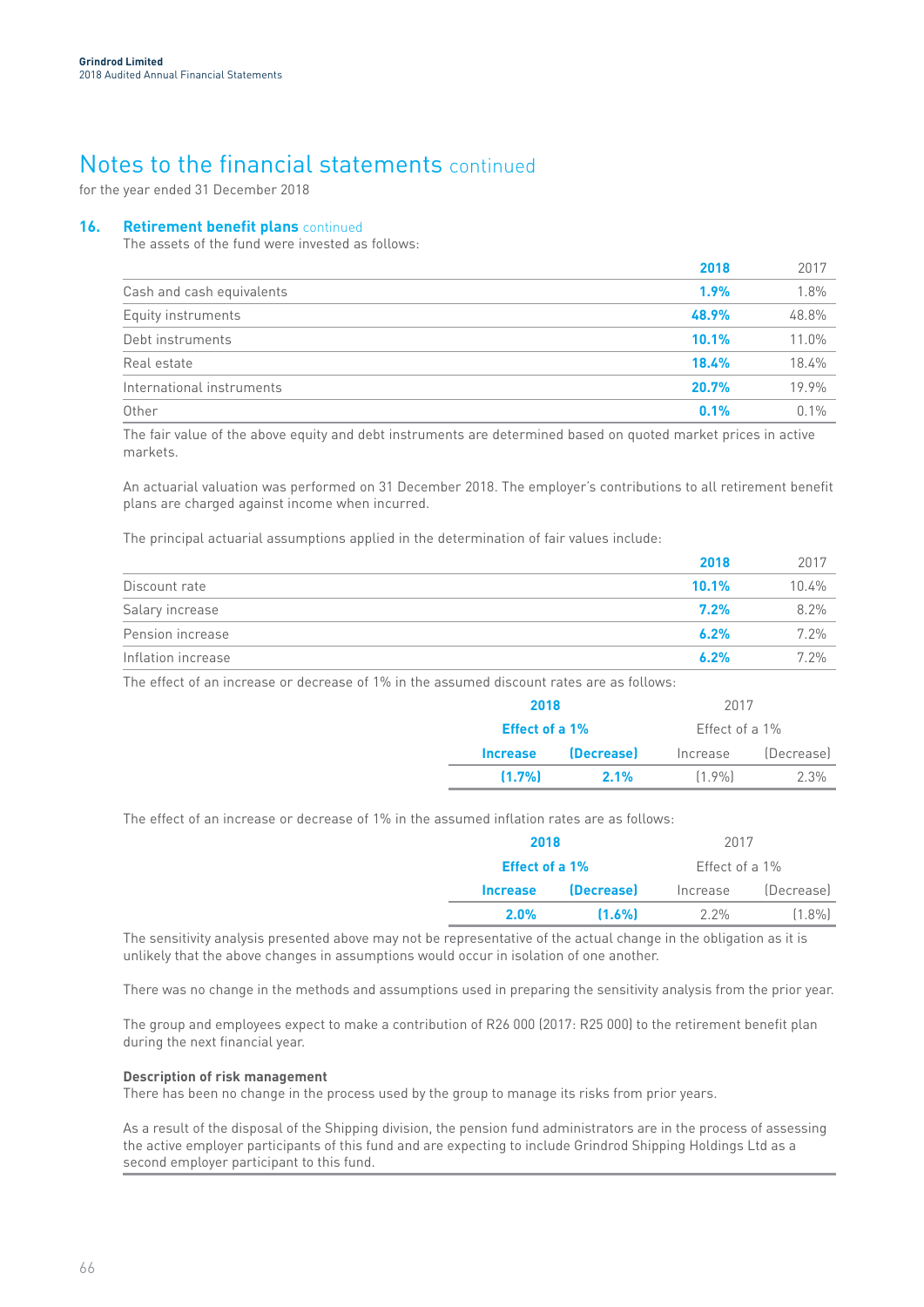## **17. Deposits from bank customers**

|                                                                                                                           | <b>CONSOLIDATED</b> |                     |
|---------------------------------------------------------------------------------------------------------------------------|---------------------|---------------------|
|                                                                                                                           | 2018<br><b>R000</b> | 2017<br><b>R000</b> |
| Measured at amortised cost                                                                                                |                     |                     |
| Call deposits                                                                                                             | 5719612             | 10 565 662          |
| Notice and fixed deposits                                                                                                 | 4 786 792           | 4074701             |
|                                                                                                                           | 10 506 404          | 14 640 363          |
| Amounts owed to corporate banking depositors                                                                              | 8745738             | 7717084             |
| Amounts owed to retail banking depositors                                                                                 | 1618956             | 6804322             |
| Amounts owed to banks                                                                                                     | 141 710             | 118 957             |
|                                                                                                                           | 10 506 404          | 14 640 363          |
| Contractual maturity analysis:                                                                                            |                     |                     |
| Withdrawable on demand                                                                                                    | 5719612             | 10 565 662          |
| Maturing within one month                                                                                                 | 1 398 650           | 1 413 312           |
| Maturing after one month but within six months                                                                            | 2 519 100           | 1844358             |
| Maturing after six months                                                                                                 | 869042              | 817031              |
|                                                                                                                           | 10 506 404          | 14 640 363          |
| The maturity analysis of deposits is based on their remaining contractual<br>periods to maturity from the reporting date. |                     |                     |
| Sectoral analysis:                                                                                                        |                     |                     |
| <b>Banks</b>                                                                                                              | 130 347             | 118 956             |
| Government and public sector                                                                                              | 49825               | 73 761              |
| Individuals                                                                                                               | 2 305 854           | 7 543 268           |
| Business sector                                                                                                           | 8020378             | 6 904 378           |
|                                                                                                                           | 10 506 404          | 14 640 363          |
| Geographical analysis:                                                                                                    |                     |                     |
| South Africa                                                                                                              | 10 506 404          | 14 640 363          |
| Included in deposits are funds from related parties earning interest at<br>market related rates:                          |                     |                     |
| Directors (directly or indirectly)                                                                                        | 5987                | 13 564              |
|                                                                                                                           |                     |                     |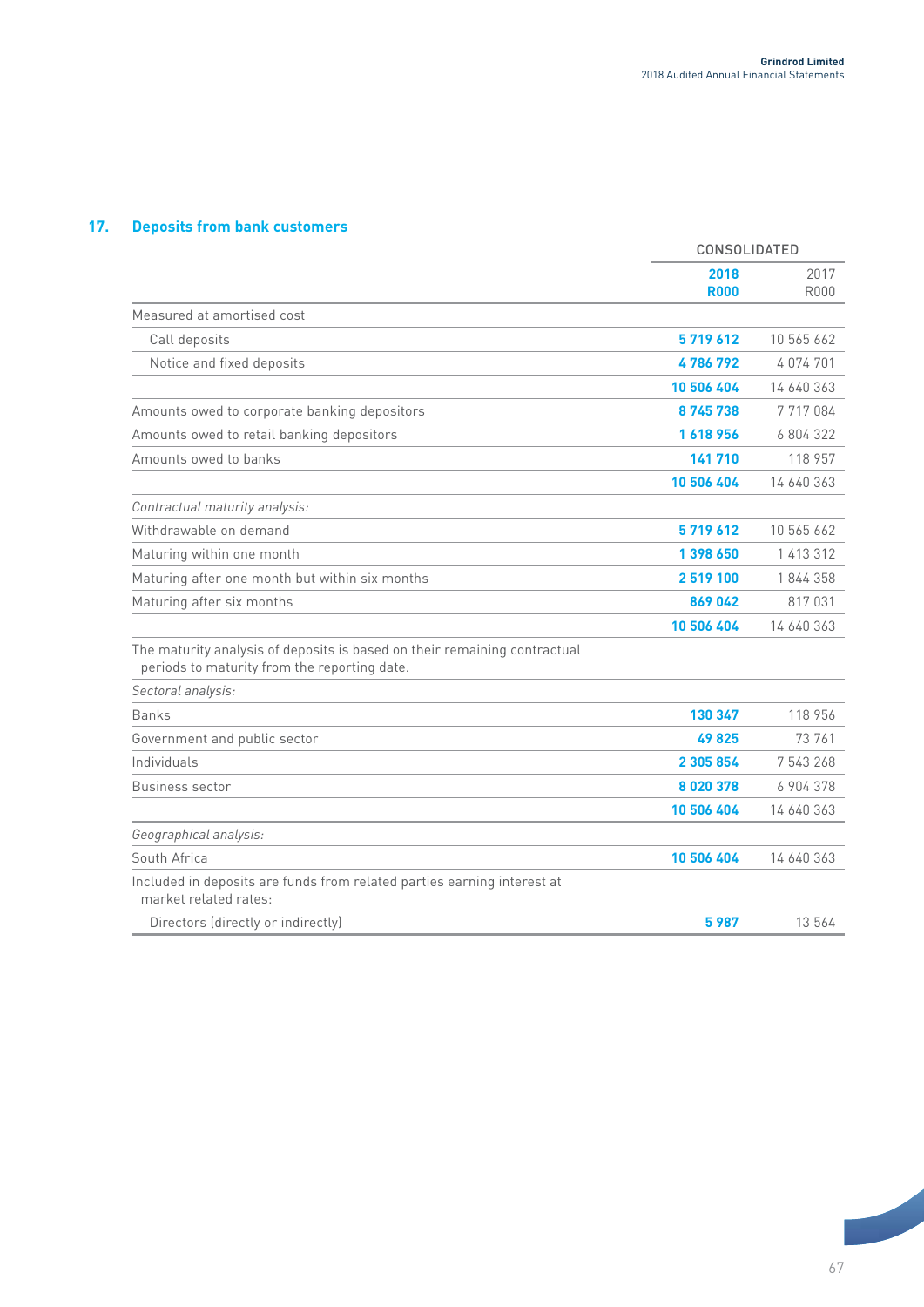for the year ended 31 December 2018

### **18. Trade and other payables**

Trade and other payables are financial liabilities. Trade and other payables, other than the current portion of derivative financial liabilities, are measured at amortised cost using the EIR method.

|                                                                                                        | <b>CONSOLIDATED</b> |              | <b>COMPANY</b>      |                     |
|--------------------------------------------------------------------------------------------------------|---------------------|--------------|---------------------|---------------------|
|                                                                                                        | 2018<br><b>R000</b> | 2017<br>R000 | 2018<br><b>R000</b> | 2017<br><b>R000</b> |
| Trade creditors                                                                                        | 579 933             | 509 021      |                     |                     |
| Accrued expenses                                                                                       | 548 046             | 694 488      | 10 358              | 23 713              |
| Other payables                                                                                         | 304 766             | 436 385      | 33 995              | 35 239              |
| Amounts due to subsidiaries                                                                            |                     |              | 10 021              | 12 481              |
| Transferred to non-current liabilities associated with<br>assets classified as held for sale (note 12) |                     | (373458)     |                     |                     |
|                                                                                                        | 1 432 744           | 1 266 437    | 54 374              | 71 433              |

The carrying amount of trade and other payables approximates fair value as these are predominantly short-term and non-interest bearing.

### **19. Revenue**

Revenue is measured based on the consideration specified in a contract with a customer and excludes amounts collected on behalf of third parties. The group recognises revenue when it transfers control over a product or service to a customer.

The following is a description of the principal activities from which the group generates its revenue:

#### **Bulk terminals**

The group provides the service of receiving and stockpiling cargo and loading it onto vessels for onward transport. There is a single performance obligation which is an integrated set of activities to receive, stockpile and load cargo which is satisfied at a point in time.

#### **Container handling**

The group provides various services to customers through its intermodal and seafreight businesses including container handling, transport, warehousing, loading and offloading. The group also sells and leases containers to customers. The performance obligation related to each good or service is satisfied at a point in time.

#### **Logistics**

The group provides a variety of logistics solutions for the transportation of cargo through road, rail and sea. The performance obligation from this service is satisfied at a point in time when the cargo has been delivered to the customer.

#### **Ships agency income**

The group provides clearing and forwarding of imports and exports, transportation of goods, warehousing and ship husbandry services. The performance obligation from these services is satisfied at a point in time when the cargo has been delivered to the customer.

### **Other services**

Other services includes revenue earned from various ancillary services including training, stevedoring, clearing and forwarding etc. The performance obligation is the provision of the relevant service and is satisfied over time. This may also include dividends received, administration fees and rent.

#### **Fee, dividend and interest income (Financial Services)**

Fee income earned on origination of advances is deferred and recognised on a yield to maturity basis over the average life of the relevant advances. Where the receipt of knowledge-based fee income is deferred by contractual agreement, the present value of the fee income is recognised upfront and the accretion is recognised over the duration of the contractual receipt.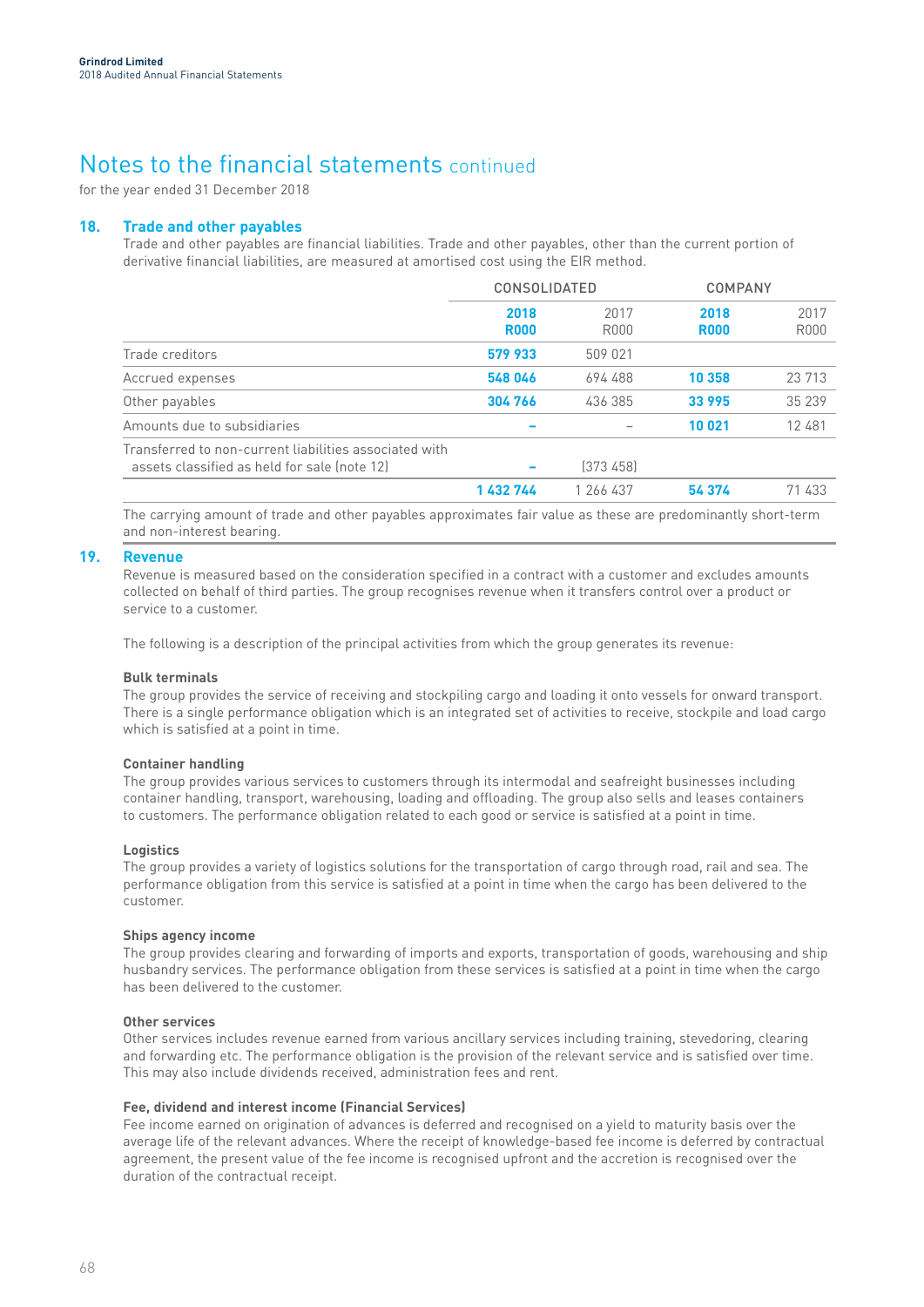### **19. Revenue** continued

Dividend income from investments is recognised when the shareholders' rights to receive payment have been established. Interest income is recognised on a time proportion basis which takes into account the effective yield on the asset. Interest income includes the amount of amortisation of any discount or premium.

At the inception of a contract with a customer, the group assesses the goods or services promised in the contract and identifies as a performance obligation each promise to transfer to the customer either a good or service (or bundle of goods or services) that is distinct; or a series of distinct goods or services that are substantially the same and have the same pattern of transfer to the customer.

Revenue is recognised when the performance obligation relating to each specific contract has been satisfied. Performance obligations are satisfied either at a point in time or over time. Where performance obligations are satisfied over time, the entity adopts an input method based on the costs incurred to date as a percentage of the total cost of the contract as a measure of the percentage of completion of the contract. Given the nature of the contracts completed over time, this method provides a faithful depiction of the transfer of goods and services for performance obligations satisfied over time.

The performance obligation with respect to the sale of goods is recognised when the group entity has delivered its products to the customer and there is no unfulfilled obligation that could affect the customer's acceptance of the product. Delivery does not occur until the products have been shipped to the specified location, the risks of obsolescence and loss have been transferred to the customer, and either the customer has accepted the products in accordance with the sales contract, the acceptance provisions have lapsed or the group has objective evidence that all criteria for acceptance have been satisfied. The performance obligation with respect to provision of services is recognised when the service has been provided to the customer.

When the group performs by transferring goods or services to a customer before the customer transfers any consideration, the amount receivable is disclosed separately as a contract asset. Similarly, if a customer transfers any consideration before the group transfers any corresponding goods or services, the amount received is disclosed separately as a contract liability.

Payments by customers are typically made in advance or within 30 days of revenue being recognised. Where payments are deferred for a period beyond 12 months after revenue being recognised, a significant financing component is included in the contract. Revenue is recognised at the present value of the consideration receivable over the contract period with the balance of the consideration being recognised as finance income over time.

Contracts with customers within the Port and Terminals business segment include transaction prices that have variable considerations. This is due to the existence of two types of specific contracts namely:

- take or pay arrangements whereby the customer commits to a minimum volume throughput during the contract period;
- commodity purchase price contracts whereby the price per tonne is linked to the price of the underlying commodity being hauled.

The variable amount is estimated at the inception of the contract and revenue is recognised at the estimated amount throughout the duration of the contract. When the uncertainty is resolved, the entity allocates the difference to revenue accordingly. A variable consideration is only recognised to the extent that it is highly probable that a significant reversal in the amount of cumulative revenue recognised will not occur when the uncertainty associated with the variable consideration is subsequently resolved.

The transaction price is allocated to each performance obligation in a contract on a relative stand-alone selling price basis where contracts have more than one performance obligation. Where discounts are issued on contracts that consist of more than one performance obligation, the group allocates the discount to each performance obligation separately. In some instances, the group provides multiple services to customers in a single contract.

Where it is the intention of the group to provide an end to end solution, these are considered as an integrated set of activities and treated as a single performance obligation.

Incremental costs incurred to acquire a contract with a customer are capitalised by the group when these costs are recoverable.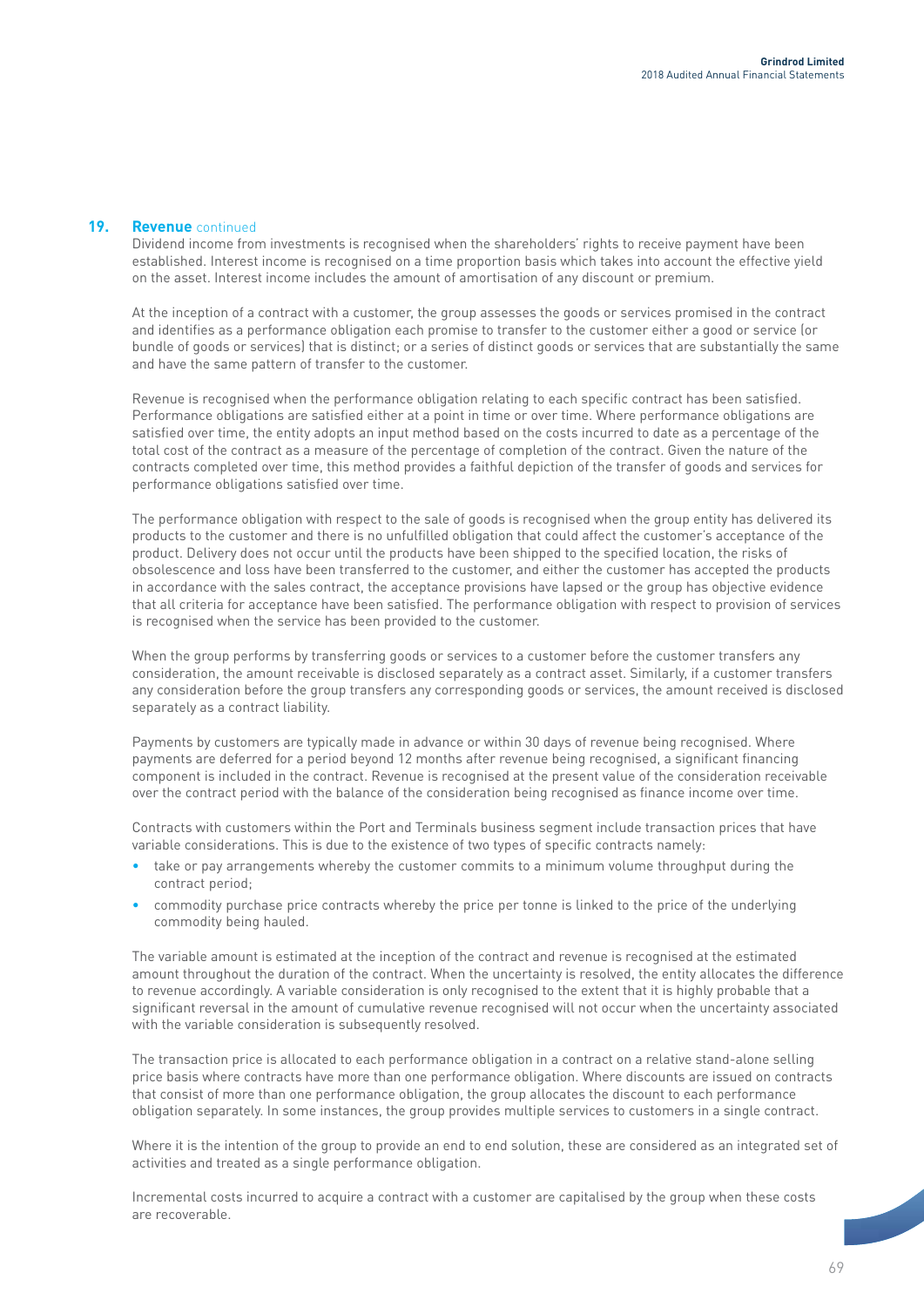for the year ended 31 December 2018

### **19. Revenue** continued

Revenue from each category is disaggregated in the following table:

|                                           | <b>CONSOLIDATED</b> |               | <b>COMPANY</b>      |                     |
|-------------------------------------------|---------------------|---------------|---------------------|---------------------|
|                                           | 2018<br><b>R000</b> | 2017<br>R000  | 2018<br><b>R000</b> | 2017<br><b>R000</b> |
|                                           |                     |               |                     |                     |
| <b>Bulk terminals</b>                     | 400 528             | 357 585       |                     |                     |
| Container handling                        | 1 195 215           | 998 644       |                     |                     |
| Logistics                                 | 781 104             | 774 243       |                     |                     |
| Net interest income of Financial Services | 278 954             | 173 103       |                     |                     |
| Fee income of Financial Services          | 196 773             | 202 945       |                     |                     |
| Ships agency income                       | 301 901             | 288 096       |                     |                     |
| Other services                            | 269 059             | 264 806       | 295896              | 679 587             |
|                                           | 3 423 534           | 3 0 5 9 4 2 2 | 295896              | 679 587             |

#### **Analysis of Financial Services' net interest income included above:**

| Interest income                                                | 1 037 257 | 888 359 |
|----------------------------------------------------------------|-----------|---------|
| Advances                                                       | 729 339   | 678 370 |
| Balances at banks and short-term funds                         | 240805    | 156 656 |
| Preference share dividends, negotiable<br>securities portfolio | 3 2 6 1   | 8747    |
| Other short-term securities                                    | 71 790    | 50 222  |
| Paid on derivative instruments                                 | (7938)    | (5636)  |
| Interest expense                                               | 758 303   | 715 256 |
| Call deposits                                                  | 290 435   | 304 512 |
| Notice and fixed deposits                                      | 178814    | 128 832 |
| Other interest expense                                         | 162 185   | 107 990 |
| Prime-linked notice deposits                                   | 126869    | 173 922 |
| Net interest income                                            | 278 954   | 173 103 |
| Interest income calculated using the EIR method                | 278954    | 173 103 |

## **20. Operating profit from continuing operations before interest and taxation**

**Employee benefit costs**

The cost of providing employee benefits is accounted for in the period in which the benefits are earned by employees.

The cost of short-term employee benefits is recognised in the period in which the service is rendered and is not discounted. The expected cost of short-term accumulating compensated absences is recognised as an expense as the employees render service that increases their entitlement or, in the case of non-accumulating absences, when the absences occur.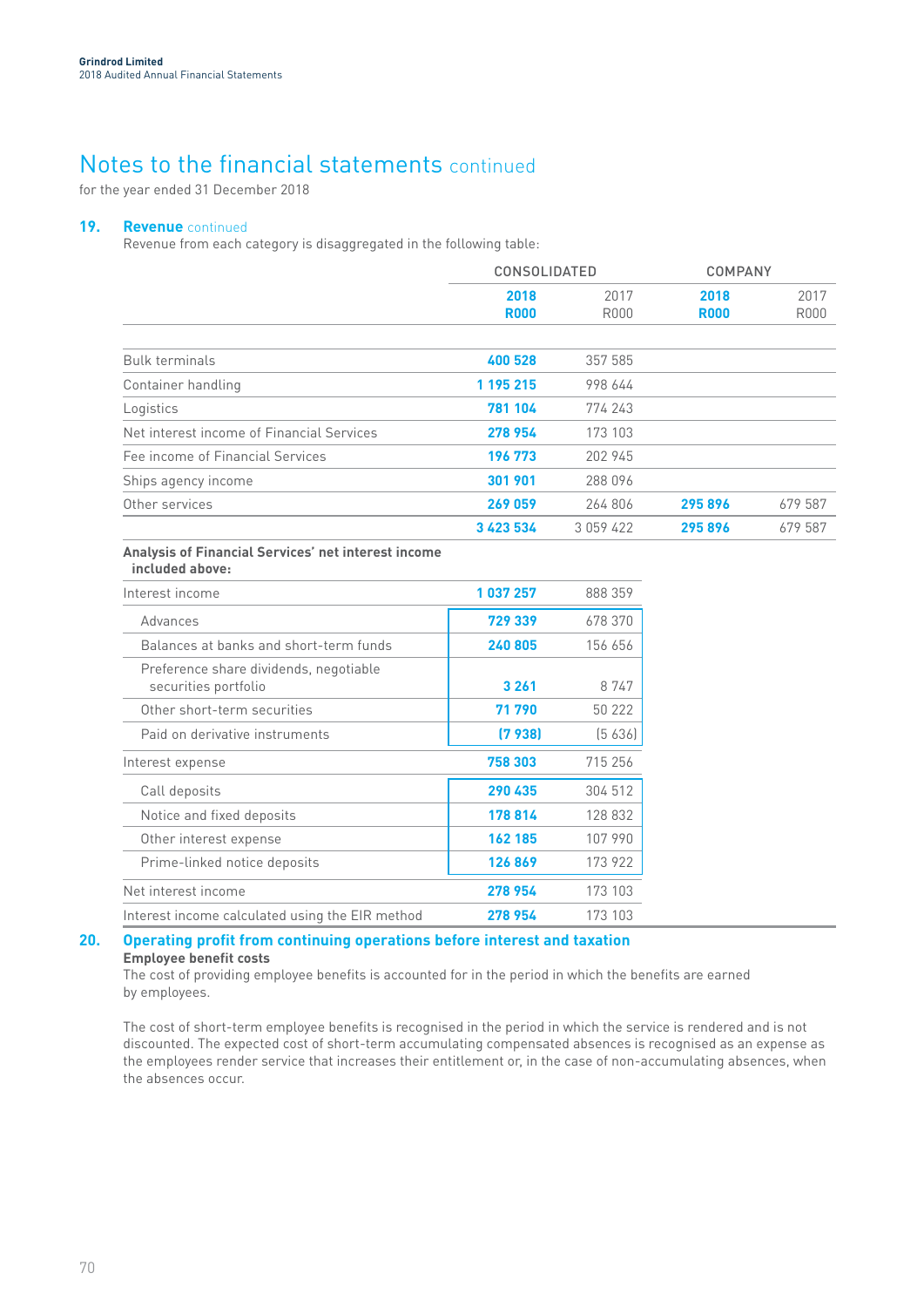### **20. Operating profit from continuing operations before interest and taxation** continued **Defined benefit costs**

Past service cost is recognised in profit or loss in the period of a plan amendment. Net interest is calculated by applying the discount rate at the beginning of the period to the net defined benefit liability or asset. Defined benefit costs are categorised as service costs (including current service costs, past service costs, as well as gains and losses on curtailments and settlements), net interest expense or income and remeasurement.

The group presents service costs and net interest expense or income in profit or loss. Curtailment gains and losses are accounted for as past service costs.

The employee benefit obligation recognised in the consolidated statement of financial position represents the actual deficit or surplus in the group's defined benefit plans. Any surplus resulting from this calculation is limited to the present value of any economic benefits available in the form of refunds from the plans or reductions in future contributions to the plans.

### **Borrowing costs**

Borrowing costs directly attributable to the acquisition, construction or production of qualifying assets that necessarily take a substantial period of time to get ready for their intended use or sale, are added to the cost of those assets, until such time as the assets are substantially ready for their intended use or sale. All other borrowing costs are expensed in the period in which they are incurred.

Operating profit from continuing operations before interest and taxation includes the following:

|                                                 | <b>CONSOLIDATED</b> |                     | <b>COMPANY</b>      |                     |
|-------------------------------------------------|---------------------|---------------------|---------------------|---------------------|
|                                                 | 2018<br><b>R000</b> | 2017<br><b>R000</b> | 2018<br><b>R000</b> | 2017<br><b>R000</b> |
| <b>Other income</b>                             |                     |                     |                     |                     |
| Other sundry income                             | 35 116              | 196 121             |                     |                     |
| Net gain on financial instruments               | 184 953             | 130 345             |                     |                     |
| <b>Operating expenses</b>                       |                     |                     |                     |                     |
| Voyage expenses                                 | 105 658             | 105 845             |                     |                     |
| Cost of sales                                   | 862765              | 798 960             |                     |                     |
| Bunker fuels                                    | 93 673              | 75 064              |                     |                     |
| Container handling and logistics                | 673 258             | 597 708             |                     |                     |
| Other commodities                               | 95834               | 126 188             |                     |                     |
| Staff costs                                     | 1 106 475           | 986 461             | 4388                | 12 957              |
| Provision for bad debt on intercompany loan     |                     |                     |                     | 1050695             |
| Depreciation                                    | 168764              | 158 581             |                     |                     |
| Amortisation                                    | 24 513              | 37 263              |                     |                     |
| The above costs are arrived at after including: |                     |                     |                     |                     |
| Auditors' remuneration                          |                     |                     |                     |                     |
| Audit fees - current year provision             | 21 933              | 14722               | 3000                | 4 2 9 3             |
| Prior year under provision                      | 276                 | 4828                |                     |                     |
| Operating lease rentals                         |                     |                     |                     |                     |
| Land and buildings                              | 161 058             | 162 996             |                     |                     |
| Ships and other                                 | 180 315             | 200 411             |                     |                     |
| Professional fees                               |                     |                     |                     |                     |
| Administrative and managerial                   | 10 065              | 15 8 5 4            | 2423                | 2629                |
| Technical/projects                              | 17036               | 31 463              | 1319                |                     |

In the prior year, due to the discontinuance of the Rail businesses, intercompany receivables of R1 050.7 million were written-off in Company.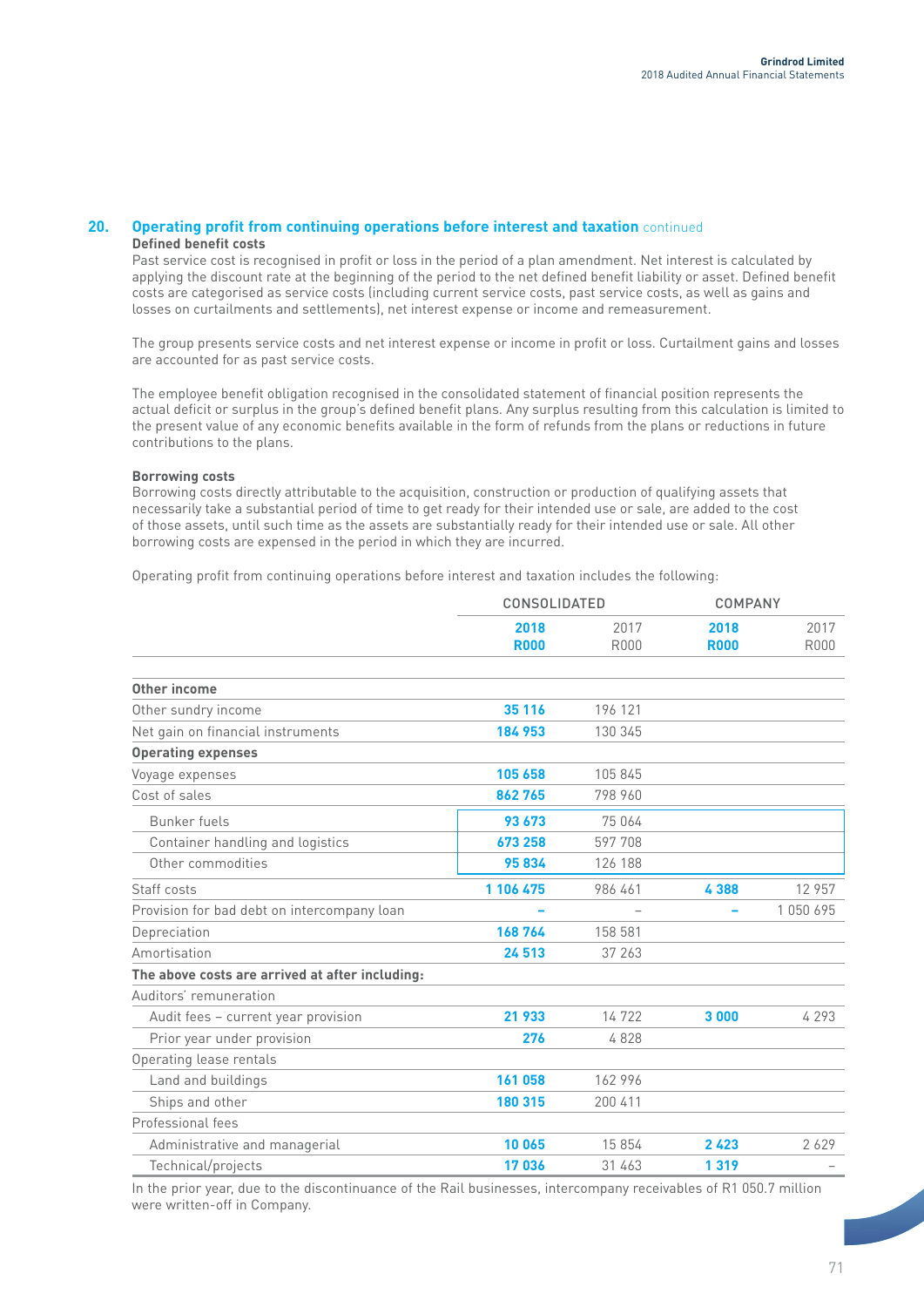for the year ended 31 December 2018

## **21. Non-trading items from continuing operations**

Non-trading items cover those amounts that are not considered to be of an operating/trading nature, and generally include re-measurements due to:

- impairments of goodwill and non-current assets;
- gains and losses on the measurement to fair value less costs to sell (or on the disposal) of assets or disposal groups constituting discontinued operations;
- gains and losses on the measurement to fair value less costs to sell of non-current assets or disposal groups classified as held for sale;
- gains and losses on the disposal of property, terminals, machinery, vehicles and equipment;
- recycling through profit or loss of foreign currency translation reserves upon disposal of entities whose functional currencies are different to the group's presentation currency;
- recycling through profit or loss of fair value gains and losses previously recognised directly in equity upon the disposal of available for sale financial assets and the realisation of hedges of a net investment in a foreign operation; and
- the group's proportionate share of exceptional items (determined on the same basis) of associates and joint ventures.

Re-measurements to fair value of other financial instruments (including amounts recycled through profit or loss under cash flow hedges that were previously recognised directly in equity) are not included in non-trading items.

|                                                                                                                                              |                     | <b>CONSOLIDATED</b> |                     | <b>COMPANY</b> |  |
|----------------------------------------------------------------------------------------------------------------------------------------------|---------------------|---------------------|---------------------|----------------|--|
|                                                                                                                                              | 2018<br><b>R000</b> | 2017<br>R000        | 2018<br><b>R000</b> | 2017<br>R000   |  |
| Impairment of property, terminals, machinery,<br>vehicles and equipment (note 2)                                                             | (2 682)             | [8 503]             |                     |                |  |
| Impairment of intangible assets (note 3)                                                                                                     | (16 276)            |                     |                     |                |  |
| Net profit on disposal of investments                                                                                                        | 7 276               | 1 2 2 6             | 269845              |                |  |
| Impairment of investments                                                                                                                    |                     | [126 479]           |                     | (1432048)      |  |
| Net profit on disposal of property, terminals,<br>machinery, vehicles and equipment                                                          | 76 051              | 17 372              |                     |                |  |
| Foreign currency translation reserve release                                                                                                 |                     | 245 656             |                     |                |  |
| Gain on bargain purchase                                                                                                                     | 17357               |                     |                     |                |  |
|                                                                                                                                              | 81726               | 129 272             | 269845              | (1432048)      |  |
| In the prior year the discontinuance of the Shipping businesses resulted in investments of R1 432.0 million being<br>written off in Company. |                     |                     |                     |                |  |

| Net finance costs                              |           |          |        |        |
|------------------------------------------------|-----------|----------|--------|--------|
| Interest received on loans and receivables at  |           |          |        |        |
| amortised cost                                 | 245 454   | 264 575  | 66.970 | 56 424 |
| Interest paid on financial liabilities held at |           |          |        |        |
| amortised cost                                 | (85, 451) | 197 850) |        |        |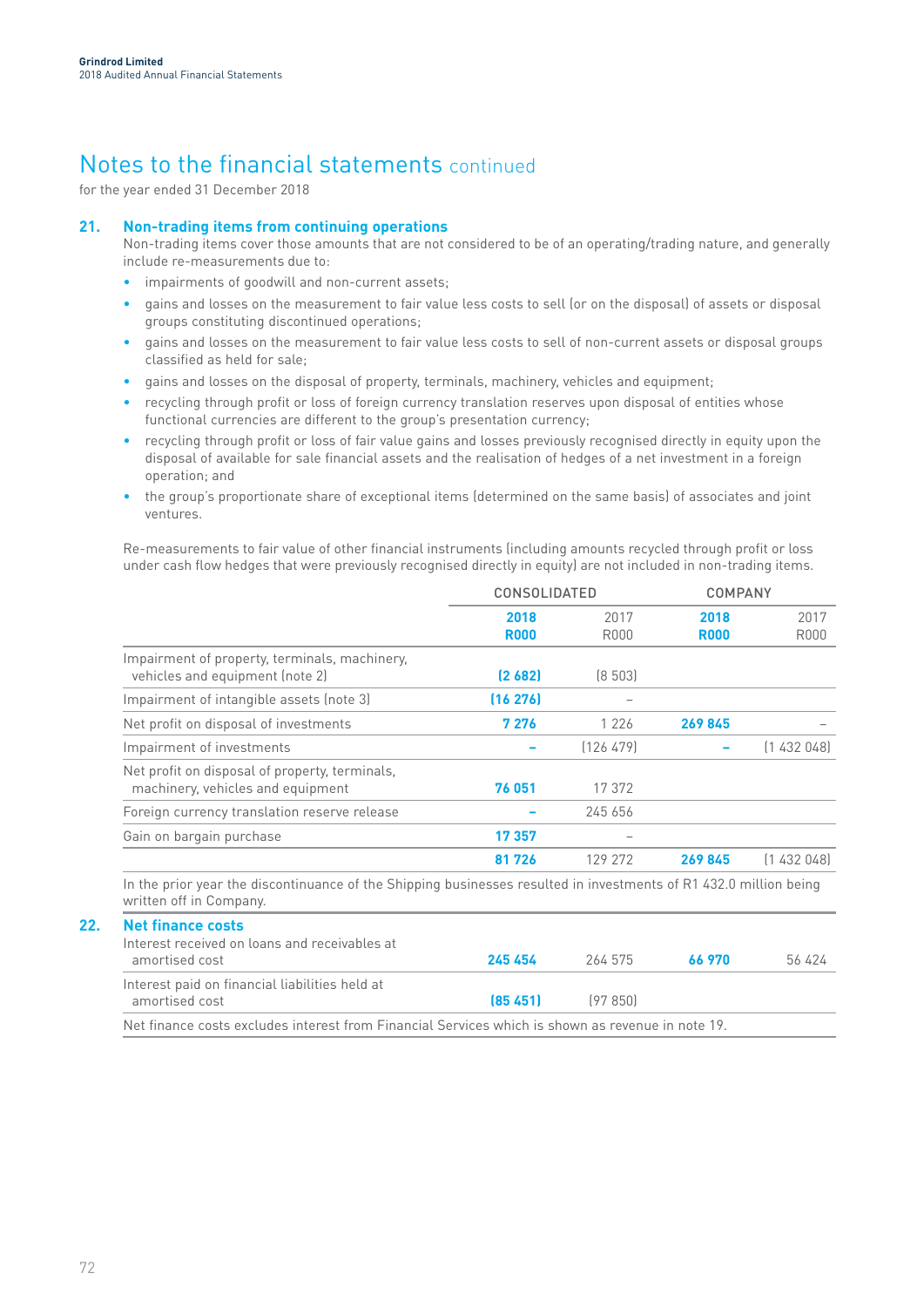### **23. Taxation**

The charge for current taxation is based on the results for the year as adjusted for income that is exempt and expenses that are not deductible using tax rates that are applicable to taxable income.

Deferred taxation is recognised in profit or loss except when it relates to items credited or charged directly to equity, in which case it is also recognised in equity.

|                                                                       | CONSOLIDATED        |                     |                     | <b>COMPANY</b>      |  |
|-----------------------------------------------------------------------|---------------------|---------------------|---------------------|---------------------|--|
|                                                                       | 2018<br><b>R000</b> | 2017<br><b>R000</b> | 2018<br><b>R000</b> | 2017<br><b>R000</b> |  |
| <b>South African normal taxation</b>                                  |                     |                     |                     |                     |  |
| Current                                                               |                     |                     |                     |                     |  |
| On income for the year                                                | 79 534              | 92 321              | 2058                | 2999                |  |
| Capital gains taxation (CGT)                                          | 20 479              |                     |                     |                     |  |
| Prior year                                                            | 9 2 6 8             | 2 7 5 5             |                     |                     |  |
| Withholding taxes                                                     | 2 2 2 7             | (129)               |                     |                     |  |
| Deferred                                                              |                     |                     |                     |                     |  |
| On income for the year                                                | 2 150               | 37 103              |                     | (501)               |  |
| Prior year                                                            | (1187)              | 4 3 3 2             |                     |                     |  |
| Foreign                                                               |                     |                     |                     |                     |  |
| Current                                                               |                     |                     |                     |                     |  |
| On income for the year                                                | 59 942              | 36 326              |                     |                     |  |
| Prior year                                                            | 2 3 3 5             | 2880                |                     |                     |  |
| Withholding taxes                                                     | (418)               | 425                 |                     |                     |  |
| Deferred                                                              |                     |                     |                     |                     |  |
| On loss for the year                                                  | (32097)             | [2 364]             |                     |                     |  |
| Prior year                                                            | 11718               | (712)               |                     |                     |  |
|                                                                       | 153 951             | 172 937             | 2058                | 2498                |  |
| Effective rate of taxation*                                           | %                   | $\frac{0}{0}$       | %                   | $\frac{0}{0}$       |  |
| Normal rate of taxation                                               | 28.0                | 28.0                | 28.0                | (28.0)              |  |
| Adjusted for:                                                         |                     |                     |                     |                     |  |
| Current year taxation losses (utilised)/not utilised                  | (0.7)               | 2.0                 |                     |                     |  |
| Exempt income                                                         | (22.5)              | (20.5)              | (28.7)              | (11.7)              |  |
| Non-taxable foreign items                                             | (0.7)               | 1.8                 |                     |                     |  |
| Non-allowable items                                                   | 4.5                 | 8.1                 | 1.0                 | 39.8                |  |
| CGT                                                                   | 11.2                | 3.9                 |                     |                     |  |
| Prior year                                                            | 2.1                 | 1.3                 |                     |                     |  |
| Withholding taxation and investment taxation credit                   | 0.3                 | (0.7)               |                     |                     |  |
| Effective rate of taxation                                            | 22.2                | 23.9                | 0.3                 | 0.1                 |  |
| Effective rate of taxation including joint ventures and<br>associates | 23.9                | 24.0                |                     |                     |  |

\* Effective rate of taxation is based on profit before taxation, share of associate companies' profit and share of joint venture companies' profit.

Subsidiary companies have estimated taxation losses of R1 548.4 million (2017: R884.0 million) including discontinued operations of which R54.4 million (2017: R661.6 million) has been utilised in the calculation of deferred taxation.

Exempt income relate mainly to dividends received and capital profit on sale.

Non-allowable items mainly relate to non-deductible expenses and impairments.

Non-taxable foreign items mainly relate to differences on foreign subsidiaries taxation rates.

CGT in the current year includes tax on fair value of investments in the Financial Services division.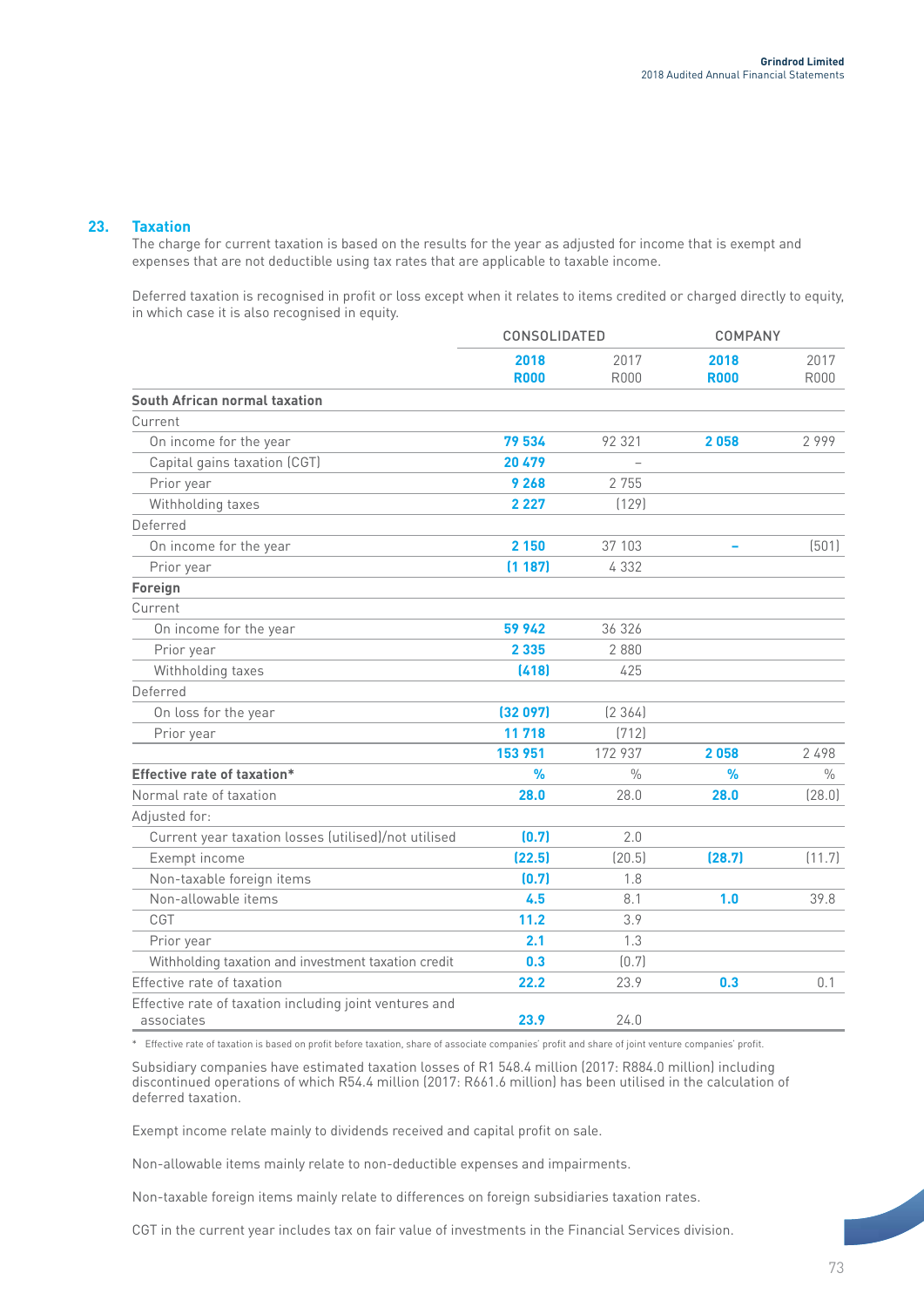for the year ended 31 December 2018

## **24. Earnings per share**

|      |                                                                                                                                    | CONSOLIDATED        |                     |
|------|------------------------------------------------------------------------------------------------------------------------------------|---------------------|---------------------|
|      |                                                                                                                                    | 2018<br><b>R000</b> | 2017<br><b>R000</b> |
| 24.1 | <b>Basic earnings per share</b>                                                                                                    |                     |                     |
|      | The earnings and weighted average number of ordinary shares used in the<br>calculation of basic earnings per share are as follows: |                     |                     |
|      | Profit attributable to shareholders of the Company from continuing operations                                                      | 869 093             | 713 920             |
|      | Less: preference dividends                                                                                                         | (65682)             | (67645)             |
|      | Profit used in the calculation of basic earnings per share from continuing<br>operations                                           | 803 411             | 646 275             |
|      | Profit/(loss) for the year from discontinued operations                                                                            | 2041870             | (1228970)           |
|      | Earnings used in the calculation of basic earnings per share from<br>total operations                                              | 2845281             | [582 695]           |
|      | Weighted average number of shares in issue for the year (000s)                                                                     | 751877              | 751 164             |
| 24.2 | <b>Diluted earnings per share</b>                                                                                                  |                     |                     |
|      | Diluted weighted average number of shares in issue for the year (000s)                                                             | 756 902             | 755 810             |
|      | Reconciliation of weighted average number of shares (000s)                                                                         |                     |                     |
|      | Basic average number of shares in issue                                                                                            | 751877              | 751 164             |
|      | Shares that will be issued for no value in terms of share option scheme                                                            | 5025                | 4646                |
|      | Diluted average number of shares in issue                                                                                          | 756 902             | 755 810             |
| 24.3 | Headline and diluted headline earnings per share (continuing operations)                                                           |                     |                     |
|      | Headline earnings per share is based on headline earnings of                                                                       | 716 574             | 570 801             |
|      | and                                                                                                                                |                     |                     |
|      | on the weighted average number of shares in issue for the year (000s)                                                              | 751877              | 751 164             |
|      | Diluted headline earnings per share is based on the weighted average number<br>of shares in issue for the year (000s)              | 756 902             | 755 810             |
|      | Headline earnings per share (cents)                                                                                                |                     |                     |
|      | <b>Basic</b>                                                                                                                       | 95.3                | 76.0                |
|      | Diluted*                                                                                                                           | 94.7                | 75.5                |

\* Diluted earnings per share and diluted headline earnings per share were calculated on weighted average number of shares due to the anti-dilutive effect of the long-term incentive scheme shares.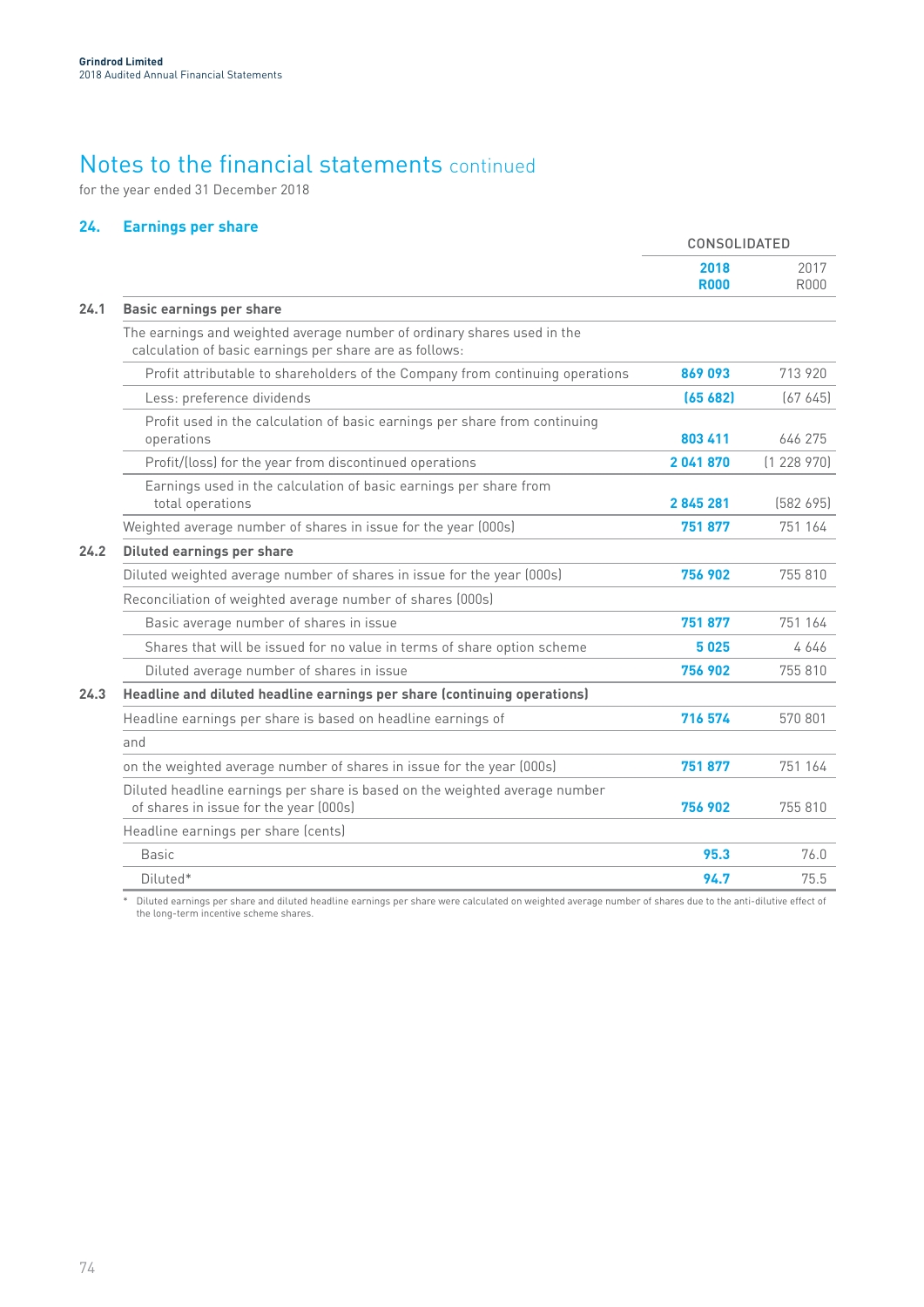## **24. Earnings per share** continued

|                                                                                                                                   | CONSOLIDATED        |                     |
|-----------------------------------------------------------------------------------------------------------------------------------|---------------------|---------------------|
|                                                                                                                                   | 2018<br><b>R000</b> | 2017<br><b>R000</b> |
| Headline earnings reconciliation from continuing operations:                                                                      |                     |                     |
| Profit attributable to shareholders of the Company from continuing operations                                                     | 803 411             | 646 275             |
| Adjusted for:                                                                                                                     |                     |                     |
| Impairment of property, terminals, machinery, vehicles and equipment                                                              | 2 2 3 5             | 7797                |
| Impairment of property, terminals, machinery, vehicles and equipment (gross)                                                      | 2682                | 8 5 0 3             |
| Tax effect                                                                                                                        | (447)               | (706)               |
| Gain on bargain purchase                                                                                                          | (17357)             |                     |
| Impairment of intangible assets                                                                                                   | 16 276              |                     |
| Net profit on disposal of investments                                                                                             | (7276)              | (1 226)             |
| Net profit on disposal of property, terminals, machinery, vehicles and equipment                                                  | (56883)             | [11 472]            |
| Net profit on disposal of property, terminals, machinery, vehicles and<br>equipment (gross)                                       | (76051)             | (17372)             |
| Tax effect                                                                                                                        | 19 168              | 5 900               |
| Impairment of investments                                                                                                         |                     | 126 479             |
| Foreign currency translation reserve released                                                                                     |                     | [245 656]           |
| Joint ventures:                                                                                                                   |                     |                     |
| Net (gain)/loss on disposal of investment property, intangibles, ships,<br>property, terminals, machinery, vehicles and equipment | (1100)              | 121                 |
| Net profit on disposal of investments                                                                                             | (28861)             |                     |
| (Reversal of impairment)/impairment of investments                                                                                | (2675)              | 31 748              |
| Impairment of goodwill                                                                                                            | 832                 |                     |
| Impairment of intangibles, ships, property, terminals, machinery,<br>vehicles and equipment                                       | 7972                | 16 735              |
| Headline earnings                                                                                                                 | 716 574             | 570 801             |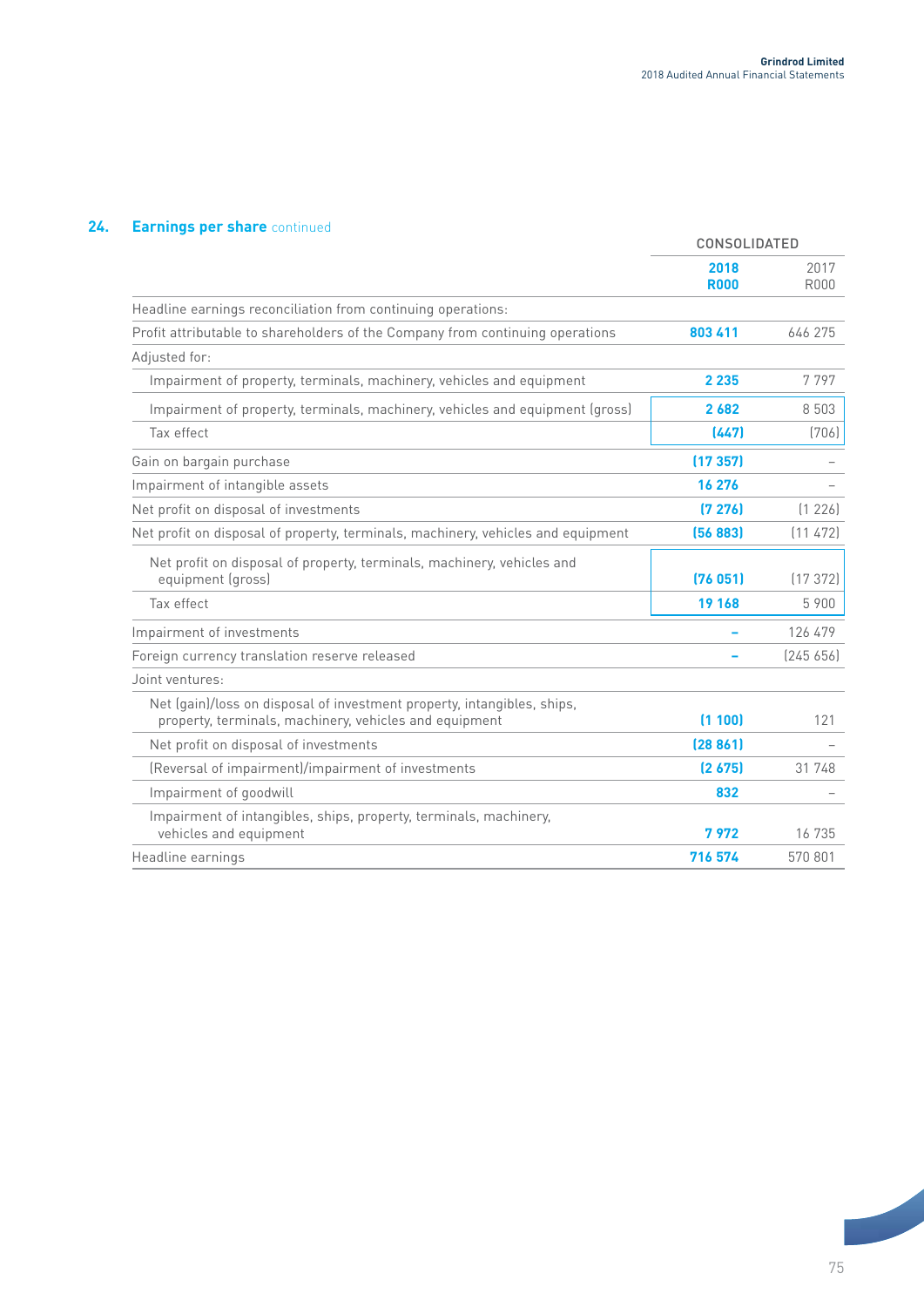for the year ended 31 December 2018

### **25. Discontinued operations**

In 2017 the board approved the strategy to unlock shareholder value which identified the spin-off of the Shipping division as a separate listed entity. In addition, the board also approved the exit of the remaining Rail businesses following the decision, in the prior year, to exit the rail assembly businesses. Consequently the Rail and Shipping segments were classified as held for sale in term of IFRS 5.

During the current year, the Shipping segment was disposed of.

|                                                                                                                    | <b>CONSOLIDATED</b> |                     |
|--------------------------------------------------------------------------------------------------------------------|---------------------|---------------------|
|                                                                                                                    | 2018<br><b>R000</b> | 2017<br><b>R000</b> |
| Income statement - discontinued operations<br>for the year ended 31 December 2018                                  |                     |                     |
| <b>Revenue</b>                                                                                                     | 1950 514            | 5432486             |
| Loss before interest, taxation, depreciation and amortisation                                                      | (195803)            | (606721)            |
| Depreciation and amortisation                                                                                      |                     | [218 564]           |
| <b>Operating loss before interest and taxation</b>                                                                 | [195 803]           | [825 285]           |
| Non-trading items                                                                                                  | 3008897             | (587 770)           |
| (Loss)/gain on remeasurement to fair value less costs to sell                                                      | [701399]            | 483 180             |
| Interest received                                                                                                  | 25 807              | 71 646              |
| Interest paid                                                                                                      | (60027)             | (117382)            |
| Profit/(loss) before share of joint venture and associate companies' profit/(loss)                                 | 2077475             | (975611)            |
| Share of joint venture companies' profit/(loss) after taxation                                                     | 39 719              | (162 356)           |
| <b>Profit/(loss) before taxation</b>                                                                               | 2 117 194           | (1137967)           |
| Taxation                                                                                                           | (72, 358)           | (91056)             |
| Profit/(loss) for the year from discontinued operations                                                            | 2044836             | (1229023)           |
| Attributable to:                                                                                                   |                     |                     |
| Owners of the parent                                                                                               | 2041870             | (1228970)           |
| Non-controlling interests                                                                                          | 2966                | (53)                |
|                                                                                                                    | 2044836             | (1229023)           |
| The total comprehensive income attributable to the shareholders of the Company<br>from discontinued operations was | (241931)            | [394397]            |

The Shipping entities within the group operate under the Singapore Approved International Shipping Enterprise Incentive ("AIS") rules, for corporate taxation purposes. The Singapore AIS regime exempts from corporate income taxes the profits of qualifying activities. Non-qualifying activities are taxed at normal corporate income taxation rates.

Included in non-trading items is R2 830.3 million relating to the release of foreign currency translation reserves and R158.8 million profit on sale on disposal of the Shipping division.

| Cash flows from discontinued operations               |          |            |
|-------------------------------------------------------|----------|------------|
| Net cash outflows from operating activities           | (308113) | (102, 409) |
| Net cash inflows/(outflows) from investing activities | 165 542  | [93 169]   |
| Net cash inflows/(outflows) from financing activities | 226 286  | (6859)     |
| Difference arising on translation                     | 61 237   | (47907)    |
| Net cash inflows/(outflows)                           | 144 952  | (250344)   |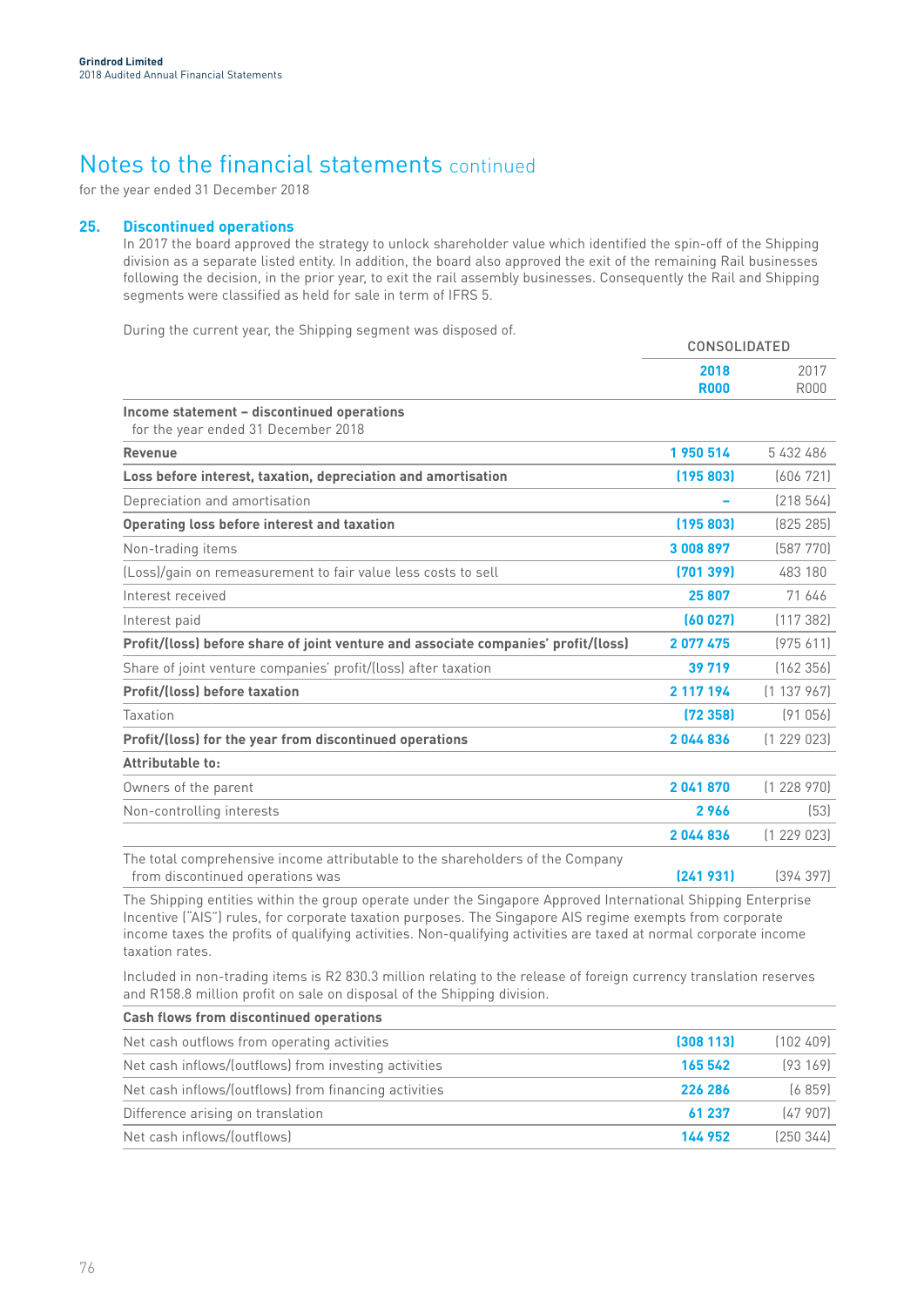### **25. Discontinued operations** continued

### **Leases and ship charters**

*Operating leases and ship charters*

*Income*

The minimum future lease and shipcharters receivable under non-cancellable operating leases and charter party agreements are as follows:

|             |                       | <b>CONSOLIDATED</b>          |                          |                             |  |
|-------------|-----------------------|------------------------------|--------------------------|-----------------------------|--|
|             | 1 year<br><b>R000</b> | $2 - 5$ years<br><b>R000</b> | >5 years<br><b>R000</b>  | <b>Total</b><br><b>R000</b> |  |
| 2018        |                       |                              |                          |                             |  |
| Locomotives | 1 1 2 8               |                              | $\overline{\phantom{a}}$ | 1 1 2 8                     |  |
| 2017        |                       |                              |                          |                             |  |
| Ships       | 107 157               | 89 904                       | $\qquad \qquad -$        | 197 061                     |  |
| Locomotives | 201 775               | 807 103                      | $\qquad \qquad -$        | 1 008 878                   |  |
|             | 308 932               | 897 007                      | $\qquad \qquad -$        | 1 205 939                   |  |

### **Expenditure**

The minimum future lease and shipcharters payable under non-cancellable operating leases and charter party agreements are as follows:

|            |                       | <b>CONSOLIDATED</b>          |                          |                             |
|------------|-----------------------|------------------------------|--------------------------|-----------------------------|
|            | 1 year<br><b>R000</b> | $2 - 5$ years<br><b>R000</b> | >5 years<br><b>R000</b>  | <b>Total</b><br><b>R000</b> |
| 2017       |                       |                              |                          |                             |
| Ships      | 829 205               | 991314                       | 76 463                   | 1896982                     |
| Properties | 9 3 4 3               | 7657                         | $\overline{\phantom{m}}$ | 17 000                      |
| Other      | 2955                  | 1078                         | $\qquad \qquad$          | 4033                        |
|            | 841 503               | 1 000 049                    | 76 463                   | 1918015                     |

The group has the option to extend the ship charters at predetermined rates in respect of certain ships. In addition the group has the option to acquire certain ships at predetermined prices.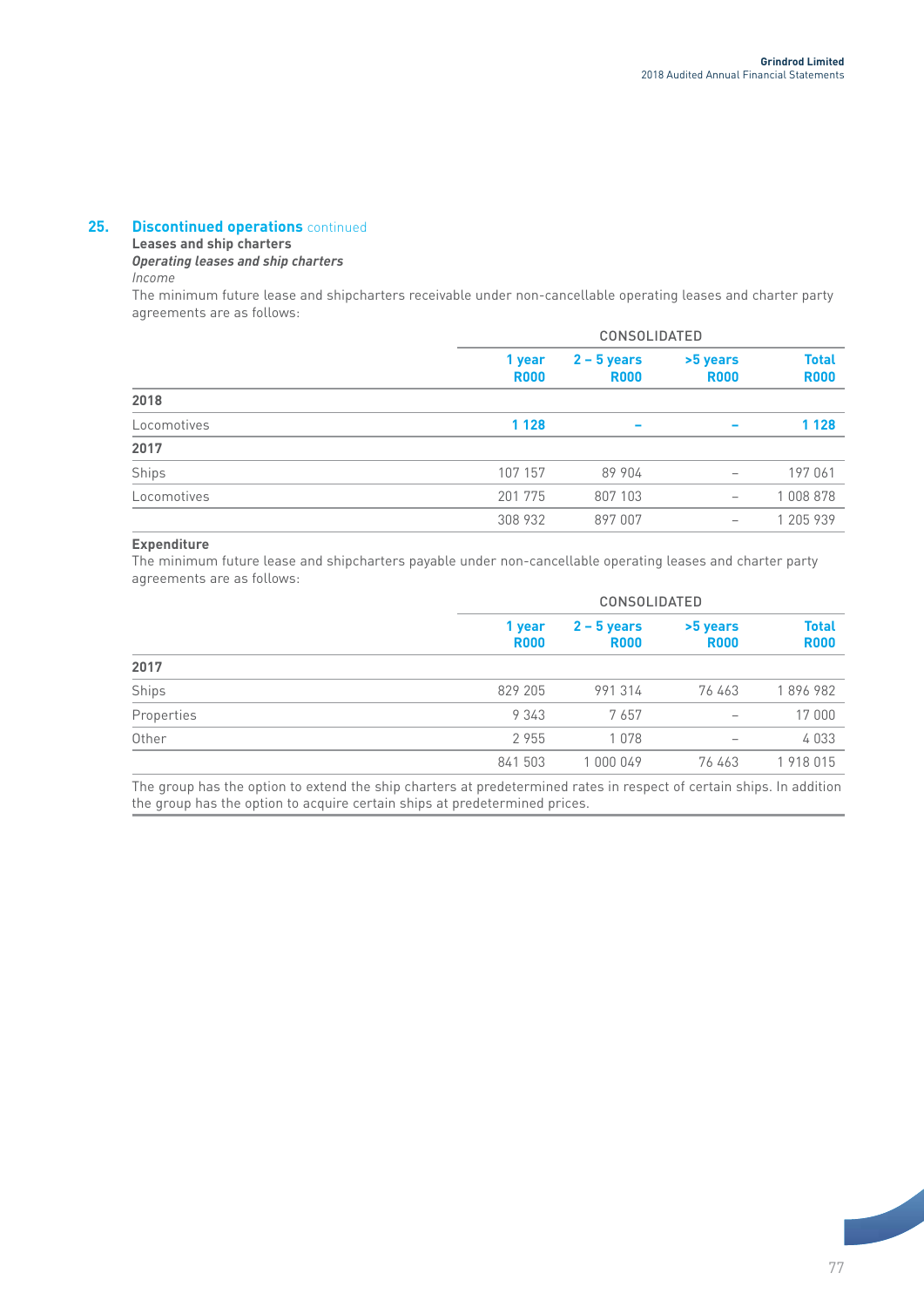for the year ended 31 December 2018

## **26. Share-based payments**

## **Equity-settled share options**

Executive directors, senior executives and other employees have been granted equity-settled share options in terms of the Grindrod Limited Forfeitable Share Plan (FSP).

Equity-settled share-based payments are measured at fair value (excluding the effect of non-market-based vesting conditions) at the date of grant and recognised in profit or loss on the straight-line basis over the vesting period, based on the estimated number of shares that will eventually vest and adjusted for the effect of non-market-based vesting conditions. Fair value is measured using a binomial pricing model.

## **Cash-settled share-based payments**

Share appreciation rights granted to employees for services rendered or to be rendered are raised as a liability and recognised in profit or loss immediately or, if vesting requirements are applicable, over the vesting period. The liability is remeasured annually until settled and any changes in value are recognised in profit or loss. Fair value is measured using a binomial pricing model.

## **Equity-settled forfeitable share plan**

During 2012 the group introduced the Grindrod Forfeitable Share Plan (FSP). The scheme allows executive directors and senior employees to earn a long-term incentive to assist with the retention and reward of selected employees.

Shares are granted to employees for no consideration. These shares participate in dividends and shareholder rights from grant date.

The vesting of the shares is subject to continued employment for a period of three, four and five years or the employee will forfeit the shares.

On resignation, the employee will forfeit any unvested shares. On death or retirement only a portion of the shares will vest, calculated based on the number of months worked over the total vesting period.

In terms of IFRS 2 Share-Based Payments, the transaction is measured at the fair value of the equity instruments at the grant date. The fair value takes into account that the employees are entitled to dividends from the grant date.

The fair value of the equity-settled shares subject to non-market conditions is the average share price at grant date.

|                                                           | 2018 | 2017       | 2017       | 2017       | 2017       |
|-----------------------------------------------------------|------|------------|------------|------------|------------|
| Date of grant                                             |      | 28/02/2017 | 26/06/2017 | 26/07/2017 | 01/11/2017 |
| Number of shares granted and<br>remaining at year end     |      | 50 000     | 2 530 000  | 80.000     | 430 000    |
| Share price and estimated fair value<br>at grant date (R) |      | 13.87      | 13.00.     | 13.67      | 15.48      |

## **Cash-settled share-based payments**

The group issues to certain employees share appreciation rights (SAR) that require the group to pay the intrinsic value of the SAR to the employee at the date of exercise. The group has recorded liabilities of R29.0 million (2017: R43.0 million inclusive of amounts disclosed in non-current assets held for sale).

The group recorded total current year expense (including discontinued operations) of R8.9 million (2017 expenses: R5.7 million).

The fair values were calculated using a stochastic model based on the standard binomial options pricing model.

This model has been modified to take into account early exercise opportunities and expected employee exercise behaviour.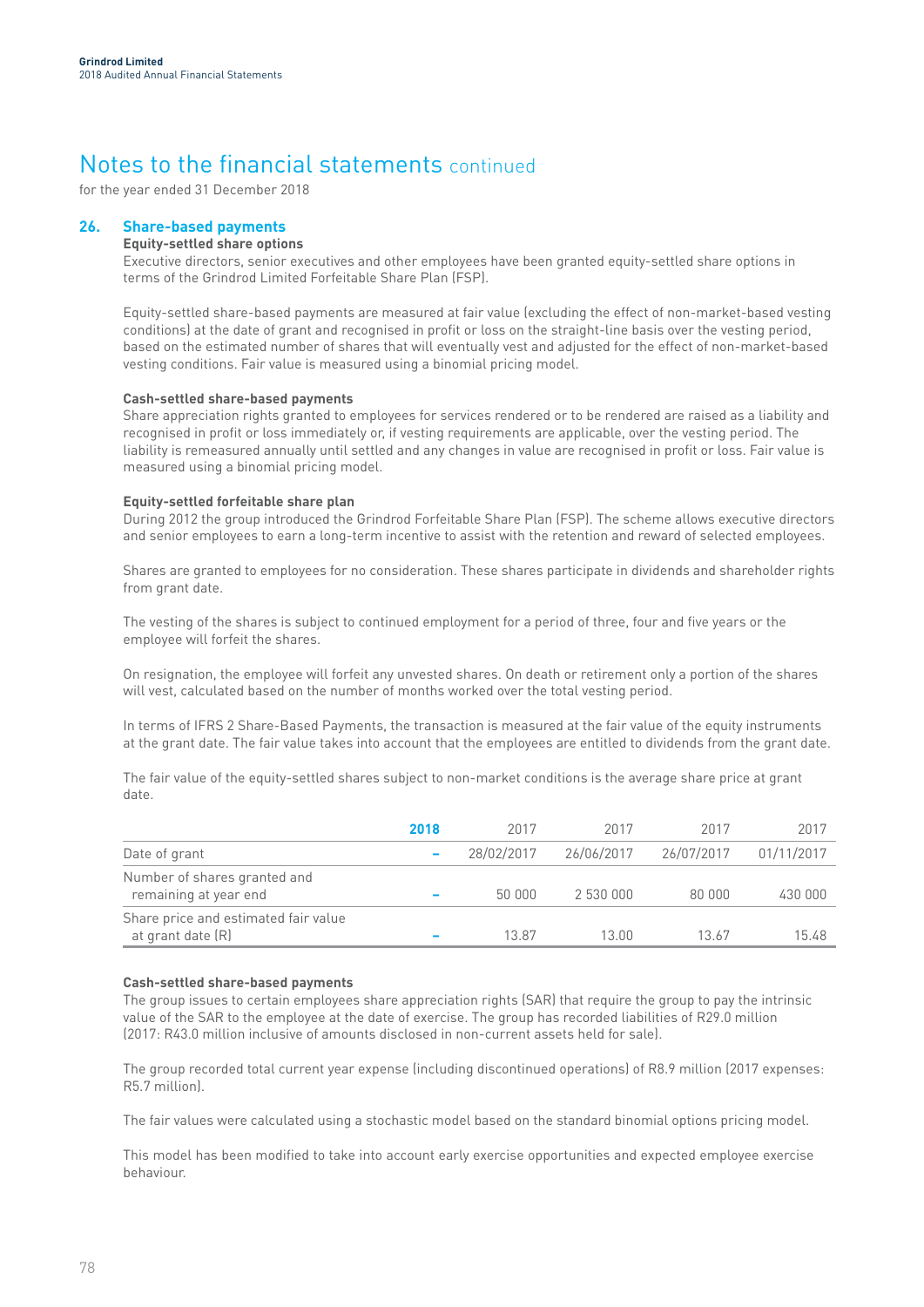## **26. Share-based payments** continued

The valuation was performed by independent actuaries. The inputs into the model were as follows:

|                                                           |         | <b>CONSOLIDATED</b> |  |
|-----------------------------------------------------------|---------|---------------------|--|
|                                                           | 2018    | 2017                |  |
| Share price (cents)                                       | 615     | 1 3 6 5             |  |
| Expected rolling volatility                               |         |                     |  |
| Three year expected option lifetime                       | 39.6%   | 34.2%               |  |
| Four year expected option lifetime                        | 39.0%   | 34.4%               |  |
| Five year expected option lifetime                        | 39.4%   | 34.1%               |  |
| Expected option lifetime                                  |         |                     |  |
| Vesting periods three                                     | 3 years | 3 years             |  |
| Vesting periods four                                      | 4 years | 4 years             |  |
| Vesting periods five                                      | 5 years | 5 years             |  |
| Risk-free rate based on zero-coupon government bond yield |         |                     |  |
| Three year expected option lifetime                       | 7.2%    | $6.9\%$             |  |
| Four year expected option lifetime                        | 7.3%    | 7.0%                |  |
| Five year expected option lifetime                        | 7.3%    | $7.0\%$             |  |
| Expected dividend yield                                   | 1.9%    | 1.5%                |  |
| Forfeiture rate per annum compound                        | 10.0%   | 10.0%               |  |

## **27. Capital commitments**

|                                   | <b>CONSOLIDATED</b> |                        |              |                 |  |
|-----------------------------------|---------------------|------------------------|--------------|-----------------|--|
|                                   | 2018<br><b>R000</b> | 2018<br><b>US\$000</b> | 2017<br>R000 | 2017<br>US\$000 |  |
| Authorised and contracted for     |                     |                        |              |                 |  |
| Due within one year               | 800                 |                        | 29 000       | 19 000          |  |
| Authorised and not contracted for | 160 100             |                        |              |                 |  |
| Total                             | 160 900             |                        | 29 000       | 19 000          |  |
| Financing guarantees              | 99 282              |                        | 197 200      |                 |  |

Financing guarantees are provided where lending facilities have been approved and all the terms and conditions of the loan have been met.

| Irrevocable unutilised facilities to be advanced |        |         |                          |
|--------------------------------------------------|--------|---------|--------------------------|
| to Financial Services customers.                 | 182750 | 189 184 | $\overline{\phantom{a}}$ |

Irrevocable unutilised facilities are approved lending facilities which cannot be unconditionally withdrawn, prior to facility expiry, by Financial Services.

The group's total capital commitments relate to property, terminals, machinery, vehicles and equipment.

These commitments will be funded by cash resources, cash generated from operations and bank financing facilities. The group has carried out a detailed liquidity planning exercise and is confident that it has the necessary resources to meet its capital and other commitments.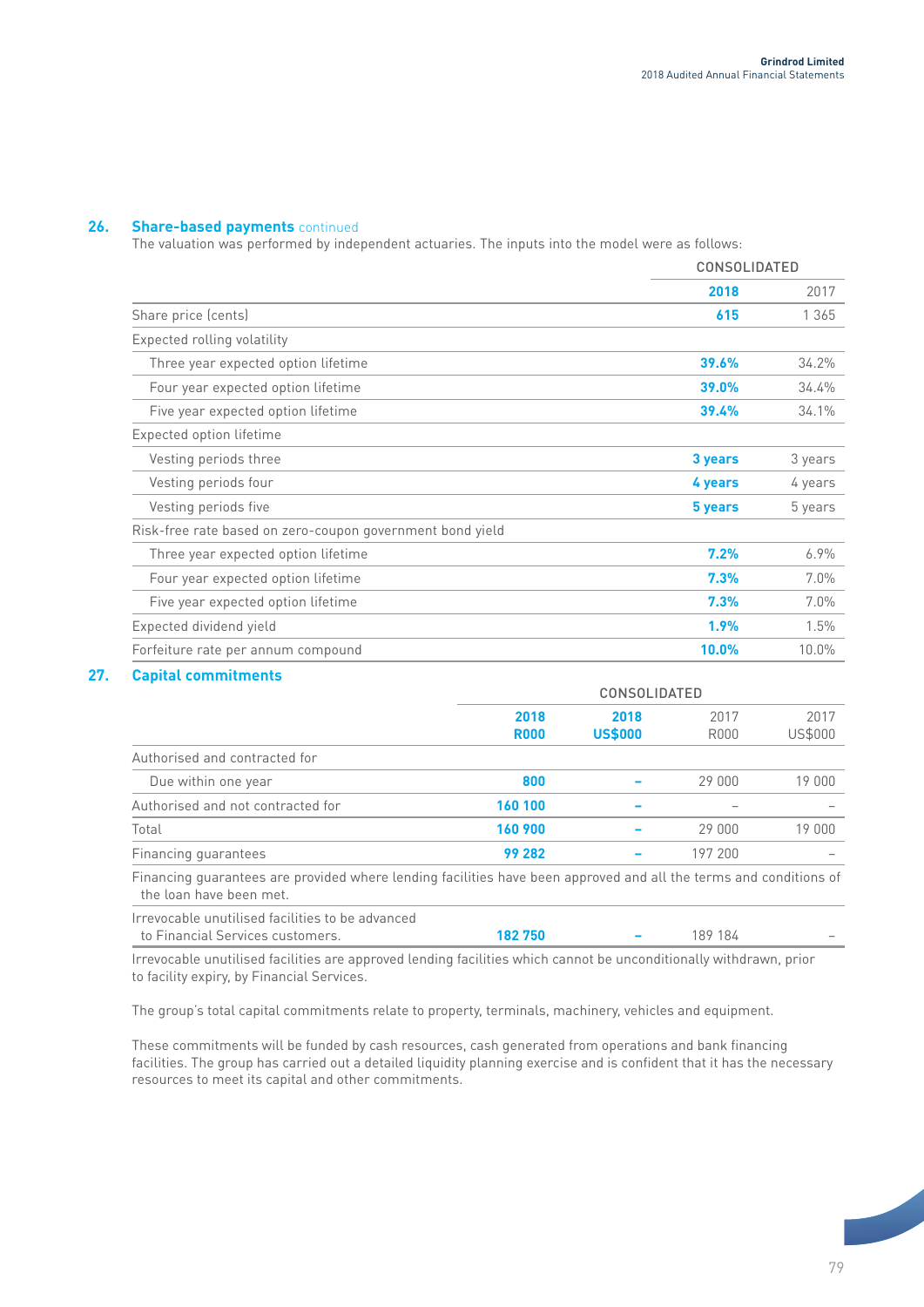for the year ended 31 December 2018

## **28. Contingent assets/liabilities**

The company guaranteed loans and facilities of subsidiaries and joint ventures amounting to R3 920.9 million (2017: R4 739.8 million) of which R1 223.4 million (2017: R1 731.7 million) had been utilised at the end of the year.

Grindrod placed R249.8 million (2017: R190.6 million) on deposit as security with the funders of the B-BBEE consortium and provided a guarantee of R130.0 million (2017: R130.0 million) to secure the structure. Grindrod continues to have the ability, but no obligation, to increase its funding within the structure should the current lenders wish to exit.

In the prior year the company guaranteed loans and facilities of subsidiaries and joint ventures within discontinued operations amounting to R404.7 million of which R404.4 million had been utilised at the end of the period. In the current year, no guarantees or facilities were made or utilised.

In the prior year, the company guaranteed charter-hire payments of subsidiaries within discontinued operations amounting to R403.5 million. The charter-hire payments were due by the subsidiaries in varying amounts from 2018 to 2022. In the current year, there were no guarantees of charter-hire payments.

Due to the significant restructuring, sale and disposal processes over the last few years, there are potential legal tax and compliance risks, which may result in potential exposures. The board continues to monitor and will raise provisions where appropriate.

## **29. Foreign currency denominated items**

All foreign currency denominated items are translated in terms of the group's policies.

|                                                                                                                     | 2018                     |                         | 2017              |                  |
|---------------------------------------------------------------------------------------------------------------------|--------------------------|-------------------------|-------------------|------------------|
|                                                                                                                     | <b>Year end</b><br>rates | <b>Average</b><br>rates | Year end<br>rates | Average<br>rates |
| At 31 December the following exchange rates used<br>on conversion were considered material:                         |                          |                         |                   |                  |
| United States Dollar (USD)                                                                                          | 14.38                    | 13.23                   | 12.39             | 13.36            |
| Pound Sterling (GBP)                                                                                                | 18.33                    | 17.62                   | 16.72             | 17.32            |
| Metical (M2M)                                                                                                       | 0.24                     | 0.22                    | 0.21              | 0.20             |
| In addition, due to the group's significant<br>operations in Mozambique, the USD/MZM rate is<br>considered material | 61.21                    | 60.01                   | 58.63             | 65.82            |

## **30. Leases and ship charters**

## **30.1 Operating leases and ship charters for continuing operations**

## *30.1.1 Income*

The minimum future lease and shipcharters receivable under non-cancellable operating leases and charter party agreements are as follows:

|                      | <b>CONSOLIDATED</b>   |                              |                          |                             |  |
|----------------------|-----------------------|------------------------------|--------------------------|-----------------------------|--|
|                      | 1 year<br><b>R000</b> | $2 - 5$ years<br><b>R000</b> | >5 years<br><b>R000</b>  | <b>Total</b><br><b>R000</b> |  |
| 2018                 |                       |                              |                          |                             |  |
| Properties and other | 50 427                | 26 998                       | $\overline{\phantom{0}}$ | 77425                       |  |
| 2017                 |                       |                              |                          |                             |  |
| Properties and other | 43 441                | 72 793                       | $\overline{\phantom{a}}$ | 116 234                     |  |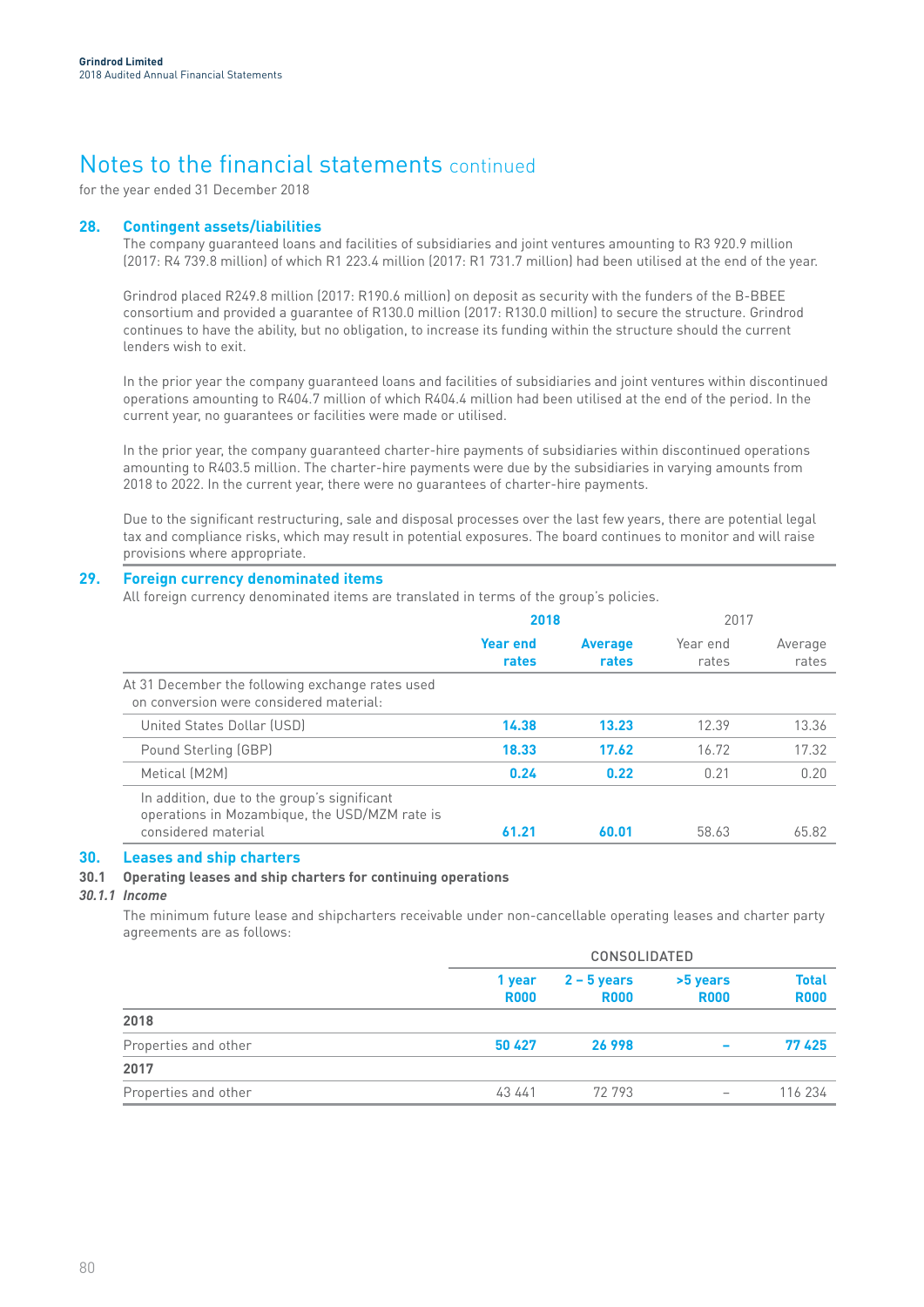## **30. Leases and ship charters** continued

## **30.1.2 Expenditure**

The minimum future lease and shipcharters payable under non-cancellable operating leases and charter party agreements are as follows:

|                      | <b>CONSOLIDATED</b>   |                              |                         |                             |  |  |
|----------------------|-----------------------|------------------------------|-------------------------|-----------------------------|--|--|
|                      | 1 year<br><b>R000</b> | $2 - 5$ years<br><b>R000</b> | >5 years<br><b>R000</b> | <b>Total</b><br><b>R000</b> |  |  |
| 2018                 |                       |                              |                         |                             |  |  |
| Ships                | 171813                | 299 090                      |                         | 470 903                     |  |  |
| Properties and other | 142 608               | 362828                       | 424 480                 | 929 916                     |  |  |
|                      | 314 421               | 661918                       | 424 480                 | 1 400 819                   |  |  |
| 2017                 |                       |                              |                         |                             |  |  |
| Ships                | 137 925               | 201 951                      |                         | 339 876                     |  |  |
| Properties and other | 124 713               | 367 779                      | 351 584                 | 844 076                     |  |  |
|                      | 262 638               | 569 730                      | 351 584                 | 1 183 952                   |  |  |
|                      |                       |                              |                         |                             |  |  |

The group has the option to extend the ship charters at predetermined rates in respect of certain ships.

## **31. Cash flow**

|                                                                                                                               | <b>CONSOLIDATED</b> |              | COMPANY             |                     |
|-------------------------------------------------------------------------------------------------------------------------------|---------------------|--------------|---------------------|---------------------|
| Reconciliation of operating profit/(loss) before<br>interest and taxation to cash generated from/<br>(utilised in) operations | 2018<br><b>R000</b> | 2017<br>R000 | 2018<br><b>R000</b> | 2017<br><b>R000</b> |
| Operating profit/(loss) before interest and taxation                                                                          | 256 314             | [399 148]    | 289 455             | (388 291)           |
| Adjustments for:                                                                                                              |                     |              |                     |                     |
| Depreciation                                                                                                                  | 168765              | 367 055      |                     |                     |
| Share option expense                                                                                                          | 18 990              | 12 27 2      |                     |                     |
| Dividends received                                                                                                            |                     |              | (295896)            | (679587)            |
| Amortisation of intangible assets                                                                                             | 24512               | 47 353       |                     |                     |
| Non-cash financial instruments and foreign<br>exchange (gains)/losses                                                         | (22802)             | 574 333      | 533                 |                     |
| Profit on sale of ships and locomotives                                                                                       |                     | (3311)       |                     |                     |
| Fair value adjustment on Financial Services<br>instruments                                                                    | (196, 410)          | [136902]     |                     |                     |
| Operating profit/(loss) before working<br>capital changes                                                                     | 249 369             | 461 652      | (5, 908)            | (1067878)           |
| Working capital changes                                                                                                       |                     |              |                     |                     |
| (Increase)/decrease in inventories                                                                                            | (43745)             | 116 518      |                     |                     |
| Decrease in trade and other receivables                                                                                       | 289 418             | 406 845      | 408 182             | 659 626             |
| (Decrease)/increase in trade and other payables                                                                               | (335 839)           | (425797)     | (17059)             | 9431                |
| Cash generated from/(utilised in) operations                                                                                  | 159 203             | 559 218      | 385 215             | [398 821]           |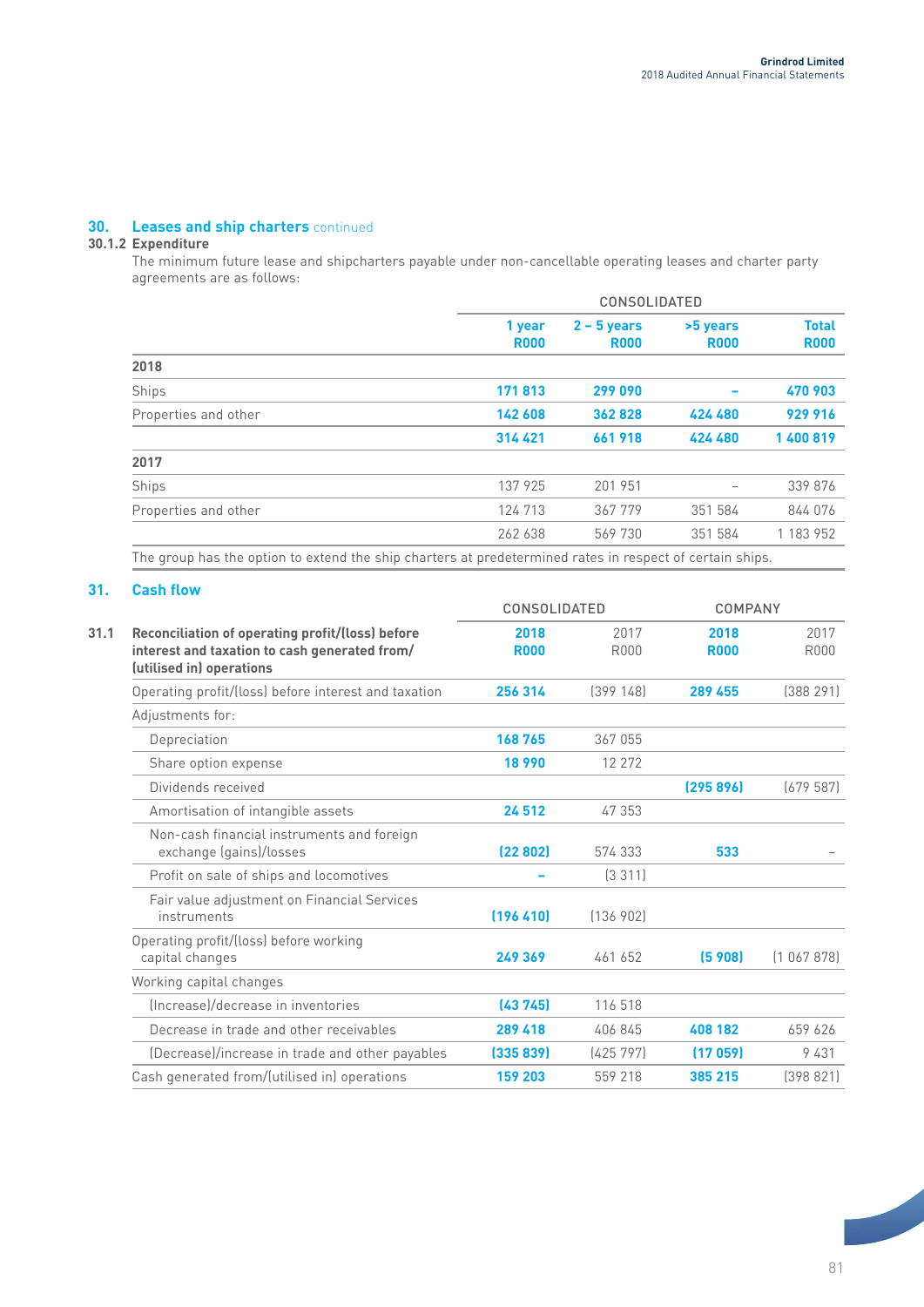for the year ended 31 December 2018

## **31. Cash flow** continued

|      |                                                                                       | <b>CONSOLIDATED</b> |                          | <b>COMPANY</b>      |                     |
|------|---------------------------------------------------------------------------------------|---------------------|--------------------------|---------------------|---------------------|
|      |                                                                                       | 2018<br><b>R000</b> | 2017<br><b>R000</b>      | 2018<br><b>R000</b> | 2017<br><b>R000</b> |
| 31.2 | <b>Taxation paid</b>                                                                  |                     |                          |                     |                     |
|      | Balance at the beginning of the year                                                  | (1331)              | [49859]                  | (1705)              | (1735)              |
|      | Current year - continuing operations                                                  | (173366)            | (134578)                 | (2058)              | (2999)              |
|      | Current year - discontinued operations                                                |                     | [34 667]                 |                     |                     |
|      | Foreign exchange translation                                                          | (254)               | 12 958                   |                     |                     |
|      | Businesses (acquired)/disposed                                                        | 738                 |                          |                     |                     |
|      | Transferred to non-current assets classified<br>as held for sale (note 12)            |                     | 35 199                   |                     |                     |
|      | Balance at the end of the year                                                        | (9877)              | 1 3 3 1                  | 1731                | 1705                |
|      | Taxation paid from continuing operations                                              | (184090)            | [169 616]                | (2 032)             | (3029)              |
|      | Taxation paid from discontinued operations                                            | (20133)             |                          |                     |                     |
|      |                                                                                       | (204 223)           | (169 616)                | (2 032)             | (3029)              |
| 31.3 | Ships, property, terminals, machinery, vehicles and<br>equipment acquired             |                     |                          |                     |                     |
|      | Additions - ships                                                                     | [242 244]           | (69753)                  |                     |                     |
|      | Additions - property, terminals, machinery,<br>vehicles and equipment                 | (348846)            | (145793)                 |                     |                     |
|      | Cash flow on acquisition of property, terminals,<br>machinery, vehicles and equipment | (591090)            | (215 546)                |                     |                     |
| 31.4 | Acquisition of subsidiaries, joint ventures<br>and associates                         |                     |                          |                     |                     |
|      | Property, terminals, machinery, vehicles<br>and equipment                             | (127942)            |                          |                     |                     |
|      | Intangible assets                                                                     | (28890)             |                          |                     |                     |
|      | Other investments                                                                     | 489 607             | [66800]                  | (616 953)           | (205 688)           |
|      | Working capital                                                                       | (18905)             |                          |                     |                     |
|      | Taxation                                                                              | (738)               | $\overline{\phantom{0}}$ |                     |                     |
|      | Long-term borrowings                                                                  | 609 582             | $\overline{\phantom{0}}$ |                     |                     |
|      | Deferred taxation                                                                     | 18880               |                          |                     |                     |
|      | Non-controlling interests                                                             | 7505                |                          |                     |                     |
|      | Cash and bank                                                                         | (38)                |                          |                     |                     |
|      | Bank overdraft                                                                        | 37832               |                          |                     |                     |
|      | Total                                                                                 | 986893              | (66 800)                 | (616953)            | (20568)             |
|      | Treasury shares acquired on consolidation of<br><b>B-BBEE</b> structure               | (393600)            |                          |                     |                     |
|      | Adjustment on consolidation of B-BBEE structure                                       | (696 650)           |                          |                     |                     |
|      | Less: gain on bargain purchase                                                        | 17 357              | 33 400                   |                     |                     |
|      | Total purchase consideration                                                          | (86000)             | (33 400)                 | (616953)            | (205 688)           |
|      | Less: cash and cash equivalents                                                       | (37 794)            |                          |                     |                     |
|      | Cash disposed                                                                         | (123794)            | (33 400)                 | (616953)            | (205 688)           |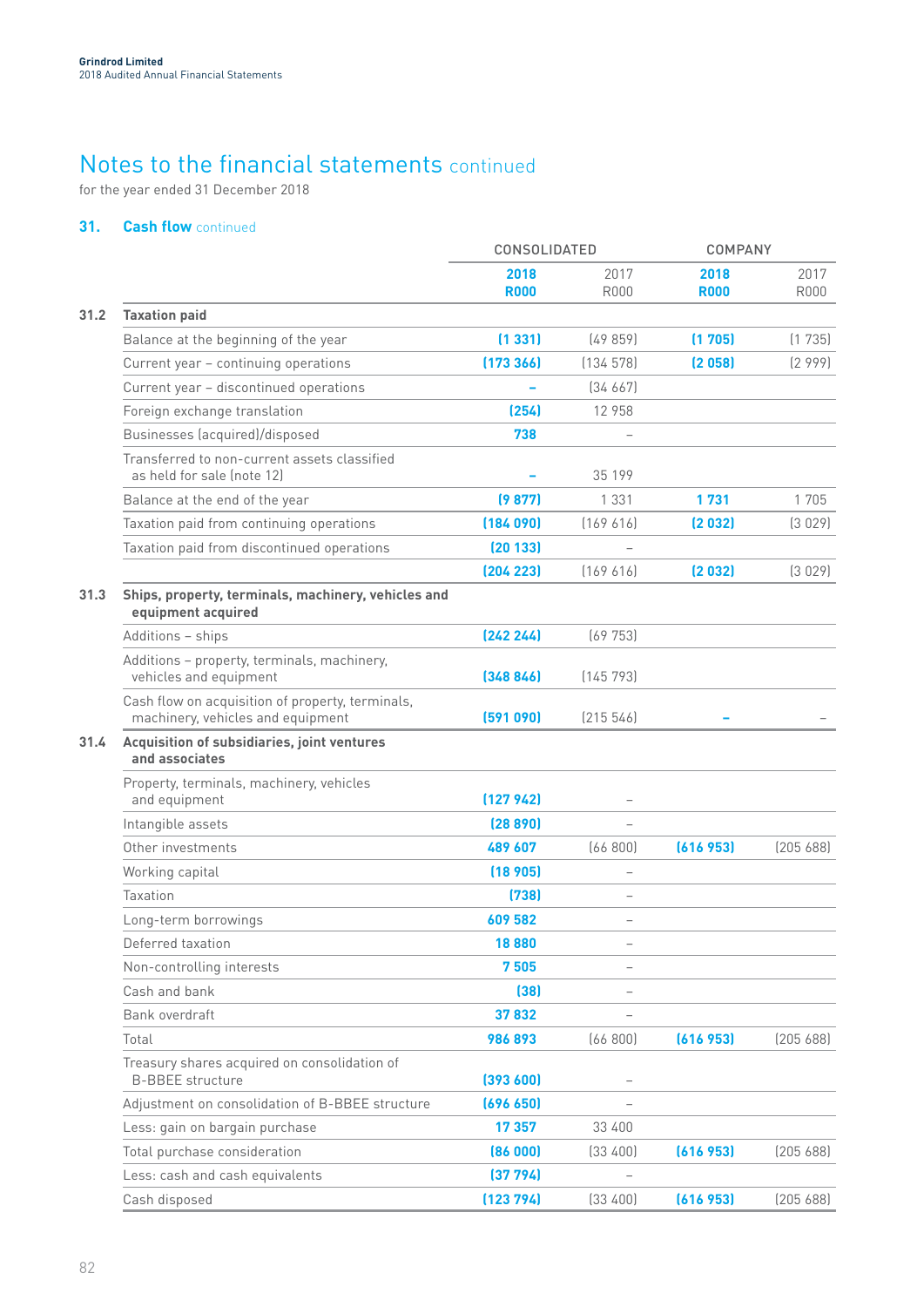## **31. Cash flow** continued

|                                                                                                                                                                                                                    | <b>CONSOLIDATED</b> |              | <b>COMPANY</b>      |                     |
|--------------------------------------------------------------------------------------------------------------------------------------------------------------------------------------------------------------------|---------------------|--------------|---------------------|---------------------|
|                                                                                                                                                                                                                    | 2018<br><b>R000</b> | 2017<br>R000 | 2018<br><b>R000</b> | 2017<br><b>R000</b> |
| <b>Cash and cash equivalents</b>                                                                                                                                                                                   |                     |              |                     |                     |
| Cash and cash equivalents included in the<br>statement of cash flows comprise the following<br>statement of financial position amounts:                                                                            | 3817069             | 8 970 274    | 4030                | 7 1 5 4             |
| Deposits with the SA Reserve Bank (SARB)                                                                                                                                                                           | 264 360             | 241 093      |                     |                     |
| Interbank call deposits                                                                                                                                                                                            | 1961814             | 7404205      |                     |                     |
| Bank balances and cash                                                                                                                                                                                             | 1590895             | 1 324 976    | 4030                | 7 1 5 4             |
| Bank and cash balances included in non-current<br>assets classified as held for sale (note 12)                                                                                                                     | 30 438              | 608 055      |                     |                     |
| Bank overdrafts (note 14)                                                                                                                                                                                          | (468 258)           | (19947)      |                     |                     |
|                                                                                                                                                                                                                    | 3 379 249           | 9 558 382    | 4030                | 7 1 5 4             |
| Amounts included in cash and cash equivalents<br>relating to Financial Services subsidiaries where the<br>balances form part of the reserving requirements as<br>required by the Banks Act. Reserving requirements |                     |              |                     |                     |
| do not include all liquidity with SARB.                                                                                                                                                                            | 2 2 2 4 1 7 4       | 7 645 298    |                     |                     |

## **32. Business combinations**

**Acquisition of subsidiaries**

During the year the group acquired the following interests:

| Company acquired                    | Nature of<br>business | Percentage<br>acquired | acquired         | <b>Purchase</b><br>Date consideration<br><b>R000</b> |
|-------------------------------------|-----------------------|------------------------|------------------|------------------------------------------------------|
| Novagroup                           | <b>Ships Agencies</b> | $100\%$                | 01 October 2018  | (123794)                                             |
| Newshelf 1279 (Pty) Ltd             | B-BBEE<br>Consortium  | 100%                   | 31 December 2018 |                                                      |
| <b>Total purchase consideration</b> |                       |                        |                  | (123794)                                             |

## **Reasons for acquisitions**

In the current year, the group acquired a controlling interest in the Novagroup entities to strengthen the group's position in the marine technical market and to provide a more comprehensive service offering. The transition was accounted for in terms of IFRS 3. Intangible assets relating to customer contracts were identified and recognised which resulted in a gain on bargain purchase.

In addition, during the current year, the group assisted Newshelf 1279 (Pty) Ltd, a B-BBEE consortium with additional security for its funders. The consortium continues to have voting rights; however, due to the additional security the group's rights have changed from protective to substantive and the consortium is now controlled by the group in terms of IFRS 10, effective 31 December 2018.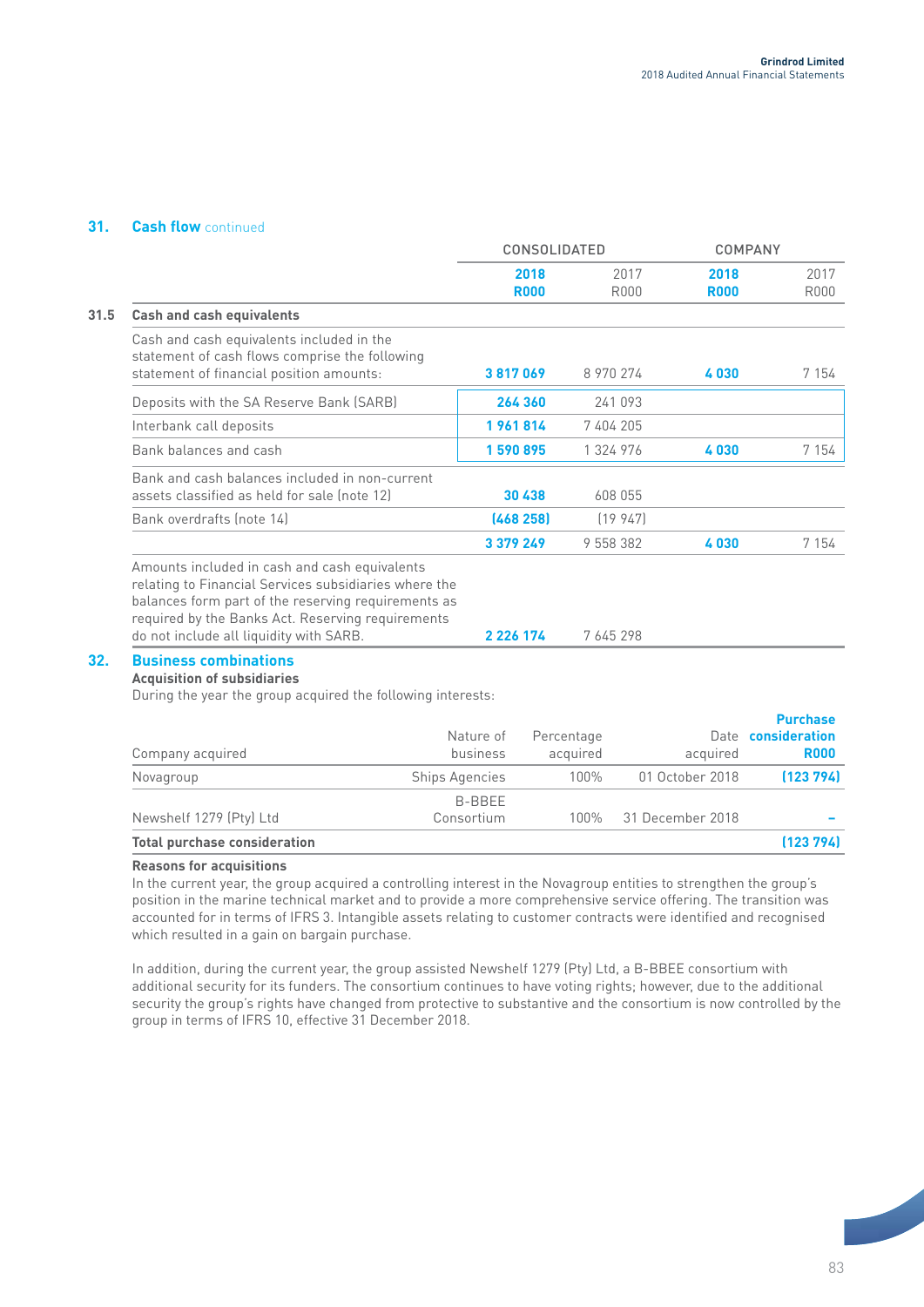for the year ended 31 December 2018

## **32. Business combinations** continued

## **Impact of the acquisition on the results of the group**

From the dates of their acquisition, the acquired businesses contributed additional losses of R4.8 million.

| <b>Net assets acquired</b>                                    | <b>Acquirees'</b><br>carrying<br>amount<br>before<br>combination<br>at fair value<br><b>R000</b> |
|---------------------------------------------------------------|--------------------------------------------------------------------------------------------------|
| Property, terminals, machinery, vehicles and equipment        | (127942)                                                                                         |
| Intangible assets                                             | (28890)                                                                                          |
| Other investments                                             | 489 607                                                                                          |
| Working capital                                               | (18905)                                                                                          |
| Taxation                                                      | (738)                                                                                            |
| Long-term borrowings                                          | 609 582                                                                                          |
| Deferred taxation                                             | 18880                                                                                            |
| Non-controlling interests                                     | 7505                                                                                             |
| Cash and cash equivalents                                     | [38]                                                                                             |
| Bank overdraft                                                | 37832                                                                                            |
| Total                                                         | 986893                                                                                           |
| Treasury shares acquired on consolidation of B-BBEE structure | (393600)                                                                                         |
| Adjustment on consolidation of B-BBEE structure               | (696 650)                                                                                        |
| Less: gain on bargain purchase                                | 17357                                                                                            |
| Total purchase consideration                                  | (86000)                                                                                          |
| Cash acquired                                                 | (37794)                                                                                          |
| <b>Net assets acquired</b>                                    | (123794)                                                                                         |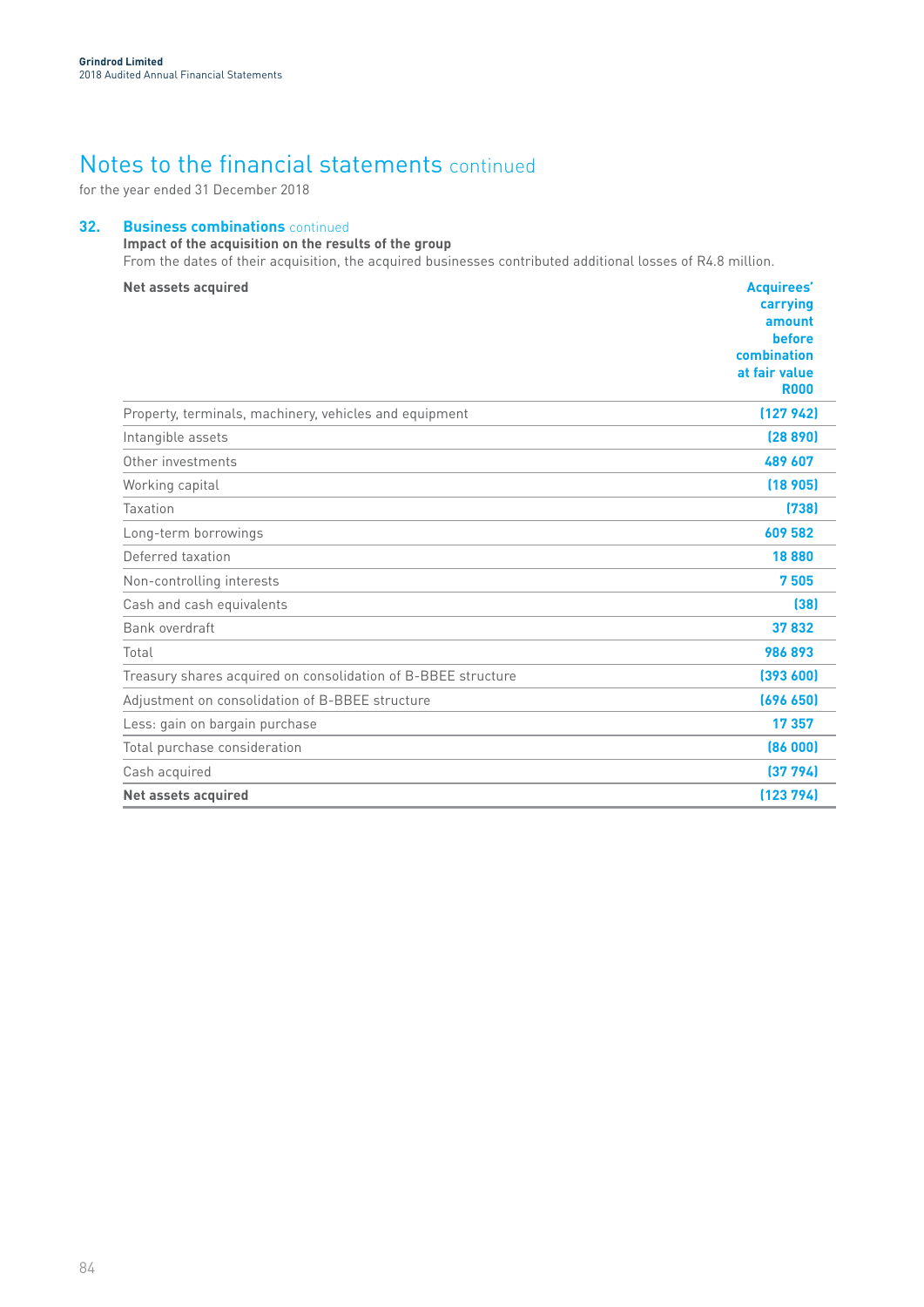## **33. Related party transactions**

During each year the group, in the ordinary course of business, enters into various transactions with related parties. Parties are considered to be related if one party has the ability to control or exercise significant influence over the other party in making financial and operating decisions. These transactions occurred under terms that are no more or less favourable than those arranged with third parties.

|                                        | CONSOLIDATED                     |                                                |                                                               |  |  |
|----------------------------------------|----------------------------------|------------------------------------------------|---------------------------------------------------------------|--|--|
|                                        | <b>Associates</b><br><b>R000</b> | <b>Joint</b><br><b>ventures</b><br><b>R000</b> | <b>Amounts</b><br>due by/(to)<br>related party<br><b>R000</b> |  |  |
| 2018                                   |                                  |                                                |                                                               |  |  |
| Goods and services sold to:            |                                  |                                                |                                                               |  |  |
| Beitbridge Bulowayo Railway BEI001     |                                  |                                                | 13672                                                         |  |  |
| Cockett Marine Oil Pte Ltd             |                                  | 26 984                                         | 512888                                                        |  |  |
| OTGC Holdings (Pty) Ltd                |                                  | 229                                            |                                                               |  |  |
| GPR Leasing Africa (Pty) Ltd           |                                  | 6496                                           | 153 517                                                       |  |  |
| GPR Leasing SA (Pty) Ltd               |                                  |                                                | 1366                                                          |  |  |
| Moneyline 992 (Pty) Ltd                | 1043                             |                                                |                                                               |  |  |
| Maputo Intermodal Container Depot, S.A |                                  | 213                                            | 16 4 26                                                       |  |  |
| Portis Indico                          |                                  | 57 520                                         |                                                               |  |  |
| RBT Grindrod Terminals (Pty) Ltd       |                                  | 53 050                                         | 52049                                                         |  |  |
| Rohlig-Grindrod (Pty) Ltd              |                                  | 56 184                                         | 677                                                           |  |  |
| <b>NLPI Ltd</b>                        |                                  |                                                | 2714                                                          |  |  |
| Senwes Ltd                             | 21 315                           |                                                |                                                               |  |  |
| <b>NWK Ltd</b>                         | 15453                            |                                                |                                                               |  |  |
| Shakespeare Masiza                     |                                  | 1500                                           | 12 904                                                        |  |  |
| Terminal De Carvo da Matola Ltda       |                                  | 52 980                                         | 2632                                                          |  |  |
| Vitol Shipping Singapore Pte Ltd       |                                  | 58 282                                         | 6661                                                          |  |  |
|                                        | 37811                            | 313 438                                        | 775 506                                                       |  |  |
| Goods and services purchased from:     |                                  |                                                |                                                               |  |  |
| Beitbridge Bulowayo Railway BEI001     |                                  |                                                | [836]                                                         |  |  |
| Cockett Marine Oil Pte Ltd             |                                  | (318368)                                       | (11398)                                                       |  |  |
| <b>GPR Leasing Africa (Pty) Ltd</b>    |                                  |                                                | (8)                                                           |  |  |
| GPR Leasing SA (Pty) Ltd               |                                  |                                                | (5)                                                           |  |  |
| Maputo Port Development Company        |                                  |                                                | (58)                                                          |  |  |
| Maputo Intermodal Container Depot, S.A |                                  |                                                | (3394)                                                        |  |  |
| Terminal De Carvo da Matola Ltda       |                                  |                                                | (131)                                                         |  |  |
| RBT Grindrod Terminals (Pty) Ltd       |                                  | (4367)                                         | (28925)                                                       |  |  |
| Rohlig-Grindrod (Pty) Ltd              |                                  | (958)                                          |                                                               |  |  |
|                                        |                                  | (323693)                                       | (44755)                                                       |  |  |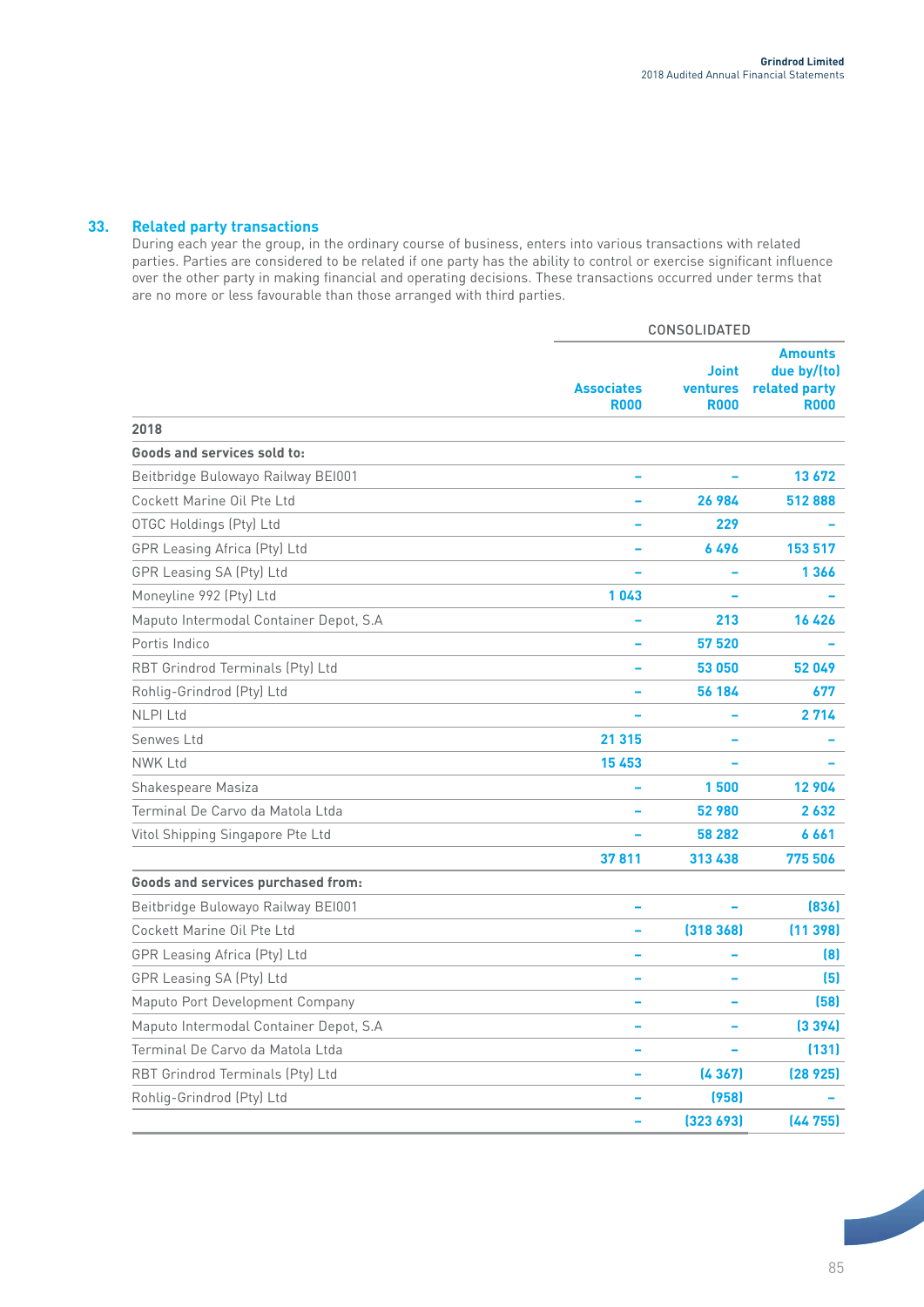for the year ended 31 December 2018

## **33. Related party transactions** continued

|                                        | CONSOLIDATED                               |                           |                                  |                                                 |  |  |  |
|----------------------------------------|--------------------------------------------|---------------------------|----------------------------------|-------------------------------------------------|--|--|--|
|                                        | Other<br>related<br>parties<br><b>R000</b> | Associates<br><b>R000</b> | Joint<br>ventures<br><b>R000</b> | Amounts<br>due by/(to)<br>related party<br>R000 |  |  |  |
| 2017                                   |                                            |                           |                                  |                                                 |  |  |  |
| Goods and services sold to:            |                                            |                           |                                  |                                                 |  |  |  |
| Cockett Marine Oil Pte Ltd             | $\overline{\phantom{0}}$                   |                           | 6869                             | 420 203                                         |  |  |  |
| IM Shipping Pte Ltd                    |                                            |                           | 40                               | 58 853                                          |  |  |  |
| GPR Leasing Africa (Pty) Ltd           |                                            |                           | 63                               | 2998                                            |  |  |  |
| GPR Leasing SA (Pty) Ltd               |                                            |                           | 529                              | 682                                             |  |  |  |
| Moneyline 992 (Pty) Ltd                | $\overline{\phantom{0}}$                   | 2 5 9 8                   | $\overline{\phantom{0}}$         |                                                 |  |  |  |
| Maputo Port Development Company        |                                            |                           |                                  | 462                                             |  |  |  |
| Maputo Intermodal Container Depot, S.A |                                            |                           | 565                              | 308                                             |  |  |  |
| Newshelf 1279 (Pty) Ltd                | 56 099                                     |                           | $\overline{\phantom{0}}$         | 548 954                                         |  |  |  |
| <b>NWK Ltd</b>                         | $\overline{\phantom{0}}$                   | 1 1 7 8                   |                                  | 3860                                            |  |  |  |
| Leopard Tankers Pte Ltd                |                                            |                           |                                  | 243 800                                         |  |  |  |
| Leopard Tankers (Pty) Ltd              | $\overline{\phantom{0}}$                   |                           |                                  | 2726                                            |  |  |  |
| Petrochemical Shipping Ltd             |                                            |                           | 4675                             | 4852                                            |  |  |  |
| RBT Grindrod Terminals (Pty) Ltd       |                                            | $\qquad \qquad -$         | 52 165                           | 27 429                                          |  |  |  |
| Rohlig-Grindrod (Pty) Ltd              | $\overline{\phantom{0}}$                   |                           | 79 114                           | 4 184                                           |  |  |  |
| Senwes Ltd                             |                                            | 27 25 2                   |                                  |                                                 |  |  |  |
| Terminal De Carvo da Matola Ltda       |                                            |                           | 1 3 5 5                          | 5486                                            |  |  |  |
| Tri-view Shipping Pte Ltd              | $\overline{\phantom{0}}$                   |                           | 3 3 2 7                          | 30 839                                          |  |  |  |
| Vitol Shipping Singapore Pte Ltd       | $\overline{\phantom{0}}$                   |                           | 111 163                          |                                                 |  |  |  |
| <b>IVS Bulk Pte Ltd</b>                | $\overline{\phantom{0}}$                   | $\overline{\phantom{0}}$  | 51 423                           | 283 632                                         |  |  |  |
| Island Bulk Carriers Pte Ltd           |                                            |                           | 2 4 0 5                          | 10 0 36                                         |  |  |  |
|                                        | 56 099                                     | 31 0 28                   | 313 693                          | 1 649 304                                       |  |  |  |
| Goods and services purchased from:     |                                            |                           |                                  |                                                 |  |  |  |
| Cockett Marine Oil Pte Ltd             |                                            | $\overline{\phantom{0}}$  | [723 787]                        | [23964]                                         |  |  |  |
| IM Shipping Pte Ltd                    |                                            |                           | (99626)                          | $\overline{\phantom{0}}$                        |  |  |  |
| Maputo Port Development Company        |                                            |                           | (3087)                           | (1547)                                          |  |  |  |
| Terminal De Carvo da Matola Ltda       |                                            |                           | $\overline{\phantom{a}}$         | (9)                                             |  |  |  |
| Rohlig-Grindrod (Pty) Ltd              | -                                          | $\overline{\phantom{0}}$  | (99)                             | (11)                                            |  |  |  |
| <b>NLPI Ltd</b>                        | $\overline{\phantom{0}}$                   |                           |                                  | (3348)                                          |  |  |  |
|                                        |                                            | -                         | (826 599)                        | (28 879)                                        |  |  |  |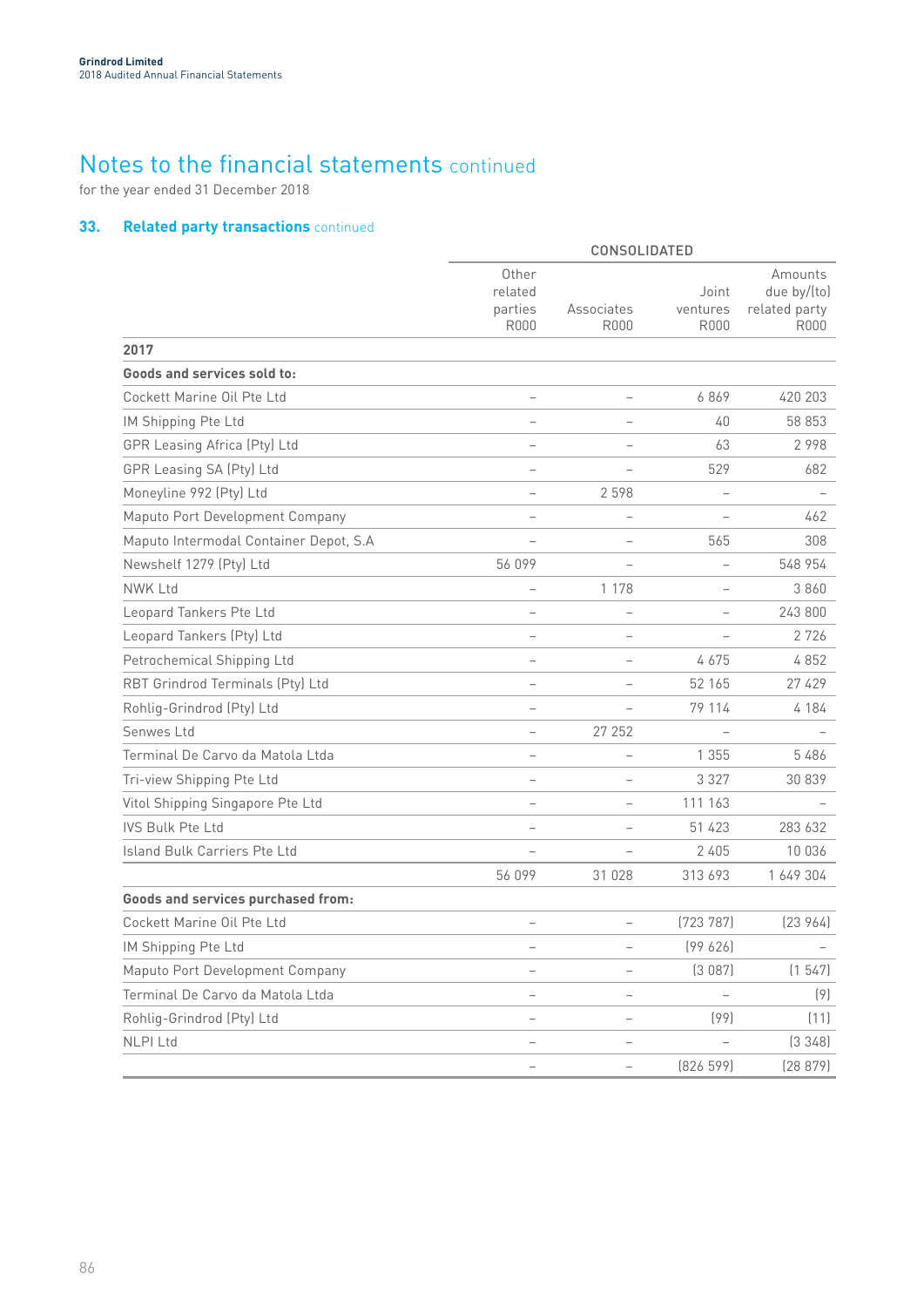## **33. Related party transactions** continued

|                                          | <b>COMPANY</b>                              |                                                         |                                                               |  |  |
|------------------------------------------|---------------------------------------------|---------------------------------------------------------|---------------------------------------------------------------|--|--|
|                                          | <b>Dividends</b><br>received<br><b>R000</b> | <b>Net</b><br>guarantee<br>fees received<br><b>R000</b> | <b>Amounts due</b><br>by/(to)<br>related party<br><b>R000</b> |  |  |
| 2018                                     |                                             |                                                         |                                                               |  |  |
| <b>Subsidiaries</b>                      |                                             |                                                         |                                                               |  |  |
| Grindrod Freight Services (Pty) Ltd      | 228 174                                     |                                                         |                                                               |  |  |
| <b>Grindrod Financial Holdings Ltd</b>   | 58 568                                      | 5034                                                    | (75)                                                          |  |  |
| Grindrod (South Africa) (Pty) Ltd        |                                             | 42                                                      | 1094281                                                       |  |  |
| Grindrod Property Leasing (Pty) Ltd      |                                             | 45                                                      | 8                                                             |  |  |
| Canosa Holdings Ltd                      |                                             |                                                         | (20)                                                          |  |  |
| Grindrod Shipping Pte Ltd                |                                             |                                                         |                                                               |  |  |
| Grindrod Shipping South Africa (Pty) Ltd |                                             | 682                                                     |                                                               |  |  |
| Calulo Logistics Holdings (Pty) Ltd      |                                             |                                                         | (6986)                                                        |  |  |
| Unicorn Calulo Bunker Services (Pty) Ltd |                                             | 117                                                     |                                                               |  |  |
| Sturrock Grindrod Maritime Holdings Ltd  |                                             | 885                                                     | 257                                                           |  |  |
| Grindrod Trading Holdings (Pty) Ltd      | 9 1 5 4                                     |                                                         | 394                                                           |  |  |
|                                          | 295896                                      | 6805                                                    | 1087859                                                       |  |  |
| 2017                                     |                                             |                                                         |                                                               |  |  |
| <b>Subsidiaries</b>                      |                                             |                                                         |                                                               |  |  |
| Grindrod Freight Services (Pty) Ltd      | 216 791                                     |                                                         |                                                               |  |  |
| Grindrod Financial Holdings Ltd          | 82 695                                      | 6 681                                                   | 8491                                                          |  |  |
| Grindrod Freight Investments (Pty) Ltd   | 241 617                                     | $\qquad \qquad -$                                       |                                                               |  |  |
| Grindrod (South Africa) (Pty) Ltd        |                                             | 31                                                      | 1 591 177                                                     |  |  |
| <b>Grindrod Property Holdings Ltd</b>    |                                             | 88                                                      | (936)                                                         |  |  |
| Grindrod Property Leasing (Pty) Ltd      |                                             | 87                                                      | 21                                                            |  |  |
| Canosa Holdings Ltd                      |                                             | $\overline{\phantom{0}}$                                | (2176)                                                        |  |  |
| Grindrod Shipping Pte Ltd                |                                             | 1661                                                    | 427                                                           |  |  |
| Grindrod Shipping South Africa (Pty) Ltd | 21 793                                      | 47                                                      | 12                                                            |  |  |
| Calulo Logistics Holdings (Pty) Ltd      | $\qquad \qquad -$                           | $\overline{\phantom{0}}$                                | (6986)                                                        |  |  |
| Unicorn Calulo Bunker Services (Pty) Ltd |                                             | 597                                                     |                                                               |  |  |
| Sturrock Grindrod Maritime Holdings Ltd  |                                             | 885                                                     | 257                                                           |  |  |
| Grindrod Trading Holdings (Pty) Ltd      | 12 388                                      | $\qquad \qquad -$                                       |                                                               |  |  |
| Grindrod Management Services (Pty) Ltd   | 104 303                                     |                                                         |                                                               |  |  |
| Grindrod Trading Asia Pte Ltd            |                                             | 695                                                     | 703                                                           |  |  |
|                                          | 679 587                                     | 10 772                                                  | 1590990                                                       |  |  |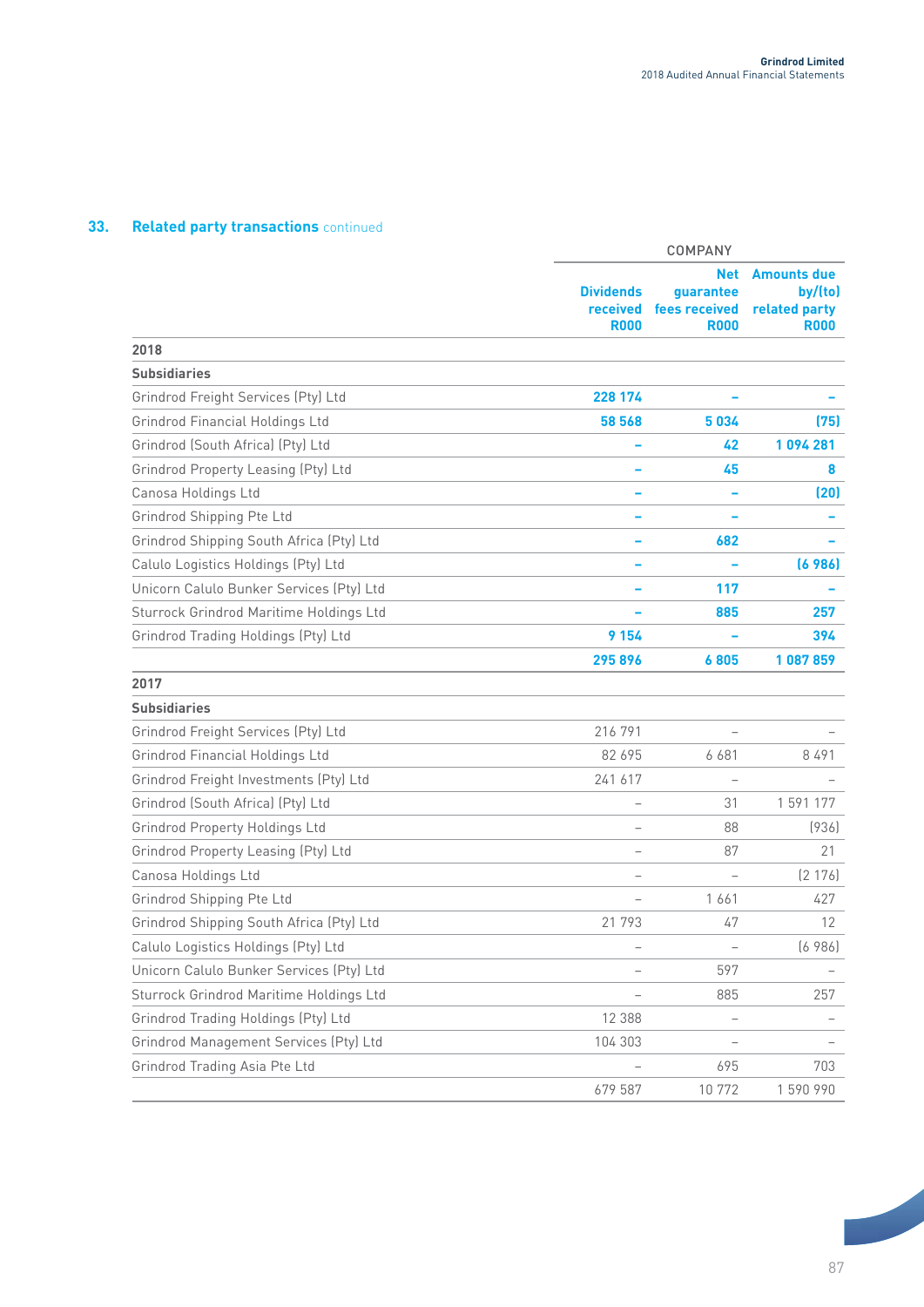for the year ended 31 December 2018

## **33. Related party transactions** continued

## **Associates**

Details of material investments in associates are set out in note 6.

### **Joint ventures**

Details of interests in joint ventures are set out in note 5.

### **Subsidiaries**

Details of investments in subsidiaries are set out in note 4 and in the schedule of interest in subsidiaries on page 110.

### **Directors**

Details of directors' interests in the company and directors' emoluments are set out in note 35 and the remuneration report on pages 110 to 127 of the integrated annual report.

Further, details on balances due by/(to) directors are disclosed in notes 9 and 17.

### **Shareholders**

The principal shareholders of the company are detailed in the share analysis schedule on page 148 of the integrated annual report.

### **Financial Services related parties**

Parties related to the Financial Services division are disclosed in note 9.

## **34. Financial instruments risk management objectives and policies**

The principal risks to which the group is exposed through financial instruments are:

- foreign currency risk;
- commodity risk;
- interest rate risk;
- credit risk;
- counterparty risk;
- liquidity risk; and
- capital adequacy risk.

The group's overall strategy with regard to liquidity and financial risk is guided by the corporate objective to maximise the group's cash flow, actively manage its risk and reduce earnings volatility in a cost effective manner.

Divisional and group treasury aim to negotiate better rates for borrowings and avoid restrictive covenants, which limit the board's flexibility to act. The group also aims to minimise transaction charges from the company's banks, maximise interest income and minimise interest cost through efficient cash management practices.

Commodity price exposure is managed by senior management. Main risk exposures are thermal coal, iron ore and copper.

## **Treasury function**

The treasury function incorporates the following main sections:

- foreign exchange management;
- cash management;
- funding and liquidity management;
- counterparty and credit risk management;
- interest rate exposure management; and
- bank relationship management.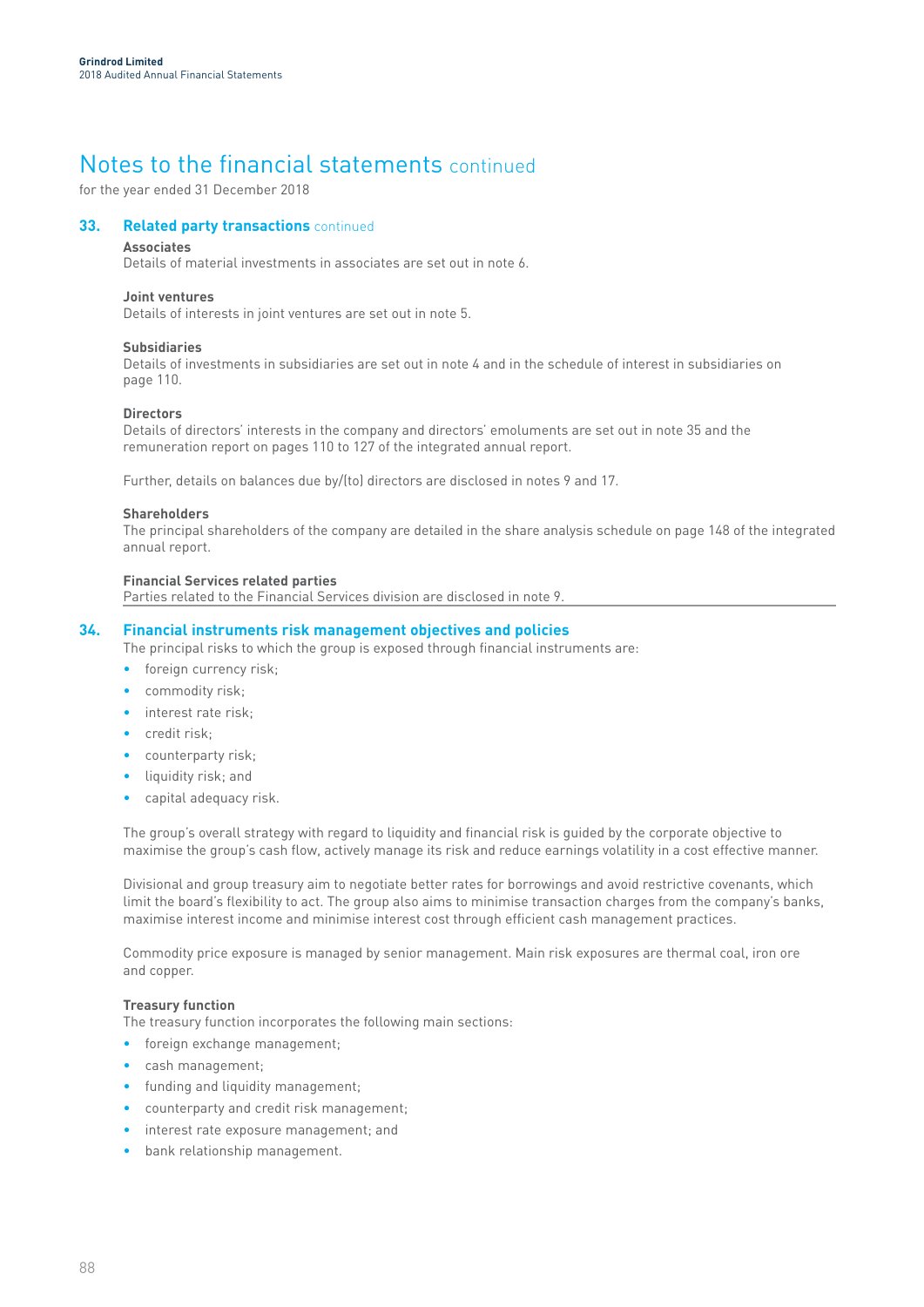## **34. Financial instruments risk management objectives and policies** continued

## **Treasury risk management**

Treasury risks are managed through the implementation of effective policies and regular interactions between the group and divisional treasuries. In addition group treasury performs the following functions:

- forecast liquidity and funding requirements;
- foreign exchange cover levels based on the exchange rate views;
- performance of market risk management;
- interest rate exposure and cover levels; and
- reporting on divisional treasury positions.

## **CFO**

The group CFO together with the divisional executives are responsible for the ultimate approval of day-to-day treasury activities, and reporting on treasury matters.

## **Executive committee**

The executive committee reviews all treasury related proposals and strategies that require board approval prior to submission.

## **Board of directors**

The board of directors is the highest approval authority for all treasury matters. Material changes to the policies and treasury matters as determined by the group's limits of authority are required to be submitted to the board.

## **34.1 Financial instruments by category and fair value heirachy**

The group's financial instruments consist mainly of cash deposits with banks, investments, trade and other receivables and payables, bank borrowings and loans to and from subsidiaries. Derivative instruments are used by the group for hedging purposes. Such instruments include interest rate swap agreements.

The following table combines information about:

- classes of financial instruments based on their nature and characteristics;
- the carrying amounts of financial instruments;
- the fair values of financial instruments (except financial instruments when carrying amount approximates their fair value; and
- fair value hierarchy levels of financial assets and liabilities for which fair value was disclosed.

Fair value for measurement and/or disclosure purposes in these consolidated annual financial statements is determined by applying either a combination of, or one of the following valuation techniques:

- market related interest rate yield curves to discount expected future cash flows; and/or
- projected unit method; and/or
- market value; and/or
- the net asset value of the underlying investments; and/or
- a price earnings multiple or a discounted projected income/present value approach.

The fair value measurement for income approach valuation is based on significant inputs that are not observable in the market. Key inputs used in the valuation include discount rates and future profit assumptions based on historical performance but adjusted for expected growth. Management reassess the earnings or yield multiples at least annually based on their assessment of the macro- and micro-economic environment.

In addition, for financial reporting purposes, fair value measurements are categorised into Level 1, 2 or 3 based on the degree to which the inputs to the fair value measurements are observable and the significance of the inputs to the fair value measurement in its entirety, which are described as follows:

- Level 1 inputs are quoted prices (unadjusted) in active markets for identical assets or liabilities that the entity can access at the measurement date;
- Level 2 inputs are inputs, other than quoted prices included within Level 1, that are observable for the asset or liability, either directly or indirectly; and
- Level 3 inputs are unobservable inputs for the asset or liability.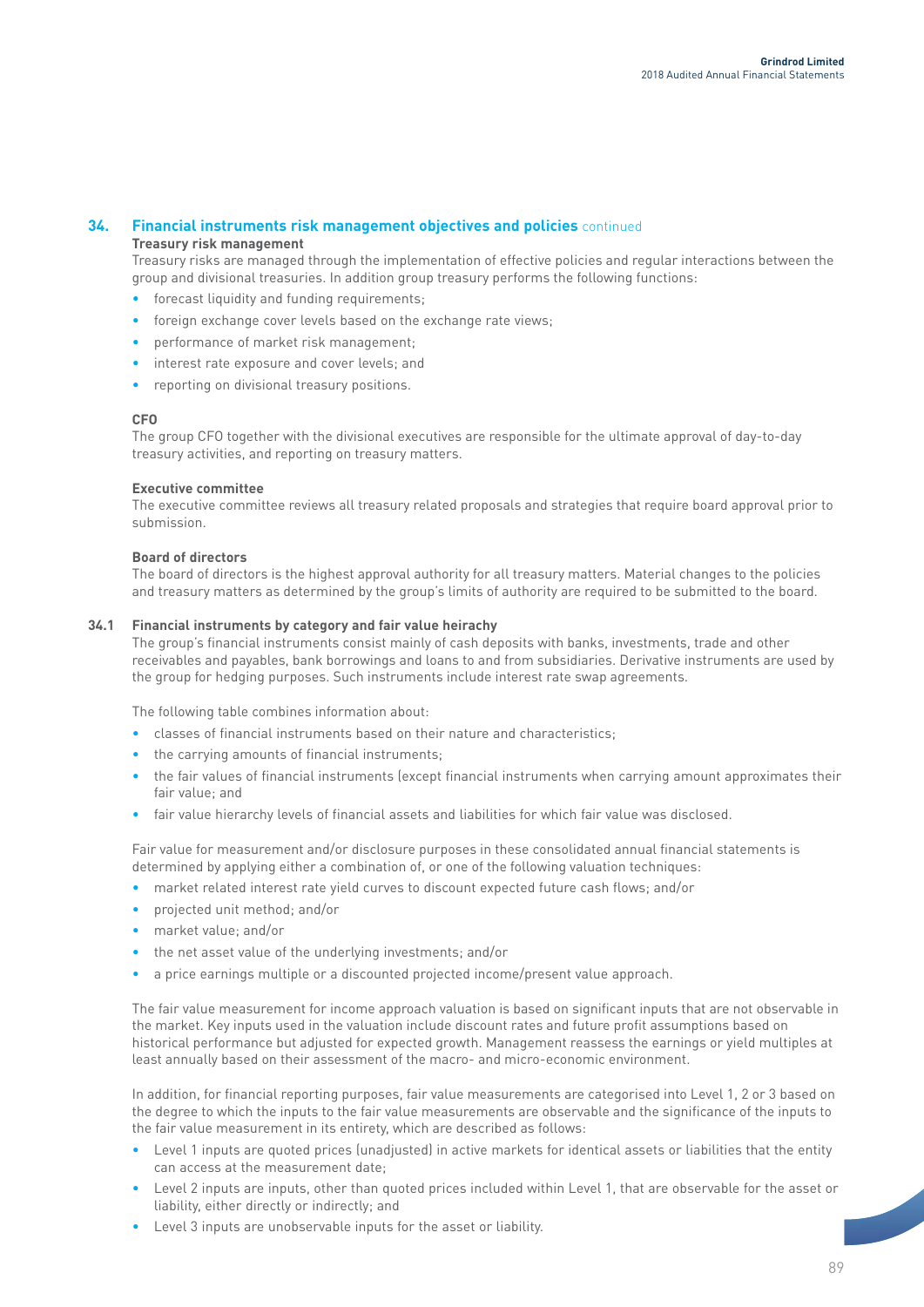91

#### **34. Financial instruments risk management objectives and policies** continued

**34.1 Financial instruments by category and fair value heirachy** continued

|                                           | <b>CONSOLIDATED</b>      |                          |                          |                          |                          |                              |                          |                          |  |
|-------------------------------------------|--------------------------|--------------------------|--------------------------|--------------------------|--------------------------|------------------------------|--------------------------|--------------------------|--|
|                                           |                          | 2018 CARRYING AMOUNT     |                          |                          | 2018 CARRYING AMOUNT     |                              |                          |                          |  |
|                                           |                          | <b>Financial assets</b>  |                          |                          |                          | <b>Financial liabilities</b> |                          |                          |  |
|                                           |                          |                          | <b>Amortised</b>         |                          | <b>Amortised</b>         |                              |                          | <b>Fair value</b>        |  |
|                                           | <b>FVTPL</b>             | <b>FVOCI</b>             | cost                     | Other*                   | <b>FVTPL</b>             | cost                         | Other*                   | level                    |  |
| Cash and cash equivalents                 | $\overline{\phantom{0}}$ | $\overline{\phantom{a}}$ | 3817069                  | $\overline{\phantom{a}}$ | $\overline{\phantom{0}}$ | $\overline{\phantom{a}}$     | $\overline{\phantom{0}}$ |                          |  |
| Investments                               |                          |                          |                          |                          |                          |                              |                          |                          |  |
| Listed investments (note 7)               | 138 629                  |                          | $\overline{\phantom{0}}$ |                          |                          | -                            | $\overline{\phantom{a}}$ |                          |  |
| Unlisted investments (note 7)             | 1 422 195                | 7820                     |                          |                          | $\overline{\phantom{0}}$ | $\overline{\phantom{0}}$     | $\overline{\phantom{a}}$ | 3                        |  |
| Pension fund surplus                      | $\overline{\phantom{0}}$ | $\overline{\phantom{a}}$ | $\sim$                   | 134 230                  | $\overline{\phantom{0}}$ | $\overline{\phantom{a}}$     | $\overline{\phantom{a}}$ | $\mathbf{2}$             |  |
| Loans to related parties (note 7)         | $\overline{\phantom{a}}$ | $\overline{\phantom{a}}$ | 304 092                  | ۰                        | $\overline{\phantom{a}}$ | $\overline{\phantom{a}}$     | $\overline{\phantom{a}}$ |                          |  |
| Investment property                       | $\overline{\phantom{0}}$ | $\overline{\phantom{a}}$ | $\overline{\phantom{a}}$ | 120 113                  | $\overline{\phantom{0}}$ | $\overline{\phantom{0}}$     | $\overline{\phantom{a}}$ | 3                        |  |
| Loans and advances (note 9)               | 2 2 6 4 4 7              | $\overline{\phantom{a}}$ | 5495297                  | $\overline{\phantom{a}}$ | $\overline{\phantom{0}}$ | $\overline{\phantom{0}}$     | $\overline{\phantom{a}}$ | 3                        |  |
| Trade and other receivables (note 11)     | 335829                   | $\sim$                   | 1780 112                 | $\overline{\phantom{a}}$ | $\overline{\phantom{0}}$ | -                            | $\overline{\phantom{a}}$ | 3                        |  |
| Borrowings (note 14)                      | $\overline{\phantom{a}}$ | $\overline{\phantom{0}}$ | $\overline{\phantom{a}}$ | $\overline{\phantom{a}}$ | $\overline{\phantom{a}}$ | (3587101)                    | $\overline{\phantom{a}}$ | $\overline{\phantom{0}}$ |  |
| Derivative financial instruments          | $\overline{\phantom{a}}$ | $\overline{\phantom{a}}$ | $\overline{\phantom{a}}$ | ۰                        | (7911)                   | $\overline{\phantom{0}}$     | $\overline{\phantom{a}}$ | $\overline{2}$           |  |
| Provision for post-retirement medical aid | $\overline{\phantom{0}}$ | $\overline{\phantom{0}}$ | $\overline{\phantom{a}}$ | -                        | $\overline{\phantom{0}}$ | $\overline{\phantom{a}}$     | (25510)                  | $\overline{2}$           |  |
| Provisions                                | $\overline{\phantom{0}}$ | -                        | $\overline{\phantom{a}}$ | -                        | $\overline{\phantom{0}}$ | $\overline{\phantom{a}}$     | (29038)                  | $\overline{2}$           |  |
| Trade and other payables (note 18)        | $\overline{\phantom{a}}$ | $\overline{\phantom{a}}$ | $\overline{\phantom{a}}$ | $\overline{\phantom{a}}$ | $\overline{\phantom{a}}$ | (1049621)                    | $\overline{\phantom{a}}$ |                          |  |
| Deposits from bank customers (note 17)    | $\overline{\phantom{0}}$ | -                        |                          | -                        | $\overline{\phantom{a}}$ | $(10\ 506\ 404)$             | $\overline{\phantom{a}}$ |                          |  |
|                                           | 4 157 100                | 7820                     | 11 396 570               | 254 343                  | (7911)                   | (15143126)                   | (54548)                  |                          |  |

|                                           | 2017 CARRYING AMOUNT     |                          |                                 |                          | <b>2017 CARRYING AMOUNT</b>  |                          |                          |                          |
|-------------------------------------------|--------------------------|--------------------------|---------------------------------|--------------------------|------------------------------|--------------------------|--------------------------|--------------------------|
|                                           |                          | Financial assets         |                                 |                          | <b>Financial liabilities</b> |                          |                          |                          |
|                                           | <b>FVTPL</b>             | <b>FVOCI</b>             | Amortised<br>cost               | Other*                   | <b>FVTPL</b>                 | Amortised<br>cost        | Other*                   | Fair value<br>level      |
| Cash and cash equivalents                 | $\qquad \qquad -$        | $-$                      | 8 970 274                       | $\overline{\phantom{a}}$ |                              | $\overline{\phantom{a}}$ | $\overline{\phantom{0}}$ |                          |
| Investments                               |                          |                          |                                 |                          |                              |                          |                          |                          |
| Listed investments (note 7)               | $\overline{\phantom{0}}$ |                          | $\overline{\phantom{0}}$        | $\overline{\phantom{a}}$ | $\overline{\phantom{0}}$     |                          | $\overline{\phantom{0}}$ |                          |
| Unlisted investments (note 7)             | 1 292 705                | 9 2 6 3                  | $\overline{\phantom{m}}$        | $\overline{\phantom{0}}$ | $\overline{\phantom{m}}$     | $\overline{\phantom{m}}$ | $\overline{\phantom{m}}$ | 3                        |
| Pension fund surplus                      | $\overline{\phantom{m}}$ | $\overline{\phantom{m}}$ | $\overline{\phantom{a}}$        | 142 388                  | $\overline{\phantom{0}}$     |                          |                          | 2                        |
| Loans to related parties (note 7)         | $\overline{\phantom{m}}$ | $-$                      | 819 213                         | $\overline{\phantom{a}}$ | $\overline{\phantom{m}}$     | $\overline{\phantom{m}}$ | $\overline{\phantom{m}}$ | $\overline{\phantom{a}}$ |
| Investment property                       | $\qquad \qquad -$        | $\qquad \qquad -$        | $\overline{\phantom{0}}$        | 125 649                  | $\overline{\phantom{m}}$     | $\overline{\phantom{m}}$ | $\qquad \qquad -$        | 3                        |
| Derivative financial assets               | 1617                     | $\qquad \qquad -$        | $\overline{\phantom{a}}$        | $\overline{\phantom{a}}$ | $\overline{\phantom{a}}$     |                          | $\overline{\phantom{a}}$ | $\overline{2}$           |
| Loans and advances (note 9)               | 669 029                  | $-$                      | 6 480 168                       | $\overline{\phantom{0}}$ | $\overline{\phantom{a}}$     | $\qquad \qquad$          | $\overline{\phantom{0}}$ | $\overline{2}$           |
| Trade and other receivables (note 11)     | $\overline{\phantom{a}}$ | $-$                      | 2 986 627                       | $\overline{\phantom{a}}$ |                              | $\overline{\phantom{a}}$ | $\overline{\phantom{a}}$ |                          |
| Borrowings (note 14)                      | $\qquad \qquad -$        | $\overline{\phantom{0}}$ | $\overline{\phantom{0}}$        | $\overline{\phantom{0}}$ | $\overline{\phantom{0}}$     | (2 101 400)              | $\overline{\phantom{0}}$ |                          |
| Derivative financial instruments          | $\overline{\phantom{0}}$ | $\qquad \qquad -$        | $\hspace{0.1mm}-\hspace{0.1mm}$ | $\overline{\phantom{a}}$ | (20744)                      | $\overline{\phantom{m}}$ | $\overline{\phantom{a}}$ | $\overline{2}$           |
| Provision for post-retirement medical aid | $\overline{\phantom{0}}$ | $\qquad \qquad$          | $\overline{\phantom{0}}$        | $\overline{\phantom{0}}$ | $\overline{\phantom{a}}$     | $\qquad \qquad -$        | (52, 417)                | $\overline{2}$           |
| Provisions                                | $\overline{\phantom{m}}$ | $\overline{\phantom{m}}$ | $\overline{\phantom{0}}$        | $\overline{\phantom{a}}$ | $\overline{\phantom{a}}$     | $\overline{\phantom{m}}$ | (43026)                  | 2                        |
| Trade and other payables (note 18)        | $\qquad \qquad -$        |                          | $\overline{\phantom{m}}$        | $\overline{\phantom{0}}$ | $\overline{\phantom{a}}$     | (685 203)                | $\overline{\phantom{a}}$ |                          |
| Deposits from bank customers (note 17)    | $\qquad \qquad -$        | $\qquad \qquad -$        | $\overline{\phantom{m}}$        | $\overline{\phantom{0}}$ | $\overline{\phantom{a}}$     | [14640363]               | $\overline{\phantom{a}}$ |                          |
|                                           | 1 963 351                | 9 2 6 3                  | 19 256 282                      | 268 037                  | (20744)                      | (17426966)               | 95 4 4 3                 |                          |

\* Other refers to items outside the scope of IFRS 7 Financial instruments: Disclosures.

The carrying amounts of the group financial instruments approximate their fair value.

# Notes to the financial statements continued

for the year ended 31 December 2018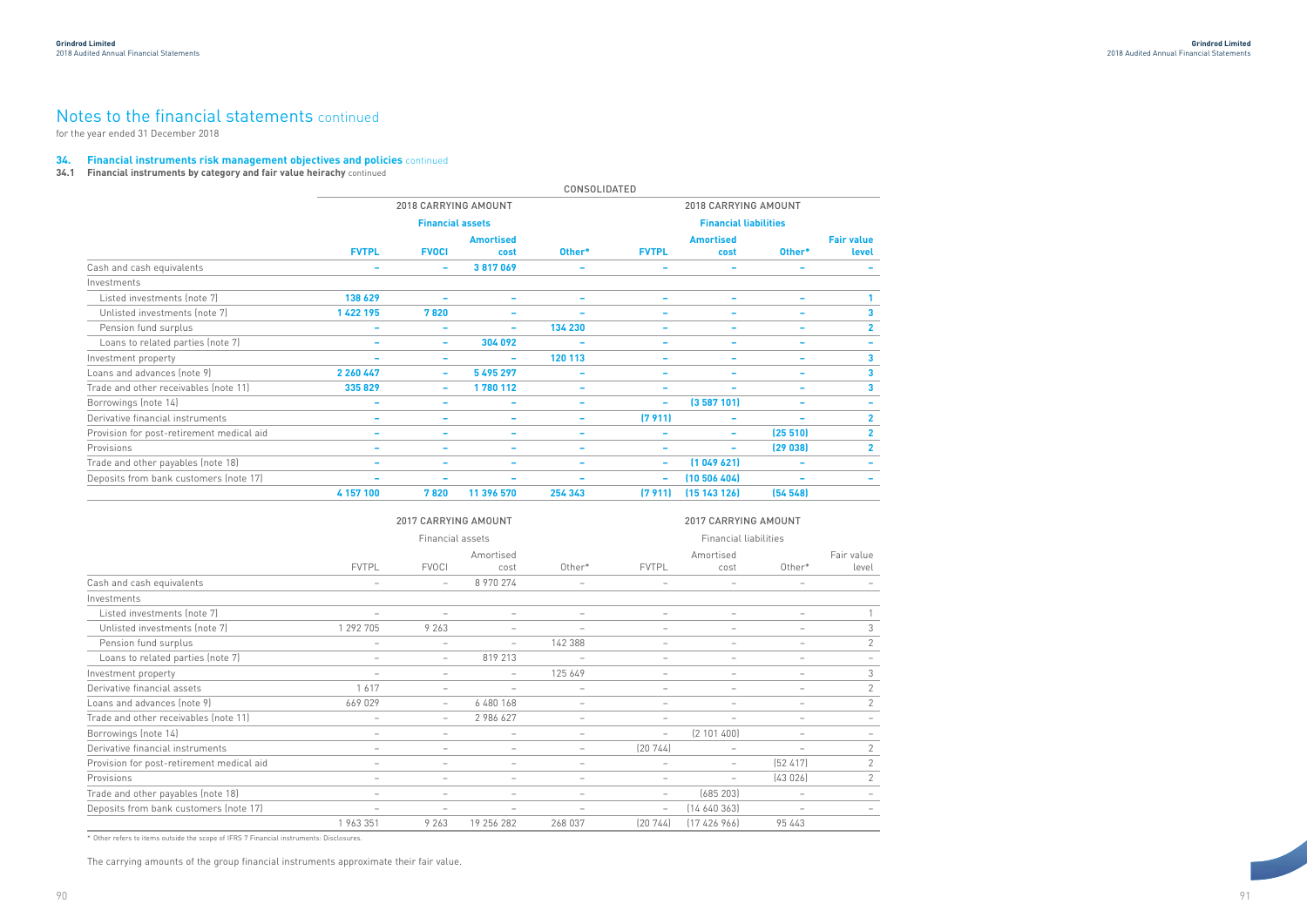for the year ended 31 December 2018

#### **34. Financial instruments risk management objectives and policies** continued

**34.1 Financial instruments by category and fair value hierarchy** continued

| Reconciliation of Level 3 fair value measurement of financial assets | 2018<br>Level 3 | 2017<br>Level $3*$ |
|----------------------------------------------------------------------|-----------------|--------------------|
| Opening balance                                                      | 1 427 617       | 1084948            |
| IFRS 9 Financial Instruments 1 January 2018                          |                 |                    |
| - Loans and receivables designated as fair value                     | 1 388 959       |                    |
| Purchases                                                            | 427 694         | 236 750            |
| Settlements                                                          | (271 290)       | (19, 900)          |
| Total gains recognised in:                                           |                 |                    |
| - Other comprehensive income                                         | [2 734]         | (1 221)            |
| - Profit or loss                                                     | 377 534         | 127 040            |
| Closing balance                                                      | 3 347 780       | 1 427 617          |

\* Comparative figures have been revised to reflect more appropriate disclosures of financial instruments.

Fair value gains recognised in the consolidated statement of other comprehensive income for Level 3 financial instruments were R374.8 million (2017: R125.8 million).

## **34.2 Foreign currency risk**

The objective of the foreign exchange exposure management policy is to ensure that all foreign exchange exposures are identified as early as possible and that the identified exposures are actively managed to reduce risk. All exposures are to reflect underlying foreign currency commitments arising from trade and/or foreign currency finance. Under no circumstances are speculative positions, not supported by normal trade flows, permitted.

The group is subject to economic exposure, transaction exposure and translation exposure.

- Economic exposure consists of planned net foreign currency trade in goods and services not yet manifested in the form of actual invoices and orders. Economic exposure is initially identified at the time of budget preparation and is progressively reviewed on a quarterly basis at the time of each budget revision.
- Transaction exposure consists of all transactions entered into which will result in a flow of cash in foreign currency at a future time, such as payments under foreign currency, long- and short-term loan liabilities, purchases and sales of goods and services (from invoice date to cash payment or receipt), capital expenditure (from approval date until cash payment) and dividends (from declaration date to payment date). Commercial transactions shall only be entered in currencies that are readily convertible by means of formal external forward contracts.
- Translation exposure relates to the group's investments and earnings in non-ZAR currencies which are translated in the ZAR reporting currency. Translation exposure is not hedged.

In terms of group policy, foreign loan liabilities are not covered using forward exchange contracts as these are covered by a natural hedge against the underlying assets.

The group's policy is to forward cover all trade commitments that are not hedged by a foreign currency revenue stream and to cover the ZAR funded element of material capital commitments.

Monetary items are converted to ZAR at the rate of exchange ruling at the financial reporting date. Derivative instruments are valued with reference to forward exchange rates from the year-end to settlement date, as provided by independent financial institutions.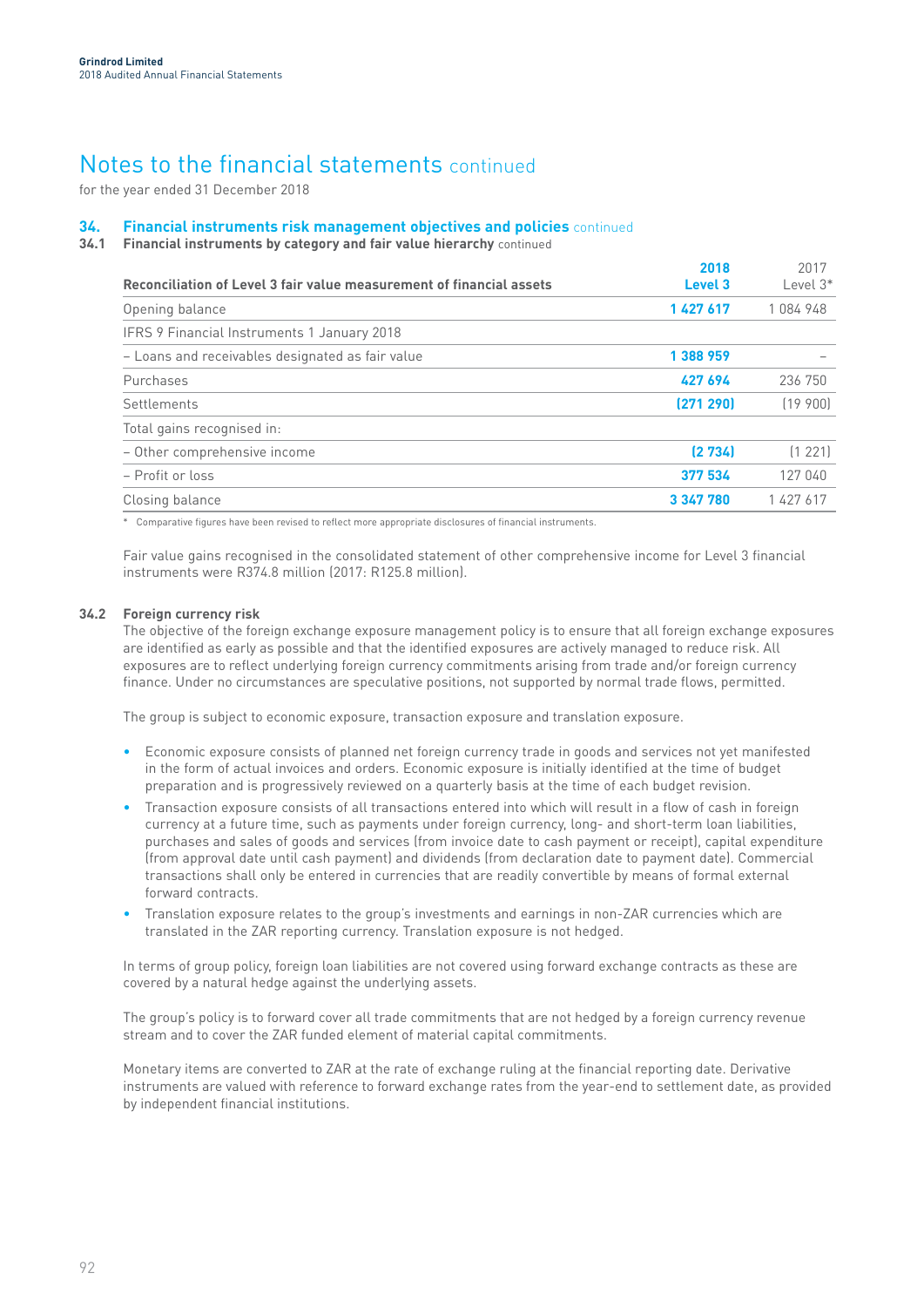#### **34. Financial instruments risk management objectives and policies** continued

## **34.2 Foreign currency risk** continued

## *Foreign currency balances*

The uncovered foreign currency denominated balances at 31 December were as follows:

|                                                                                     | <b>CONSOLIDATED</b>    |                     |                        |              |  |  |
|-------------------------------------------------------------------------------------|------------------------|---------------------|------------------------|--------------|--|--|
|                                                                                     | 2018<br><b>US\$000</b> | 2018<br><b>R000</b> | 2017<br><b>US\$000</b> | 2017<br>R000 |  |  |
| Loans                                                                               | [24993]                | (359 399)           | (158344)               | (1961880)    |  |  |
| Trade and other receivables                                                         | 28 103                 | 404 121             | 132 506                | 1 641 744    |  |  |
| Trade and other payables                                                            | [22 453]               | (322874)            | [40167]                | [497663]     |  |  |
| Bank balances                                                                       | 55 205                 | 793848              | 78 553                 | 973 272      |  |  |
| Short-term borrowings and bank overdraft                                            | (19099)                | [274 644]           |                        |              |  |  |
|                                                                                     | 16763                  | 241 052             | 12 548                 | 155 473      |  |  |
| Less: non-current liabilities associated with assets<br>classified as held for sale | (1975)                 | [28, 401]           | [45 516]               | [563 938]    |  |  |
|                                                                                     | 18738                  | 269 452             | 58 064                 | 719 411      |  |  |

## *Sensitivity analysis*

At year-end the sensitivity of the net open exposure on the operating profit is as follows:

|               |                     | <b>CONSOLIDATED</b> |  |  |
|---------------|---------------------|---------------------|--|--|
|               | 2018<br><b>R000</b> | 2017<br><b>R000</b> |  |  |
| Net exposure  |                     |                     |  |  |
| $+10%$        | 77 323              | 62 062              |  |  |
| ---<br>$-10%$ | (77323)             | (62062)             |  |  |

## **34.3 Interest rate risk**

## *34.3.1 Interest rate risk of the group (excluding Financial Services)*

The group monitors its exposure to fluctuating interest rates and generally enters into contracts that are linked to market rates relative to the currency of the asset or liability. The group makes use of derivative instruments, such as interest rate swaps to manage this exposure, from time to time.

The interest rate profile of the group is summarised as follows:

|                                                                                            | <b>CONSOLIDATED</b> |                     |
|--------------------------------------------------------------------------------------------|---------------------|---------------------|
|                                                                                            | 2018<br><b>R000</b> | 2017<br><b>R000</b> |
| Loans linked to LIBOR                                                                      | 356 322             | 1 758 434           |
| Loans linked to SA prime rate                                                              | 917343              | 1 275 192           |
| Loans linked to JIBAR                                                                      |                     | 578 911             |
| Loans linked to Mozambique FPC                                                             | 3070                | 1455                |
| Short-term borrowings linked to LIBOR                                                      | 274 647             | 231856              |
| Short-term borrowings linked to SA prime rate                                              | 453 475             | 61 717              |
| Short-term borrowings linked to Namibian prime rate                                        | 17814               |                     |
| Loans with a fixed interest rate                                                           | 3661                | 348                 |
|                                                                                            | 2026332             | 3 907 913           |
| Less: non-current liabilities associated with assets classified as held for sale (note 12) |                     | (1803512)           |
|                                                                                            | 2026332             | 2 104 401           |

Full details of the interest rate profile of long-term borrowings is set out in the schedule of loan funds on page 112.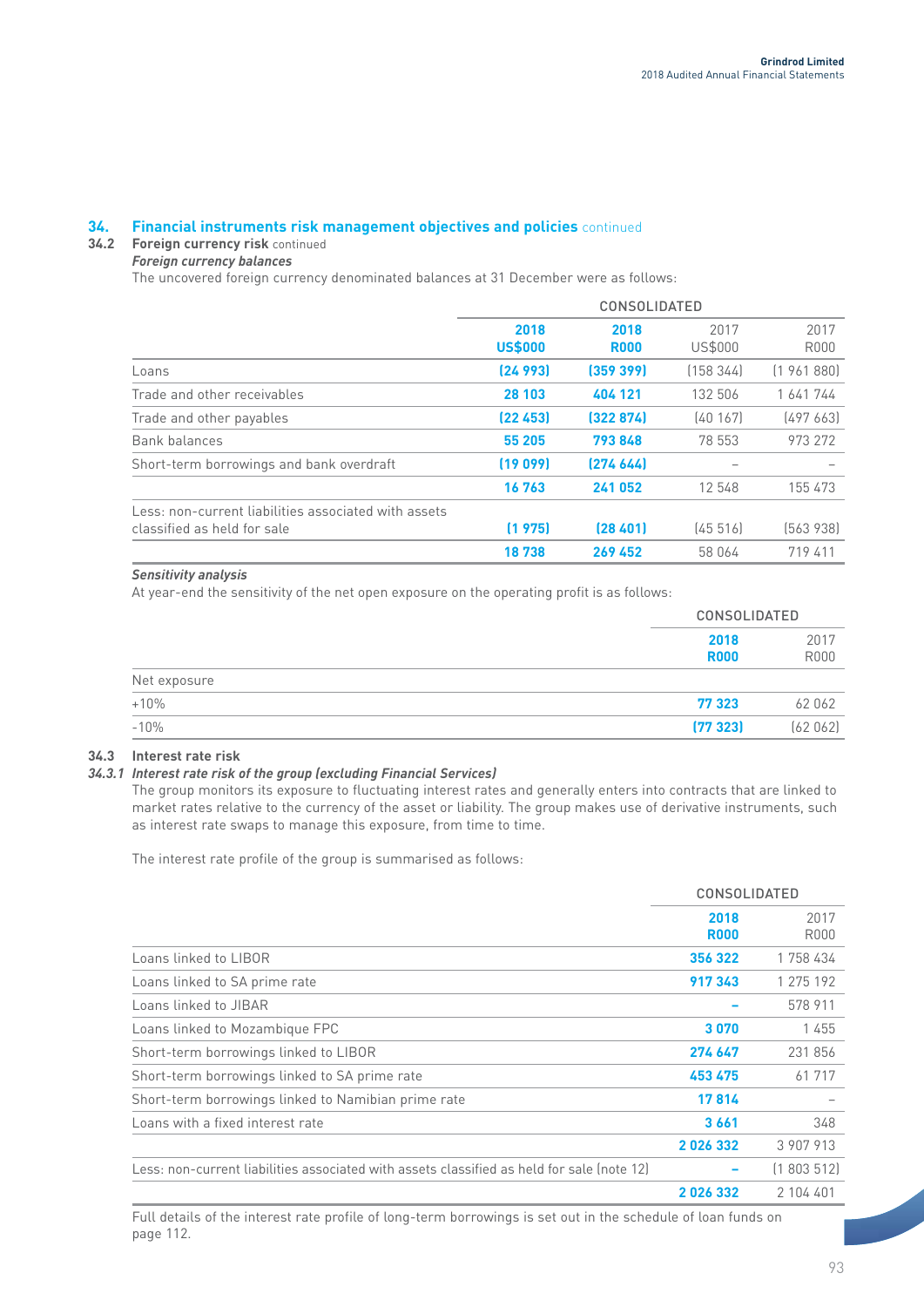for the year ended 31 December 2018

#### **34. Financial instruments risk management objectives and policies** continued

## **34.3 Interest rate risk** continued

## *34.3.1 Interest rate risk of the group (excluding Financial Services) continued*

The range of interest rates in respect of all non-current borrowings comprising both fixed and floating rate obligations at 31 December 2018 is as follows: local rates are between 7.0% and 10.3% (2017: 7.3% and 13.5%), foreign rates are between 5.3% and 27.3% (2017: 3.8% and 29.0%). Floating rates of interest are based on LIBOR (London inter-bank offered rate – for USD borrowings) and on JIBAR (Johannesburg inter-bank agreed rate – for SA borrowings). Fixed rates of interest are based on contract rates. Interest rate swaps are taken in order to fix interest rates on certain loans.

## **Sensitivity analysis**

At year-end the sensitivity of the net open exposure of floating interest rates on the operating profit is as follows:

|              |                     | <b>CONSOLIDATED</b> |  |  |
|--------------|---------------------|---------------------|--|--|
|              | 2018<br><b>R000</b> | 2017<br><b>R000</b> |  |  |
| Net exposure |                     |                     |  |  |
| $+50$ BPS    | (2257)              | 3 5 7 4             |  |  |
| $-50$ BPS    | 2 2 5 7             | (3574)              |  |  |

The interest rate sensitivity results in higher income as there was a greater impact in interest received compared to interest paid.

## *34.3.2 Interest rate risk of Financial Services*

There is a risk that fluctuating interest rates will unfavourably affect a financial institution's earnings and the value of its assets, liabilities and capital. The risk is due to assets and liabilities maturing or repricing at different times, or against different base rates. The amount at risk is a function of the magnitude and direction of interest rate changes, and the size and maturity structure of the mismatch position.

## *Interest rate risk management*

Traditional gap analysis is used to measure interest rate exposure. Financial Services has a conservative policy on interest rate risk arising from gapping and the duration of this exposure is limited to three months for material aggregated positions or hedged using derivative instruments. The static interest rate gap report is prepared monthly for review by the Asset and Liability Committee and the model assumes each asset class will reprice in full in the relevant repricing timeband.

| Interest rate<br>repricing gap                                           | $3$ months<br><b>R000</b> | $>3$ months<br><6 months<br><b>R000</b> | >6 months<br><1 year<br><b>ROO0</b> | >1 year<br><5 years<br><b>R000</b> | >5 years<br><b>R000</b> | Non-rate<br>sensitive<br><b>R000</b> | Total<br><b>R000</b>     |
|--------------------------------------------------------------------------|---------------------------|-----------------------------------------|-------------------------------------|------------------------------------|-------------------------|--------------------------------------|--------------------------|
| 2018                                                                     |                           |                                         |                                     |                                    |                         |                                      |                          |
| Assets                                                                   | 11 166 704                | 551789                                  | 3 3 0 9                             | 406 400                            | 378 831                 | 384 625                              | 12 891 658               |
| Equity and liabilities (10 367 544)                                      |                           | (243 457)                               | (433644)                            | (338 140)                          | ۰                       |                                      | $(1508873)$ $(12891658)$ |
| Interest rate<br>hedging activities                                      | 782 681                   | (4188)                                  | $\overline{\phantom{a}}$            | (403 328)                          | (375165)                |                                      |                          |
| Repricing profile                                                        | 1581841                   | 304 144                                 | (430335)                            | (335068)                           | 3666                    | (1124248)                            |                          |
| Cumulative<br>repricing profile                                          | 1581841                   | 1885985                                 | 1455650                             | 1 120 582                          | 1 124 248               |                                      |                          |
| Expressed as a<br>percentage of total<br>assets of Financial<br>Services | 12.3%                     | 14.6%                                   | 11.3%                               | 8.7%                               | 8.7%                    |                                      |                          |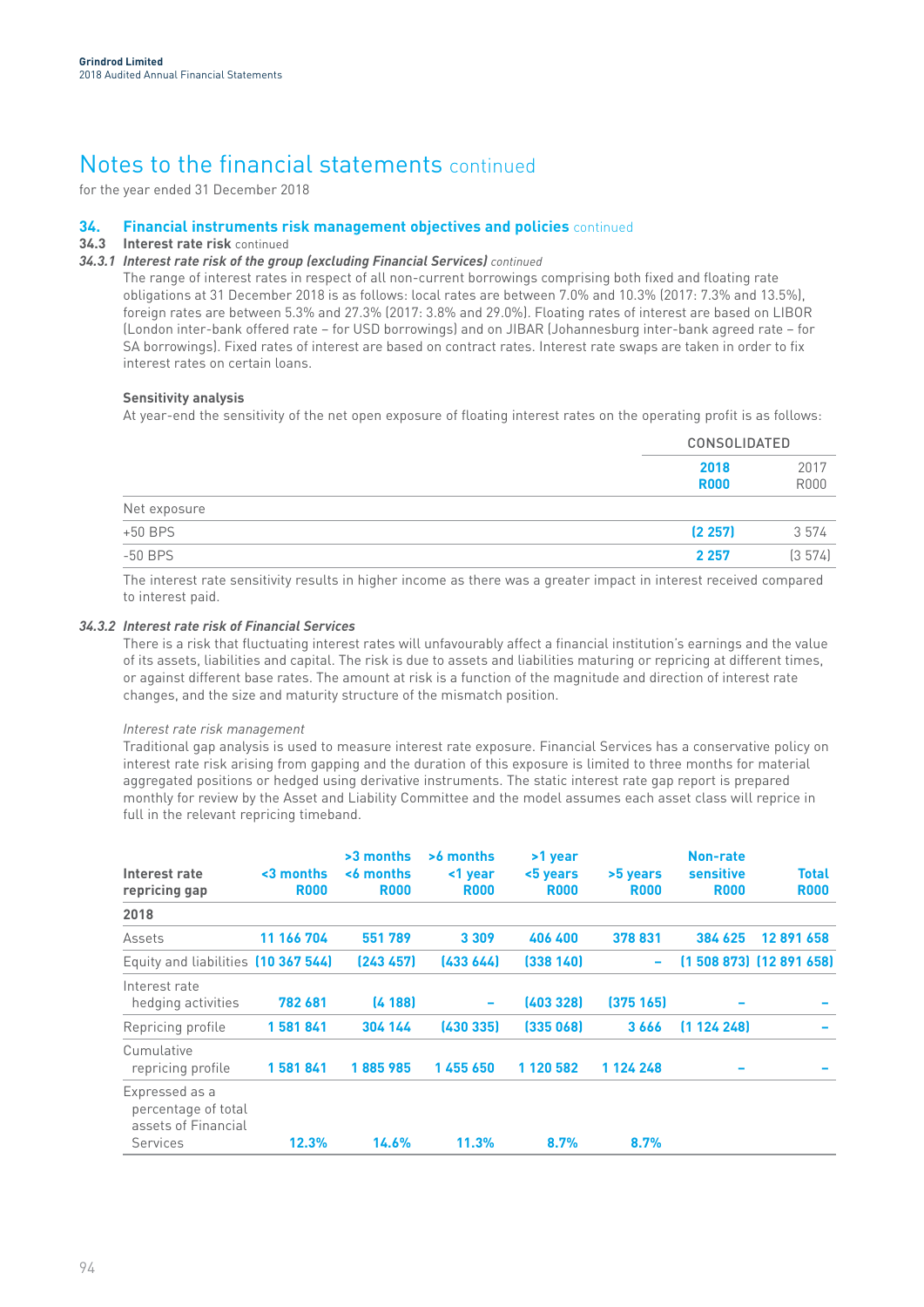#### **34. Financial instruments risk management objectives and policies** continued

**34.3 Interest rate risk** continued

*34.3.2 Interest rate risk of Financial Services continued*

| Interest rate<br>repricing gap                                           | <3 months<br>R000 | >3 months<br><6 months<br>R000 | >6 months<br><1 year<br>R000 | >1 year<br><5 years<br>R000 | >5 years<br>R000         | Non-rate<br>sensitive<br>R000 | Total<br>R000 |
|--------------------------------------------------------------------------|-------------------|--------------------------------|------------------------------|-----------------------------|--------------------------|-------------------------------|---------------|
| 2017                                                                     |                   |                                |                              |                             |                          |                               |               |
| Assets                                                                   | 15 174 107        | 503 064                        |                              | 369 812                     | 281 974                  | 350 598                       | 16 679 555    |
| Equity and liabilities (14 162 619)                                      |                   | (363591)                       | [667684]                     | (144347)                    | $\overline{\phantom{0}}$ | (1, 341, 314)                 | (16 679 555)  |
| Interest rate<br>hedging activities                                      | 647 001           |                                |                              | (396029)                    | [250972]                 |                               |               |
| Repricing profile                                                        | 1658489           | 139 473                        | (667684)                     | (170564)                    | 31 002                   | [990716]                      |               |
| Cumulative<br>repricing profile                                          | 1658489           | 1797962                        | 1 130 278                    | 959 714                     | 990 716                  |                               |               |
| Expressed as a<br>percentage of total<br>assets of Financial<br>Services | 9.9%              | 10.8%                          | 6.8%                         | 5.8%                        | 5.9%                     |                               |               |

| Interest income sensitivity | $3$ months | $>3$ months<br><6 months | >6 months<br><1 year | <b>Total</b> |
|-----------------------------|------------|--------------------------|----------------------|--------------|
| 2018                        |            |                          |                      |              |
| 2% interest rate increase   | 12 205     | 12060                    | 26 510               | 50 775       |
| 2% interest rate decrease   | (12091)    | (11839)                  | (25478)              | (49, 408)    |
| 2017                        |            |                          |                      |              |
| 2% interest rate increase   | 8517       | 13 105                   | 28 935               | 50 557       |
| 2% interest rate decrease   | [8 139]    | (13113)                  | [28 503]             | [49755]      |

## **Hedging**

Hedging is a technique used to reduce risk by simultaneously entering into a transaction to be hedged and a transaction with equivalent characteristics in terms of size, duration and interest rate but with opposite financial effect.

All fixed rate transactions are required to be hedged, either within the book or synthetically with derivative instruments, whenever a 1% parallel shift in the yield curve could result in a loss exceeding the amounts specified in the policy matrix (maximum loss tolerance R200 000).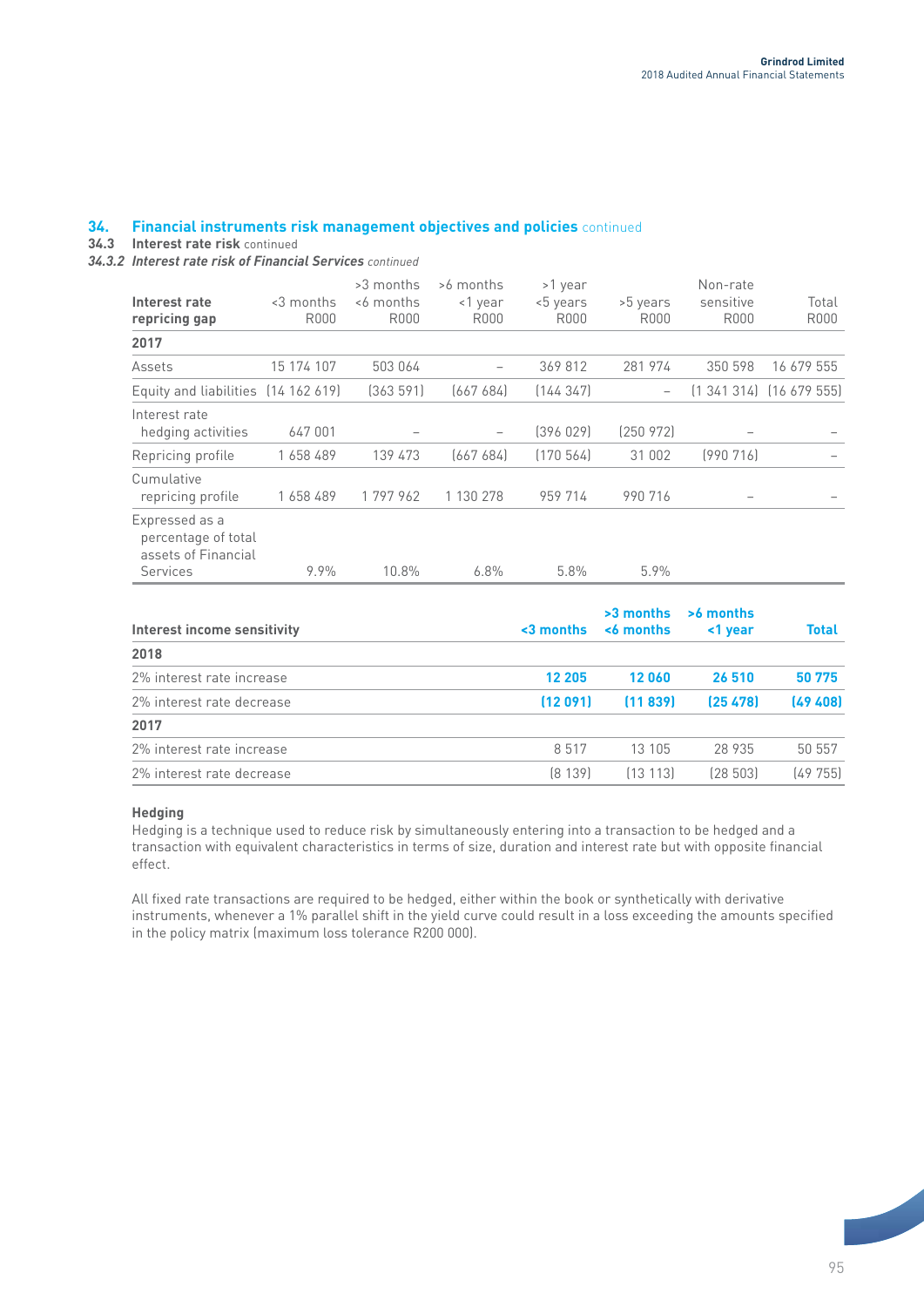for the year ended 31 December 2018

#### **34. Financial instruments risk management objectives and policies** continued

#### **34.4 Credit risk**

Credit risk refers to the risk of financial loss resulting from failure of a counterparty to an asset, for any reason, to fully honour its financial and contractual obligations. Potential areas of credit risk consist of cash and cash equivalents, bank advances, trade debtors and other receivables. The group limits its exposure in relation to cash balances by only dealing with well established financial institutions of high quality credit standing. In order to minimise credit risk, the group has adopted a policy of only dealing with creditworthy counterparties and obtaining sufficient collateral, where appropriate, as a means of mitigating the risk of financial loss from defaults.

## *Credit risk management*

## *Trade debtors*

The group aims to minimise loss caused by default of our customers through specific group-wide policies and procedures. Compliance with these policies and procedures is the responsibility of the divisional and other financial managers. Monitoring of compliance with these policies is done by internal audit. All known risks are required to be fully disclosed and accounted for and are provided against as doubtful debts. Certain divisions have obtained Credit Guarantee Insurance Cover to manage the risk of default by debtors.

## *Granting credit*

The group assesses the credit worthiness of potential and existing customers by obtaining trade references, credit references and evaluating the business acumen of the client. Once this review has been performed, the applied credit limit is reviewed and approved.

### *Credit risk management*

The Credit Committee is responsible for ensuring that credit approval processes are stringent and for monitoring large exposures, associated exposures, sectoral exposures and any irregular or problem loans.

### *Credit risk mitigation*

Financial Services does not have material netting arrangements.

Financial Services actively manages and monitors risk concentrations resulting from credit mitigation activities and these tend to arise where guarantees have been taken in addition to other classes of security. Financial Services tends to deal with small to medium size corporates and guarantees and suretyships tend to come from similar types of entities.

## *Exposure to credit risk*

The company's maximum exposure to credit risk in respect of loans and advances is the balance of outstanding advances, before taking into account the value of collateral held as security against such exposures (see table below). The collateral held as security for the advances exposures are disclosed in the note 9.

| 2018                  | <b>Stage 1</b><br>12-month ECL Lifetime ECL Lifetime ECL | <b>Stage 2</b> | Stage 3 | <b>Total</b> |
|-----------------------|----------------------------------------------------------|----------------|---------|--------------|
| Gross carrying amount | 7002722                                                  | 399 173        | 68 646  | 7470541      |
| Less: ECL allowance   | (22977)                                                  | (6447)         | [24566] | (53, 990)    |
| Net carrying amount   | 6 979 745                                                | 392 726        | 44 080  | 7416551      |

The measurement of credit risk of the portfolio of advances entails estimations as to the likelihood of defaults occurring and of the associated loss ratios. The Company measures credit risk using Probability of Default (PD), Exposure at Default (EAD) and Loss Given Default (LGD) on an individual basis, in line with the approach used for the purposes of measuring Expected Credit Loss (ECL) under IFRS 9.

PDs are allocated to loans according to:

- product type
- internal credit rating based on approved scoring templates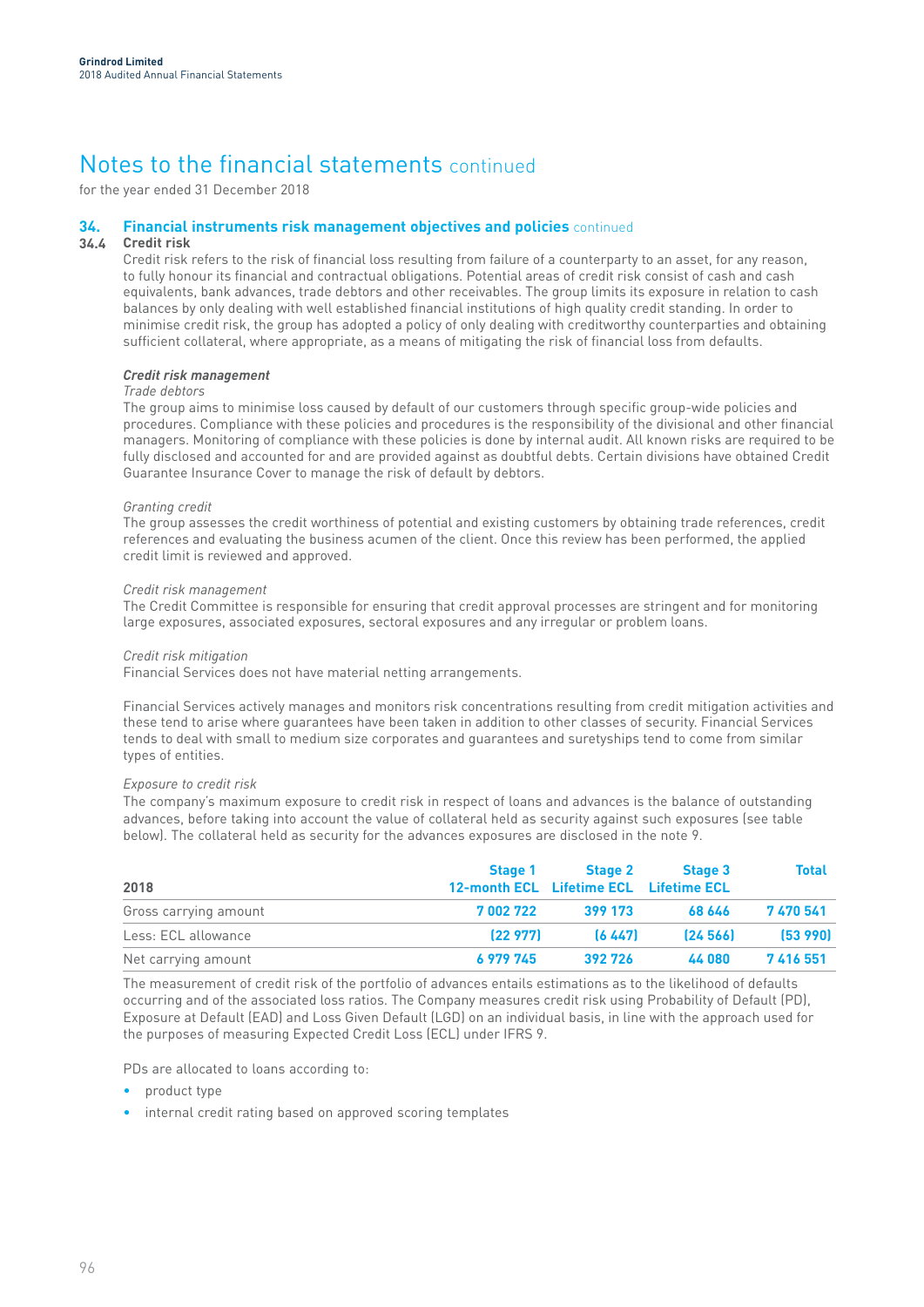#### **34. Financial instruments risk management objectives and policies** continued

**34.4 Credit risk** continued

- The determination of the PDs to be allocated according to the above is based on the following:
- default history
- professional judgement and knowledge of Grindrod Bank's loan book and client base
- views on future economic conditions and the impact on our client base

Key drivers of the LGD are:

- credit exposure including off balance sheet exposure
- value of collateral held in line with the approved credit policy
- future economic indicators and impact on specific industries

LGDs are determined using 3 scenarios (poor, stable and good) on a weighted average basis.

Significant increase in credit risk (SICR)

The following additional qualitative factors amongst others are considered in determining SICR:

- facility being in arrears
- facility being in default
- classification and appearance on watch list
- significant changes in value of collateral
- acts of insolvency (liquidation/business rescue proceedings)
- changes in business and economic conditions

The following table explains the factors that have resulted in the changes in the ECL allowance between the beginning and the end of the annual period due to these factors:

| <b>Loan and advances</b>                          | <b>Stage 1</b> | <b>Stage 2</b> | <b>Stage 3</b> | <b>Total</b> |
|---------------------------------------------------|----------------|----------------|----------------|--------------|
| <b>ECL allowance at 1 January 2018</b>            | 29 264         | 6 1 2 0        | 3670           | 39 054       |
| Movements with a profit or loss impact            |                |                |                |              |
| Originated "new" impairments raised               | 8934           | 5769           |                | 14703        |
| Subsequent changes in ECL                         | (5608)         | (1675)         | 24 281         | 16998        |
| Derecognised including write-offs                 | (9276)         | (3859)         | (3630)         | (16765)      |
| Total net profit or loss charge during the period | (5 950)        | 235            | 20 651         | 14936        |
| Impaired accounts written-off                     |                |                | (3630)         | (3630)       |
| Other changes                                     | (337)          | 92             | 3875           | 3630         |
| Transfer from stage 1                             | (107)          | 107            |                |              |
| Transfer from stage 2                             | 15             | (15)           |                |              |
| Transfer to stage 3                               | (245)          |                | 245            |              |
| Loss allowance as at 31 December 2018             | 22977          | 6 447          | 24 566         | 53 990       |

*Analysis of credit-impaired advances*

The company closely monitors collateral held for advances considered to be credit-impaired. Advances that are credit-impaired and the fair value of the related collateral held to mitigate potential losses are shown below:

|                               | <b>Gross</b> |             |                 | <b>Fair value</b> |  |
|-------------------------------|--------------|-------------|-----------------|-------------------|--|
|                               | carrying     | ECL         | <b>Carrying</b> | of collateral     |  |
|                               | amount       | allowance   | amount          | held              |  |
| <b>Credit impaired assets</b> | <b>R000</b>  | <b>R000</b> | <b>R000</b>     | <b>R000</b>       |  |
| Advances                      | 68 646       | [24 565]    | 44 081          | 44 081            |  |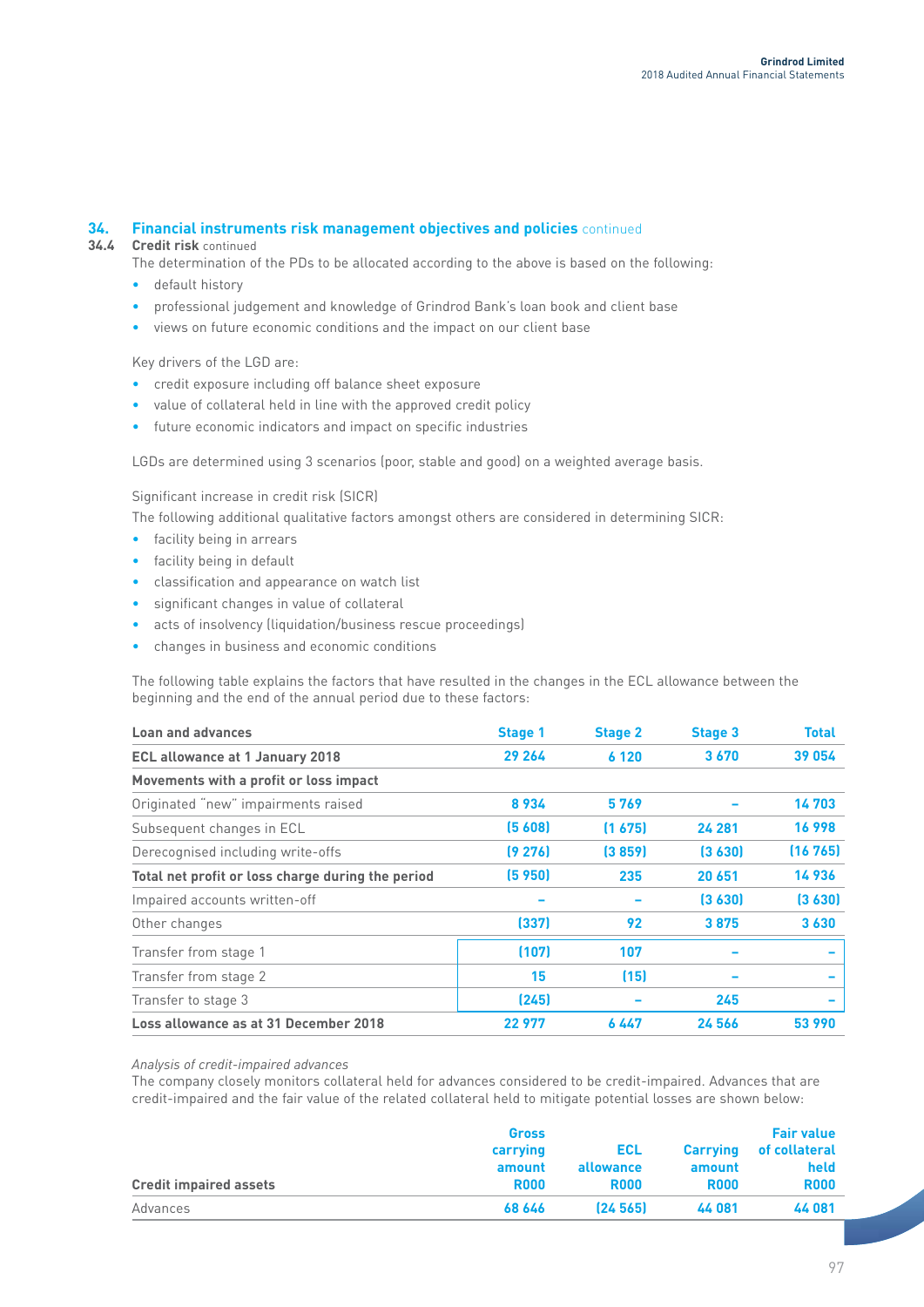for the year ended 31 December 2018

#### **34. Financial instruments risk management objectives and policies** continued

## **34.4 Credit risk** continued

*Monitoring exposure*

The group monitors exposures on an ongoing basis utilising the various reporting tools and flagging potential risks. The following reports are used to monitor credit risk: overdue report, age analysis and late payment history.

|                                                                                              | <b>CONSOLIDATED</b> |                     |
|----------------------------------------------------------------------------------------------|---------------------|---------------------|
|                                                                                              | 2018<br><b>R000</b> | 2017<br><b>R000</b> |
| Carrying amount of financial assets impaired during the year                                 | 334 840             | 51843               |
| Maximum credit risk exposure to the group is:                                                |                     |                     |
| Other investments                                                                            | 1872736             | 2 121 181           |
| Loans and advances                                                                           | 7 755 744           | 7 149 198           |
| Trade and other receivables before allowance for doubtful debts                              | 2760947             | 3 280 859           |
| Liquid assets and short-term negotiable securities                                           | 2843541             | 1 763 875           |
| Cash and cash equivalents                                                                    | 3817069             | 8 970 274           |
|                                                                                              | 19 050 037          | 23 285 387          |
| Analysis of the ageing of financial assets which are past due but have not<br>been impaired: |                     |                     |
| Current                                                                                      | 102 352             | 10 9 2 4            |
| 30 days                                                                                      | 23 344              | 43 669              |
| 60 days                                                                                      | 20 481              | 15 28 1             |
| 90 days                                                                                      | 14932               | 3 1 8 9             |
| $120 + days$                                                                                 | 96 650              | 122 715             |
| Total                                                                                        | 257 759             | 195 778             |

Refer to note 9 for an analysis of the ageing of loans and advances.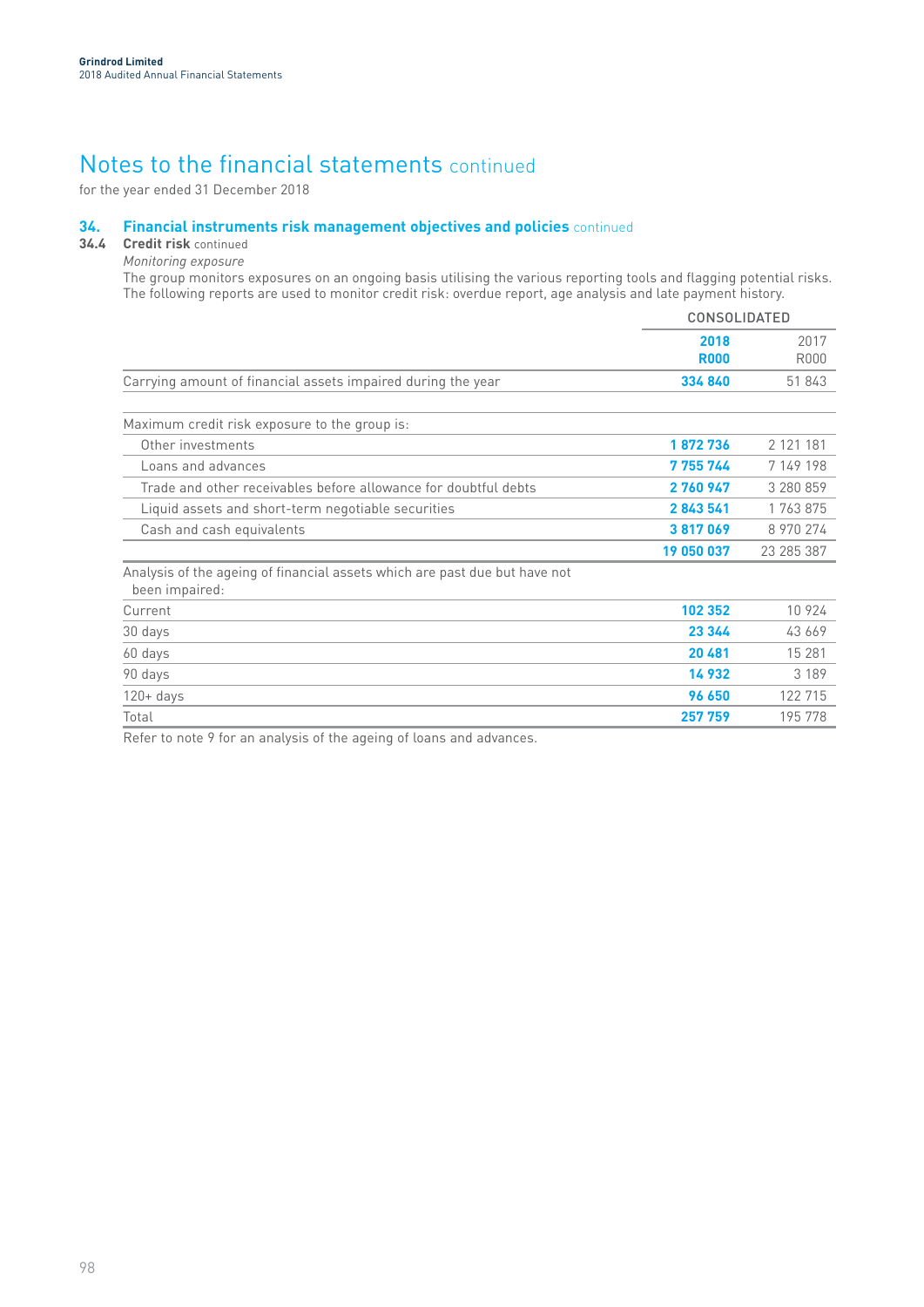#### **34. Financial instruments risk management objectives and policies** continued

#### **34.5 Liquidity risk**

The group manages liquidity risk by monitoring forecast cash flows and ensuring that adequate borrowing facilities are maintained. The directors may from time to time at their discretion raise or borrow monies for the purpose of the group as they deem fit. There are no borrowing limits in the memorandum of incorporation of the company or its subsidiaries.

Daily cash management systems are in place with the three local banks in order to optimise the group's short-term net cash position.

To ensure access to additional funding and hedging facilities, Grindrod maintains relationships with a number of existing and potential funding banks and procures additional facilities where required. Negotiations of facilities are considered carefully to limit the potential restrictions imposed as a result of financial covenants and margining requirements. Contingency funding capacity in the form of committed but undrawn on-demand facilities is maintained.

In the banking environment liquidity risk may be defined as the risk of a bank not being able to repay its maturing deposits or meet its obligations under a loan agreement. Liquidity risk in a bank includes the risk of incurring excessively high interest costs or being forced to sell assets at a loss in order to meet its obligations.

Financial Services has a prudent liquidity management policy and the Asset and Liability Committee is responsible for monitoring the stability of funding, surplus cash or near cash assets, anticipated cash outflows, exposure to large depositors and exposure to connected parties. Financial Services is exposed to a maturity mismatch due to the duration of the lending book when compared against the duration of the funding book. To date Financial Services has been well served by its prudent liquidity management policy, the stability of its deposit base and the high quality of the advances book. Financial Services intends to continue to adopt a conservative liquidity policy in the future.

## *Group liquidity analysis (excluding Financial Services)*

The contractual maturities of the group's (including Financial Services) financial liabilities are as follows:

|                             |                           |                                          | CONSOLIDATED                        |                                    |                          |                             |
|-----------------------------|---------------------------|------------------------------------------|-------------------------------------|------------------------------------|--------------------------|-----------------------------|
|                             | $3$ months<br><b>R000</b> | >3 months<br>$< 6$ months<br><b>R000</b> | >6 months<br><1 year<br><b>R000</b> | >1 year<br><5 years<br><b>R000</b> | >5 years<br><b>R000</b>  | <b>Total</b><br><b>R000</b> |
| 2018                        |                           |                                          |                                     |                                    |                          |                             |
| <b>Liabilities</b>          |                           |                                          |                                     |                                    |                          |                             |
| Provisions                  |                           |                                          |                                     | 9 3 5 2                            |                          | 9 3 5 2                     |
| Trade and other payables    | 1 205 696                 |                                          |                                     |                                    | -                        | 1 205 696                   |
| Post-retirement medical aid |                           |                                          | -                                   | 25 510                             |                          | 25 510                      |
| Interest-bearing debt       | 128 912                   | 627006                                   | 120 142                             | 433 169                            | 83889                    | 1 393 118                   |
| Short-term borrowings       | 457 653                   | 4454                                     | 283829                              |                                    |                          | 745 936                     |
|                             | 1792261                   | 631 460                                  | 403 971                             | 468 031                            | 83889                    | 3 379 612                   |
| 2017                        |                           |                                          |                                     |                                    |                          |                             |
| <b>Liabilities</b>          |                           |                                          |                                     |                                    |                          |                             |
| Provisions                  | $\qquad \qquad -$         | $\qquad \qquad -$                        |                                     | 27 741                             | $\overline{\phantom{0}}$ | 27 741                      |
| Trade and other payables    | 792 819                   | $\qquad \qquad -$                        | 4846                                |                                    | $\overline{\phantom{0}}$ | 797 665                     |
| Post-retirement medical aid | $\overline{\phantom{0}}$  |                                          |                                     | 52 717                             |                          | 52 717                      |
| Interest-bearing debt       | 49 907                    | 25 0 70                                  | 30 629                              | 202 099                            | 93 944                   | 401 649                     |
| Short-term borrowings       | 11 805                    | $\overline{\phantom{0}}$                 | 231 856                             | $\qquad \qquad -$                  | $\overline{\phantom{0}}$ | 243 661                     |
|                             | 854 531                   | 25 0 70                                  | 267 331                             | 282 557                            | 93 944                   | 1 523 433                   |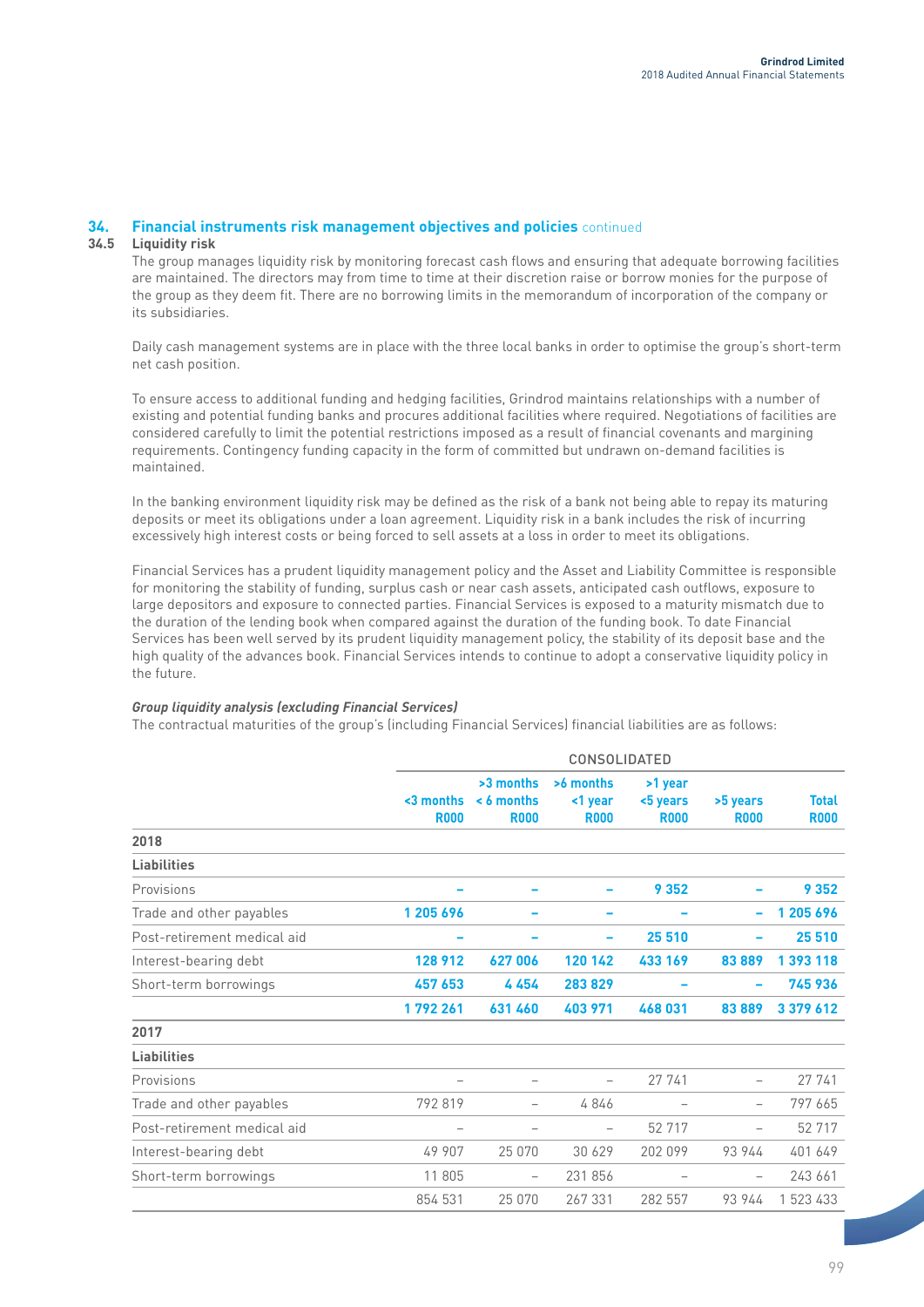for the year ended 31 December 2018

#### **34. Financial instruments risk management objectives and policies** continued

#### **34.5 Liquidity risk** continued

*Group liquidity analysis (Financial Services)*

|                              |                           |                                       |                                     | <b>CONSOLIDATED</b>                |             |                                             |                             |
|------------------------------|---------------------------|---------------------------------------|-------------------------------------|------------------------------------|-------------|---------------------------------------------|-----------------------------|
|                              | $3$ months<br><b>R000</b> | >3 months<br><6 months<br><b>R000</b> | >6 months<br><1 year<br><b>R000</b> | >1 year<br><5 years<br><b>R000</b> | <b>R000</b> | Non-<br>>5 years contractual<br><b>R000</b> | <b>Total</b><br><b>R000</b> |
| 2018                         |                           |                                       |                                     |                                    |             |                                             |                             |
| <b>Liabilities</b>           |                           |                                       |                                     |                                    |             |                                             |                             |
| Provisions                   |                           |                                       |                                     | 19686                              |             |                                             | 19686                       |
| Trade and other payables     |                           |                                       |                                     |                                    |             | 256 689                                     | 256 689                     |
| Interest-bearing debt        | $\overline{\phantom{0}}$  | 17 151                                | 351 380                             | 1 191 873                          |             | -                                           | 1560404                     |
| <b>Financial liabilities</b> |                           | 42                                    |                                     | 5 2 4 1                            | 2628        |                                             | 7911                        |
| Deposits                     | 9055440                   | 511 031                               | 599 774                             | 266 979                            | 73 180      |                                             | $-10506404$                 |
|                              | 9055440                   | 528 224                               | 951 154                             | 1 483 779                          | 75 808      |                                             | 256 689 12 351 094          |
| 2017                         |                           |                                       |                                     |                                    |             |                                             |                             |
| <b>Liabilities</b>           |                           |                                       |                                     |                                    |             |                                             |                             |
| Provisions                   |                           |                                       |                                     | 28 092                             |             |                                             | 28 0 9 2                    |
| Trade and other payables     |                           |                                       |                                     |                                    |             | 468 786                                     | 468786                      |
| Interest-bearing debt        | $\overline{\phantom{0}}$  | 107 511                               | 619 546                             | 646 560                            | 85 473      | $\qquad \qquad -$                           | 1 459 090                   |
| <b>Financial liabilities</b> |                           |                                       | $\qquad \qquad -$                   | 10 328                             | 8611        | $\qquad \qquad -$                           | 18 939                      |
| Deposits                     | 13 439 550                | 305 725                               | 750 741                             | 144 347                            |             |                                             | $-14640363$                 |
|                              | 13 439 550                | 413 236                               | 1 370 287                           | 829 327                            | 94 084      |                                             | 468 786 16 615 270          |

The holding company has guaranteed a facility of R115.0 million (2017: R810.7 million) to Financial Services as additional liquidity.

## **34.6 Capital adequacy risk**

Capital adequacy refers to the risk that a bank will not have adequate capital and reserve funds to absorb losses, resulting in depositors having to absorb these losses and losing confidence in the bank and/or the banking sector. The capital adequacy risk asset ratio of Financial Services at 31 December 2018 was 14.1% (2017: 13.4%).

#### **34.7 Capital risk management**

The group manages its capital to ensure that entities in the group will be able to continue as a going concern while maximising the return to stakeholders through the optimisation of the debt to equity balance. The group's overall strategy remains unchanged from the prior year.

The capital structure of the group consists of debt, which includes the borrowings disclosed in note 14, cash and cash equivalents and equity attributable to equity holders of Grindrod, comprising share capital, reserves and accumulated profit as disclosed in the statement of changes in equity.

Financial Services will raise additional capital as and when required to support asset growth and to ensure that a prudent risk asset ratio is maintained.

## *Gearing ratio*

The group reviews the capital structure on a quarterly basis. As part of the review the group considers the cost of capital and the risks associated with each class of capital. The group has a target gearing ratio of 75% determined as the proportion of net debt to equity.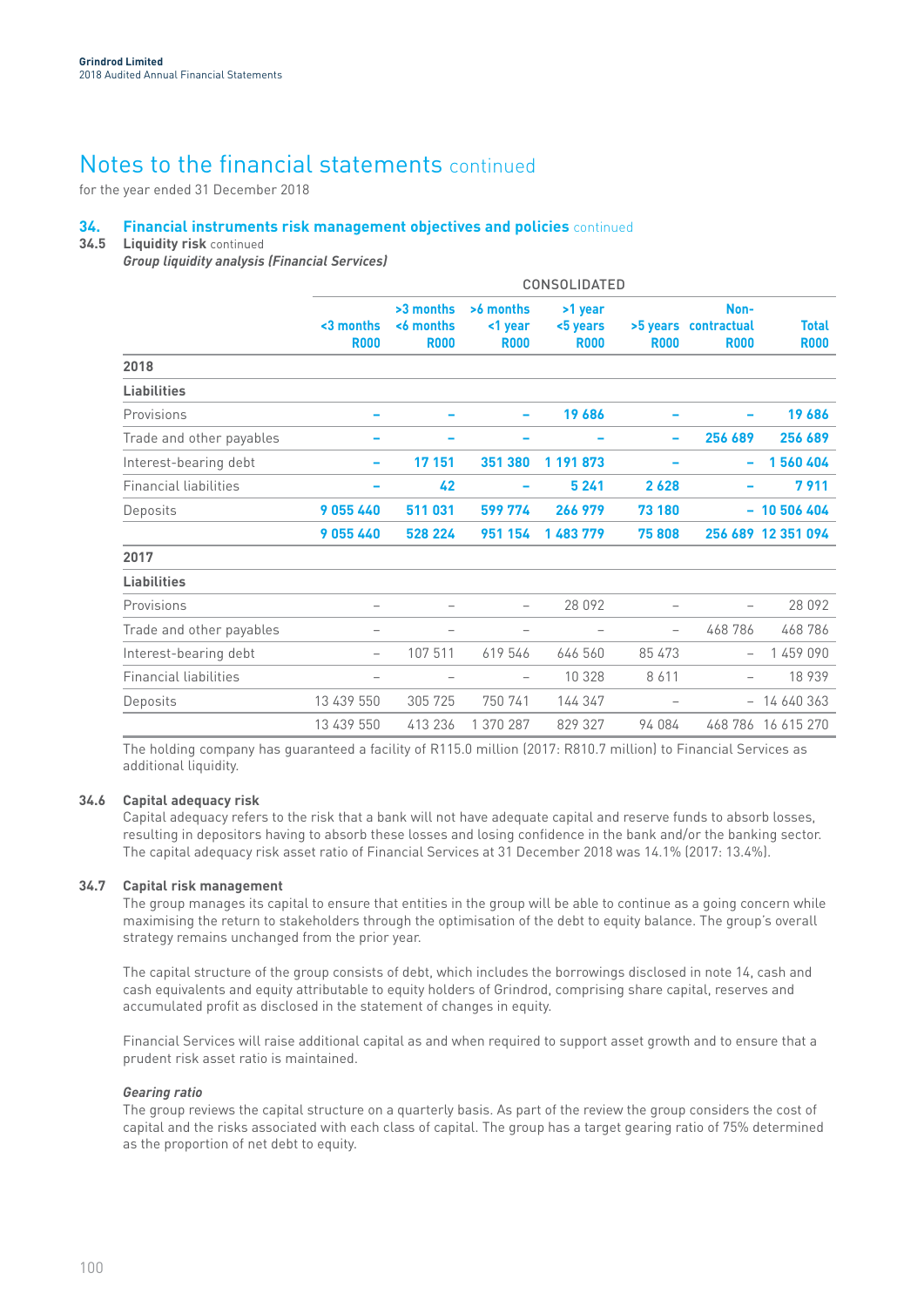# **34. Financial instruments risk management objectives and policies** continued

## **34.7 Capital risk management** continued

The group defines net debt as being comprised of borrowings, less cash and cash equivalents and assets classified as held for sale. The gearing ratio at year-end was:

|                                                    | <b>CONSOLIDATED</b> |                     |
|----------------------------------------------------|---------------------|---------------------|
|                                                    | 2018<br><b>R000</b> | 2017<br><b>R000</b> |
| Debt                                               | 3 587 105           | 2 104 400           |
| Deposits from bank customers                       | 10 506 404          | 14 640 363          |
| Cash and cash equivalents                          | (3817069)           | [8970274]           |
| Loans and advances to bank customers               | (775574)            | [7149198]           |
| Liquid assets and short-term negotiable securities | [2843541]           | (1763875)           |
| Net non-current assets classified as held for sale | (30438)             | 1 145 549           |
| Net (cash)/debt                                    | (353 283)           | 6965                |
| Equity (including minority interest)               | 9677661             | 14 197 482          |
| Net (cash)/debt to equity ratio                    | (3.7%               | $0.0\%$             |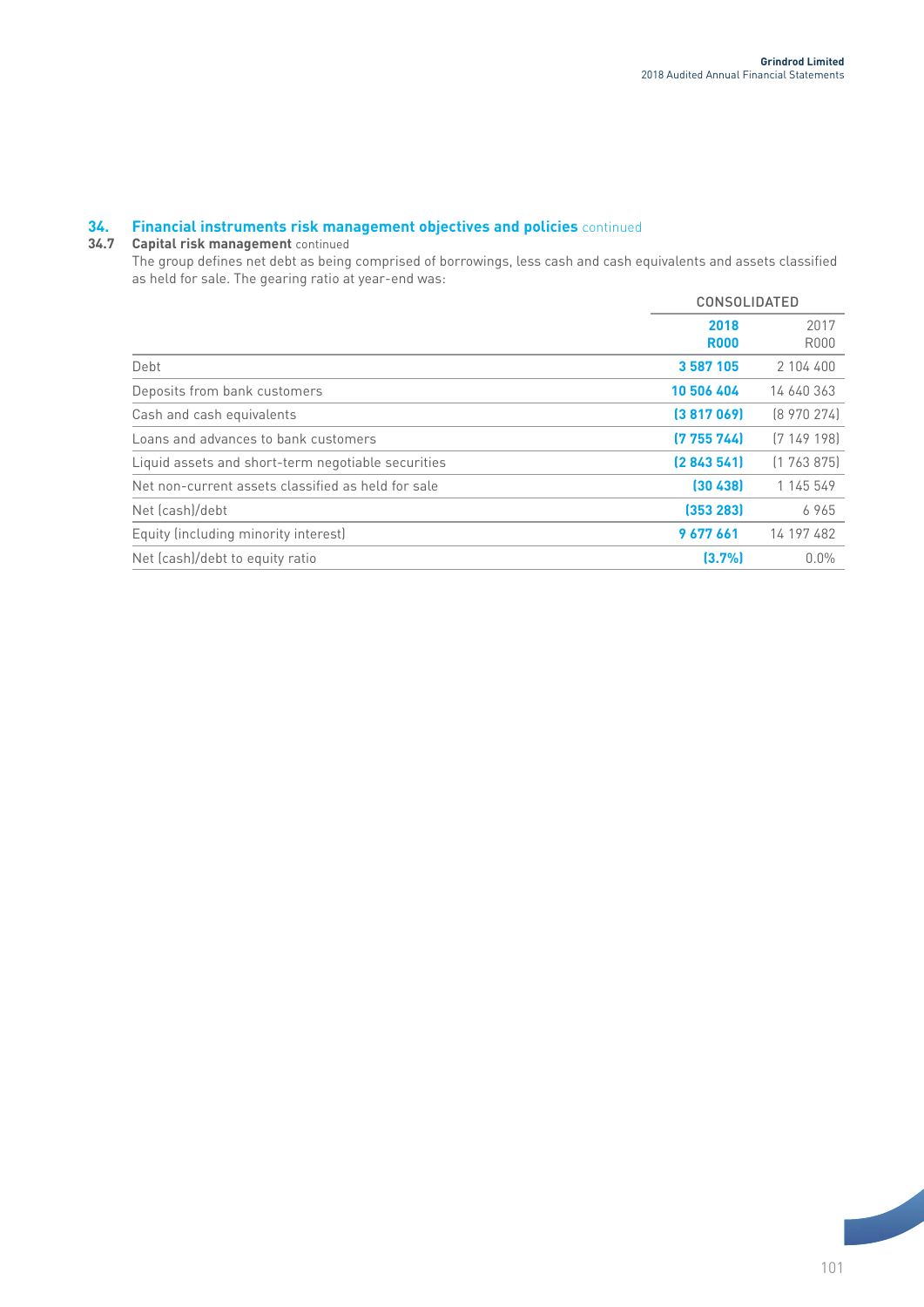for the year ended 31 December 2018

## **35. Directors' emoluments**

## **35.1 Emoluments paid to directors and prescribed officers**

The tables below provide an analysis of the emoluments, split between local and offshore remuneration package approvals, paid to executive and non-executive directors and prescribed officers of the company in relation to the 2018 and 2017 financial years.

*Current directors – local*

**2018**

|                                  |                     |                          |                        |                                |                        |                                |                             | %                                |
|----------------------------------|---------------------|--------------------------|------------------------|--------------------------------|------------------------|--------------------------------|-----------------------------|----------------------------------|
|                                  |                     |                          |                        | <b>Retirement</b>              |                        |                                |                             | increase                         |
|                                  |                     |                          | <b>Basic</b>           | medical                        |                        | Per-                           |                             | from                             |
|                                  | Directors'          | <b>Committee</b>         | remun-                 | and other                      | <b>Total</b>           | formance<br>bonus <sup>1</sup> | 2018                        | 2017                             |
|                                  | fees<br><b>R000</b> | fees<br><b>R000</b>      | eration<br><b>R000</b> | <b>benefits</b><br><b>R000</b> | package<br><b>R000</b> | <b>R000</b>                    | <b>Total</b><br><b>R000</b> | excluding<br>bonus <sup>13</sup> |
| <b>Executive directors</b>       |                     |                          |                        |                                |                        |                                |                             |                                  |
| MJ Hankinson <sup>2</sup>        | 1457                | 8                        | 6083                   | 587                            | 8 1 3 5                | 5 2 6 5                        | 13 400                      | 66.2                             |
| XF Mbambo <sup>3</sup>           | ۰                   | ۰                        | 2 3 8 8                | 639                            | 3027                   | 2 2 0 0                        | 5 2 2 7                     |                                  |
| <b>B</b> Ntuli <sup>4</sup>      |                     | -                        | 4 2 8 7                | 1913                           | 6 200                  | 2 3 8 5                        | 8585                        | 38.0                             |
| DA Polkinghorne                  | ۰                   | ۰                        | 4210                   | 1040                           | 5 2 5 0                | 3392                           | 8642                        | 25.7                             |
| AG Waller <sup>5</sup>           |                     | $\overline{\phantom{0}}$ | 4745                   | 866                            | 5611                   | 3 4 0 0                        | 9011                        | 16.9                             |
| Sub-total                        | 1457                | 8                        | 21 713                 | 5045                           | 28 2 23                | 16 642                         | 44865                       |                                  |
| Non-executive<br>directors       |                     |                          |                        |                                |                        |                                |                             |                                  |
| H Adams <sup>6</sup>             | 334                 | 192                      |                        |                                | 526                    |                                | 526                         |                                  |
| MR Faku                          | 367                 | ۰                        | -                      | -                              | 367                    |                                | 367                         |                                  |
| WD Geach <sup>6,7</sup>          | 452                 | 310                      | ۰                      |                                | 762                    |                                | 762                         |                                  |
| G Gelink                         | 367                 | 275                      | -                      |                                | 642                    |                                | 642                         |                                  |
| G Kotze <sup>8</sup>             |                     |                          |                        |                                |                        |                                |                             |                                  |
| Z Malinga                        | 531                 | 308                      |                        | -                              | 839                    |                                | 839                         |                                  |
| R Ndlovu <sup>9, 10</sup>        | 185                 | 660                      | -                      | -                              | 845                    |                                | 845                         |                                  |
| <b>NL Sowazi</b>                 | 699                 | 174                      | ۰                      | -                              | 873                    |                                | 873                         |                                  |
| PJ Uys <sup>10</sup>             | 552                 | 485                      | -                      | ۰                              | 1037                   | $\overline{\phantom{a}}$       | 1037                        |                                  |
| <b>SDM Zungu</b>                 | 367                 | ۰                        | ۰                      | -                              | 367                    | $\overline{\phantom{a}}$       | 367                         |                                  |
| Sub-total                        | 3854                | 2404                     | ۰                      | ۰                              | 6 258                  | ۰                              | 6 2 5 8                     |                                  |
| <b>Total emoluments</b><br>local | 5311                | 2404                     | 21 713                 | 5045                           | 34 481                 | 16 642                         | 51 123                      |                                  |

*Prescribed officer – offshore*

|                           |                 |                          |                          |                                   | <b>Retirement</b>                       |                      |
|---------------------------|-----------------|--------------------------|--------------------------|-----------------------------------|-----------------------------------------|----------------------|
|                           |                 | Directors'<br>fees       | <b>Committee</b><br>fees | <b>Basic</b><br>remun-<br>eration | medical<br>and other<br><b>benefits</b> | 2018<br><b>Total</b> |
|                           | <b>Currency</b> | 000                      | 000                      | 000                               | 000                                     | 000                  |
| <b>Executive director</b> |                 |                          |                          |                                   |                                         |                      |
| MR Wade <sup>11, 12</sup> | <b>SGD</b>      | $\overline{\phantom{a}}$ | -                        | 398                               | 66                                      | 46414                |

1. Short-term incentive performance bonuses in respect of services rendered in 2018 accrued as at year-end.

2. Resigned as executive chairman effective 22 November 2018. 3. Appointed as CFO on 1 September 2018.

<sup>4.</sup> Resigned as executive director on 31 December 2018.<br><sup>5.</sup> Appointed as CEO on 1 September 2018.

Retired as independent non-executive director on 30 November 2018.

Includes fees paid by Grindrod Bank.

 $^{\text{\tiny{\textup{8}}}{}$  - Resigned as independent non-executive director on 1 September 2018.<br><sup>9.</sup> Alternate to PJ Uys. Fees in respect of member of Audit committee and chairman of Social and Ethics committee.

<sup>10.</sup> Fees ceded to Remgro.

Singapore resident. Emoluments paid in SGD. Includes accommodation costs in Singapore as part of the employment contract.

<sup>12</sup>. Resigned as executive director on 1 November 2017, resigned as a member

of the executive committee effective 19 June 2018. 13. Increases are based on performance and responsibilities and include role complexity, level of experience and contribution to group performance. Remuneration is benchmarked by independent consultants.

14. Not a true measure as current year remuneration is for the period up to Shipping spin-off effective 18 June 2018.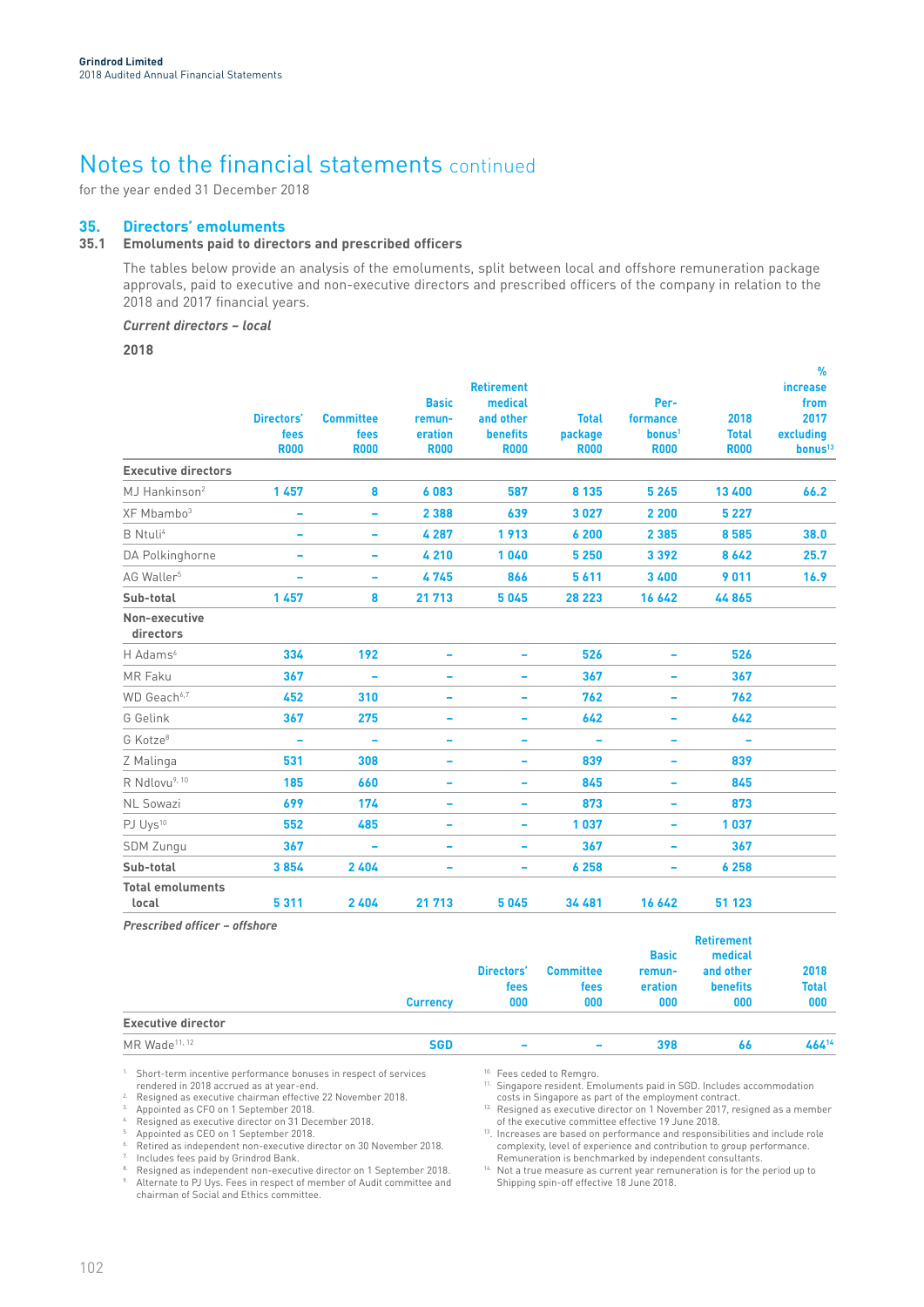## **35. Directors' emoluments** continued

### **35.1 Emoluments paid to directors and prescribed officers** continued

## *Current directors – local*

**2017**

|                                  |                          |                          |                          |                          |                          |                                   |                          |                          | $\%$               |
|----------------------------------|--------------------------|--------------------------|--------------------------|--------------------------|--------------------------|-----------------------------------|--------------------------|--------------------------|--------------------|
|                                  |                          |                          |                          | Retirement               |                          |                                   | Severance                |                          | increase           |
|                                  |                          |                          | <b>Basic</b>             | medical                  |                          |                                   | and leave                |                          | from               |
|                                  | Directors'<br>fees       | Committee                | remun-                   | and other                |                          | Total Performance                 | pay on<br>retirement     | 2017                     | 2016<br>excluding  |
|                                  | <b>R000</b>              | fees<br><b>R000</b>      | eration<br><b>R000</b>   | benefits<br><b>R000</b>  | package<br><b>R000</b>   | bonus <sup>1</sup><br><b>R000</b> | <b>R000</b>              | Total<br><b>R000</b>     | bonus <sup>8</sup> |
| <b>Executive directors</b>       |                          |                          |                          |                          |                          |                                   |                          |                          |                    |
| MJ Hankinson <sup>2</sup>        | 940                      | 455                      | 3 500                    | $\qquad \qquad -$        | 4895                     | 4895                              | $\overline{\phantom{0}}$ | 9790                     |                    |
| AK Olivier <sup>3</sup>          | $\overline{\phantom{0}}$ | $\overline{a}$           | 4 1 4 4                  | 964                      | 5 1 0 8                  | $\overline{\phantom{a}}$          | 9795                     | 14 903                   |                    |
| <b>B</b> Ntuli                   | $\overline{\phantom{0}}$ | $\overline{a}$           | 3 0 8 1                  | 1413                     | 4494                     | 2 8 0 0                           | $\overline{a}$           | 7 2 9 4                  | 6.9                |
| DA Polkinghorne                  | $\qquad \qquad -$        | $\qquad \qquad -$        | 3 3 5 0                  | 827                      | 4 1 7 7                  | 3 4 5 0                           | $\overline{\phantom{a}}$ | 7627                     | 7.9                |
| AG Waller                        | $\qquad \qquad -$        | $\overline{\phantom{a}}$ | 4057                     | 743                      | 4800                     | 2 500                             | $\qquad \qquad -$        | 7 3 0 0                  | 6.2                |
| Sub-total                        | 940                      | 455                      | 18 132                   | 3 9 4 7                  | 23 474                   | 13 645                            | 9 7 9 5                  | 46 914                   |                    |
| Non-executive<br>directors       |                          |                          |                          |                          |                          |                                   |                          |                          |                    |
| H Adams                          | 302                      | 90                       |                          |                          | 392                      |                                   |                          | 392                      |                    |
| MR Faku                          | 302                      | $\overline{a}$           |                          |                          | 302                      |                                   |                          | 302                      |                    |
| <b>WD</b> Geach                  | 380                      | 286                      |                          | $\overline{\phantom{0}}$ | 666                      |                                   | $\overline{\phantom{0}}$ | 666                      |                    |
| G Gelink                         | 302                      | 242                      | $\overline{\phantom{0}}$ | $\qquad \qquad -$        | 544                      | $\overline{\phantom{0}}$          | $\overline{\phantom{a}}$ | 544                      |                    |
| G Kotze                          | $\overline{\phantom{a}}$ | $\overline{a}$           | $\overline{\phantom{0}}$ | $\overline{\phantom{0}}$ | $\overline{\phantom{a}}$ | $\overline{\phantom{0}}$          | $\overline{\phantom{0}}$ | $\overline{\phantom{0}}$ |                    |
| Z Malinga                        | 384                      | 93                       | $\overline{\phantom{0}}$ | $\qquad \qquad -$        | 477                      | $\qquad \qquad -$                 | $\overline{\phantom{0}}$ | 477                      |                    |
| R Ndlovu <sup>4</sup>            | 112                      | 481                      | -                        | $\overline{\phantom{a}}$ | 593                      | $\qquad \qquad -$                 | $\overline{\phantom{m}}$ | 593                      |                    |
| NL Sowazi <sup>5</sup>           | 302                      | 237                      | $\overline{\phantom{0}}$ | $\qquad \qquad -$        | 539                      | $\overline{\phantom{0}}$          | $\qquad \qquad -$        | 539                      |                    |
| PJ Uys <sup>6</sup>              | 433                      | 391                      | $\qquad \qquad -$        | $\qquad \qquad -$        | 824                      | $\qquad \qquad -$                 | $\overline{\phantom{a}}$ | 824                      |                    |
| <b>SDM Zungu</b>                 | 302                      | $\overline{\phantom{0}}$ | $\overline{\phantom{0}}$ | $\qquad \qquad -$        | 302                      | $\overline{\phantom{0}}$          | $\overline{\phantom{a}}$ | 302                      |                    |
| Sub-total                        | 2819                     | 1820                     | $\overline{\phantom{0}}$ | $\overline{\phantom{a}}$ | 4639                     | $\overline{\phantom{0}}$          | $\overline{\phantom{a}}$ | 4639                     |                    |
| <b>Total emoluments</b><br>local | 3759                     | 2 2 7 5                  | 18 132                   | 3 9 4 7                  | 28 113                   | 13 645                            | 9795                     | 51 553                   |                    |
| Droceribod officer - offchare    |                          |                          |                          |                          |                          |                                   |                          |                          |                    |

| r resumed vincer – viishvie |          |                            |                           |                                  |                                      |                                 |                                                  |                              |                                             |
|-----------------------------|----------|----------------------------|---------------------------|----------------------------------|--------------------------------------|---------------------------------|--------------------------------------------------|------------------------------|---------------------------------------------|
|                             |          |                            |                           | <b>Basic</b>                     | Retirement<br>medical                |                                 |                                                  |                              | $\%$                                        |
|                             | Currency | Directors'<br>fees<br>R000 | Committee<br>fees<br>R000 | remun-<br>eration<br><b>R000</b> | and other<br>benefits<br><b>R000</b> | Total<br>package<br><b>R000</b> | Performance<br>bonus <sup>1</sup><br><b>R000</b> | 2017<br>Total<br><b>R000</b> | increase<br>excluding<br>bonus <sup>8</sup> |
| <b>Executive director</b>   |          |                            |                           |                                  |                                      |                                 |                                                  |                              |                                             |
| MR Wade <sup>7</sup>        | SGD      | $\hspace{0.05cm}$          | -                         | 768                              | 133                                  | 901                             | 307                                              | l 208                        | Nil                                         |

1. Bonus payment in respect of services rendered in 2017 accrued as at year-end. Amounts restated to reflect TCOE at year-end based on the approval of the remuneration committee.

2. Appointed as executive chairman 1 June 2017.<br>
<sup>2.</sup> Appointed as executive chairman 1 June 2017.

<sup>3.</sup> Retired 30 July 2017.<br><sup>4.</sup> Alternate to PJ Uys.<br><sup>5.</sup> Appointed as lead independent non-executive director 1 June 2017.

 $6.$  Fees ceded to Remgro.

<sup>7</sup>. Resigned as executive director 1 November 2017.<br><sup>8.</sup> Increases are based on performance and respons

® Increases are based on performance and responsibilities and include role complexity, level of experience and contribution to group performance.<br>Remuneration is benchmarked by independent consultants.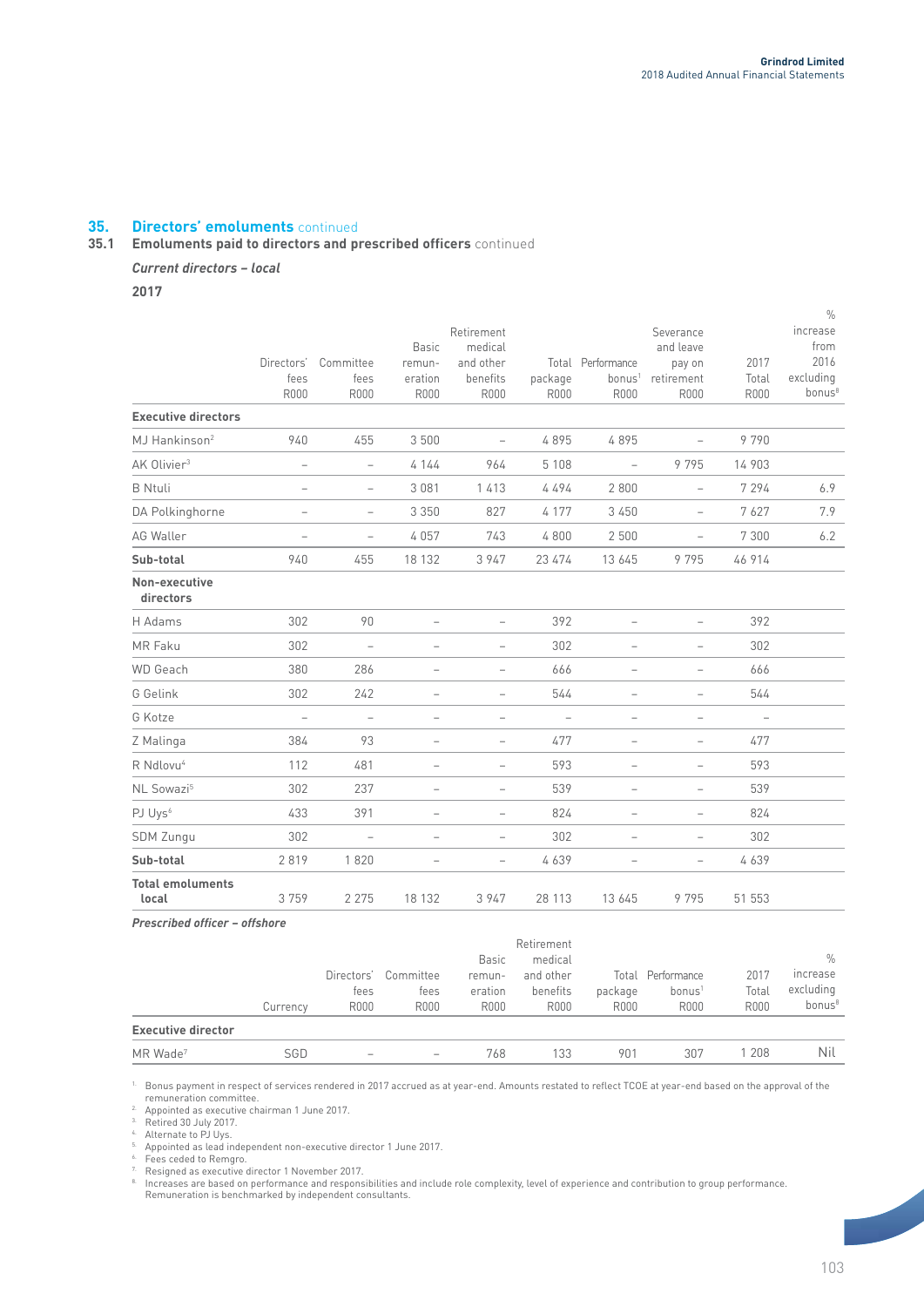for the year ended 31 December 2018

## **35. Directors' emoluments** continued

## **35.2 Share option scheme**

The details of awards granted to executives as at 31 December 2018 are as follows:

| Director         | Options at<br>1 January<br>2018 | Options<br>granted<br>during<br>the year | Adjust-<br>ment as a<br>Shipping<br>spin-off | Options<br>forfeited/<br>Shipping<br>spin-off<br>result of settlement<br>during<br>the year | Options<br>vested<br>during<br>the year | Vesting<br>R | <b>Options</b><br>at<br>price 31 December<br>2018 | Option<br>price<br>R | Vesting dates      |
|------------------|---------------------------------|------------------------------------------|----------------------------------------------|---------------------------------------------------------------------------------------------|-----------------------------------------|--------------|---------------------------------------------------|----------------------|--------------------|
|                  | 27 333                          |                                          |                                              |                                                                                             | 27 333                                  | 13.39        |                                                   | 16.68                | February 2018      |
|                  | 19 333                          |                                          |                                              |                                                                                             | 19 333                                  | 13.39        |                                                   | 26.97                | February 2018      |
|                  | 19 334                          |                                          | 15 665                                       |                                                                                             |                                         |              | 34 999                                            | 14.90                | February 2019      |
|                  | 40 667                          |                                          |                                              |                                                                                             | 40 667                                  | 13.39        |                                                   | 18.97                | February 2018      |
|                  | 40 667                          |                                          | 32 951                                       |                                                                                             |                                         |              | 73 618                                            | 10.48                | February 2019      |
|                  | 40 666                          |                                          | 32 950                                       |                                                                                             |                                         |              | 73 616                                            | 10.48                | February 2020      |
|                  | 36 000                          |                                          | 29 170                                       |                                                                                             |                                         |              | 65 170                                            | 5.09                 | February 2019      |
| <b>XF Mbambo</b> | 36 000                          |                                          | 29 170                                       |                                                                                             |                                         |              | 65 170                                            | 5.09                 | February 2020      |
|                  | 36 000                          |                                          | 29 170                                       |                                                                                             |                                         |              | 65 170                                            | 5.09                 | February 2021      |
|                  | 37 333                          |                                          | 30 250                                       |                                                                                             |                                         |              | 67583                                             | 7.65                 | February 2020      |
|                  | 37 333                          |                                          | 30 250                                       |                                                                                             |                                         |              | 67 583                                            | 7.65                 | February 2021      |
|                  | 37 334                          |                                          | 30 251                                       |                                                                                             |                                         |              | 67 585                                            | 7.65                 | February 2022      |
|                  |                                 | 53 000                                   | 42 944                                       |                                                                                             |                                         |              | 95 944                                            | 7.40                 | February 2021      |
|                  |                                 | 53 000                                   | 42 944                                       |                                                                                             |                                         |              | 95944                                             | 7.40                 | February 2022      |
|                  |                                 | 53 000                                   | 42 944                                       |                                                                                             |                                         |              | 95944                                             | 7.40                 | February 2023      |
|                  | 408 000                         | 159 000                                  | 388 659                                      |                                                                                             | 87 333                                  |              | 868 326                                           |                      |                    |
|                  |                                 |                                          |                                              |                                                                                             |                                         |              |                                                   |                      |                    |
|                  | 111 400                         |                                          |                                              |                                                                                             | 111 400                                 | 13.39        |                                                   | 16.68                | February 2018      |
|                  | 82 667                          |                                          |                                              |                                                                                             | 82 667                                  | 13.39        |                                                   | 18.97                | February 2018      |
|                  | 82 667                          |                                          | 66 983                                       | 149 650                                                                                     |                                         |              |                                                   | 10.48                | February 2019      |
|                  | 82 666                          |                                          | 66 982                                       | 149 648                                                                                     |                                         |              |                                                   | 10.48                | February 2020      |
|                  | 108 667                         |                                          | 88 050                                       | 196 717                                                                                     |                                         |              |                                                   | 5.09                 | February 2019      |
|                  | 108 667                         |                                          | 88 050                                       | 196 717                                                                                     |                                         |              |                                                   | 5.09                 | February 2020      |
| <b>B</b> Ntuli   | 108 666                         |                                          | 88 049                                       | 196 715                                                                                     |                                         |              |                                                   |                      | 5.09 February 2021 |
|                  | 228 333                         |                                          | 185 012                                      | 413 345                                                                                     |                                         |              |                                                   | 7.65                 | February 2020      |
|                  | 228 333                         |                                          | 185 012                                      | 413 345                                                                                     |                                         |              |                                                   | 7.65                 | February 2021      |
|                  | 228 334                         |                                          | 185 012                                      | 413 346                                                                                     |                                         |              |                                                   | 7.65                 | February 2022      |
|                  |                                 | 125 000                                  | 101 284                                      | 226 284                                                                                     |                                         |              |                                                   | 7.40                 | February 2021      |
|                  |                                 | 125 000                                  | 101 284                                      | 226 284                                                                                     |                                         |              |                                                   | 7.40                 | February 2022      |
|                  |                                 | 125 000                                  | 101 284                                      | 226 284                                                                                     |                                         |              |                                                   | 7.40                 | February 2023      |
|                  | 1 370 400                       | 375 000                                  | 1 257 002                                    | 2 808 335                                                                                   | 194 067                                 |              | ۰                                                 |                      |                    |

<sup>1.</sup> At 31 December 2018, the fair value of these options was R2.8 million.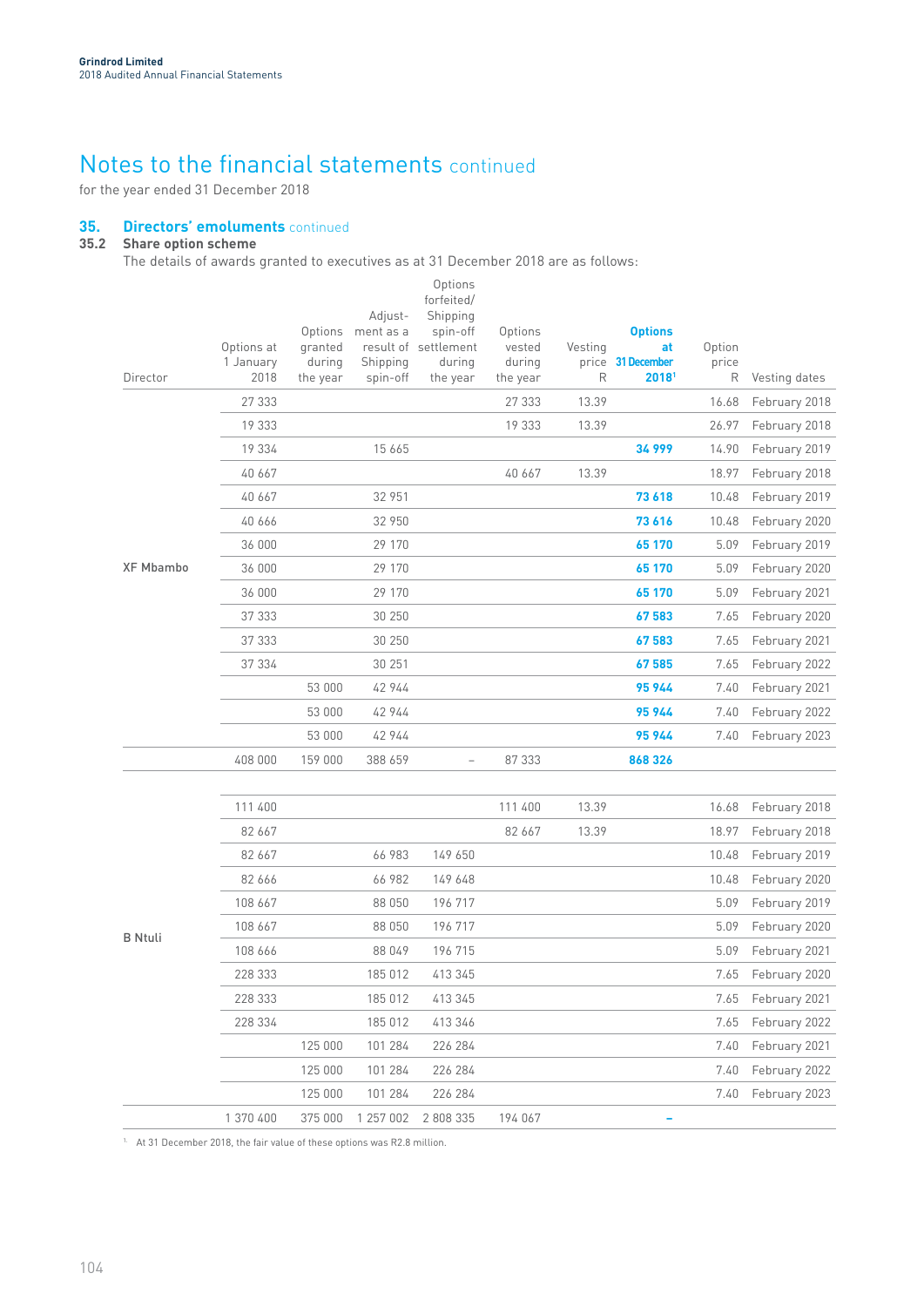## **35. Directors' emoluments** continued

## **35.2 Share option scheme** continued

| Director        | Options at<br>1 January<br>2018 | Options<br>granted<br>during<br>the year | Adjust-<br>ment<br>as a<br>Shipping<br>spin-off | Options<br>forfeited/<br>Shipping<br>spin-off<br>result of settlement<br>during<br>the year | Options<br>vested<br>during<br>the year | Vesting<br>R | <b>Options</b><br>at<br>price 31 December<br>2018 | Option<br>price<br>R | Vesting dates       |
|-----------------|---------------------------------|------------------------------------------|-------------------------------------------------|---------------------------------------------------------------------------------------------|-----------------------------------------|--------------|---------------------------------------------------|----------------------|---------------------|
|                 | 54 333                          |                                          |                                                 |                                                                                             | 54 333                                  | 13.39        |                                                   | 16.68                | February 2018       |
|                 | 12 667                          |                                          |                                                 |                                                                                             | 12 667                                  | 13.39        |                                                   | 26.97                | February 2018       |
|                 | 12 666                          |                                          | 10 263                                          |                                                                                             |                                         |              | 22929                                             | 14.90                | February 2019       |
|                 | 37 300                          |                                          |                                                 |                                                                                             | 37 300                                  | 13.39        |                                                   | 18.97                | February 2018       |
|                 | 37 300                          |                                          | 30 223                                          |                                                                                             |                                         |              | 67523                                             | 10.48                | February 2019       |
|                 | 37 400                          |                                          | 30 304                                          |                                                                                             |                                         |              | 67704                                             | 10.48                | February 2020       |
|                 | 84 000                          |                                          | 68 063                                          |                                                                                             |                                         |              | 152 063                                           | 5.09                 | February 2019       |
| DA Polkinghorne | 84 000                          |                                          | 68 063                                          |                                                                                             |                                         |              | 152 063                                           | 5.09                 | February 2020       |
|                 | 84 000                          |                                          | 68 063                                          |                                                                                             |                                         |              | 152 063                                           | 5.09                 | February 2021       |
|                 | 79 333                          |                                          | 64 281                                          |                                                                                             |                                         |              | 143 614                                           | 7.65                 | February 2020       |
|                 | 79 333                          |                                          | 64 281                                          |                                                                                             |                                         |              | 143 614                                           | 7.65                 | February 2021       |
|                 | 79 334                          |                                          | 64 282                                          |                                                                                             |                                         |              | 143 616                                           | 7.65                 | February 2022       |
|                 |                                 | 64 667                                   | 52 398                                          |                                                                                             |                                         |              | 117065                                            | 7.40                 | February 2021       |
|                 |                                 | 64 667                                   | 52 398                                          |                                                                                             |                                         |              | 117065                                            | 7.40                 | February 2022       |
|                 |                                 | 64 666                                   | 52 397                                          |                                                                                             |                                         |              | 117063                                            | 7.40                 | February 2023       |
|                 | 681 666                         | 194 000                                  | 625 015                                         | $\overline{\phantom{0}}$                                                                    | 104 300                                 |              | 1396381                                           |                      |                     |
|                 |                                 |                                          |                                                 |                                                                                             |                                         |              |                                                   |                      |                     |
|                 | 50 000                          |                                          |                                                 |                                                                                             | 50 000                                  | 13.39        |                                                   |                      | 16.68 February 2018 |
|                 | 107 667                         |                                          |                                                 |                                                                                             | 107 667                                 | 13.39        |                                                   |                      | 26.97 February 2018 |
|                 | 107 667                         |                                          |                                                 | 107 667                                                                                     |                                         |              |                                                   |                      | 10.48 February 2019 |
|                 | 107 666                         |                                          |                                                 | 107 666                                                                                     |                                         |              |                                                   |                      | 10.48 February 2020 |
| MR Wade         | 144 000                         |                                          |                                                 | 144 000                                                                                     |                                         |              |                                                   |                      | 5.09 February 2019  |
|                 | 144 000                         |                                          |                                                 | 144 000                                                                                     |                                         |              |                                                   |                      | 5.09 February 2020  |
|                 | 144 000                         |                                          |                                                 | 144 000                                                                                     |                                         |              |                                                   |                      | 5.09 February 2021  |
|                 | 146 667                         |                                          |                                                 | 146 667                                                                                     |                                         |              |                                                   |                      | 7.65 February 2020  |
|                 | 146 667                         |                                          |                                                 | 146 667                                                                                     |                                         |              |                                                   |                      | 7.65 February 2021  |
|                 | 146 666                         |                                          |                                                 | 146 666                                                                                     |                                         |              |                                                   |                      | 7.65 February 2022  |
|                 | 1 245 000                       |                                          |                                                 | 1 087 333                                                                                   | 157 667                                 |              |                                                   |                      |                     |

<sup>1.</sup> At 31 December 2018, the fair value of these options was R2.8 million.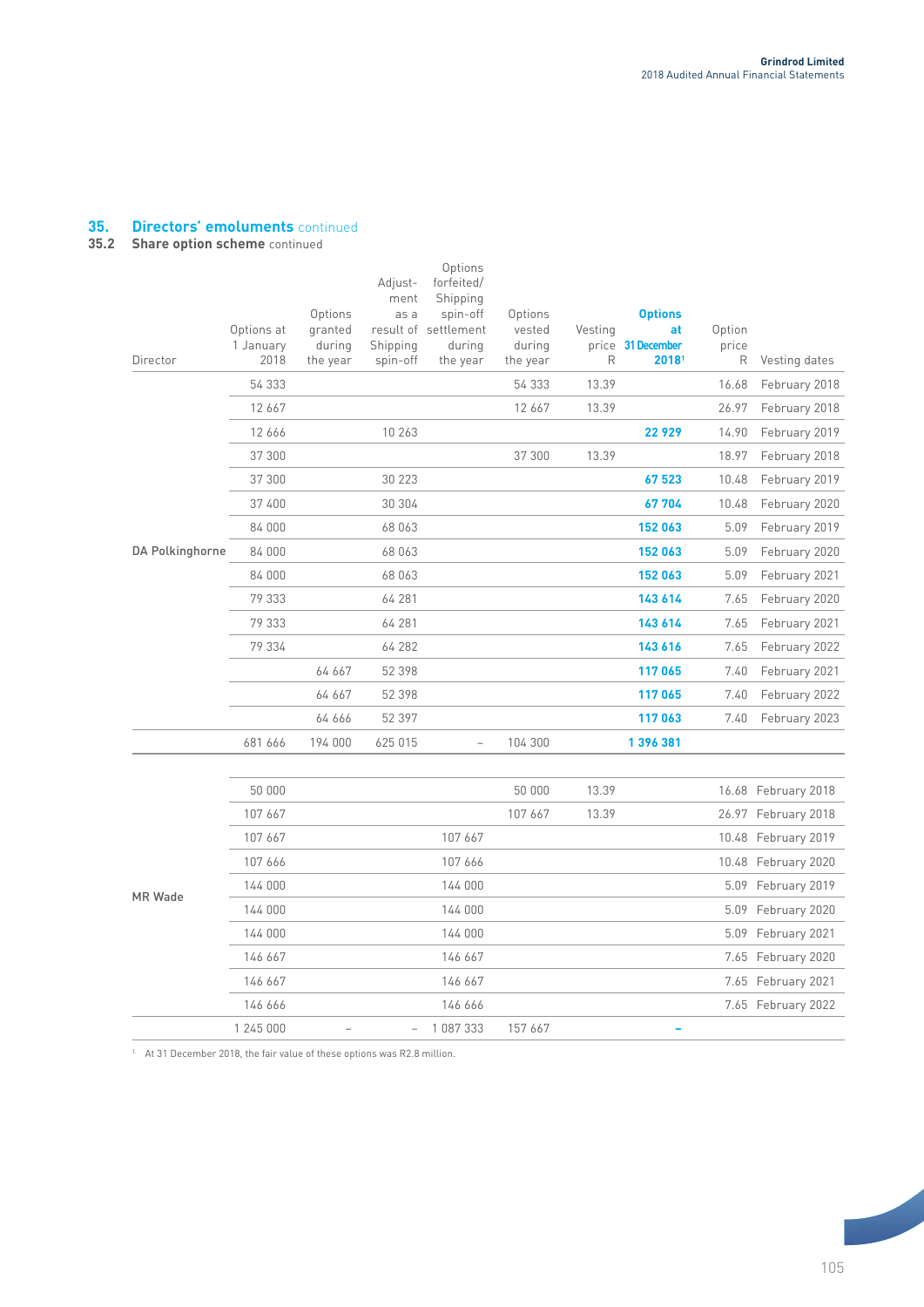for the year ended 31 December 2018

## **35. Directors' emoluments** continued

**35.2 Share option scheme** continued

| Director         | Options at<br>1 January<br>2018 | Options<br>granted<br>durina<br>the year | Adjust-<br>ment<br>as a<br>Shipping<br>spin-off | Options<br>forfeited/<br>Shipping<br>spin-off<br>result of settlement<br>during<br>the year | Options<br>vested<br>during<br>the year | Vesting<br>R | <b>Options</b><br>at<br>price 31 December<br>20181 | Option<br>price<br>R | Vesting dates       |
|------------------|---------------------------------|------------------------------------------|-------------------------------------------------|---------------------------------------------------------------------------------------------|-----------------------------------------|--------------|----------------------------------------------------|----------------------|---------------------|
|                  | 137 000                         |                                          |                                                 |                                                                                             | 137 000                                 | 13.39        |                                                    |                      | 16.68 February 2018 |
|                  | 79 334                          |                                          |                                                 |                                                                                             | 79 334                                  | 13.39        |                                                    |                      | 18.97 February 2018 |
|                  | 79 333                          |                                          | 64 281                                          |                                                                                             |                                         |              | 143 614                                            |                      | 10.48 February 2019 |
|                  | 79 333                          |                                          | 64 281                                          |                                                                                             |                                         |              | 143 614                                            |                      | 10.48 February 2020 |
|                  | 195 667                         |                                          | 158 543                                         |                                                                                             |                                         |              | 354 210                                            |                      | 5.09 February 2019  |
|                  | 195 667                         |                                          | 158 543                                         |                                                                                             |                                         |              | 354 210                                            |                      | 5.09 February 2020  |
| <b>AG Waller</b> | 195 666                         |                                          | 158 542                                         |                                                                                             |                                         |              | 354 208                                            |                      | 5.09 February 2021  |
|                  | 185 000                         |                                          | 149 900                                         |                                                                                             |                                         |              | 334 900                                            |                      | 7.65 February 2020  |
|                  | 185 000                         |                                          | 149 900                                         |                                                                                             |                                         |              | 334 900                                            |                      | 7.65 February 2021  |
|                  | 185 000                         |                                          | 149 900                                         |                                                                                             |                                         |              | 334 900                                            |                      | 7.65 February 2022  |
|                  |                                 | 123 667                                  | 100 204                                         |                                                                                             |                                         |              | 223 871                                            |                      | 7.40 February 2021  |
|                  |                                 | 123 667                                  | 100 204                                         |                                                                                             |                                         |              | 223 871                                            |                      | 7.40 February 2022  |
|                  |                                 | 123 666                                  | 100 203                                         |                                                                                             |                                         |              | 223869                                             |                      | 7.40 February 2023  |
|                  | 1517000                         | 371 000                                  | 1 354 502                                       | $\overline{\phantom{0}}$                                                                    | 216 334                                 |              | 3 0 2 6 1 6 8                                      |                      |                     |
| <b>Totals</b>    | 5 222 066                       | 1 099 000                                | 3 6 25 1 78                                     | 3895668                                                                                     | 759 701                                 |              | 5 290 875                                          |                      |                     |

<sup>1.</sup> At 31 December 2018, the fair value of these options was R2.8 million.

The cost of scheme settlements is hedged against 13 260 494 treasury shares (2017: 6 287 384), not allocated to the forfeitable share plan. During 2018, 8 720 000 shares (2017: 100 000 shares) were bought back at an average price of R6.65 (2017: R13.87).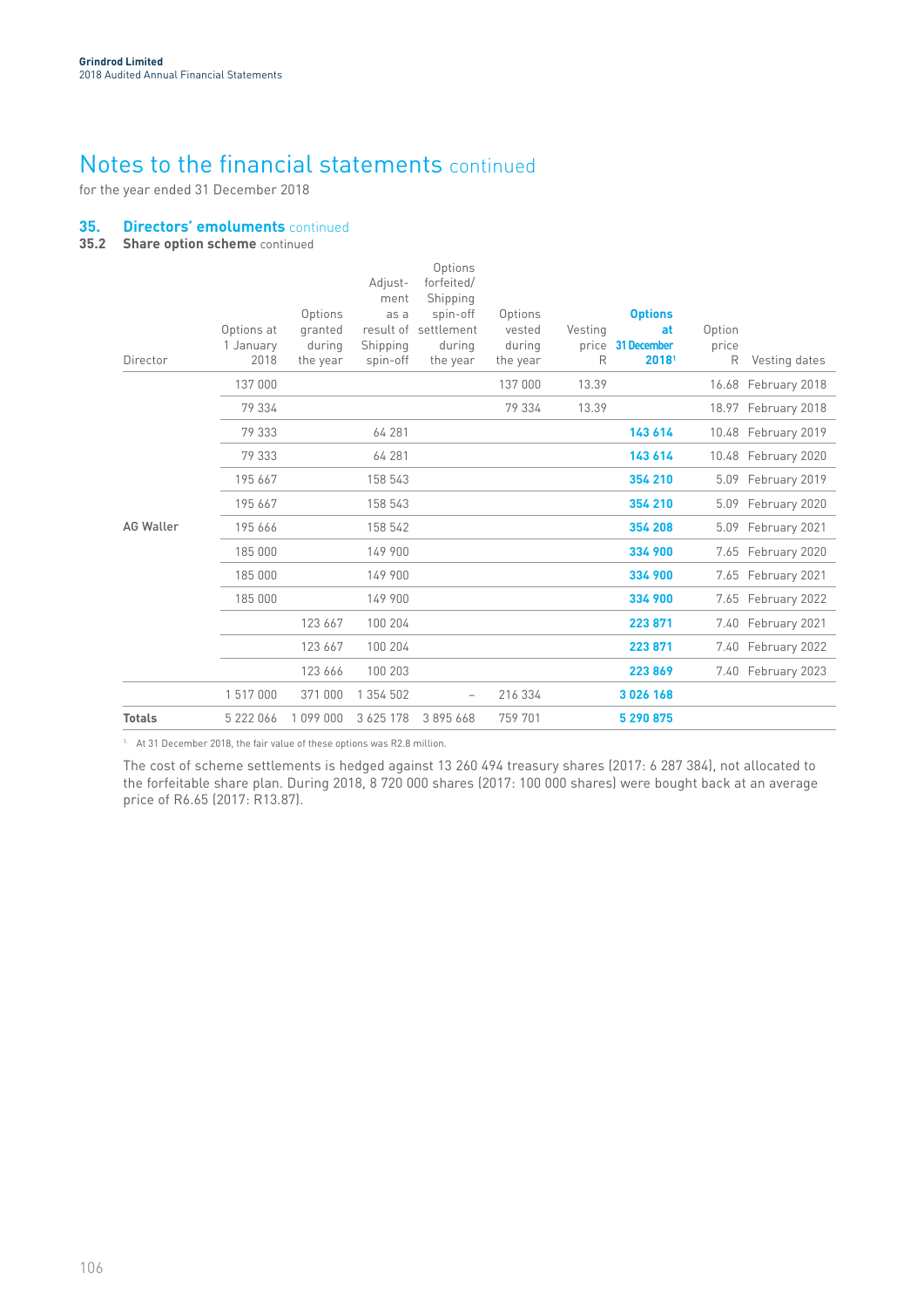## **35. Directors' emoluments** continued

## **35.3 Grindrod Limited forfeitable share plan**

The table below shows the executive participants in the scheme. No forfeitable shares were granted to the executives during 2018.

| Director               | Opening<br>balance<br>1 January 2018 | Number of<br>forfeitable<br>shares vested | Adjustment as<br>a result of<br>Shipping<br>spin off | Number of<br>forfeitable<br>shares<br>forfeited | Total<br>forfeitable<br>shares <sup>1</sup> |
|------------------------|--------------------------------------|-------------------------------------------|------------------------------------------------------|-------------------------------------------------|---------------------------------------------|
| XF Mbambo              | 250 000                              |                                           | 202 568                                              |                                                 | 452 568                                     |
| B Ntuli <sup>2</sup>   | 383 400                              | (100000)                                  | 229 631                                              | (513031)                                        |                                             |
| DA Polkinghorne        | 161400                               | [33 333]                                  | 103 747                                              |                                                 | 231814                                      |
| $MR$ Wade <sup>3</sup> | 311 200                              | (216 580)                                 |                                                      | (94620)                                         |                                             |
| AG Waller              | 393 400                              | (100000)                                  | 237 733                                              |                                                 | 531 133                                     |
|                        | 1499400                              | [449913]                                  | 773 679                                              | (607651)                                        | 1 215 515                                   |

<sup>1.</sup> At 31 December 2018, the fair value of these options was R7.5 million.<br><sup>2.</sup> Resigned as executive director on 31 December 2018.<br><sup>3.</sup> Resigned as executive director on 1 November 2017.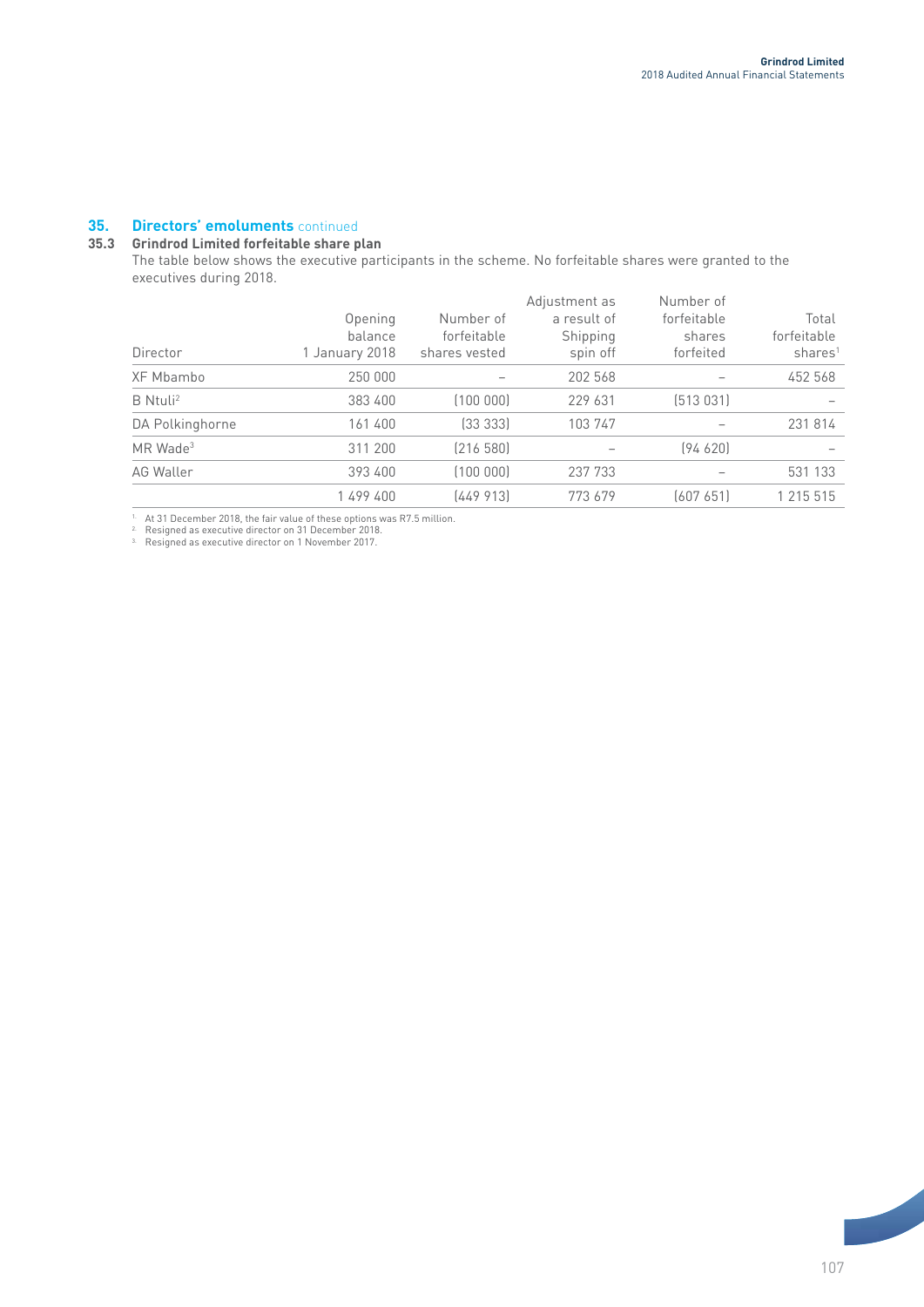for the year ended 31 December 2018

## **35. Directors' emoluments** continued

## **35.4 Grindrod Financial Services group share-price-linked option scheme**

A summary of options granted to executives and senior management of Grindrod Bank, still to vest as at 31 December 2018, is as follows:

|                     | Number of       | Option price |          |               |           |
|---------------------|-----------------|--------------|----------|---------------|-----------|
| Date option granted | options granted | R            | Lapse    | Vested        | Net total |
| 2014                | 2 207 000       | 9.88         | (31000)  | [1 820 667]   | 355 333   |
| 2015                | 1 309 000       | 13.04        | (92000)  | [543000]      | 674 000   |
| 2016                | 945 000         | 15.60        |          | (69000)       | 876 000   |
| 2017                | 1 109 000       | 16.93        |          |               | 1 109 000 |
| 2018                | 1 194 000       | 17.96        |          |               | 1 194 000 |
|                     | 6764000         |              | (123000) | [2, 432, 667] | 4 208 333 |

Bonus payments totalling R7.4 million were made on Grindrod Bank options vesting and settled in 2018. This included payments made to D Polkinghorne of R0.9 million.

The details of awards granted to an executive as at 31 December 2018 are as follows:

| Director        | Options at<br>1 January<br>2018 | Options<br>granted<br>during<br>the year | Options<br>vested<br>during<br>the year | Vesting<br>price | <b>Options at</b><br><b>31 December</b><br>2018 | Option<br>price<br>R | Vesting dates |
|-----------------|---------------------------------|------------------------------------------|-----------------------------------------|------------------|-------------------------------------------------|----------------------|---------------|
|                 | 28 000                          |                                          | 28 000                                  | 17.96            |                                                 | 7.55                 | February 2018 |
|                 | 49 000                          |                                          | 49 000                                  | 17.96            |                                                 | 9.88                 | February 2018 |
|                 | 49 000                          |                                          |                                         |                  | 49 000                                          | 9.88                 | February 2019 |
|                 | 47 000                          |                                          | 47 000                                  | 17.96            |                                                 | 13.04                | February 2018 |
|                 | 47 000                          |                                          |                                         |                  | 47000                                           | 13.04                | February 2019 |
|                 | 47 000                          |                                          |                                         |                  | 47000                                           | 13.04                | February 2020 |
|                 | 46 000                          |                                          |                                         |                  | 46 000                                          | 15.60                | February 2019 |
| DA Polkinghorne | 46 000                          |                                          |                                         |                  | 46 000                                          | 15.60                | February 2020 |
|                 | 46 000                          |                                          |                                         |                  | 46 000                                          | 15.60                | February 2021 |
|                 | 48 333                          |                                          |                                         |                  | 48 333                                          | 16.93                | February 2021 |
|                 | 48 333                          |                                          |                                         |                  | 48 333                                          | 16.93                | February 2022 |
|                 | 48 334                          |                                          |                                         |                  | 48 334                                          | 16.93                | February 2023 |
|                 |                                 | 176 000                                  |                                         |                  | 58 667                                          | 17.96                | February 2021 |
|                 |                                 |                                          |                                         |                  | 58 667                                          | 17.96                | February 2022 |
|                 |                                 |                                          |                                         |                  | 58 666                                          | 17.96                | February 2023 |
|                 | 550 000                         | 176 000                                  | 124 000                                 |                  | 602 000                                         |                      |               |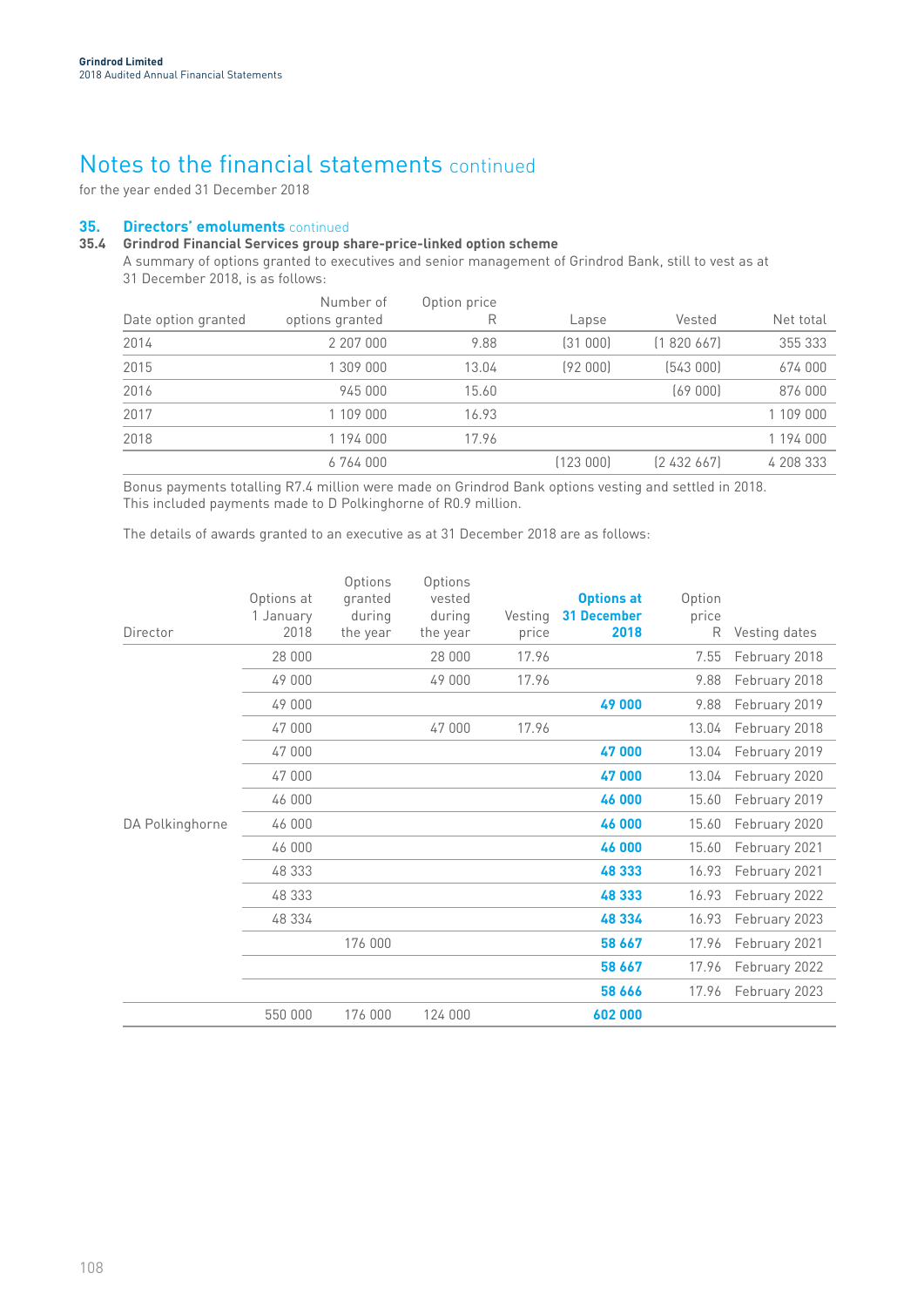## **35. Directors' emoluments** continued

## **35.5 Directors' interests in the company**

At 31 December 2018, the directors held interests in the company as follows:

|                        |                               | 2018                        |                                |                        | 2017                        |                                |
|------------------------|-------------------------------|-----------------------------|--------------------------------|------------------------|-----------------------------|--------------------------------|
| <b>Ordinary shares</b> | <b>Beneficial</b><br>indirect | <b>Beneficial</b><br>direct | Non-<br>beneficial<br>indirect | Beneficial<br>indirect | <b>Beneficial</b><br>direct | Non-<br>beneficial<br>indirect |
| <b>MJ</b> Hankinson    |                               | 27 000                      | 8000                           |                        | 27 000                      | 8 0 0 0                        |
| B Ntuli <sup>1</sup>   |                               | 110 000                     |                                |                        | 10 000                      |                                |
| DA Polkinghorne        |                               | 162 262                     |                                | $\qquad \qquad -$      | 128 929                     |                                |
| AG Waller              |                               | 457858                      |                                |                        | 357 858                     |                                |
| <b>SDM Zungu</b>       |                               | 4 2 2 8                     |                                |                        | 4 2 2 8                     |                                |
|                        |                               | 761 348                     | 8000                           |                        | 528 015                     | 8 0 0 0                        |

1. Resigned as executive director on 31 December 2018.

The beneficial direct shareholdings increased by 304 609 after year end further to vesting in terms of the forfeitable share plan.

## **35.6 Incentive schemes – once-off value-realisation incentive**

|                                  | <b>Freight</b><br><b>Services</b><br>2018 | <b>Financial</b><br><b>Services</b><br>2018 | <b>Shipping</b><br>2018 | Total<br>2018 |
|----------------------------------|-------------------------------------------|---------------------------------------------|-------------------------|---------------|
| <b>Executive directors local</b> | <b>R000</b>                               | <b>R000</b>                                 | <b>R000</b>             | <b>R000</b>   |
| <b>MJ</b> Hankinson              | 3 0 0 0                                   | $\overline{\phantom{0}}$                    | 3750                    | 6750          |
| <b>B</b> Ntuli                   | 6000                                      | $\overline{\phantom{0}}$                    | -                       | 6000          |
| DA Polkinghorne                  | $\overline{\phantom{0}}$                  | -                                           |                         |               |
| AG Waller                        | 3 0 0 0                                   | $\overline{\phantom{0}}$                    | 3750                    | 6750          |
| <b>Total</b>                     | 12 000                                    | $\overline{\phantom{0}}$                    | 7500                    | 19 500        |
|                                  |                                           |                                             |                         |               |

| <b>Prescribed officer offshore</b> | <b>Currency</b> | <b>Freight</b><br><b>Services</b><br>2018<br><b>R000</b> | <b>Financial</b><br><b>Services</b><br>2018<br><b>R000</b> | <b>Shipping</b><br>2018<br><b>R000</b> | Total<br>2018<br><b>R000</b> |
|------------------------------------|-----------------|----------------------------------------------------------|------------------------------------------------------------|----------------------------------------|------------------------------|
| MR Wade                            | <b>SGD</b>      | $\overline{\phantom{a}}$                                 | $\overline{\phantom{a}}$                                   | 741                                    | 741                          |

## **36. Subsequent events**

No material change has taken place in the affairs of the group between the end of the financial year and the date of this report.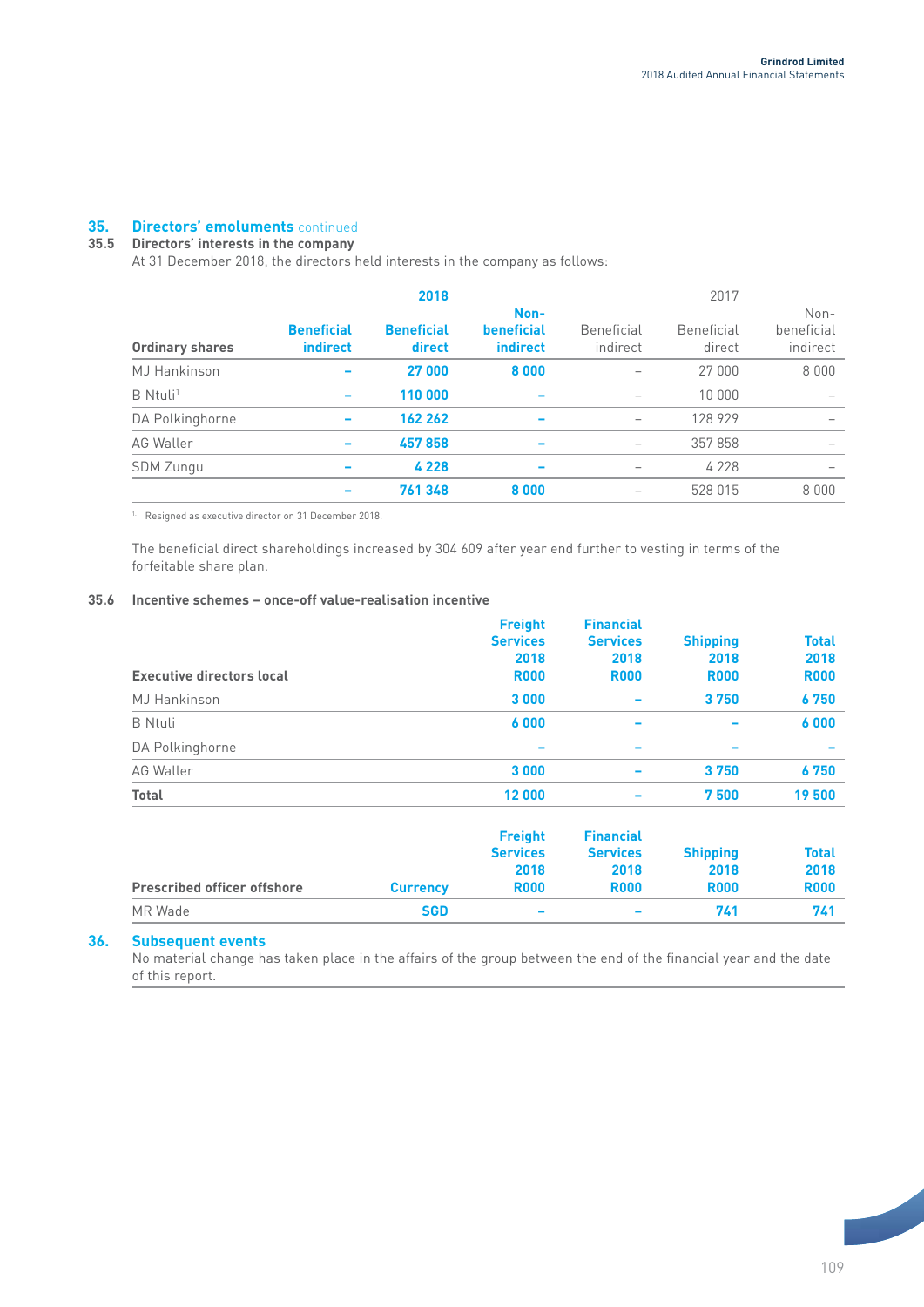111

At 31 December 2018, the company had the following subsidiaries carrying on business which principally affected the profits and assets of the group.

They have the same year-end date as the company and have been included in the consolidated financial statements.



|                                                |              | <b>SHARE CAPITAL</b>     |             | <b>EFFECTIVE</b><br><b>HOLDING</b> |                                 | <b>INVESTMENTS SHARES</b><br>AT ORIGINAL COST |             | <b>SHARE-BASED PAYMENTS</b><br><b>TO EMPLOYEES</b> |             |
|------------------------------------------------|--------------|--------------------------|-------------|------------------------------------|---------------------------------|-----------------------------------------------|-------------|----------------------------------------------------|-------------|
|                                                |              | 2018                     | 2017        | 2018                               | 2017                            | 2018                                          | 2017        | 2018                                               | 2017        |
|                                                |              | <b>R000</b>              | <b>R000</b> | %                                  | $\frac{0}{0}$                   | <b>R000</b>                                   | <b>R000</b> | <b>R000</b>                                        | <b>R000</b> |
| <b>INCORPORATED IN SOUTH AFRICA</b>            |              |                          |             |                                    |                                 |                                               |             |                                                    |             |
| Grindrod Freight Investments (Pty) Ltd         | F            | 1495                     | 1495        | 100                                | 100                             | 203 500                                       | 203 500     | 610                                                | 610         |
| Grindrod Management Services (Pty) Ltd         | G            |                          |             | $\overline{\phantom{a}}$           | $\hspace{0.1mm}-\hspace{0.1mm}$ |                                               |             | 3585                                               | 3 5 8 5     |
| Grincor Shipping Holdings Ltd                  | $\mathsf D$  | $\overline{\phantom{a}}$ | 53          | $\overline{\phantom{a}}$           | 100                             | $\overline{\phantom{a}}$                      |             | $\overline{\phantom{a}}$                           |             |
| Grindrod Shipping South Africa (Pty) Ltd       | $\mathsf S$  |                          | 5           | $\overline{\phantom{0}}$           | 100                             | $\overline{\phantom{a}}$                      | 506 308     | 1090                                               | 1 0 9 0     |
| Unilog (Pty) Ltd                               | E            |                          |             | $\overline{\phantom{a}}$           | 100                             |                                               |             |                                                    |             |
| Unicorn Shipping Holdings Limited              | D            | 15 0 20                  | 15 0 20     | 100                                | 100                             |                                               |             |                                                    |             |
| Unicorn Shipping Operations (Pty) Ltd          | $\mathsf D$  |                          |             | $\overline{\phantom{a}}$           | 100                             |                                               |             |                                                    |             |
| Grindrod Financial Holdings Ltd                | $\,$ B       | 1923                     | 1923        | 96                                 | 96                              | 322 900                                       | 322 900     |                                                    |             |
| Grindrod Financial Services Holdings (Pty) Ltd | $\,$ B       |                          |             | 96                                 | 96                              | 774864                                        | 774 864     |                                                    |             |
| Grindrod Trading Holdings (Pty) Ltd            | $\top$       |                          |             | 100                                | 100                             | 1 408 343                                     | 1 408 343   |                                                    |             |
| Grindrod Freight Services (Pty) Ltd            | F            |                          | 1           | 100                                | 100                             | 5 602 372                                     | 4 984 536   | 10753                                              | 10 753      |
| AAS Logistics (Pty) Ltd                        | $\mathsf{F}$ |                          |             | 100                                | 100                             |                                               |             |                                                    |             |
| Calulo Logistics Holdings (Pty) Ltd            | E            |                          |             | 100                                | 100                             |                                               |             |                                                    |             |
| <b>INCORPORATED IN BRITISH VIRGIN ISLANDS</b>  |              |                          |             |                                    |                                 |                                               |             |                                                    |             |
| Canosa Holdings Ltd                            | G            |                          |             | 100                                | 100                             | 23 290                                        | 23 290      |                                                    |             |
| <b>INCORPORATED IN ISLE OF MAN</b>             |              |                          |             |                                    |                                 |                                               |             |                                                    |             |
| Grindrod Shipping Ltd                          | $\mathsf S$  |                          |             | $\overline{\phantom{0}}$           | 100                             |                                               |             |                                                    |             |
| <b>Grindrod Property Holdings Ltd</b>          | G            |                          |             | 100                                | 100                             | 34 344                                        | 34 344      |                                                    |             |
| <b>INCORPORATED IN SINGAPORE</b>               |              |                          |             |                                    |                                 |                                               |             |                                                    |             |
| Grindrod Shipping Pte Ltd                      | $\mathsf S$  | $\overline{\phantom{a}}$ | 4 606 077   | -                                  | 100                             | $\overline{\phantom{a}}$                      | 4 289 364   | 911                                                | 911         |
| <b>IMPAIRMENTS</b>                             |              |                          |             |                                    |                                 | (607978)                                      | (1432048)   |                                                    |             |
| <b>INTEREST IN SUBSIDIARIES</b>                |              |                          |             |                                    | $\hspace{0.1mm}-\hspace{0.1mm}$ | 7761634                                       | 11 115 402  | 16 949                                             | 16 949      |
|                                                |              |                          |             |                                    |                                 |                                               |             |                                                    |             |

Nature of Business B – Financial Services D – Dormant F – Freight and Property Services

G – Group Services S – Shipping Services T – Trading

# Interest in subsidiaries

as at 31 December 2018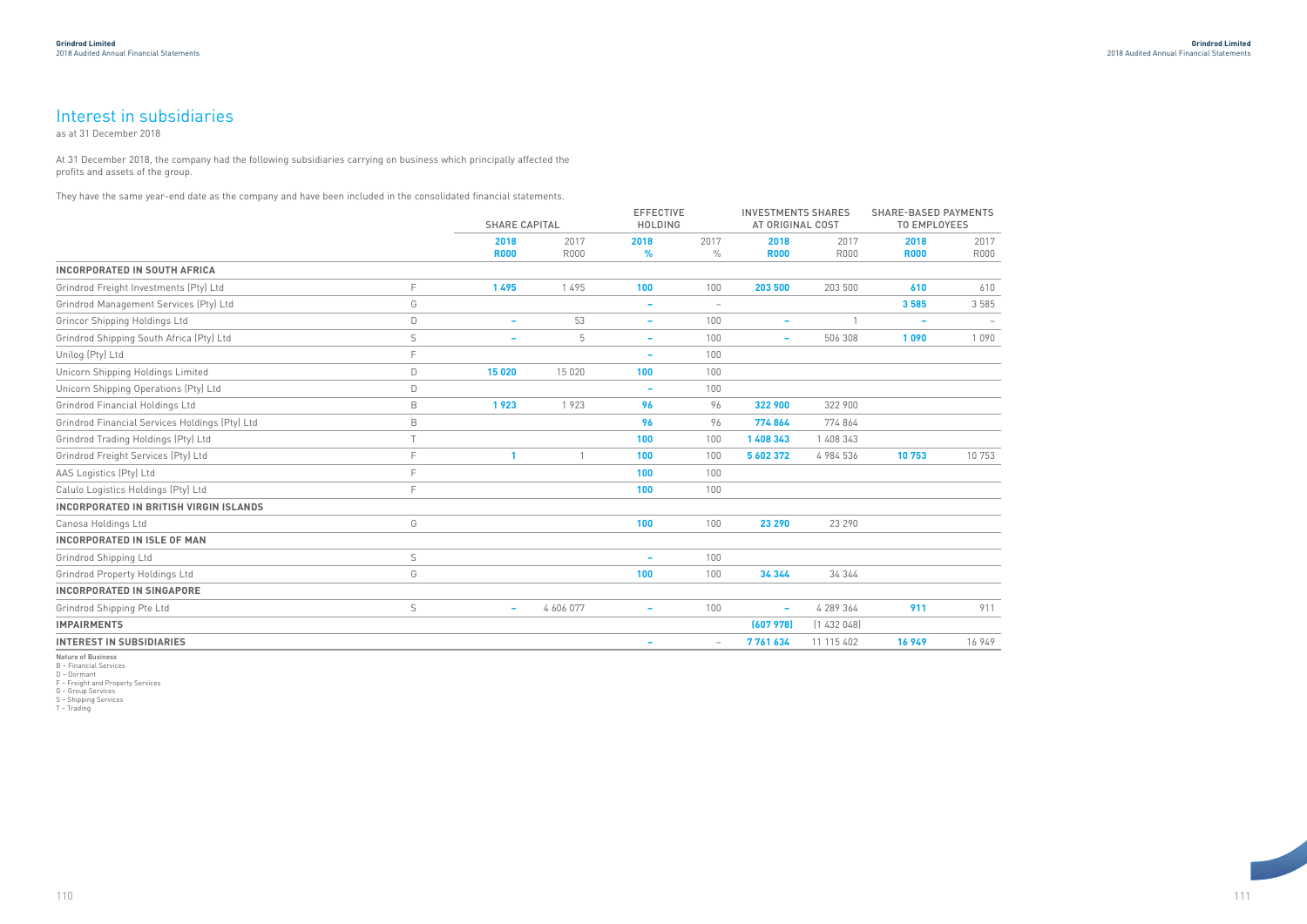# Loan funds

as at 31 December 2018

|                                                                                              |                     |                          | CONSOLIDATED           |                          |                 |         |
|----------------------------------------------------------------------------------------------|---------------------|--------------------------|------------------------|--------------------------|-----------------|---------|
|                                                                                              |                     | Current rate             | 2018                   |                          | 2017            |         |
|                                                                                              |                     | of interest<br>per annum | <b>Carrying amount</b> |                          | Carrying amount |         |
|                                                                                              | Date of redemption  | (% )                     | <b>R000</b>            | <b>US\$000</b>           | <b>R000</b>     | US\$000 |
| <b>Secured</b>                                                                               |                     |                          |                        |                          |                 |         |
| <b>Foreign currency funding</b>                                                              |                     |                          |                        |                          |                 |         |
| <b>Financial liabilities measured</b><br>at amortised cost                                   |                     |                          |                        |                          |                 |         |
| Loans secured by mortgage<br>bonds over ships                                                | $03/2018 - 11/2022$ | $3.81 - 4.57$            |                        |                          | 1 445 969       | 116 705 |
| Loans secured by guarantee                                                                   | 06/2018             | 4.48                     |                        | $\overline{\phantom{a}}$ | 1 0 0 2         | 81      |
| Asset finance and capitalised<br>finance leases secured by<br>vehicles and equipment         | $01/2019 - 06/2022$ | $6.38 - 23.25$           | 359 458                |                          | 315 761         | 25 485  |
| <b>Local currency funding</b>                                                                |                     |                          |                        |                          |                 |         |
| <b>Financial liabilities measured</b><br>at amortised cost                                   |                     |                          |                        |                          |                 |         |
| Loans secured by mortgage<br>bond over property, terminals<br>and machinery                  | $09/2021 - 04/2024$ | $9.25 - 9.45$            | 203 095                |                          | 238 093         |         |
| Asset finance and capitalised<br>finance leases secured by<br>vehicles and equipment         | $01/2019 - 12/2022$ | $8.75 - 10.25$           | 123 054                |                          | 154 424         |         |
| Loans secured by guarantee                                                                   | 06/2019             | 8.4                      | 594 788                |                          |                 |         |
| <b>Aggregate secured</b><br>long-term borrowings                                             |                     |                          | 1 280 395              |                          | 2 155 249       |         |
| Unsecured foreign<br>currency funding                                                        |                     |                          |                        |                          |                 |         |
| Included in non-current<br>liabilities associated with<br>assets classified as held for sale |                     |                          |                        |                          | (1753600)       |         |
| Amount repayable within<br>one year                                                          |                     |                          | (825 173)              |                          | (106 220)       |         |
| <b>Net long-term borrowings</b>                                                              |                     |                          | 455 222                |                          | 295 429         |         |
| Closing ZAR/USD exchange<br>rate at 31 December 2018                                         |                     |                          | 14.38                  |                          | 12.39           |         |
| <b>Security</b>                                                                              |                     |                          |                        |                          |                 |         |
| Net book values of assets<br>encumbered to secure long-<br>term loans are as follows:        |                     |                          |                        |                          |                 |         |
|                                                                                              |                     |                          | 491 404                |                          | 4 254 320       |         |
| Ships                                                                                        |                     |                          |                        |                          | 3 143 189       |         |
| Property                                                                                     |                     |                          | 313 925                |                          | 163726          |         |
| Terminals, machinery, vehicles<br>and equipment                                              |                     |                          | 177 479                |                          | 947 405         |         |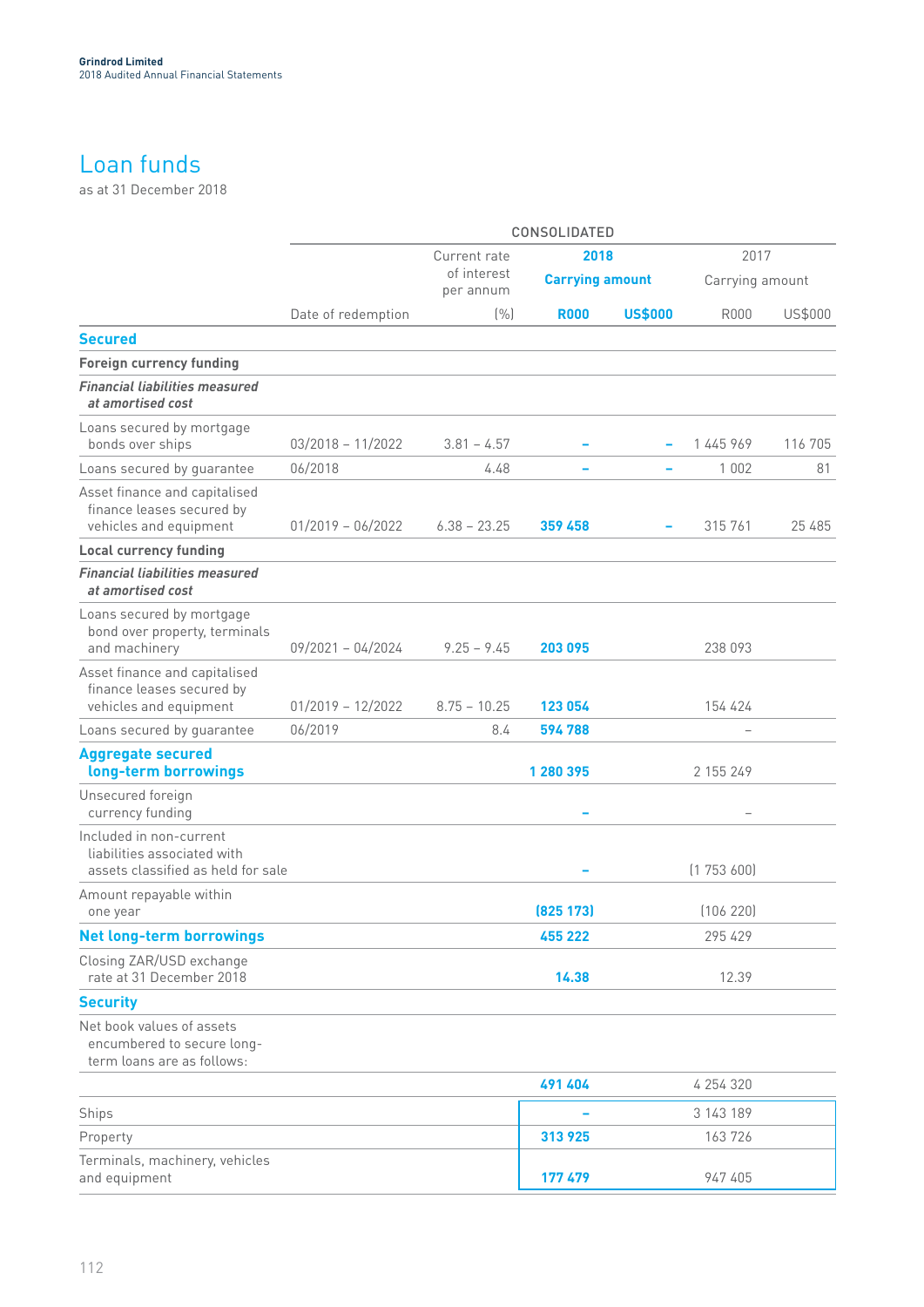# Financial Services funding instruments

as at 31 December 2018

|                                                                           |                     |                          | <b>CONSOLIDATED</b>    |                |                 |         |
|---------------------------------------------------------------------------|---------------------|--------------------------|------------------------|----------------|-----------------|---------|
|                                                                           |                     | Current rate             | 2018                   |                | 2017            |         |
|                                                                           |                     | of interest<br>per annum | <b>Carrying amount</b> |                | Carrying amount |         |
|                                                                           | Date of redemption  | $\frac{0}{0}$            | <b>R000</b>            | <b>US\$000</b> | <b>R000</b>     | US\$000 |
| <b>Secured</b>                                                            |                     |                          |                        |                |                 |         |
| Local funding                                                             |                     |                          |                        |                |                 |         |
| Financial liabilities measured<br>at amortised cost                       |                     |                          |                        |                |                 |         |
| Loans secured by mortgage<br>bond over property                           | 12/2023             | 9.25                     | 81 230                 |                | 85 473          |         |
| <b>Aggregate secured Financial</b><br><b>Services funding instruments</b> |                     |                          | 81 230                 |                | 85 473          |         |
| Loans secured by guarantee                                                | $03/2020 - 12/2021$ | $9.40 - 9.75$            | 109 643                |                | 207 519         |         |
| Listed corporate bond secured<br>by quarantee                             | $11/2020 - 06/2021$ | 10.15                    | 465 615                |                | 371 392         |         |
| Redeemable preference shares                                              |                     | 7.69                     | 904 281                |                | 794 706         |         |
| <b>Aggregate Financial Services</b><br>funding instruments                |                     |                          | 1560769                |                | 1459090         |         |
| Amount repayable within one year                                          |                     |                          | (368895)               |                | (738953)        |         |
| <b>Net Financial Services funding</b><br><b>instruments</b>               |                     |                          | 1 191 874              |                | 720 137         |         |

Rates linked to published South African market rates.